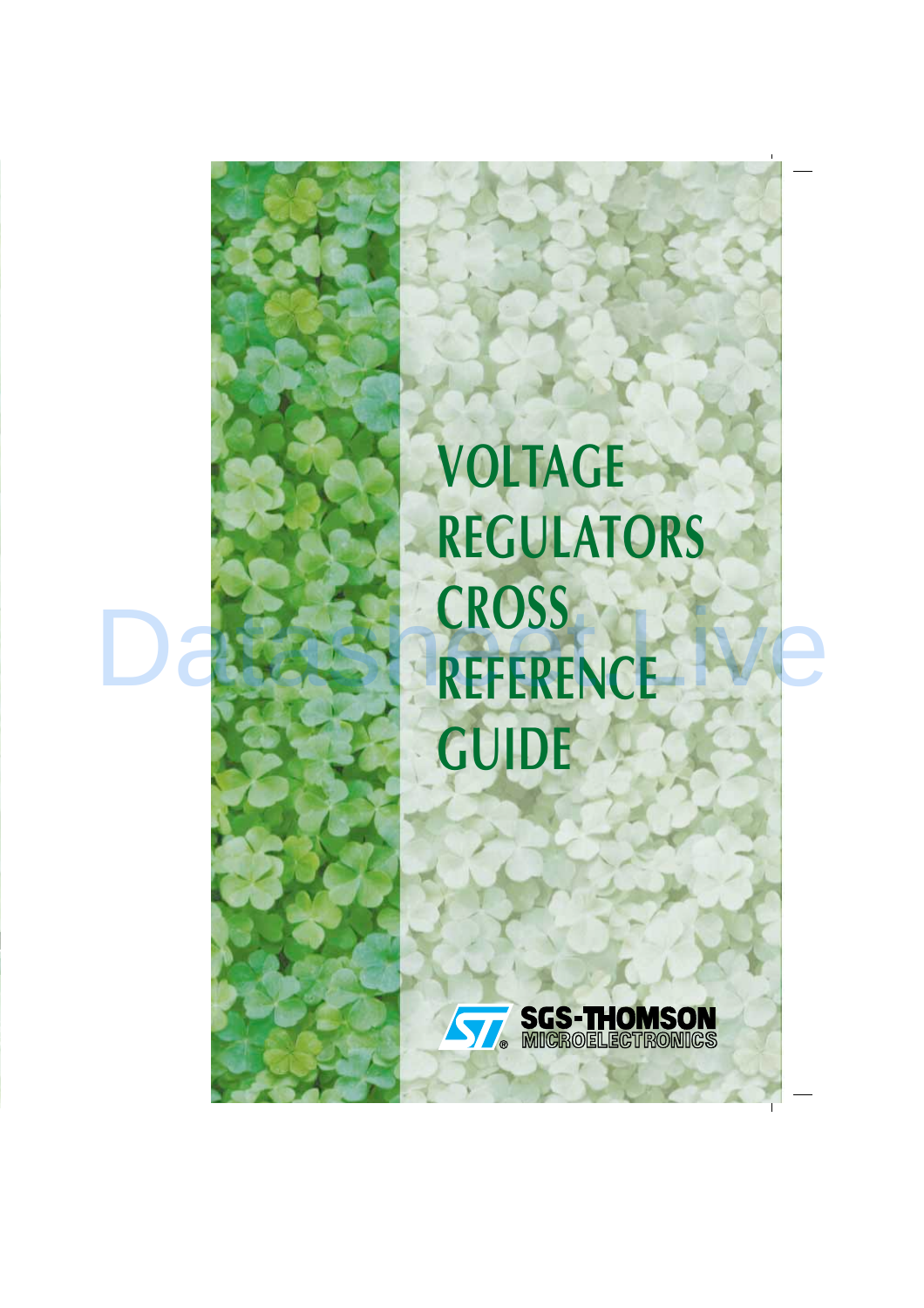

| <b>SANYO</b>             | 3  |
|--------------------------|----|
|                          |    |
| <b>MOTOROLA</b>          | 6  |
|                          |    |
| <b>NATIONAL</b>          | 11 |
|                          |    |
| <b>TEXAS INSTRUMENTS</b> | 16 |
|                          |    |
| <b>TOSHIBA</b>           | 21 |
|                          |    |
| <b>SAMSUNG</b>           | 26 |
|                          |    |
| <b>LINEAR TECHNOLOGY</b> | 31 |
|                          |    |
| <b>TOKO</b>              | 32 |

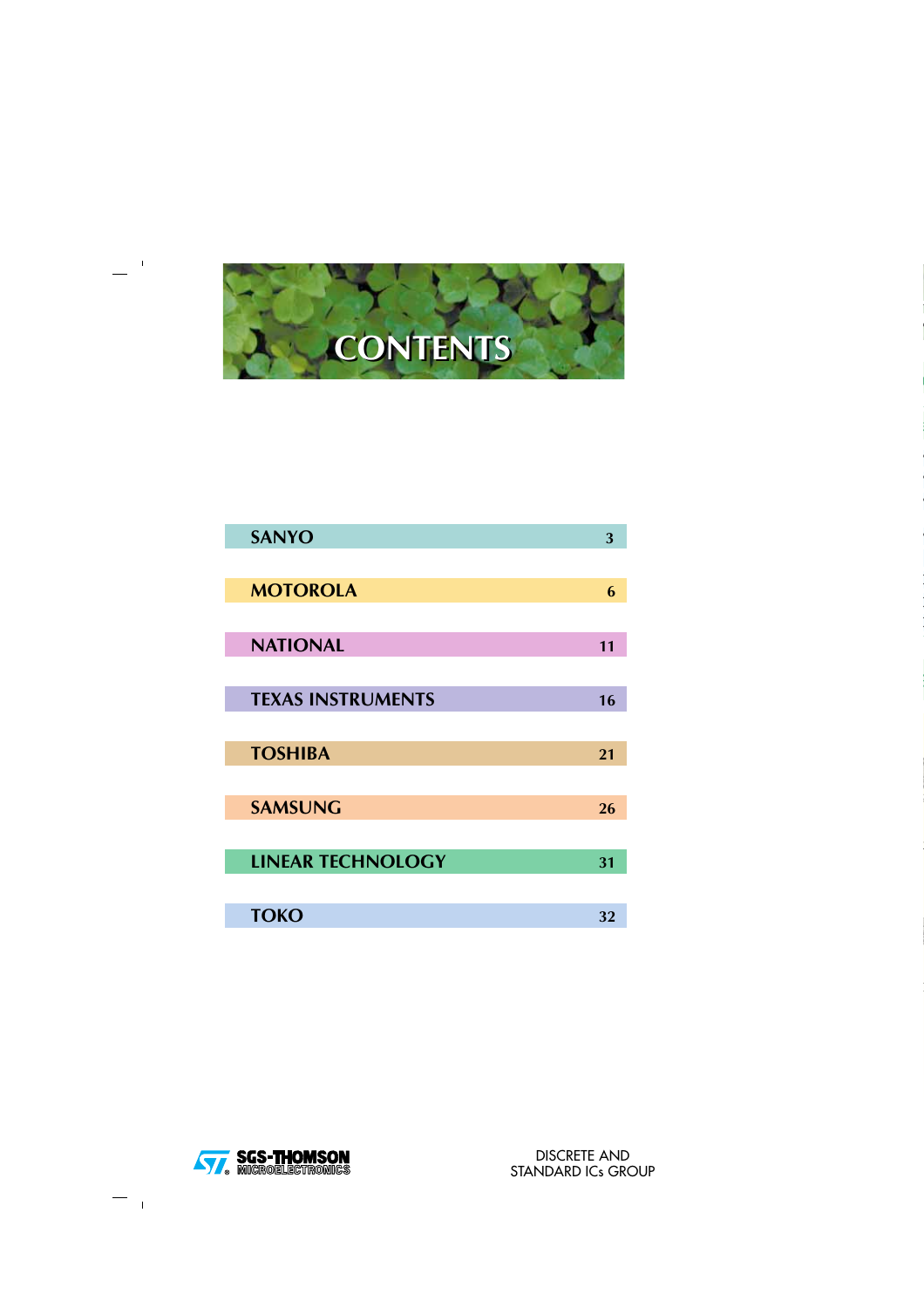#### **SANYO to ST**

<span id="page-2-0"></span>

| Vol. Reg.<br><b>Description</b> | Τj<br>$\circ$ C        | lout<br>A  | Tol.<br>$\%$                              | <b>Package</b>       | <b>SANYO</b>   | <b>S77</b>                         |
|---------------------------------|------------------------|------------|-------------------------------------------|----------------------|----------------|------------------------------------|
| 5V LOW DROP                     | $-40$ to 150           | 1.5        | 2                                         | TO-220               |                | L4940V5                            |
| 8.5V LOW DROP                   | -40 to 150             | 1.5        | $\overline{2}$                            | TO-220               |                | L4940V85                           |
| 10V LOW DROP                    | $-40$ to 150           | 1.5        | $\overline{2}$                            | TO-220               |                | L4940V10                           |
| 12V LOW DROP                    | $-40$ to 150           | 1.5        | $\overline{2}$                            | TO-220               |                | L4940V12                           |
| 5V LOW DROP                     | -40 to 150             | 1.0        | 4                                         | <b>DPAK</b>          |                | L4941BDT                           |
| 5V LOW DROP                     | -40 to 150             | 1.0        | 4                                         | SOT-194              |                | L4941BS                            |
| 5V LOW DROP                     | -40 to 150             | 1.0        | 4                                         | TO-220               |                | L4941BV                            |
| 5V LOW DROP                     | -40 to 150             | 1.0        | 4                                         | <b>SOT-82</b>        |                | L4941BX                            |
| FIXED 5V                        | -40 to 125             | 1.5        | 2                                         | TO-220               |                | <b>L7805ABV</b>                    |
| FIXED 5V                        | 0 to 125               | 1.5        | $\overline{2}$                            | TO-220               |                | <b>L7805ACV</b>                    |
| FIXED 5V                        | 0 to 125               | 1.5        | 4                                         | ISOWATT220           | <b>L7805ML</b> | <b>L7805CP</b>                     |
| FIXED 5V                        | 0 to 125               | 1.5        | 4                                         | $TO-3$               |                | L7805CT                            |
| FIXED 5V<br>FIXED 5.2V          | 0 to 125<br>0 to 125   | 1.5<br>1.5 | $\overline{4}$<br>4                       | TO-220<br>ISOWATT220 | L7805          | <b>L7805CV</b><br><b>L7852CV</b>   |
| FIXED 6V                        | -40 to 125             | 1.5        | $\overline{2}$                            | TO-220               |                | <b>L7806ABV</b>                    |
| FIXED 6V                        | 0 to 125               | 1.5        | $\overline{2}$                            | TO-220               |                | <b>L7806ACV</b>                    |
| FIXED 6V                        | 0 to 125               | 1.5        | $\overline{4}$                            | ISOWATT220           | <b>L7806ML</b> | <b>L7806CP</b>                     |
| FIXED 6V                        | 0 to 125               | 1.5        | $\overline{4}$                            | $TO-3$               |                | L7806CT                            |
| FIXED 6V                        | 0 to 125               | 1.5        | 4                                         | TO-220               | L7806          | <b>L7806CV</b>                     |
| FIXED 8V                        | -40 to 125             | 1.5        | $\overline{2}$                            | TO-220               |                | <b>L7808ABV</b>                    |
| FIXED 8V                        | 0 to 125               | 1.5        | $\overline{2}$                            | TO-220               |                | <b>L7808ACV</b>                    |
| FIXED 8V                        | 0 to 125               | 1.5        | $\overline{4}$                            | ISOWATT220           | <b>L7808ML</b> | <b>L7808CP</b>                     |
| FIXED 8V                        | 0 to 125               | 1.5        | 4                                         | $TO-3$               |                | L7808CT                            |
| FIXED 8V                        | 0 to 125               | 1.5        | 4                                         | TO-220               | L7808          | <b>L7808CV</b>                     |
| FIXED 8.5V                      | 0 to 125               | 1.5        | $\overline{\mathbf{4}}$                   | $TO-3$               |                | L7885CT                            |
| FIXED 8.5V                      | 0 to 125               | 1.5        | $\overline{\mathbf{4}}$                   | TO-220               |                | <b>L7885CV</b>                     |
| FIXED 9V                        | -40 to 125             | 1.5        | 2                                         | TO-220               |                | <b>L7809ABV</b>                    |
| FIXED 9V                        | 0 to 125               | 1.5        | 2                                         | TO-220               |                | <b>L7809ACV</b>                    |
| FIXED 9V                        | 0 to 125               | 1.5        | $\overline{\mathbf{4}}$                   | ISOWATT220           | <b>L7809ML</b> | L7809CP                            |
| FIXED 9V                        | 0 to 125               | 1.5        | $\overline{4}$                            | $TO-3$               |                | L7809CT                            |
| FIXED 9V                        | 0 to 125               | 1.5        | 4                                         | TO-220               | L7809          | <b>L7809CV</b>                     |
| FIXED 12V                       | -40 to 125             | 1.5        | $\overline{2}$                            | TO-220               |                | <b>L7812ABV</b>                    |
| FIXED 12V                       | 0 to 125               | 1.5        | $\overline{2}$<br>$\overline{\mathbf{4}}$ | TO-220               |                | L7812ACV                           |
| FIXED 12V<br>FIXED 12V          | 0 to 125               | 1.5        | $\overline{\mathbf{4}}$                   | ISOWATT220<br>$TO-3$ | <b>L7812ML</b> | <b>L7812CP</b><br>L7812CT          |
| FIXED 12V                       | 0 to 125<br>0 to 125   | 1.5<br>1.5 | 4                                         | TO-220               | L7812          | <b>L7812CV</b>                     |
| FIXED 15V                       | -40 to 125             | 1.5        | $\overline{2}$                            | TO-220               |                | <b>L7815ABV</b>                    |
| FIXED 15V                       | 0 to 125               | 1.5        | $\overline{2}$                            | TO-220               |                | <b>L7815ACV</b>                    |
| FIXED 15V                       | 0 to 125               | 1.5        | $\overline{\mathbf{4}}$                   | ISOWATT220           | <b>L7812ML</b> | <b>L7815CP</b>                     |
| FIXED 15V                       | 0 to 125               | 1.5        | 4                                         | $TO-3$               |                | L7815CT                            |
| FIXED 15V                       | 0 to 125               | 1.5        | 4                                         | TO-220               | L7815          | <b>L7815CV</b>                     |
| FIXED 18V                       | -40 to 125             | 1.5        | $\overline{2}$                            | TO-220               |                | <b>L7818ABV</b>                    |
| FIXED 18V                       | 0 to 125               | 1.5        | $\overline{2}$                            | TO-220               |                | <b>L7818ACV</b>                    |
| FIXED 18V                       | 0 to 125               | 1.5        | $\overline{4}$                            | ISOWATT220           |                | <b>L7818CP</b>                     |
| FIXED 18V                       | 0 to 125               | 1.5        | 4                                         | $TO-3$               |                | L7818CT                            |
| FIXED 18V                       | 0 to 125               | 1.5        | 4                                         | TO-220               | L7818          | <b>L7818CV</b>                     |
| FIXED 20V                       | -40 to 125             | 1.5        | $\overline{2}$                            | TO-220               |                | <b>L7820ABV</b>                    |
| FIXED 20V                       | 0 to 125               | 1.5        | 2                                         | TO-220               |                | <b>L7820ACV</b>                    |
| FIXED 20V                       | 0 to 125               | 1.5        | 4                                         | ISOWATT220           |                | <b>L7820CP</b>                     |
| FIXED 20V                       | 0 to 125               | 1.5        | 4                                         | TO-220               | L7820          | L7820C-T                           |
| FIXED 20V<br>FIXED 24V          | 0 to 125               | 1.5        | 4<br>2                                    | TO-220               | L7820          | <b>L7820CV</b>                     |
| FIXED 24V                       | -40 to 125<br>0 to 125 | 1.5<br>1.5 | $\overline{2}$                            | TO-220<br>TO-220     |                | <b>L7824ABV</b><br><b>L7824ACV</b> |
| FIXED 24V                       | 0 to 125               | 1.5        | 4                                         | ISOWATT220           |                | <b>L7824CP</b>                     |
| FIXED 24V                       | 0 to 125               | 1.5        | 4                                         | $TO-3$               |                | <b>L7824CT</b>                     |
| FIXED 24V                       | 0 to 125               | 1.5        | 4                                         | TO-220               | L7824          | <b>L7824CV</b>                     |
| FIXED 3.3V                      | 0 to 125               | 0.1        | 4                                         | SO-8                 |                | L78L33ACD                          |
| FIXED 3.3V                      | 0 to 125               | 0.1        | 4                                         | TO-92                |                | L78L33ACZ                          |
| FIXED 5V                        | -40 to 125             | 0.1        | 4                                         | $SO-8$               |                | L78L05ABD                          |
| FIXED 5V                        | -40 to 125             | 0.1        | 4                                         | TO-92                |                | L78L05ABZ                          |
| FIXED 5V                        | 0 to 125               | 0.1        | $\overline{4}$                            | $SO-8$               |                | L78L05ACD                          |
| FIXED 5V                        | 0 to 125               | 0.1        | 4                                         | TO-92                |                | L78L05ACZ                          |
| FIXED 5V                        | 0 to 125               | 0.1        | 8                                         | $SO-8$               |                | <b>L78L05CD</b>                    |
| FIXED 6V                        | -40 to 125             | 0.1        | 4                                         | $SO-8$               |                | L78L06ABD                          |
| FIXED 6V                        | -40 to 125             | 0.1        | 4                                         | TO-92                |                | L78L06ABZ                          |
| FIXED 6V                        | 0 to 125               | 0.1        | 4                                         | SO-8                 |                | L78L06ACD                          |
| FIXED 6V                        | 0 to 125               | 0.1        | 4                                         | TO-92                |                | L78L06ACZ                          |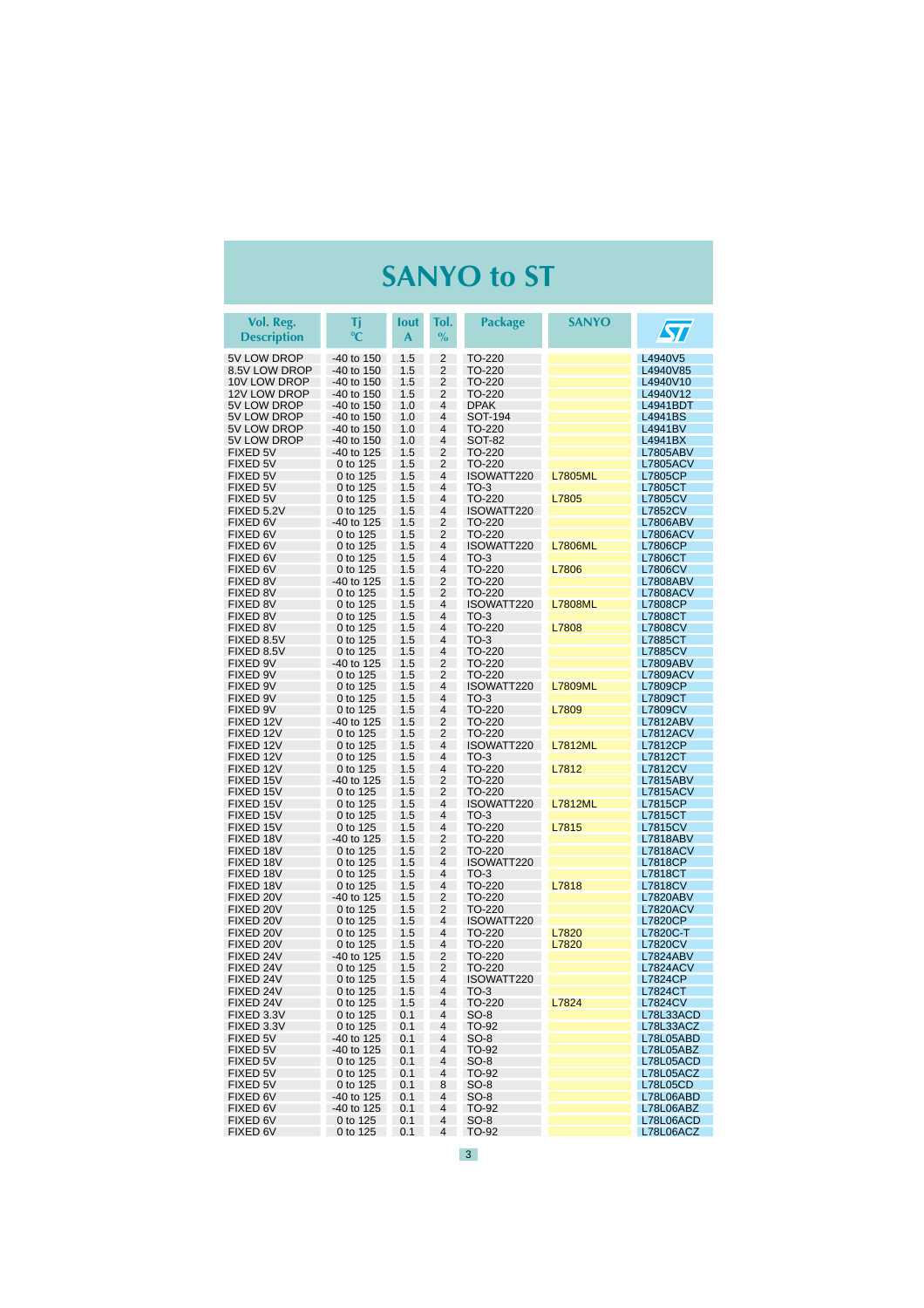#### **SANYO to ST**

| Vol. Reg.<br><b>Description</b> | Τi<br>$\rm ^{\circ}C$    | lout<br>A  | Tol.<br>$\%$                     | <b>Package</b>               | <b>SANYO</b>                      | $\bm{\mathcal{S}}$                 |
|---------------------------------|--------------------------|------------|----------------------------------|------------------------------|-----------------------------------|------------------------------------|
| FIXED 6V                        | 0 to 125                 | 0.1        | 8                                | $SO-8$                       |                                   | <b>L78L06CD</b>                    |
| FIXED 8V                        | -40 to 125               | 0.1        | 4                                | SO-8                         |                                   | L78L08ABD                          |
| <b>FIXED 8V</b>                 | -40 to 125               | 0.1        | 4                                | TO-92                        |                                   | L78L08ABZ                          |
| FIXED 8V                        | 0 to 125                 | 0.1        | 4                                | SO-8                         |                                   | L78L08ACD                          |
| <b>FIXED 8V</b>                 | 0 to 125                 | 0.1        | 4                                | TO-92                        |                                   | L78L08ACZ                          |
| FIXED 8V                        | 0 to 125                 | 0.1        | 8<br>4                           | SO-8                         |                                   | <b>L78L08CD</b>                    |
| FIXED 9V<br>FIXED 9V            | -40 to 125<br>-40 to 125 | 0.1<br>0.1 | 4                                | SO-8<br>TO-92                |                                   | L78L09ABD<br>L78L09ABZ             |
| FIXED 9V                        | 0 to 125                 | 0.1        | 4                                | $SO-8$                       |                                   | L78L09ACD                          |
| FIXED 9V                        | 0 to 125                 | 0.1        | 4                                | TO-92                        |                                   | L78L09ACZ                          |
| FIXED 9V                        | 0 to 125                 | 0.1        | 8                                | SO-8                         |                                   | L78L09CD                           |
| FIXED 12V                       | -40 to 125               | 0.1        | 4                                | SO-8                         |                                   | L78L12ABD                          |
| FIXED 12V                       | -40 to 125               | 0.1        | 4                                | TO-92                        |                                   | L78L12ABZ                          |
| FIXED 12V                       | 0 to 125                 | 0.1        | 4                                | SO-8                         |                                   | L78L12ACD                          |
| FIXED 12V<br>FIXED 12V          | 0 to 125<br>0 to 125     | 0.1<br>0.1 | 4<br>8                           | TO-92<br>SO-8                |                                   | L78L12ACZ<br><b>L78L12CD</b>       |
| FIXED 15V                       | -40 to 125               | 0.1        | 4                                | SO-8                         |                                   | L78L15ABD                          |
| FIXED 15V                       | -40 to 125               | 0.1        | 4                                | TO-92                        |                                   | L78L15ABZ                          |
| FIXED 15V                       | 0 to 125                 | 0.1        | $\overline{4}$                   | SO-8                         |                                   | L78L15ACD                          |
| FIXED 15V                       | 0 to 125                 | 0.1        | $\overline{4}$                   | TO-92                        |                                   | L78L15ACZ                          |
| FIXED 15V                       | 0 to 125                 | 0.1        | 8                                | SO-8                         |                                   | L78L15CD                           |
| FIXED 18V                       | -40 to 125               | 0.1        | 4                                | SO-8                         |                                   | L78L18ABD                          |
| FIXED 18V<br>FIXED 18V          | -40 to 125               | 0.1        | $\overline{4}$<br>$\overline{4}$ | TO-92                        |                                   | L78L18ABZ                          |
| FIXED 18V                       | 0 to 125<br>0 to 125     | 0.1<br>0.1 | $\overline{4}$                   | $SO-8$<br><b>TO-92</b>       |                                   | L78L18ACD<br>L78L18ACZ             |
| FIXED 18V                       | 0 to 125                 | 0.1        | 8                                | $SO-8$                       |                                   | <b>L78L18CD</b>                    |
| FIXED 24V                       | -40 to 125               | 0.1        | 4                                | SO-8                         |                                   | L78L24ABD                          |
| FIXED 24V                       | -40 to 125               | 0.1        | 4                                | TO-92                        |                                   | L78L24ABZ                          |
| FIXED 24V                       | 0 to 125                 | 0.1        | $\overline{4}$                   | SO-8                         |                                   | L78L24ACD                          |
| FIXED 24V                       | 0 to 125                 | 0.1        | 4                                | TO-92                        |                                   | L78L24ACZ                          |
| FIXED 24V                       | 0 to 125                 | 0.1        | 8                                | SO-8                         |                                   | L78L24CD                           |
| FIXED 24V<br>FIXED 5V           | 0 to 125                 | 0.1<br>0.5 | 8<br>$\overline{2}$              | TO-92<br><b>DPAK</b>         |                                   | L78L24ACZ                          |
| <b>FIXED 5V</b>                 | -40 to 125<br>-40 to 125 | 0.5        | 2                                | SOT-194                      |                                   | L78M05ABDT<br>L78M05ABS            |
| <b>FIXED 5V</b>                 | -40 to 125               | 0.5        | 2                                | TO-220                       |                                   | L78M05ABV                          |
| <b>FIXED 5V</b>                 | -40 to 125               | 0.5        | 2                                | SOT-82                       |                                   | L78M05ABX                          |
| <b>FIXED 5V</b>                 | 0 to 125                 | 0.5        | 2                                | <b>DPAK</b>                  |                                   | L78M05ACDT                         |
| <b>FIXED 5V</b>                 | 0 to 125                 | 0.5        | 2                                | SOT-194                      |                                   | L78M05ACS                          |
| <b>FIXED 5V</b>                 | 0 to 125                 | 0.5        | 4                                | <b>DPAK</b>                  | L78M05T                           | L78M05CDT                          |
| <b>FIXED 5V</b><br>FIXED 5V     | 0 to 125                 | 0.5        | 4<br>4                           | ISOWATT220                   | L78M05ML                          | <b>L78M05CP</b>                    |
| <b>FIXED 5V</b>                 | 0 to 125<br>0 to 125     | 0.5<br>0.5 | 4                                | SOT-194<br>TO-220            | L78M05                            | <b>L78M05CS</b><br>L78M05CV        |
| <b>FIXED 5V</b>                 | 0 to 125                 | 0.5        | $\overline{4}$                   | SOT-82                       |                                   | L78M05CX                           |
| FIXED 6V                        | -40 to 125               | 0.5        | 2                                | DPAK                         |                                   | L78M06ABDT                         |
| FIXED 6V                        | -40 to 125               | 0.5        | 2                                | SOT-194                      |                                   | L78M06ABS                          |
| FIXED 6V                        | -40 to 125               | 0.5        | 2                                | TO-220                       |                                   | L78M06ABV                          |
| FIXED 6V                        | 0 to 125                 | 0.5        | 2                                | <b>DPAK</b>                  | L78M06T                           | L78M06ACDT                         |
| FIXED 6V                        | 0 to 125                 | 0.5        | $\overline{4}$                   | <b>DPAK</b>                  | L78M06T                           | L78M06CDT                          |
| FIXED 6V<br>FIXED 6V            | 0 to 125<br>0 to 125     | 0.5<br>0.5 | $\overline{4}$<br>4              | ISOWATT220<br>SOT-194        | L78M06ML                          | L78M06CP<br><b>L78M06CS</b>        |
| FIXED 6V                        | 0 to 125                 | 0.5        | $\overline{4}$                   | TO-220                       | L78M06                            | <b>L78M06CV</b>                    |
| FIXED 6V                        | 0 to 125                 | 0.5        | $\overline{4}$                   | SOT-82                       |                                   | L78M06CX                           |
| FIXED 8V                        | -40 to 125               | 0.5        | 2                                | <b>DPAK</b>                  |                                   | L78M08ABDT                         |
| FIXED 8V                        | -40 to 125               | 0.5        | 2                                | SOT-194                      |                                   | L78M08ABS                          |
| <b>FIXED 8V</b>                 | -40 to 125               | 0.5        | 2                                | TO-220                       |                                   | L78M08ABV                          |
| FIXED 8V                        | 0 to 125                 | 0.5        | 2                                | DPAK                         | L78M08T                           | L78M08ACDT                         |
| FIXED 8V<br>FIXED 8V            | 0 to 125<br>0 to 125     | 0.5<br>0.5 | 4<br>4                           | <b>DPAK</b><br>ISOWATT220    | <b>L78M08T</b><br><b>L78M08ML</b> | L78M08CDT<br><b>L78M08CP</b>       |
| FIXED 8V                        | 0 to 125                 | 0.5        | 4                                | SOT-194                      |                                   | <b>L78M08CS</b>                    |
| FIXED 8V                        | 0 to 125                 | 0.5        | $\overline{4}$                   | TO-220                       | L78M08                            | <b>L78M08CV</b>                    |
| FIXED 8V                        | 0 to 125                 | 0.5        | 4                                | <b>SOT-82</b>                |                                   | <b>L78M08CX</b>                    |
| FIXED 9V                        | -40 to 125               | 0.5        | 2                                | <b>DPAK</b>                  |                                   | L78M09ABDT                         |
| FIXED 9V                        | -40 to 125               | 0.5        | 2                                | TO-220                       |                                   | L78M09ABV                          |
| FIXED 9V                        | 0 to 125                 | 0.5        | 2                                | <b>DPAK</b>                  |                                   | L78M09ACDT                         |
| FIXED 9V                        | 0 to 125                 | 0.5        | 4                                | <b>DPAK</b>                  | <b>L78M09T</b>                    | L78M09CDT                          |
| FIXED 9V                        | 0 to 125                 | 0.5        | 4<br>$\overline{4}$              | IS0WATT220<br><b>SOT-194</b> | <b>L78M09ML</b>                   | <b>L78M09CP</b><br><b>L78M09CS</b> |
| FIXED 9V                        | 0 to 125                 | 0.5        |                                  |                              |                                   |                                    |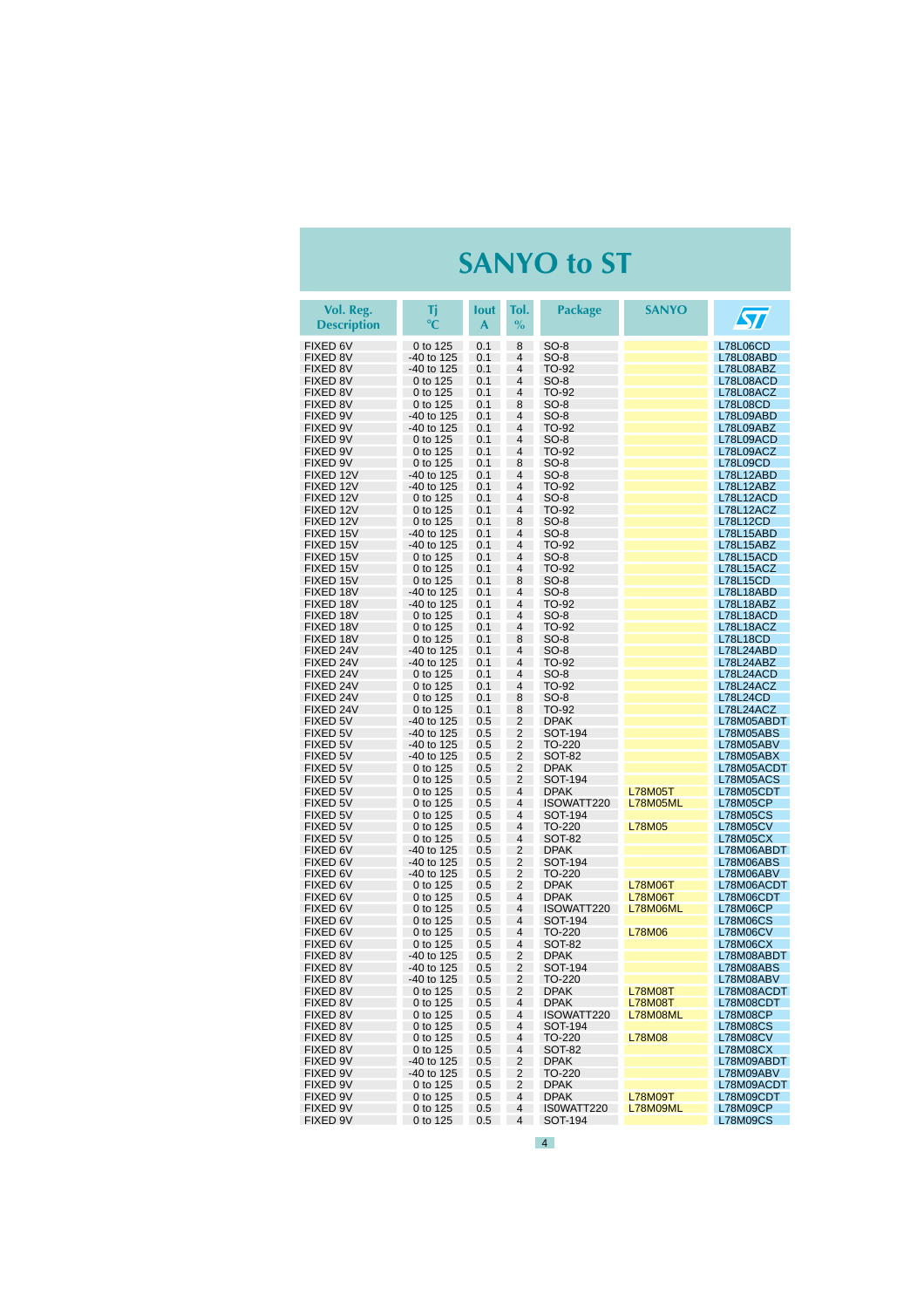#### **SANYO to ST**

| Vol. Reg.<br><b>Description</b> | Τj<br>$\circ$ C      | <b>lout</b><br>A | Tol.<br>$\%$                     | <b>Package</b>             | <b>SANYO</b>                      | $\sqrt{\pi}$                       |
|---------------------------------|----------------------|------------------|----------------------------------|----------------------------|-----------------------------------|------------------------------------|
| FIXED 9V                        | 0 to 125             | 0.5              | $\overline{4}$                   | TO-220                     | L78M09                            | <b>L78M09CV</b>                    |
| FIXED 9V                        | 0 to 125             | 0.5              | 4                                | <b>SOT-82</b>              |                                   | L78M09CX                           |
| FIXED 10V                       | -40 to 125           | 0.5              | $\overline{2}$                   | <b>DPAK</b>                |                                   | L78M10ABDT                         |
| FIXED 10V                       | -40 to 125           | 0.5              | $\overline{2}$                   | TO-220                     |                                   | L78M10ABV                          |
| FIXED 10V                       | 0 to 125             | 0.5              | 2                                | <b>DPAK</b>                |                                   | L78M10ACDT                         |
| FIXED 10V                       | 0 to 125             | 0.5              | 4<br>4                           | <b>DPAK</b>                | <b>L78M10T</b><br><b>L78M10ML</b> | L78M10CDT                          |
| FIXED 10V<br>FIXED 10V          | 0 to 125<br>0 to 125 | 0.5<br>0.5       | 4                                | ISOWATT220<br>SOT-194      |                                   | L78M10CP<br><b>L78M10CS</b>        |
| FIXED 10V                       | 0 to 125             | 0.5              | 4                                | TO-220                     | L78M10                            | <b>L78M10CV</b>                    |
| FIXED 10V                       | 0 to 125             | 0.5              | 4                                | <b>SOT-82</b>              |                                   | <b>L78M10CX</b>                    |
| FIXED 12V                       | $-40$ to 125         | 0.5              | $\overline{2}$                   | <b>DPAK</b>                |                                   | L78M12ABDT                         |
| FIXED 12V                       | -40 to 125           | 0.5              | $\overline{2}$                   | SOT-194                    |                                   | L78M12ABS                          |
| FIXED 12V                       | $-40$ to 125         | 0.5              | $\overline{2}$                   | TO-220                     |                                   | L78M12ABV                          |
| FIXED 12V                       | 0 to 125             | 0.5              | $\overline{2}$<br>$\overline{4}$ | <b>DPAK</b>                |                                   | L78M12ACDT                         |
| FIXED 12V<br>FIXED 12V          | 0 to 125<br>0 to 125 | 0.5<br>0.5       | 4                                | <b>DPAK</b><br>ISOWATT220  | <b>L78M12T</b><br>L78M12ML        | L78M12CDT<br><b>L78M12CP</b>       |
| FIXED 12V                       | 0 to 125             | 0.5              | 4                                | SOT-194                    |                                   | <b>L78M12CS</b>                    |
| FIXED 12V                       | 0 to 125             | 0.5              | 4                                | TO-220                     | L78M12                            | <b>L78M12CV</b>                    |
| FIXED 12V                       | 0 to 125             | 0.5              | 4                                | SOT-82                     |                                   | L78M12CX                           |
| FIXED 15V                       | -40 to 125           | 0.5              | $\overline{2}$                   | <b>DPAK</b>                |                                   | L78M15ABDT                         |
| FIXED 15V                       | -40 to 125           | 0.5              | $\overline{2}$                   | TO-220                     |                                   | L78M15ABV                          |
| FIXED 15V                       | 0 to 125             | 0.5              | $\overline{2}$                   | <b>DPAK</b>                |                                   | L78M15ACDT                         |
| FIXED 15V<br>FIXED 15V          | 0 to 125<br>0 to 125 | 0.5<br>0.5       | $\overline{4}$<br>4              | <b>DPAK</b><br>ISOWATT220  | <b>L78M15T</b><br>L78M15ML        | L78M15CDT<br><b>L78M15CP</b>       |
| FIXED 15V                       | 0 to 125             | 0.5              | 4                                | SOT-194                    |                                   | <b>L78M15CS</b>                    |
| FIXED 15V                       | 0 to 125             | 0.5              | 4                                | TO-220                     | L78M15                            | <b>L78M15CV</b>                    |
| FIXED 15V                       | 0 to 125             | 0.5              | 4                                | SOT-82                     |                                   | <b>L78M15CX</b>                    |
| FIXED 18V                       | -40 to 125           | 0.5              | $\overline{2}$                   | <b>DPAK</b>                |                                   | L78M18ABDT                         |
| FIXED 18V                       | -40 to 125           | 0.5              | $\overline{2}$                   | TO-220                     |                                   | L78M18ABV                          |
| FIXED 18V                       | 0 to 125             | 0.5              | $\overline{2}$                   | <b>DPAK</b>                | <b>L78M18T</b>                    | L78M18ACDT                         |
| FIXED 18V<br>FIXED 18V          | 0 to 125<br>0 to 125 | 0.5<br>0.5       | $\overline{4}$<br>4              | <b>DPAK</b><br>ISOWATT220  | <b>L78M18T</b><br>L78M18ML        | L78M18CDT<br><b>L78M18CP</b>       |
| FIXED 18V                       | 0 to 125             | 0.5              | 4                                | SOT-194                    |                                   | <b>L78M18CS</b>                    |
| FIXED 18V                       | 0 to 125             | 0.5              | 4                                | TO-220                     | L78M18                            | L78M18CV                           |
| FIXED 18V                       | 0 to 125             | 0.5              | 4                                | <b>SOT-82</b>              |                                   | <b>L78M18CX</b>                    |
| FIXED 20V                       | -40 to 125           | 0.5              | $\overline{2}$                   | <b>DPAK</b>                |                                   | L78M20ABDT                         |
| FIXED 20V                       | -40 to 125           | 0.5              | $\overline{2}$                   | TO-220                     |                                   | L78M20ABV                          |
| FIXED 20V                       | 0 to 125             | 0.5              | $\overline{2}$                   | <b>DPAK</b>                |                                   | L78M20ACDT                         |
| FIXED 20V<br>FIXED 20V          | 0 to 125<br>0 to 125 | 0.5<br>0.5       | 4<br>4                           | <b>DPAK</b><br>ISOWATT220  | <b>L78M20T</b><br><b>L78M20ML</b> | L78M20CDT<br><b>L78M20CP</b>       |
| FIXED 20V                       | 0 to 125             | 0.5              | 4                                | SOT-194                    |                                   | <b>L78M20CS</b>                    |
| FIXED 20V                       | 0 to 125             | 0.5              | 4                                | TO-220                     | L78M20                            | <b>L78M20CV</b>                    |
| FIXED 20V                       | 0 to 125             | 0.5              | 4                                | SOT-82                     |                                   | <b>L78M20CX</b>                    |
| FIXED 24V                       | -40 to 125           | 0.5              | 2                                | <b>DPAK</b>                |                                   | L78M24ABDT                         |
| FIXED 24V                       | -40 to 125           | 0.5              | $\overline{2}$                   | TO-220                     |                                   | L78M24ABV                          |
| FIXED 24V<br>FIXED 24V          | 0 to 125             | 0.5              | $\overline{2}$<br>4              | <b>DPAK</b><br><b>DPAK</b> | <b>L78M24T</b>                    | L78M24ACDT                         |
| FIXED 24V                       | 0 to 125<br>0 to 125 | 0.5<br>0.5       | 4                                | ISOWATT220                 | L78M24ML                          | L78M24CDT<br>L78M24CP              |
| FIXED 24V                       | 0 to 125             | 0.5              | $\overline{4}$                   | SOT-194                    |                                   | <b>L78M24CS</b>                    |
| FIXED 24V                       | 0 to 125             | 0.5              | $\overline{4}$                   | TO-220                     | L78M24                            | <b>L78M24CV</b>                    |
| FIXED 24V                       | 0 to 125             | 0.5              | 4                                | <b>SOT-82</b>              |                                   | L78M24CX                           |
| FIXED 5V                        | 0 to 150             | 2.0              | 4                                | $TO-3$                     |                                   | L78S05CT                           |
| FIXED 5V                        | 0 to 150             | 2.0              | 4                                | TO-220                     |                                   | <b>L78S05CV</b>                    |
| FIXED 7.5V<br>FIXED 7.5V        | 0 to 150<br>0 to 150 | 2.0<br>2.0       | 4<br>4                           | TO-3<br>TO-220             |                                   | <b>L78S75CT</b><br><b>L78S75CV</b> |
| FIXED 9V                        | 0 to 150             | 2.0              | $\overline{\mathbf{4}}$          | $TO-3$                     |                                   | <b>L78S09CT</b>                    |
| FIXED 9V                        | 0 to 150             | 2.0              | 4                                | TO-220                     |                                   | <b>L78S09CV</b>                    |
| FIXED 10V                       | 0 to 150             | 2.0              | 4                                | $TO-3$                     |                                   | <b>L78S10CT</b>                    |
| FIXED 10V                       | 0 to 150             | 2.0              | 4                                | TO-220                     |                                   | <b>L78S10CV</b>                    |
| FIXED 12V                       | 0 to 150             | 2.0              | 4                                | $TO-3$                     |                                   | <b>L78S12CT</b>                    |
| FIXED 12V                       | 0 to 150             | 2.0              | 4                                | TO-220                     |                                   | <b>L78S12CV</b>                    |
| FIXED 15V<br>FIXED 15V          | 0 to 150<br>0 to 150 | 2.0<br>2.0       | 4<br>4                           | $TO-3$<br>TO-220           |                                   | <b>L78S15CT</b><br><b>L78S15CV</b> |
| FIXED 18V                       | 0 to 150             | 2.0              | 4                                | $TO-3$                     |                                   | <b>L78S18CT</b>                    |
| FIXED 18V                       | 0 to 150             | 2.0              | 4                                | TO-220                     |                                   | <b>L78S18CV</b>                    |
| FIXED 24V                       | 0 to 150             | 2.0              | 4                                | $TO-3$                     |                                   | <b>L78S24CT</b>                    |
| FIXED 24V                       | 0 to 150             | 2.0              | 4                                | TO-220                     |                                   | <b>L78S24CV</b>                    |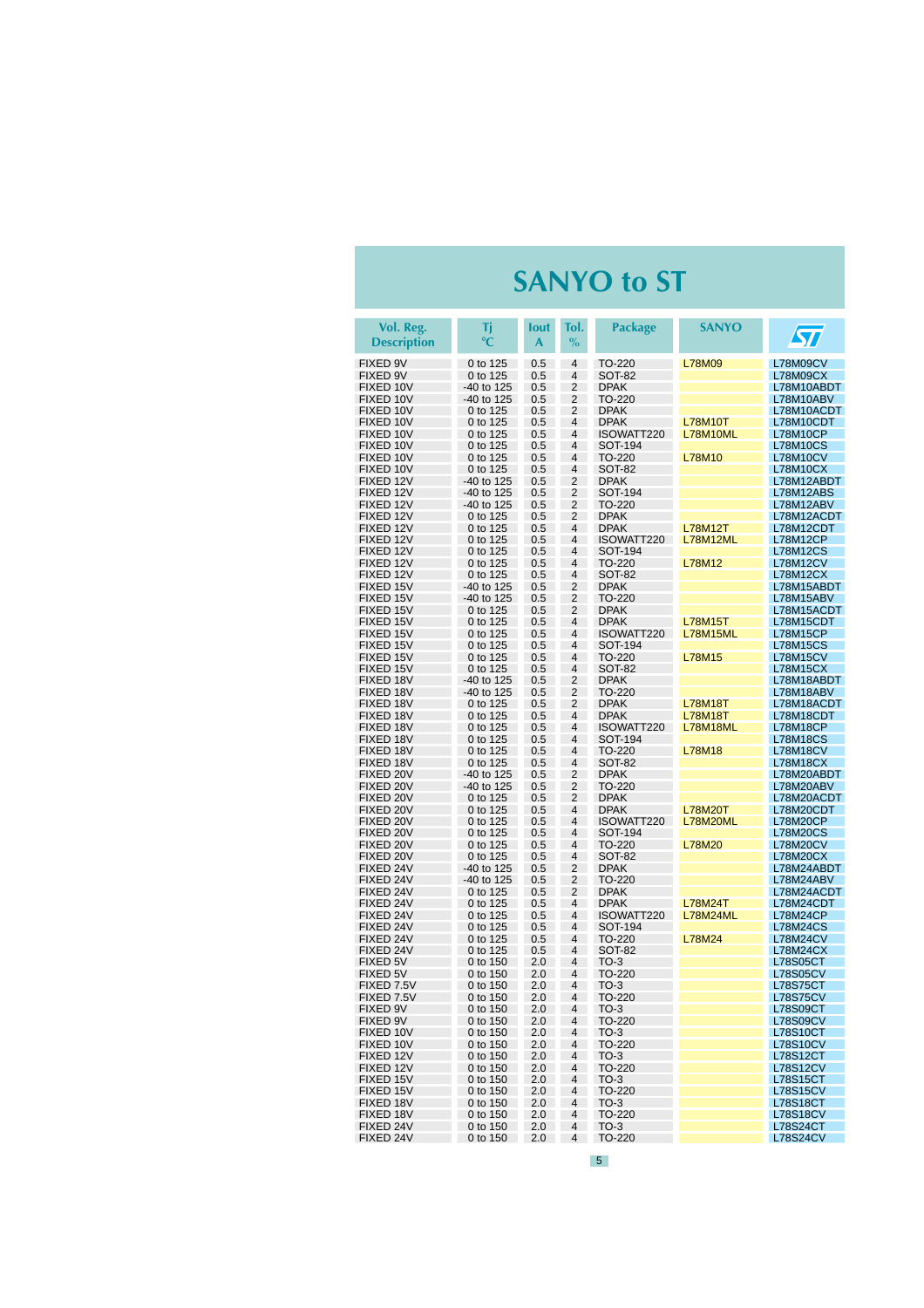<span id="page-5-0"></span>

| Vol. Reg.<br><b>Description</b> | Τi<br>°C                   | Iout<br>A  | Tol.<br>$\%$                 | Package                 | <b>MOTOROLA</b>          | $\bm{\mathcal{S}}$                |
|---------------------------------|----------------------------|------------|------------------------------|-------------------------|--------------------------|-----------------------------------|
| 5V LOW DROP                     | $-40$ to 150               | 1.5        | $\overline{2}$               | TO-220                  |                          | L4940V5                           |
| 8.5V LOW DROP                   | -40 to 150                 | 1.5        | 2                            | TO-220                  |                          | L4940V85                          |
| 10V LOW DROP                    | -40 to 150                 | 1.5        | 2                            | TO-220                  |                          | L4940V10                          |
| 12V LOW DROP                    | $-40$ to 150               | 1.5        | $\overline{2}$               | TO-220                  |                          | L4940V12                          |
| 5V LOW DROP                     | $-40$ to 150               | 1.0        | $\overline{\mathbf{4}}$      | <b>DPAK</b>             |                          | L4941BDT                          |
| 5V LOW DROP                     | $-40$ to 150               | 1.0        | $\overline{\mathbf{4}}$      | SOT-194                 |                          | L4941BS                           |
| 5V LOW DROP<br>5V LOW DROP      | $-40$ to 150               | 1.0<br>1.0 | 4<br>4                       | TO-220<br><b>SOT-82</b> |                          | L4941BV<br>L4941BX                |
| FIXED 5V                        | $-40$ to 150<br>-40 to 125 | 1.5        | 2                            | TO-220                  |                          | <b>L7805ABV</b>                   |
| FIXED 5V                        | 0 to 125                   | 1.5        | 2                            | TO-220                  | <b>MC7805ACT</b>         | <b>L7805ACV</b>                   |
| FIXED 5V                        | 0 to 125                   | 1.5        | 4                            | ISOWATT220              |                          | <b>L7805CP</b>                    |
| FIXED 5V                        | 0 to 125                   | 1.5        | 4                            | $TO-3$                  | <b>MC7805CK</b>          | L7805CT                           |
| FIXED 5V                        | 0 to 125                   | 1.5        | 4                            | TO-220                  | <b>MC7805CT</b>          | <b>L7805CV</b>                    |
| FIXED 5.2V                      | 0 to 125                   | 1.5        | 4                            | ISOWATT220              |                          | <b>L7852CV</b>                    |
| FIXED 6V                        | -40 to 125                 | 1.5        | $\overline{2}$               | TO-220                  |                          | <b>L7806ABV</b>                   |
| FIXED 6V<br>FIXED 6V            | 0 to 125<br>0 to 125       | 1.5<br>1.5 | 2<br>4                       | TO-220<br>ISOWATT220    | <b>MC7806ACT</b>         | <b>L7806ACV</b><br><b>L7806CP</b> |
| FIXED 6V                        | 0 to 125                   | 1.5        | 4                            | $TO-3$                  | <b>MC7806CK</b>          | L7806CT                           |
| FIXED 6V                        | 0 to 125                   | 1.5        | 4                            | TO-220                  | <b>MC7806CT</b>          | <b>L7806CV</b>                    |
| FIXED 8V                        | -40 to 125                 | 1.5        | 2                            | TO-220                  |                          | <b>L7808ABV</b>                   |
| FIXED 8V                        | 0 to 125                   | 1.5        | $\overline{2}$               | TO-220                  | MC7808ACT                | <b>L7808ACV</b>                   |
| FIXED 8V                        | 0 to 125                   | 1.5        | 4                            | ISOWATT220              |                          | <b>L7808CP</b>                    |
| FIXED 8V                        | 0 to 125                   | 1.5        | 4                            | $TO-3$                  | <b>MC7808CK</b>          | L7808CT                           |
| FIXED 8V                        | 0 to 125                   | 1.5        | 4                            | TO-220                  | <b>MC7808CT</b>          | <b>L7808CV</b>                    |
| FIXED 8.5V<br>FIXED 8.5V        | 0 to 125<br>0 to 125       | 1.5<br>1.5 | $\overline{\mathbf{4}}$<br>4 | $TO-3$<br>TO-220        |                          | L7885CT                           |
| FIXED 9V                        | -40 to 125                 | 1.5        | $\overline{2}$               | TO-220                  |                          | <b>L7885CV</b><br>L7809ABV        |
| FIXED 9V                        | 0 to 125                   | 1.5        | 2                            | TO-220                  | <b>MC7809ACT</b>         | <b>L7809ACV</b>                   |
| FIXED 9V                        | 0 to 125                   | 1.5        | 4                            | ISOWATT220              |                          | L7809CP                           |
| FIXED 9V                        | 0 to 125                   | 1.5        | 4                            | $TO-3$                  |                          | L7809CT                           |
| FIXED 9V                        | 0 to 125                   | 1.5        | 4                            | TO-220                  | <b>MC7809CT</b>          | <b>L7809CV</b>                    |
| FIXED 12V                       | -40 to 125                 | 1.5        | $\overline{2}$               | TO-220                  |                          | <b>L7812ABV</b>                   |
| FIXED 12V                       | 0 to 125                   | 1.5        | $\overline{2}$               | TO-220                  | <b>MC7812ACT</b>         | L7812ACV                          |
| FIXED 12V<br>FIXED 12V          | 0 to 125<br>0 to 125       | 1.5<br>1.5 | $\overline{\mathbf{4}}$<br>4 | ISOWATT220<br>$TO-3$    | <b>MC7812CK</b>          | L7812CP<br>L7812CT                |
| FIXED 12V                       | 0 to 125                   | 1.5        | 4                            | TO-220                  | <b>MC7812CT</b>          | <b>L7812CV</b>                    |
| FIXED 15V                       | -40 to 125                 | 1.5        | $\overline{2}$               | TO-220                  |                          | L7815ABV                          |
| FIXED 15V                       | 0 to 125                   | 1.5        | 2                            | TO-220                  | <b>MC7815ACT</b>         | <b>L7815ACV</b>                   |
| FIXED 15V                       | 0 to 125                   | 1.5        | $\overline{4}$               | ISOWATT220              |                          | L7815CP                           |
| FIXED 15V                       | 0 to 125                   | 1.5        | 4                            | $TO-3$                  | <b>MC7815CK</b>          | L7815CT                           |
| FIXED 15V                       | 0 to 125                   | 1.5        | 4                            | TO-220                  | <b>MC7815CT</b>          | L7815CV                           |
| FIXED 18V                       | -40 to 125                 | 1.5<br>1.5 | $\overline{2}$<br>2          | TO-220                  | <b>MC7818ACT</b>         | <b>L7818ABV</b>                   |
| FIXED 18V<br>FIXED 18V          | 0 to 125<br>0 to 125       | 1.5        | 4                            | TO-220<br>ISOWATT220    |                          | <b>L7818ACV</b><br>L7818CP        |
| FIXED 18V                       | 0 to 125                   | 1.5        | 4                            | $TO-3$                  | <b>MC7818CK</b>          | L7818CT                           |
| FIXED 18V                       | 0 to 125                   | 1.5        | 4                            | TO-220                  | <b>MC7818CT</b>          | <b>L7818CV</b>                    |
| FIXED 20V                       | -40 to 125                 | 1.5        | 2                            | TO-220                  |                          | <b>L7820ABV</b>                   |
| FIXED 20V                       | 0 to 125                   | 1.5        | $\overline{2}$               | TO-220                  |                          | <b>L7820ACV</b>                   |
| FIXED 20V                       | 0 to 125                   | 1.5        | 4                            | ISOWATT220              |                          | <b>L7820CP</b>                    |
| FIXED 20V                       | 0 to 125                   | 1.5        | 4                            | TO-220                  |                          | L7820C-T                          |
| FIXED 20V<br>FIXED 24V          | 0 to 125                   | 1.5<br>1.5 | 4<br>$\overline{2}$          | TO-220<br>TO-220        |                          | <b>L7820CV</b><br>L7824AB         |
| FIXED 24V                       | -40 to 125<br>0 to 125     | 1.5        | 2                            | TO-220                  | <b>MC7824ACT</b>         | <b>L7824ACV</b>                   |
| FIXED 24V                       | 0 to 125                   | 1.5        | 4                            | ISOWATT220              |                          | L7824CP                           |
| FIXED 24V                       | 0 to 125                   | 1.5        | 4                            | $TO-3$                  | <b>MC7824CK</b>          | L7824CT                           |
| FIXED 24V                       | 0 to 125                   | 1.5        | 4                            | TO-220                  | <b>MC7824CT</b>          | L7824CV                           |
| FIXED 3.3V                      | 0 to 125                   | 0.1        | 4                            | $SO-8$                  |                          | L78L33ACD                         |
| FIXED 3.3V                      | 0 to 125                   | 0.1        | 4                            | TO-92                   |                          | L78L33ACZ                         |
| FIXED 5V                        | -40 to 125                 | 0.1        | 4                            | SO-8                    | MC78L05ACD               | L78L05ABD                         |
| FIXED 5V                        | -40 to 125                 | 0.1        | 4                            | TO-92                   | MC78L05ACP<br>MC78L05ACD | L78L05ABZ                         |
| FIXED 5V<br>FIXED 5V            | 0 to 125<br>0 to 125       | 0.1<br>0.1 | 4<br>4                       | $SO-8$<br>TO-92         | MC78L05ACP               | L78L05ACD<br>L78L05ACZ            |
| FIXED 5V                        | 0 to 125                   | 0.1        | 8                            | $SO-8$                  | MC78L05ACD               | <b>L78L05CD</b>                   |
| FIXED 6V                        | -40 to 125                 | 0.1        | 4                            | $SO-8$                  |                          | L78L06ABD                         |
| FIXED 6V                        | -40 to 125                 | 0.1        | 4                            | TO-92                   |                          | L78L06ABZ                         |
| FIXED 6V                        | 0 to 125                   | 0.1        | 4                            | $SO-8$                  |                          | L78L06ACD                         |
| FIXED 6V                        | 0 to 125                   | 0.1        | 4                            | TO-92                   |                          | L78L06ACZ                         |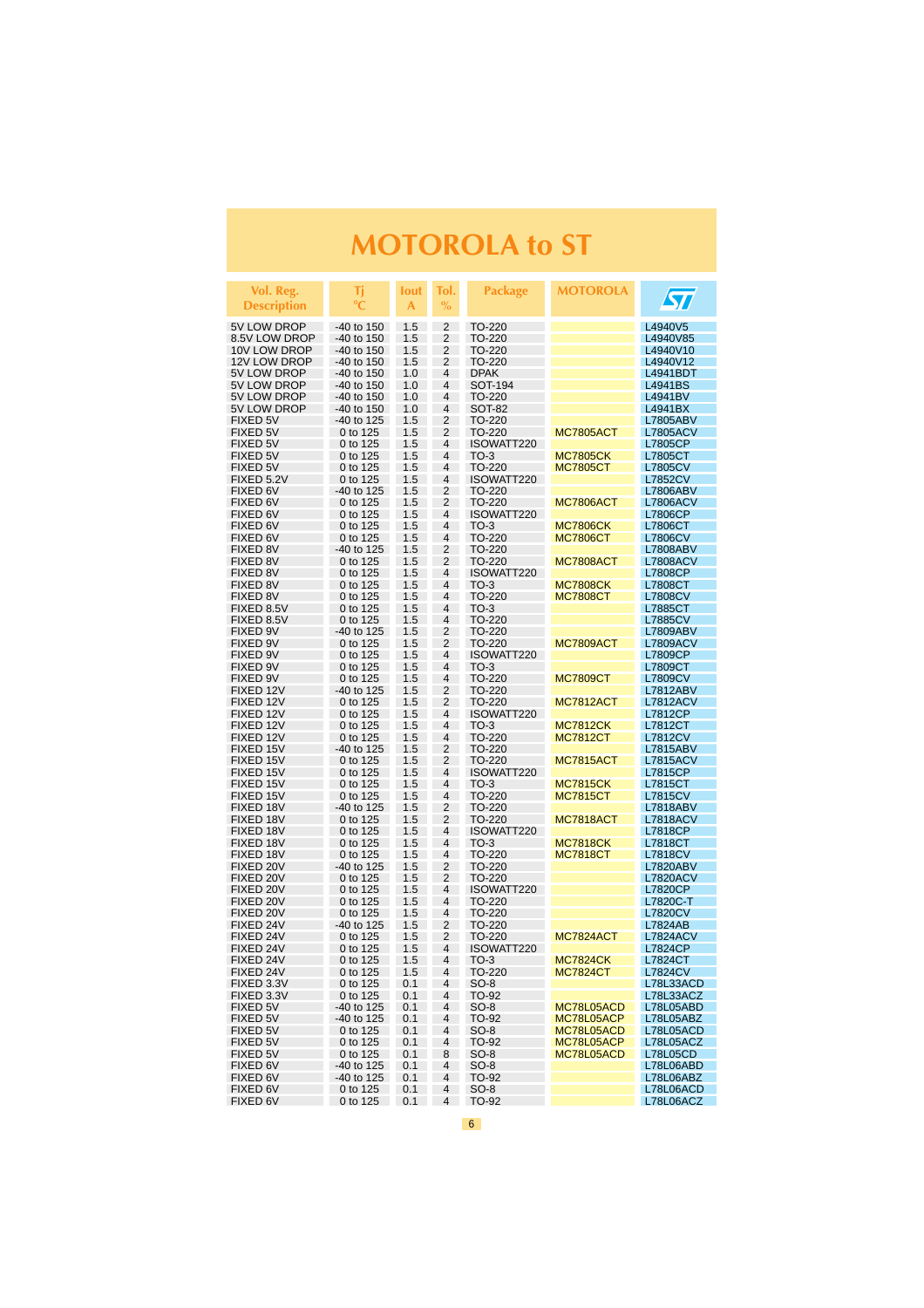| Vol. Reg.<br><b>Description</b> | Τi<br>°C                 | lout<br>A  | Tol.<br>$\%$                     | <b>Package</b>         | <b>MOTOROLA</b>          | $\bm{\mathcal{S}}$                 |
|---------------------------------|--------------------------|------------|----------------------------------|------------------------|--------------------------|------------------------------------|
| FIXED 6V                        | 0 to 125                 | 0.1        | 8                                | $SO-8$                 |                          | L78L06CD                           |
| FIXED 8V                        | -40 to 125               | 0.1        | 4                                | $SO-8$                 | MC78L08ACD               | L78L08ABD                          |
| FIXED 8V                        | -40 to 125               | 0.1        | 4                                | TO-92                  | MC78L08ACP               | L78L08ABZ                          |
| FIXED 8V                        | 0 to 125                 | 0.1        | $\overline{4}$                   | $SO-8$                 | MC78L08ACD               | L78L08ACD                          |
| FIXED 8V                        | 0 to 125                 | 0.1        | $\overline{4}$                   | TO-92                  | MC78L08ACP               | L78L08ACZ                          |
| FIXED 8V                        | 0 to 125                 | 0.1        | 8                                | SO-8                   | MC78L08ACD               | <b>L78L08CD</b>                    |
| FIXED 9V<br>FIXED 9V            | -40 to 125<br>-40 to 125 | 0.1<br>0.1 | 4<br>$\overline{4}$              | $SO-8$<br>TO-92        |                          | L78L09ABD<br>L78L09ABZ             |
| FIXED 9V                        | 0 to 125                 | 0.1        | 4                                | $SO-8$                 |                          | L78L09ACD                          |
| FIXED 9V                        | 0 to 125                 | 0.1        | $\overline{4}$                   | TO-92                  |                          | L78L09ACZ                          |
| FIXED 9V                        | 0 to 125                 | 0.1        | 8                                | $SO-8$                 |                          | L78L09CD                           |
| FIXED 12V                       | -40 to 125               | 0.1        | $\overline{4}$                   | $SO-8$                 | MC78L12ACD               | L78L12ABD                          |
| FIXED 12V                       | -40 to 125               | 0.1        | 4                                | TO-92                  | MC78L12ACP               | L78L12ABZ                          |
| FIXED 12V                       | 0 to 125                 | 0.1        | 4                                | $SO-8$                 | MC78L12ACD               | L78L12ACD                          |
| FIXED 12V<br>FIXED 12V          | 0 to 125                 | 0.1        | 4<br>8                           | TO-92                  | MC78L12ACP               | L78L12ACZ                          |
| FIXED 15V                       | 0 to 125<br>-40 to 125   | 0.1<br>0.1 | 4                                | $SO-8$<br>$SO-8$       | MC78L12ACD<br>MC78L15ACD | L78L12CD<br>L78L15ABD              |
| FIXED 15V                       | -40 to 125               | 0.1        | 4                                | TO-92                  | MC78L15ACP               | L78L15ABZ                          |
| FIXED 15V                       | 0 to 125                 | 0.1        | 4                                | SO-8                   | MC78L15ACD               | L78L15ACD                          |
| FIXED 15V                       | 0 to 125                 | 0.1        | 4                                | TO-92                  | MC78L15ACP               | L78L15ACZ                          |
| FIXED 15V                       | 0 to 125                 | 0.1        | 8                                | $SO-8$                 | MC78L15ACD               | L78L15CD                           |
| FIXED 18V                       | -40 to 125               | 0.1        | 4                                | SO-8                   | MC78L18ACD               | L78L18ABD                          |
| FIXED 18V                       | -40 to 125               | 0.1        | $\overline{4}$                   | TO-92                  | MC78L18ACP               | L78L18ABZ                          |
| FIXED 18V                       | 0 to 125                 | 0.1<br>0.1 | $\overline{4}$<br>$\overline{4}$ | $SO-8$                 | MC78L18ACD<br>MC78L18ACP | L78L18ACD                          |
| FIXED 18V<br>FIXED 18V          | 0 to 125<br>0 to 125     | 0.1        | 8                                | TO-92<br>$SO-8$        | MC78L18CD                | L78L18ACZ<br><b>L78L18CD</b>       |
| FIXED 24V                       | -40 to 125               | 0.1        | 4                                | $SO-8$                 | MC78L24ACD               | L78L24ABD                          |
| FIXED 24V                       | -40 to 125               | 0.1        | 4                                | TO-92                  | MC78L24ACP               | L78L24ABZ                          |
| FIXED 24V                       | 0 to 125                 | 0.1        | 4                                | $SO-8$                 | MC78L24ACD               | L78L24ACD                          |
| FIXED 24V                       | 0 to 125                 | 0.1        | 4                                | TO-92                  | MC78L24ACP               | L78L24ACZ                          |
| FIXED 24V                       | 0 to 125                 | 0.1        | 8                                | $SO-8$                 |                          | <b>L78L24CD</b>                    |
| FIXED 24V                       | 0 to 125                 | 0.1        | 8                                | TO-92                  | MC78L24CD                | L78L24ACZ                          |
| FIXED 5V<br>FIXED 5V            | -40 to 125<br>-40 to 125 | 0.5<br>0.5 | 2<br>2                           | <b>DPAK</b><br>SOT-194 | MC78M05BDT               | L78M05ABDT<br>L78M05ABS            |
| FIXED 5V                        | -40 to 125               | 0.5        | 2                                | TO-220                 | MC78M05BT                | L78M05ABV                          |
| FIXED 5V                        | -40 to 125               | 0.5        | $\overline{2}$                   | SOT-82                 |                          | L78M05ABX                          |
| FIXED 5V                        | 0 to 125                 | 0.5        | 2                                | <b>DPAK</b>            |                          | L78M05ACDT                         |
| FIXED 5V                        | 0 to 125                 | 0.5        | 2                                | SOT-194                |                          | L78M05ACS                          |
| FIXED 5V                        | 0 to 125                 | 0.5        | $\overline{4}$                   | <b>DPAK</b>            | MC78M05CDT               | L78M05CDT                          |
| FIXED 5V                        | 0 to 125                 | 0.5        | 4                                | ISOWATT220             |                          | <b>L78M05CP</b>                    |
| FIXED 5V<br>FIXED 5V            | 0 to 125<br>0 to 125     | 0.5<br>0.5 | 4<br>4                           | SOT-194<br>TO-220      | MC78M05CT                | L78M05CS<br><b>L78M05CV</b>        |
| FIXED 5V                        | 0 to 125                 | 0.5        | 4                                | SOT-82                 |                          | L78M05CX                           |
| FIXED 6V                        | $-40$ to 125             | 0.5        | $\overline{2}$                   | <b>DPAK</b>            | MC78M06BDT               | L78M06ABDT                         |
| FIXED 6V                        | -40 to 125               | 0.5        | 2                                | SOT-194                |                          | L78M06ABS                          |
| FIXED 6V                        | -40 to 125               | 0.5        | 2                                | TO-220                 | MC78M06BT                | L78M06ABV                          |
| FIXED 6V                        | 0 to 125                 | 0.5        | 2                                | <b>DPAK</b>            |                          | L78M06ACDT                         |
| FIXED 6V                        | 0 to 125                 | 0.5        | $\overline{4}$                   | <b>DPAK</b>            | MC78M06CDT               | L78M06CDT                          |
| FIXED 6V<br>FIXED 6V            | 0 to 125<br>0 to 125     | 0.5<br>0.5 | 4<br>4                           | ISOWATT220             |                          | L78M06CP<br><b>L78M06CS</b>        |
| FIXED 6V                        | 0 to 125                 | 0.5        | 4                                | SOT-194<br>TO-220      | MC78M06CT                | <b>L78M06CV</b>                    |
| FIXED 6V                        | 0 to 125                 | 0.5        | 4                                | SOT-82                 |                          | L78M06CX                           |
| <b>FIXED 8V</b>                 | -40 to 125               | 0.5        | 2                                | <b>DPAK</b>            | MC78M08BDT               | L78M08ABDT                         |
| <b>FIXED 8V</b>                 | -40 to 125               | 0.5        | 2                                | SOT-194                |                          | L78M08ABS                          |
| FIXED 8V                        | -40 to 125               | 0.5        | $\overline{2}$                   | TO-220                 | MC78M08BT                | L78M08ABV                          |
| FIXED 8V                        | 0 to 125                 | 0.5        | 2                                | DPAK                   |                          | L78M08ACDT                         |
| FIXED 8V                        | 0 to 125                 | 0.5        | 4                                | <b>DPAK</b>            | MC78M08CDT               | L78M08CDT                          |
| FIXED 8V<br>FIXED 8V            | 0 to 125<br>0 to 125     | 0.5<br>0.5 | 4<br>4                           | ISOWATT220<br>SOT-194  |                          | <b>L78M08CP</b><br><b>L78M08CS</b> |
| FIXED 8V                        | 0 to 125                 | 0.5        | 4                                | TO-220                 | MC78M08CT                | <b>L78M08CV</b>                    |
| FIXED 8V                        | 0 to 125                 | 0.5        | 4                                | <b>SOT-82</b>          |                          | <b>L78M08CX</b>                    |
| FIXED 9V                        | -40 to 125               | 0.5        | $\overline{2}$                   | <b>DPAK</b>            |                          | L78M09ABDT                         |
| FIXED 9V                        | -40 to 125               | 0.5        | 2                                | TO-220                 |                          | L78M09ABV                          |
| FIXED 9V                        | 0 to 125                 | 0.5        | $\overline{2}$                   | <b>DPAK</b>            |                          | L78M09ACDT                         |
| FIXED 9V                        | 0 to 125                 | 0.5        | 4                                | <b>DPAK</b>            |                          | L78M09CDT                          |
| FIXED 9V<br>FIXED 9V            | 0 to 125<br>0 to 125     | 0.5<br>0.5 | 4<br>$\overline{4}$              | IS0WATT220<br>SOT-194  |                          | L78M09CP<br><b>L78M09CS</b>        |
|                                 |                          |            |                                  |                        |                          |                                    |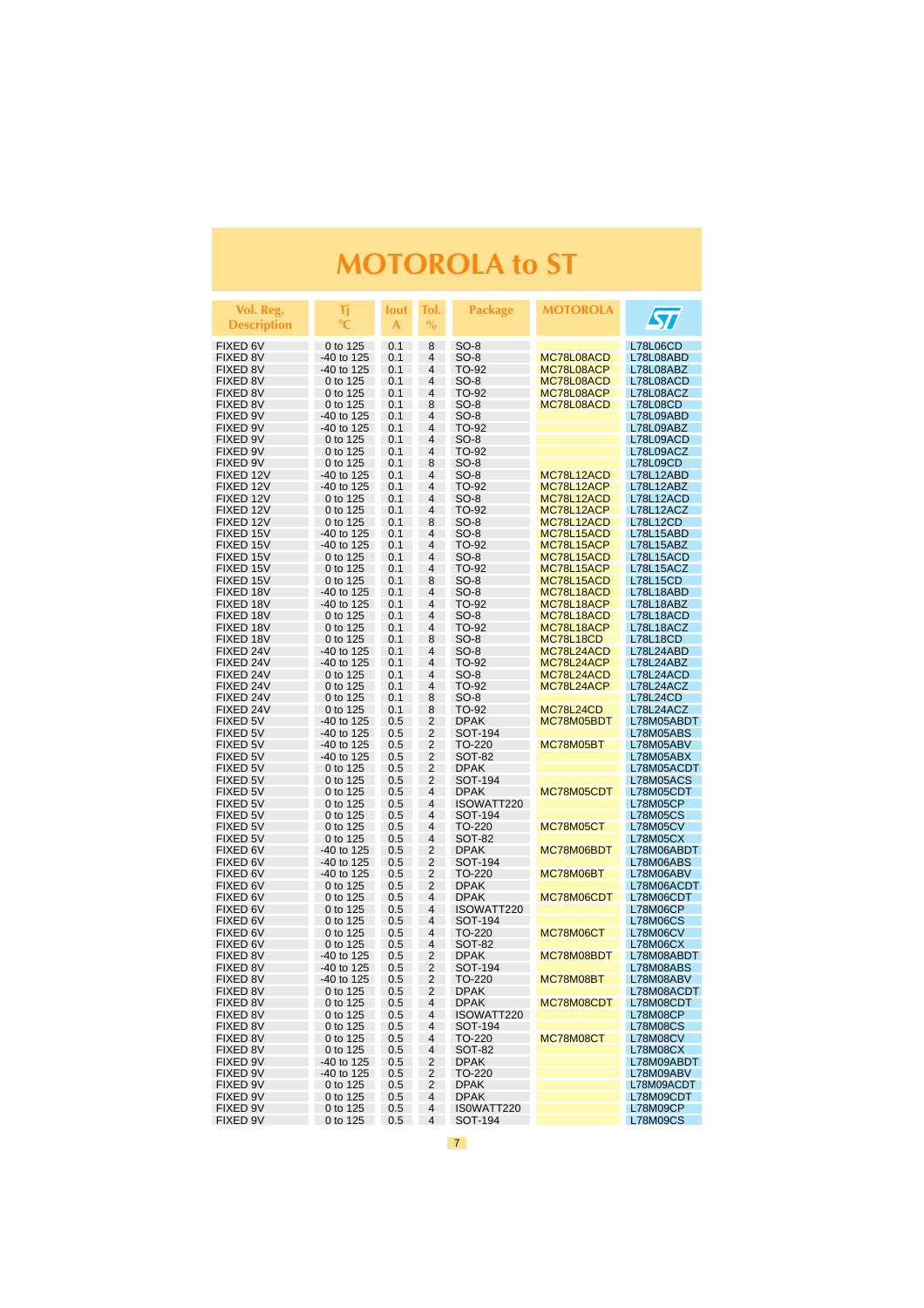| Vol. Reg.<br><b>Description</b> | Τi<br>°C                 | lout<br>A  | Tol.<br>$\%$        | <b>Package</b>        | <b>MOTOROLA</b>         | <b>ST</b>                          |
|---------------------------------|--------------------------|------------|---------------------|-----------------------|-------------------------|------------------------------------|
| <b>FIXED 9V</b>                 | 0 to 125                 | 0.5        | 4                   | TO-220                |                         | L78M09CV                           |
| FIXED 9V                        | 0 to 125                 | 0.5        | 4                   | SOT-82                |                         | L78M09CX                           |
| FIXED 10V                       | -40 to 125               | 0.5        | 2                   | <b>DPAK</b>           |                         | L78M10ABDT                         |
| FIXED 10V                       | -40 to 125               | 0.5        | 2                   | TO-220                |                         | L78M10ABV                          |
| FIXED 10V                       | 0 to 125                 | 0.5        | 2                   | <b>DPAK</b>           |                         | L78M10ACDT                         |
| FIXED 10V<br>FIXED 10V          | 0 to 125                 | 0.5        | 4<br>4              | <b>DPAK</b>           |                         | L78M10CDT                          |
| FIXED 10V                       | 0 to 125<br>0 to 125     | 0.5<br>0.5 | 4                   | ISOWATT220<br>SOT-194 |                         | L78M10CP<br><b>L78M10CS</b>        |
| FIXED 10V                       | 0 to 125                 | 0.5        | 4                   | TO-220                |                         | L78M10CV                           |
| FIXED 10V                       | 0 to 125                 | 0.5        | 4                   | <b>SOT-82</b>         |                         | L78M10CX                           |
| FIXED 12V                       | -40 to 125               | 0.5        | 2                   | <b>DPAK</b>           | MC78M12BDT              | L78M12ABDT                         |
| FIXED 12V                       | -40 to 125               | 0.5        | 2                   | SOT-194               |                         | L78M12ABS                          |
| FIXED 12V                       | -40 to 125               | 0.5        | 2                   | TO-220                | MC78M12BT               | L78M12ABV                          |
| FIXED 12V                       | 0 to 125                 | 0.5        | 2                   | <b>DPAK</b>           |                         | L78M12ACDT                         |
| FIXED 12V                       | 0 to 125                 | 0.5        | 4<br>4              | <b>DPAK</b>           | MC78M12CDT              | L78M12CDT<br><b>L78M12CP</b>       |
| FIXED 12V<br>FIXED 12V          | 0 to 125<br>0 to 125     | 0.5<br>0.5 | 4                   | ISOWATT220<br>SOT-194 |                         | <b>L78M12CS</b>                    |
| FIXED 12V                       | 0 to 125                 | 0.5        | 4                   | TO-220                | MC78M12CT               | <b>L78M12CV</b>                    |
| FIXED 12V                       | 0 to 125                 | 0.5        | 4                   | SOT-82                |                         | L78M12CX                           |
| FIXED 15V                       | -40 to 125               | 0.5        | 2                   | <b>DPAK</b>           | MC78M15BDT              | L78M15ABDT                         |
| FIXED 15V                       | -40 to 125               | 0.5        | 2                   | TO-220                | MC78M15BT               | L78M15ABV                          |
| FIXED 15V                       | 0 to 125                 | 0.5        | 2                   | <b>DPAK</b>           |                         | L78M15ACDT                         |
| FIXED 15V                       | 0 to 125                 | 0.5        | 4                   | <b>DPAK</b>           | MC78M15CDT              | L78M15CDT                          |
| FIXED 15V                       | 0 to 125                 | 0.5        | 4                   | ISOWATT220            |                         | <b>L78M15CP</b>                    |
| FIXED 15V<br>FIXED 15V          | 0 to 125                 | 0.5        | 4<br>4              | SOT-194               |                         | <b>L78M15CS</b>                    |
| FIXED 15V                       | 0 to 125<br>0 to 125     | 0.5<br>0.5 | 4                   | TO-220<br>SOT-82      | MC78M15CT               | L78M15CV<br>L78M15CX               |
| FIXED 18V                       | -40 to 125               | 0.5        | 2                   | <b>DPAK</b>           | MC78M18BDT              | L78M18ABDT                         |
| FIXED 18V                       | -40 to 125               | 0.5        | 2                   | TO-220                | MC78M18BT               | L78M18ABV                          |
| FIXED 18V                       | 0 to 125                 | 0.5        | 2                   | <b>DPAK</b>           |                         | L78M18ACDT                         |
| FIXED 18V                       | 0 to 125                 | 0.5        | 4                   | <b>DPAK</b>           | MC78M18CDT              | L78M18CDT                          |
| FIXED 18V                       | 0 to 125                 | 0.5        | 4                   | ISOWATT220            |                         | <b>L78M18CP</b>                    |
| FIXED 18V                       | 0 to 125                 | 0.5        | 4                   | SOT-194               |                         | L78M18CS                           |
| FIXED 18V                       | 0 to 125                 | 0.5        | 4<br>4              | TO-220                | MC78M18CT               | <b>L78M18CV</b>                    |
| FIXED 18V<br>FIXED 20V          | 0 to 125<br>-40 to 125   | 0.5<br>0.5 | 2                   | SOT-82<br><b>DPAK</b> | MC78M20BDT              | L78M18CX<br>L78M20ABDT             |
| FIXED 20V                       | -40 to 125               | 0.5        | 2                   | TO-220                | MC78M20BT               | L78M20ABV                          |
| FIXED 20V                       | 0 to 125                 | 0.5        | 2                   | <b>DPAK</b>           |                         | L78M20ACDT                         |
| FIXED 20V                       | 0 to 125                 | 0.5        | 4                   | <b>DPAK</b>           | MC78M20CDT              | L78M20CDT                          |
| FIXED 20V                       | 0 to 125                 | 0.5        | 4                   | ISOWATT220            |                         | L78M20CP                           |
| FIXED 20V                       | 0 to 125                 | 0.5        | 4                   | SOT-194               |                         | <b>L78M20CS</b>                    |
| FIXED 20V                       | 0 to 125                 | 0.5        | 4                   | TO-220                | MC78M20CT               | <b>L78M20CV</b>                    |
| FIXED 20V                       | 0 to 125                 | 0.5        | 4<br>$\overline{2}$ | SOT-82                |                         | L78M20CX                           |
| FIXED 24V<br>FIXED 24V          | -40 to 125<br>-40 to 125 | 0.5<br>0.5 | 2                   | <b>DPAK</b><br>TO-220 | MC78M24BDT<br>MC78M24BT | L78M24ABDT<br>L78M24ABV            |
| FIXED 24V                       | 0 to 125                 | 0.5        | 2                   | <b>DPAK</b>           |                         | L78M24ACDT                         |
| FIXED 24V                       | 0 to 125                 | 0.5        | 4                   | <b>DPAK</b>           | MC78M24CDT              | L78M24CDT                          |
| FIXED 24V                       | 0 to 125                 | 0.5        | 4                   | ISOWATT220            |                         | L78M24CP                           |
| FIXED 24V                       | 0 to 125                 | 0.5        | 4                   | SOT-194               |                         | L78M24CS                           |
| FIXED 24V                       | 0 to 125                 | 0.5        | 4                   | TO-220                | MC78M24CT               | <b>L78M24CV</b>                    |
| FIXED 24V                       | 0 to 125                 | 0.5        | 4                   | SOT-82                |                         | <b>L78M24CX</b>                    |
| <b>FIXED 5V</b>                 | 0 to 150                 | 2.0        | 4                   | $TO-3$                |                         | L78S05CT                           |
| <b>FIXED 5V</b><br>FIXED 7.5V   | 0 to 150<br>0 to 150     | 2.0<br>2.0 | 4<br>4              | TO-220<br>$TO-3$      |                         | <b>L78S05CV</b><br>L78S75CT        |
| FIXED 7.5V                      | 0 to 150                 | 2.0        | 4                   | TO-220                |                         | <b>L78S75CV</b>                    |
| FIXED 9V                        | 0 to 150                 | 2.0        | 4                   | TO-3                  |                         | L78S09CT                           |
| FIXED 9V                        | 0 to 150                 | 2.0        | 4                   | TO-220                |                         | <b>L78S09CV</b>                    |
| FIXED 10V                       | 0 to 150                 | 2.0        | 4                   | $TO-3$                |                         | <b>L78S10CT</b>                    |
| FIXED 10V                       | 0 to 150                 | 2.0        | 4                   | TO-220                |                         | <b>L78S10CV</b>                    |
| FIXED 12V                       | 0 to 150                 | 2.0        | 4                   | $TO-3$                |                         | <b>L78S12CT</b>                    |
| FIXED 12V                       | 0 to 150                 | 2.0        | 4                   | TO-220                |                         | <b>L78S12CV</b>                    |
| FIXED 15V<br>FIXED 15V          | 0 to 150<br>0 to 150     | 2.0        | 4<br>4              | $TO-3$<br>TO-220      |                         | <b>L78S15CT</b><br><b>L78S15CV</b> |
| FIXED 18V                       | 0 to 150                 | 2.0<br>2.0 | 4                   | $TO-3$                |                         | <b>L78S18CT</b>                    |
| FIXED 18V                       | 0 to 150                 | 2.0        | 4                   | TO-220                |                         | <b>L78S18CV</b>                    |
| FIXED 24V                       | 0 to 150                 | 2.0        | 4                   | $TO-3$                |                         | <b>L78S24CT</b>                    |
| FIXED 24V                       | 0 to 150                 | 2.0        | 4                   | TO-220                |                         | <b>L78S24CV</b>                    |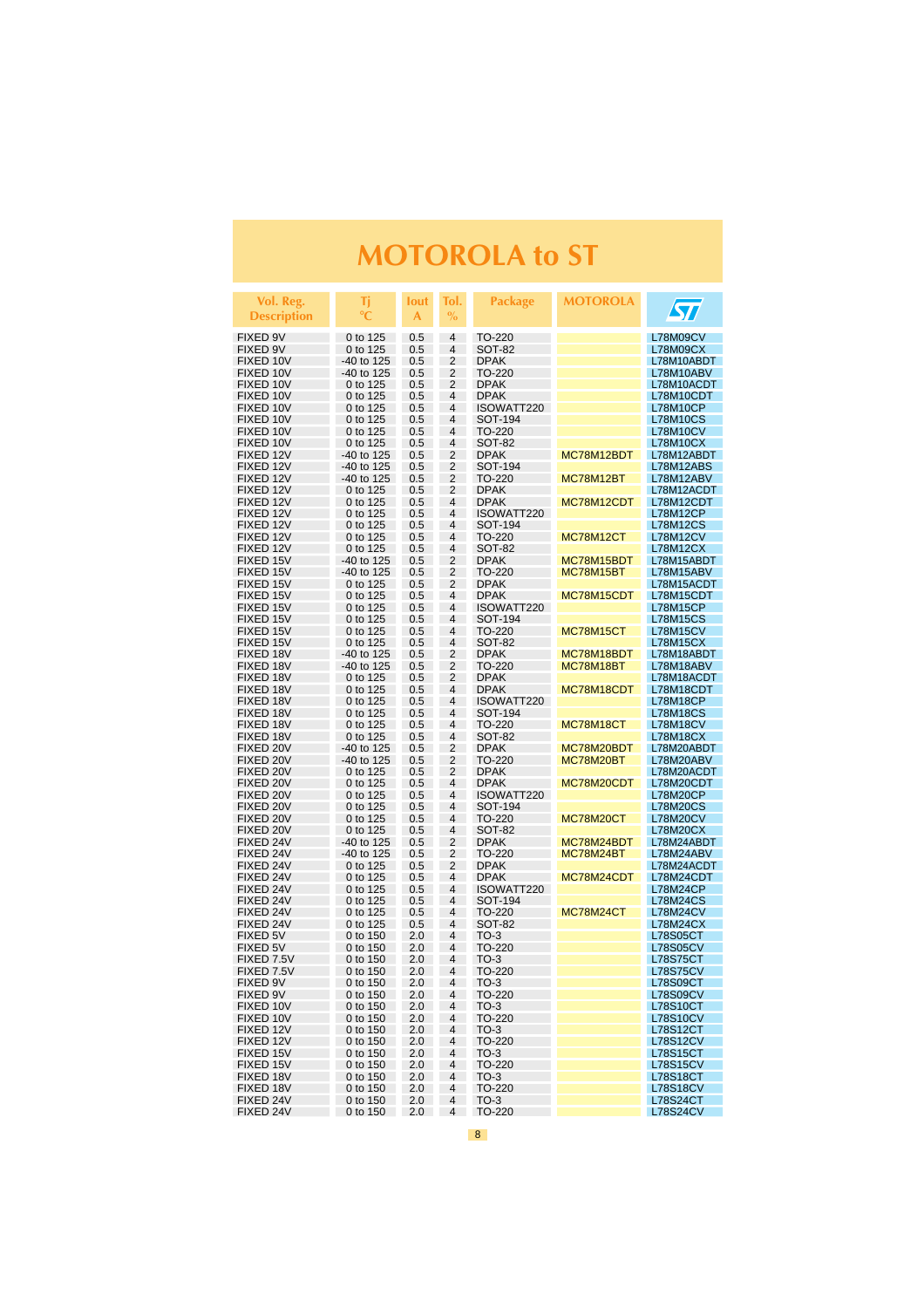| Vol. Reg.<br><b>Description</b>  | Τi<br>°C             | lout<br>A  | Tol.<br>$\%$   | Package               | <b>MOTOROLA</b> | <b>ST</b>                    |
|----------------------------------|----------------------|------------|----------------|-----------------------|-----------------|------------------------------|
| 5V NEG. FIXED                    | 0 to 125             | 1.5        | 2              | TO-220                | MC7905ACT       | <b>L7905ACV</b>              |
| 5V NEG. FIXED                    | 0 to 125             | 1.5        | 4              | ISOWATT220            |                 | L7905CP                      |
| 5V NEG. FIXED                    | 0 to 150             | 1.5        | 4              | $TO-3$                | <b>MC7905CK</b> | L7905CT                      |
| 5V NEG. FIXED                    | 0 to 125             | 1.5        | 4              | TO-220                | <b>MC7905CT</b> | <b>L7905CV</b>               |
| 5.2V NEG.FIXED                   | 0 to 125             | 1.5        | 2              | TO-220                | MC7952ACT       | <b>L7952ACV</b>              |
| 5.2V NEG.FIXED                   | 0 to 150             | 1.5        | 4              | $TO-3$                | <b>MC7952CK</b> | L7952CT                      |
| 5.2V NEG.FIXED                   | 0 to 125             | 1.5        | 4              | TO-220                | MC7952CT        | L7952CV                      |
| 6V NEG. FIXED                    | 0 to 150             | 1.5        | 4              | $TO-3$                | <b>MC7906CK</b> | L7906CT                      |
| 6V NEG. FIXED                    | 0 to 125             | 1.5        | $\overline{4}$ | TO-220                | MC7906CT        | L7906CV                      |
| 8V NEG. FIXED                    | 0 to 125             | 1.5        | $\overline{2}$ | TO-220                | MC7908ACT       | <b>L7908ACV</b>              |
| 8V NEG. FIXED                    | 0 to 150             | 1.5        | $\overline{4}$ | $TO-3$                | <b>MC7908CK</b> | L7908CT                      |
| 8V NEG. FIXED                    | 0 to 125             | 1.5        | 4              | TO-220                | <b>MC7908CT</b> | <b>L7908CV</b>               |
| 12V NEG. FIXED                   | 0 to 125             | 1.5        | 2              | TO-220                | MC7912ACT       | <b>L7912ACV</b>              |
| 12V NEG. FIXED                   | 0 to 125             | 1.5        | 4              | ISOWATT220            |                 | L7912CP                      |
| 12V NEG. FIXED                   | 0 to 150             | 1.5        | 4              | $TO-3$                | <b>MC7912CK</b> | <b>L7912CT</b>               |
| 12V NEG. FIXED                   | 0 to 125             | 1.5        | 4              | TO-220                | MC7912CT        | <b>L7912CV</b>               |
| 15V NEG. FIXED                   | 0 to 125             | 1.5        | 2              | TO-220                | MC7915ACT       | <b>L7915ACV</b>              |
| 15V NEG. FIXED                   | 0 to 150             | 1.5        | 4              | $TO-3$                | <b>MC7915CK</b> | L7915CT                      |
| 15V NEG. FIXED                   | 0 to 125             | 1.5        | 4              | TO-220                | MC7915CT        | <b>L7915CV</b>               |
| 18V NEG. FIXED                   | 0 to 125             | 1.5        | 2              | TO-220                | MC7918ACT       | L7918ACV                     |
| 18V NEG. FIXED                   | 0 to 150             | 1.5        | 4              | $TO-3$                | <b>MC7918CK</b> | L7918CT                      |
| 18V NEG. FIXED                   | 0 to 125             | 1.5        | 4              | TO-220                | MC7918CT        | <b>L7918CV</b>               |
| 20V NEG. FIXED                   | 0 to 125             | 1.5        | 2              | TO-220                |                 | <b>L7920ACV</b>              |
| 20V NEG. FIXED                   | 0 to 150             | 1.5        | $\overline{4}$ | $TO-3$                |                 | L7920CT                      |
| 20V NEG. FIXED                   | 0 to 125             | 1.5        | 4              | TO-220                |                 | <b>L7920CV</b>               |
| 22V NEG. FIXED<br>22V NEG. FIXED | 0 to 150             | 1.5        | $\overline{4}$ | $TO-3$                |                 | L7922CT<br><b>L7922CV</b>    |
|                                  | 0 to 125             | 1.5<br>1.5 | 4<br>2         | TO-220<br>TO-220      |                 | <b>L7924ACV</b>              |
| 24V NEG. FIXED<br>24V NEG. FIXED | 0 to 125<br>0 to 150 | 1.5        | 4              | $TO-3$                | <b>MC7924CK</b> | L7924CT                      |
| 24V NEG. FIXED                   | 0 to 125             | 1.5        | $\overline{4}$ | TO-220                | <b>MC7924CT</b> | <b>L7924CV</b>               |
| 5V NEG. FIXED                    | -40 to 125           | 0.1        | 4              | $SO-8$                | MC79L05ABP      | L79L05ABD                    |
| 5V NEG. FIXED                    | -40 to 125           | 0.1        | $\overline{4}$ | TO-92                 | MC79L05ABP      | L79L05ABZ                    |
| 5V NEG. FIXED                    | 0 to 125             | 0.1        | 4              | $SO-8$                | MC79L05ACD      | L79L05ACD                    |
| 5V NEG. FIXED                    | 0 to 125             | 0.1        | 4              | TO-92                 | MC79L05ACP      | L79L05ACZ                    |
| 5V NEG. FIXED                    | 0 to 125             | 0.1        | 8              | SO-8                  | MC79L05ACD      | <b>L79L05CD</b>              |
| 6V NEG.FIXED                     | -40 to 125           | 0.1        | 4              | SO-8                  |                 | L79L06ABD                    |
| 6V NEG.FIXED                     | -40 to 125           | 0.1        | $\overline{4}$ | TO-92                 |                 | L679L06ABZ                   |
| 6V NEG.FIXED                     | 0 to 125             | 0.1        | 4              | SO-8                  |                 | L79L06ACD                    |
| 6V NEG.FIXED                     | 0 to 125             | 0.1        | $\overline{4}$ | TO-92                 |                 | L79L06ACZ                    |
| 6V NEG.FIXED                     | 0 to 125             | 0.1        | 8              | $SO-8$                |                 | L79L06CD                     |
| 8V NEG.FIXED                     | -40 to 125           | 0.1        | 4              | $SO-8$                |                 | L79L08ABD                    |
| 8V NEG.FIXED                     | -40 to 125           | 0.1        | 4              | TO-92                 |                 | L79L08ABZ                    |
| 8V NEG.FIXED                     | 0 to 125             | 0.1        | 4              | $SO-8$                |                 | L79L08ACD                    |
| 8V NEG.FIXED                     | 0 to 125             | 0.1        | 4              | TO-92                 |                 | L79L08ACZ                    |
| 8V NEG.FIXED                     | 0 to 125             | 0.1        | 8              | $SO-8$                |                 | L79L08CD                     |
| 9V NEG.FIXED                     | -40 to 125           | 0.1        | 4              | SO-8                  |                 | L79L09ABD                    |
| 9V NEG.FIXED                     | -40 to 125           | 0.1        | $\overline{4}$ | TO 92                 |                 | L79L09ABZ                    |
| 9V NEG.FIXED                     | 0 to 125             | 0.1        | 4              | $SO-8$                |                 | L79L09ACD                    |
| 9V NEG.FIXED                     | 0 to 125             | 0.1        | 4              | TO-92                 |                 | L79L09ACZ                    |
| 9V NEG.FIXED                     | 0 to 125             | 0.1        | 8              | $SO-8$                |                 | L79L09CD                     |
| 12V NEG.FIXED                    | -40 to 125           | 0.1        | $\overline{4}$ | $SO-8$                | MC79L12ABP      | L79L12ABD                    |
| 12V NEG.FIXED                    | -40 to 125           | 0.1        | 4              | TO-92                 | MC79L12ABP      | L79L12ABZ                    |
| 12V NEG.FIXED                    | 0 to 125             | 0.1        | $\overline{4}$ | $SO-8$                | MC79L12ACD      | L79L12ACD                    |
| 12V NEG.FIXED                    | 0 to 125             | 0.1        | 4              | TO-92                 | MC79L12ACP      | L79L12ACZ                    |
| 12V NEG.FIXED                    | 0 to 125             | 0.1        | 8              | $SO-8$                | MC79L12ACD      | L79L12CD                     |
| 15V NEG.FIXED                    | -40 to 125           | 0.1        | 4              | SO-8                  | MC79L15ABP      | L79L15ABD                    |
| 15V NEG.FIXED                    | -40 to 125           | 0.1        | 4              | TO-92                 | MC79L15ABP      | <b>L79L15ABZ</b>             |
| 15V NEG.FIXED<br>15V NEG.FIXED   | 0 to 125             | 0.1<br>0.1 | 4<br>4         | $SO-8$                | MC79L15ACD      | L79L15ACD                    |
| 15V NEG.FIXED                    | 0 to 125             |            |                | TO-92                 | MC79L15ACD      | L79L15ACZ<br><b>L79L15CD</b> |
| 2.5V LOW DROP                    | 0 to 125<br>0 to 125 | 0.1<br>0.8 | 8<br>1         | $SO-8$<br><b>DPAK</b> | MC79L15ACD      | LD1117DT25                   |
| 2.5V LOW DROP                    | 0 to 125             | 0.8        | 2              | <b>DPAK</b>           |                 | LD1117DT25C                  |
| 2.85V LOW DROP                   | 0 to 125             | 0.8        | $\mathbf{1}$   | <b>DPAK</b>           | MC34268D        | LD1117DT285                  |
| 2.85V LOW DROP                   | 0 to 125             | 0.8        | 2              | <b>DPAK</b>           |                 | LD1117DT285C                 |
| <b>3V LOW DROP</b>               | 0 to 125             | 0.8        | 1              | <b>DPAK</b>           |                 | LD1117DT30                   |
| 3V LOW DROP                      | 0 to 125             | 0.8        | 2              | <b>DPAK</b>           |                 | LD1117DT30C                  |
| 3.3V LOW DROP                    | 0 to 125             | 0.8        | $\mathbf{1}$   | <b>DPAK</b>           |                 | LD1117DT33                   |
|                                  |                      |            |                |                       |                 |                              |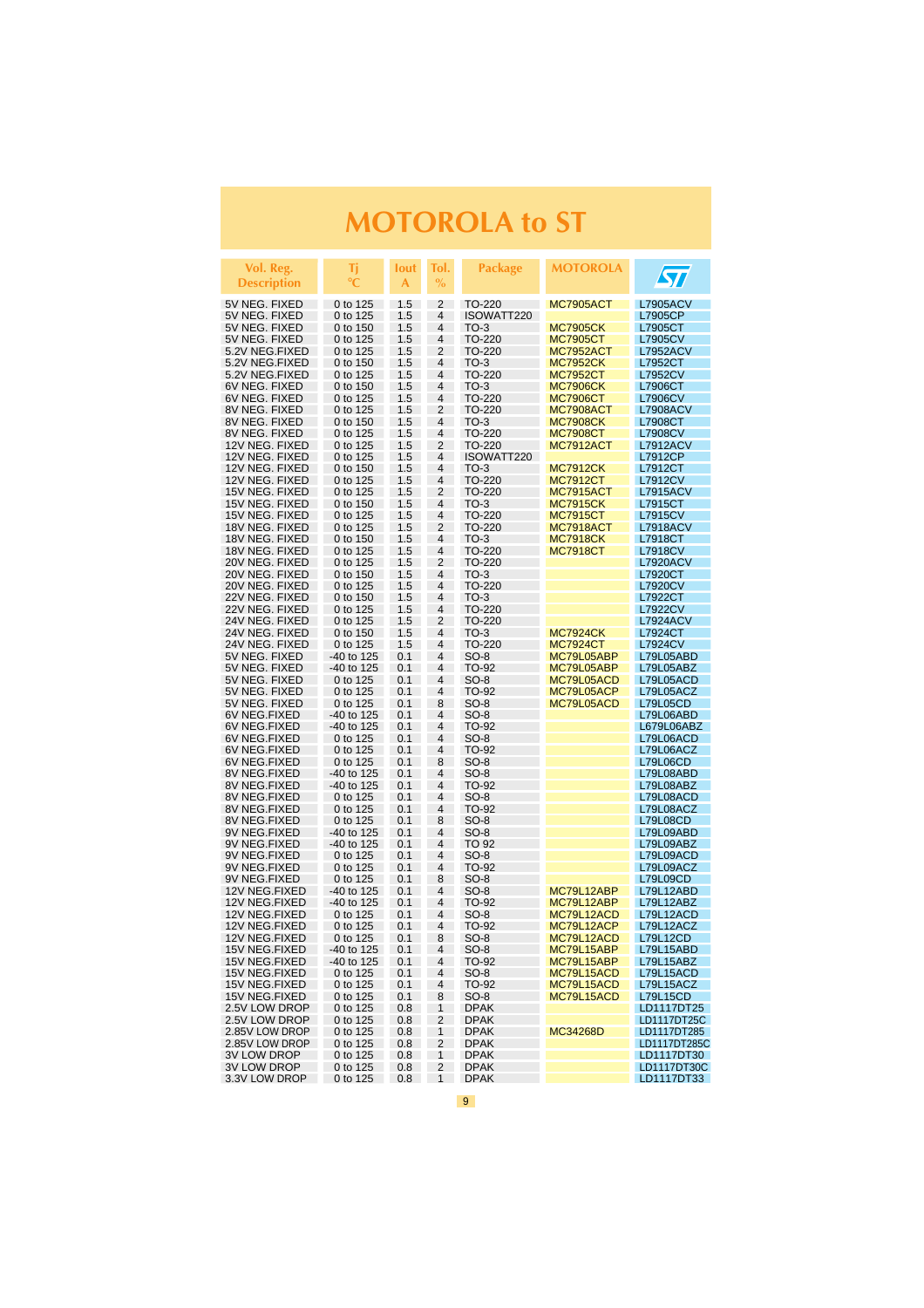| Vol. Reg.<br><b>Description</b>      | Τi<br>$^{\circ}C$            | lout<br>A  | Tol.<br>$\%$                   | <b>Package</b>   | <b>MOTOROLA</b>                 | $\sqrt{\sqrt{2}}$               |
|--------------------------------------|------------------------------|------------|--------------------------------|------------------|---------------------------------|---------------------------------|
| 3.3V LOW DROP                        | 0 to 125                     | 0.8        | $\overline{2}$                 | <b>DPAK</b>      |                                 | LD1117DT33C                     |
| 5V LOW DROP                          | 0 to 125                     | 0.8        | 1                              | <b>DPAK</b>      |                                 | LD1117DT50                      |
| 5V LOW DROP                          | 0 to 125                     | 0.8        | 2                              | <b>DPAK</b>      |                                 | LD1117DT50C                     |
| 2.5V LOW DROP                        | 0 to 125                     | 0.8        | 1                              | TO-220           |                                 | LD1117V25                       |
| 2.5V LOW DROP                        | 0 to 125                     | 0.8        | 2                              | TO-220           |                                 | LD1117V25C                      |
| 2.85V LOW DROP                       | 0 to 125                     | 0.8        | 1                              | TO-220           |                                 | LD1117V285                      |
| 2.85V LOW DROP<br><b>3V LOW DROP</b> | 0 to 125                     | 0.8<br>0.8 | $\overline{2}$<br>$\mathbf{1}$ | TO-220<br>TO-220 |                                 | LD1117V285C<br>LD1117V30        |
| <b>3V LOW DROP</b>                   | 0 to 125<br>0 to 125         | 0.8        | $\overline{2}$                 | TO-220           |                                 | LD1117V30C                      |
| 3.3V LOW DROP                        | 0 to 125                     | 0.8        | 1                              | TO-220           |                                 | LD1117V33                       |
| 3.3V LOW DROP                        | 0 to 125                     | 0.8        | $\overline{2}$                 | TO-220           |                                 | LD1117V33C                      |
| 5V LOW DROP                          | 0 to 125                     | 0.8        | $\mathbf{1}$                   | TO-220           |                                 | LD1117V50                       |
| 5V LOW DROP                          | 0 to 125                     | 0.8        | 2                              | TO-220           |                                 | LD1117V50C                      |
| 2.5V L.D./L.QUIE.                    | -40 to 125                   | 0.1        | 3                              | $SO-8$           |                                 | LK115D25                        |
| 3V L.D./L.QUIE.                      | -40 to 125                   | 0.1        | 3                              | $SO-8$           |                                 | LK115D30                        |
| 3.3V L.D./L.QUIE.                    | -40 to 125                   | 0.1        | 3                              | $SO-8$           |                                 | LK115D33                        |
| 4V L.D./L.QUIE.                      | -40 to 125                   | 0.1        | 3                              | $SO-8$           |                                 | LK115D40                        |
| 4.75V L.D./L.QUIE.                   | -40 to 125                   | 0.1        | 3                              | $SO-8$           |                                 | LK115D47                        |
| 4.85V L.D./L.QUIE.                   | -40 to 125                   | 0.1        | 3                              | $SO-8$           |                                 | LK115D48                        |
| 5V L.D./L.QUIE.                      | -40 to 125                   | 0.1        | 3                              | $SO-8$           |                                 | LK115D50                        |
| 1.2V-37V ADJ.                        | -55 to 150                   | 0.5        | 4                              | TO-39            | <b>LM117H</b>                   | <b>LM117H</b>                   |
| 1.2V-37V ADJ.                        | -55 to 150                   | 1.5        | 4                              | $TO-3$           | <b>LM117K</b>                   | <b>LM117K</b>                   |
| FIXED 5V                             | -55 to 150                   | 3.0        | 4                              | $TO-3$           | <b>LM123K</b>                   | <b>LM123K</b>                   |
| 1.2V-37V A. N.                       | $-55$ to 150                 | 1.5        | 4                              | TO-39            | <b>LM137H</b>                   | <b>LM137H</b>                   |
| 1.2V-37V A.N.                        | -55 to 150                   | 1.5        | 4                              | $TO-3$           | <b>LM137K</b>                   | <b>LM137K</b>                   |
| 1.2V-32V ADJ.                        | -55 to 150                   | 5.0        | 4                              | $TO-3$           |                                 | <b>LM138K</b>                   |
| 1.2V-32V ADJ.                        | -55 to 150                   | 3.0        | 4                              | $TO-3$           | <b>LM150K</b>                   | <b>LM150K</b>                   |
| 1.2V-37V ADJ.                        | $-25$ to 150                 | 0.5        | 4<br>4                         | TO-39            | <b>LM217H</b>                   | <b>LM217H</b>                   |
| 1.2V-37V ADJ.<br>1.2V-37V ADJ.       | $-25$ to 150<br>$-25$ to 150 | 1.5<br>0.1 | 4                              | $TO-3$<br>$SO-8$ | <b>LM217K</b><br><b>LM217LD</b> | <b>LM217K</b><br><b>LM217LD</b> |
| 1.2V-37V ADJ.                        | $-25$ to 150                 | 0.1        | 4                              | TO-92            | <b>LM217LZ</b>                  | <b>LM217LZ</b>                  |
| 1.2V-37V ADJ.                        | $-25$ to 150                 | 1.5        | 4                              | TO-220           |                                 | LM217T                          |
| <b>FIXED 5V</b>                      | $-25$ to 150                 | 3.0        | 4                              | $TO-3$           | <b>LM223K</b>                   | <b>LM223K</b>                   |
| 1.2V-37V A. N.                       | $-25$ to 150                 | 0.5        | 4                              | TO-39            | <b>LM237H</b>                   | <b>LM237H</b>                   |
| 1.2V-37V A. N.                       | $-25$ to $150$               | 1.5        | 4                              | $TO-3$           | <b>LM237K</b>                   | <b>LM237K</b>                   |
| 1.2V-37V A.N.                        | -25 to 150                   | 1.5        | 4                              | TO-220           |                                 | <b>LM237SP</b>                  |
| 1.2V-32V ADJ                         | $-25$ to 150                 | 5.0        | 4                              | $TO-3$           |                                 | <b>LM238K</b>                   |
| 1.2V-32V ADJ                         | -25 to 150                   | 3.0        | 4                              | $TO-3$           | <b>LM250K</b>                   | <b>LM250K</b>                   |
| 1.2V-37V ADJ                         | 0 to 125                     | 0.5        | 4                              | TO-39            | <b>LM317H</b>                   | <b>LM317H</b>                   |
| 1.2V-37V ADJ                         | 0 to 125                     | 1.5        | 4                              | $TO-3$           | <b>LM317K</b>                   | <b>LM317K</b>                   |
| 1.2V-37V ADJ                         | 0 to 125                     | 0.1        | 4                              | $SO-8$           | <b>LM317LD</b>                  | LM317LD                         |
| 1.2V-37V ADJ                         | 0 to 125                     | 0.1        | 4                              | TO-92            | <b>LM317LZ</b>                  | LM317LZ                         |
| 1.2V-37V ADJ                         | 0 to 125                     | 0.5        | 4                              | <b>DPAK</b>      | LM31MDT                         | LM317MDT                        |
| 1.2V-37V ADJ                         | 0 to 125                     | 0.5        | 4                              | TO-220           | <b>LM317T</b>                   | LM317MT                         |
| 1.2V-37V ADJ                         | 0 to 125                     | 1.5        | 4                              | TO-220           | <b>LM317T</b>                   | <b>LM317T</b>                   |
| <b>FIXED 5V</b>                      | 0 to 125                     | 0.5        | 4                              | TO-92            | <b>LM323T</b>                   | <b>LM323H</b>                   |
| <b>FIXED 5V</b>                      | 0 to 125                     | 3.0        | 4                              | $TO-3$           | <b>LM323K</b>                   | <b>LM323K</b>                   |
| FIXED 5V                             | 0 to 125                     | 1.5        | 4                              | TO-220           | <b>LM323K</b>                   | LM323T                          |
| 1.2V-37V A.N.                        | 0 to 125                     | 1.5        | 4<br>4                         | TO-39            | <b>LM337K</b>                   | <b>LM337H</b>                   |
| 1.2V-37V A. N.<br>1.2V-37V A.N.      | 0 to 125                     | 1.5<br>1.5 | 4                              | $TO-3$           | <b>LM337K</b>                   | LM337K                          |
| 1.2V-32V ADJ.                        | 0 to 125<br>0 to 125         | 5.0        | 4                              | TO-220<br>$TO-3$ | <b>LM337T</b>                   | <b>LM337SP</b><br><b>LM338K</b> |
| 1.2V-32V ADJ.                        | 0 to 150                     | 3.0        | 4                              | $TO-3$           | <b>LM350K</b>                   | <b>LM350K</b>                   |
| 3-37V ADJ.                           | 0 to 125                     | 3.0        | 4                              | SO-14            |                                 | LM723ACD                        |
| 3-37V ADJ.                           | 0 to 125                     | 0.15       | 4                              | SO-14            | <b>MC1723CD</b>                 | <b>LM723CD</b>                  |
| 3-37V ADJ.                           | 0 to 125                     | 0.15       | 4                              | TO-100           | <b>MC1723CG</b>                 | LM723CH                         |
| 3-37V ADJ.                           | 0 to 125                     | 0.15       | 4                              | Plastic Dil 14   | <b>MC1723CP</b>                 | <b>LM723CN</b>                  |
| 3-37V ADJ.                           | $-25$ to 150                 | 0.15       | 4                              | TO-100           | <b>MC1723G</b>                  | <b>LM723H</b>                   |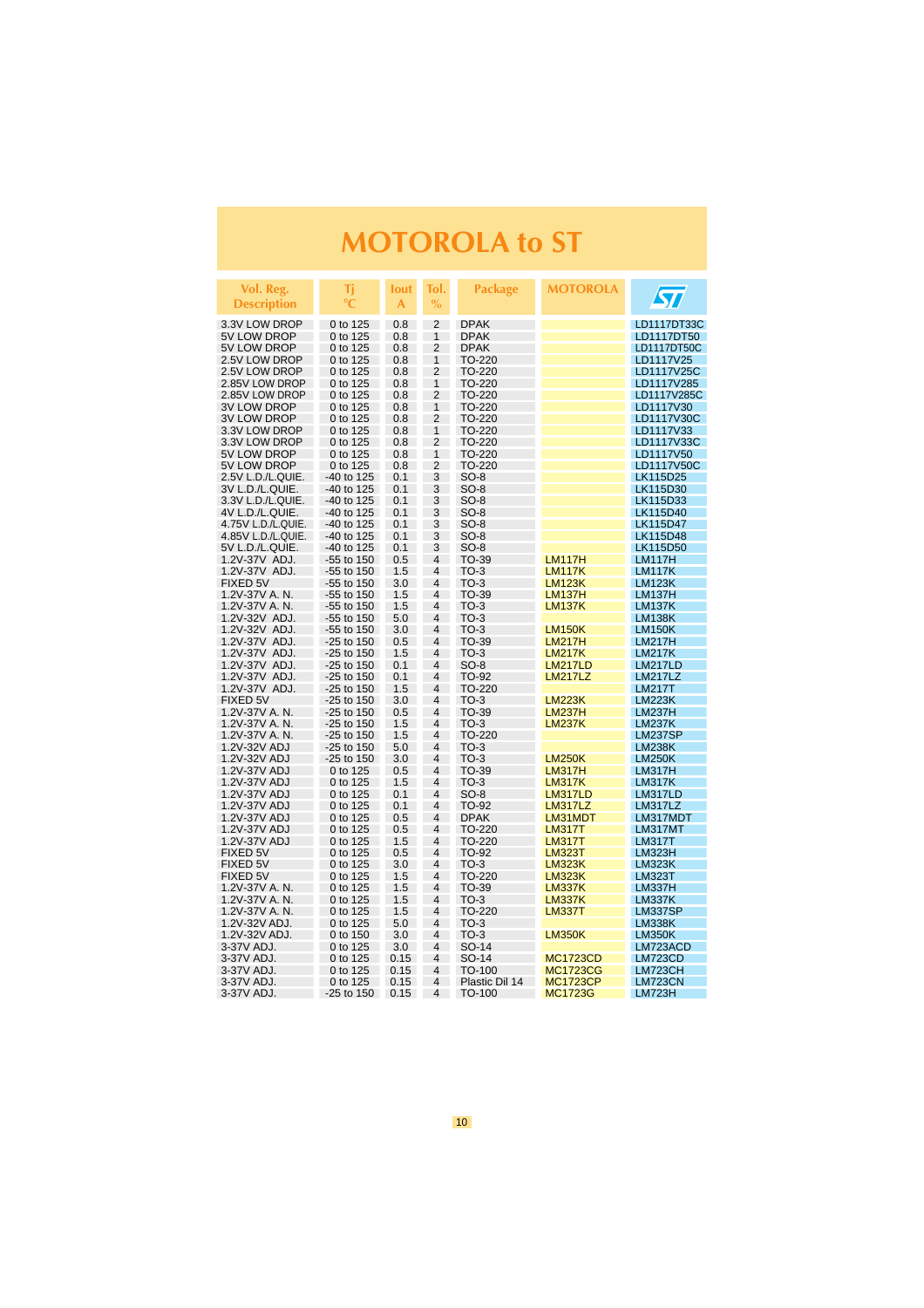<span id="page-10-0"></span>

| Vol. Reg.<br><b>Description</b> | Τi<br>$^{\circ}C$      | lout<br>A  | Tol.<br>$\frac{0}{0}$            | <b>Package</b>       | <b>NATIONAL</b>        | $\bm{\varpi}$                      |
|---------------------------------|------------------------|------------|----------------------------------|----------------------|------------------------|------------------------------------|
| 5V LOW DROP                     | $-40$ to 150           | 1.5        | 2                                | TO-220               |                        | L4940V5                            |
| 8.5V LOW DROP                   | -40 to 150             | 1.5        | 2                                | TO-220               |                        | L4940V85                           |
| 10V LOW DROP                    | -40 to 150             | 1.5        | 2                                | TO-220               |                        | L4940V10                           |
| 12V LOW DROP                    | -40 to 150             | 1.5        | 2                                | TO-220               |                        | L4940V12                           |
| 5V LOW DROP                     | -40 to 150             | 1.0        | $\overline{4}$                   | <b>DPAK</b>          |                        | L4941BDT                           |
| 5V LOW DROP                     | -40 to 150             | 1.0        | 4                                | SOT-194              |                        | L4941BS                            |
| 5V LOW DROP                     | -40 to 150             | 1.0        | $\overline{4}$                   | TO-220               |                        | L4941BV                            |
| 5V LOW DROP                     | -40 to 150             | 1.0        | $\overline{4}$<br>$\overline{2}$ | <b>SOT-82</b>        |                        | L4941BX                            |
| FIXED 5V<br>FIXED 5V            | -40 to 125<br>0 to 125 | 1.5<br>1.5 | $\overline{2}$                   | TO-220<br>TO-220     | LM140AK<br>LM340AT-5.0 | <b>L7805ABV</b><br><b>L7805ACV</b> |
| FIXED 5V                        | 0 to 125               | 1.5        | 4                                | ISOWATT220           |                        | <b>L7805CP</b>                     |
| FIXED 5V                        | 0 to 125               | 1.5        | 4                                | $TO-3$               | LM340K-5.0             | L7805CT                            |
| FIXED 5V                        | 0 to 125               | 1.5        | 4                                | TO-220               | <b>LM7805CT</b>        | <b>L7805CV</b>                     |
| FIXED 5.2V                      | 0 to 125               | 1.5        | 4                                | ISOWATT220           |                        | <b>L7852CV</b>                     |
| FIXED 6V                        | -40 to 125             | 1.5        | $\overline{2}$                   | TO-220               | LM140AK-5.0            | <b>L7806ABV</b>                    |
| FIXED 6V                        | 0 to 125               | 1.5        | $\overline{2}$                   | TO-220               | LM340AT-5.0            | <b>L7806ACV</b>                    |
| FIXED 6V                        | 0 to 125               | 1.5        | $\overline{4}$                   | ISOWATT220           |                        | L7806CP                            |
| FIXED 6V                        | 0 to 125               | 1.5        | 4                                | $TO-3$               |                        | <b>L7806CT</b>                     |
| FIXED 6V<br>FIXED 8V            | 0 to 125<br>-40 to 125 | 1.5<br>1.5 | 4<br>2                           | TO-220<br>TO-220     |                        | <b>L7806CV</b><br><b>L7808ABV</b>  |
| FIXED 8V                        | 0 to 125               | 1.5        | $\overline{2}$                   | TO-220               | <b>LM340AT</b>         | <b>L7808ACV</b>                    |
| FIXED 8V                        | 0 to 125               | 1.5        | 4                                | ISOWATT220           |                        | <b>L7808CP</b>                     |
| FIXED 8V                        | 0 to 125               | 1.5        | 4                                | $TO-3$               |                        | L7808CT                            |
| FIXED 8V                        | 0 to 125               | 1.5        | 4                                | TO-220               |                        | <b>L7808CV</b>                     |
| FIXED 8.5V                      | 0 to 125               | 1.5        | 4                                | $TO-3$               |                        | L7885CT                            |
| FIXED 8.5V                      | 0 to 125               | 1.5        | 4                                | TO-220               |                        | <b>L7885CV</b>                     |
| FIXED 9V                        | -40 to 125             | 1.5        | $\overline{2}$                   | TO-220               |                        | <b>L7809ABV</b>                    |
| FIXED 9V                        | 0 to 125               | 1.5        | $\overline{2}$                   | TO-220               | LM340AT                | <b>L7809ACV</b>                    |
| FIXED 9V<br>FIXED 9V            | 0 to 125<br>0 to 125   | 1.5<br>1.5 | $\overline{4}$<br>4              | ISOWATT220<br>$TO-3$ |                        | L7809CP<br>L7809CT                 |
| FIXED 9V                        | 0 to 125               | 1.5        | 4                                | TO-220               |                        | L7809CV                            |
| FIXED 12V                       | -40 to 125             | 1.5        | $\overline{2}$                   | TO-220               | LM140AK-12             | <b>L7812ABV</b>                    |
| FIXED 12V                       | 0 to 125               | 1.5        | 2                                | TO-220               | LM340AT-12             | L7812ACV                           |
| FIXED 12V                       | 0 to 125               | 1.5        | 4                                | ISOWATT220           |                        | L7812CP                            |
| FIXED 12V                       | 0 to 125               | 1.5        | 4                                | $TO-3$               | LM340K-12              | L7812CT                            |
| FIXED 12V                       | 0 to 125               | 1.5        | $\overline{4}$                   | TO-220               | <b>LM7812CT</b>        | <b>L7812CV</b>                     |
| FIXED 15V                       | -40 to 125             | 1.5        | $\overline{2}$                   | TO-220               | LM140AK-15             | <b>L7815ABV</b>                    |
| FIXED 15V<br>FIXED 15V          | 0 to 125<br>0 to 125   | 1.5<br>1.5 | 2<br>4                           | TO-220<br>ISOWATT220 | <b>LM340AT-15</b>      | <b>L7815ACV</b><br>L7815CP         |
| FIXED 15V                       | 0 to 125               | 1.5        | 4                                | $TO-3$               | LM340K-15              | L7815CT                            |
| FIXED 15V                       | 0 to 125               | 1.5        | 4                                | TO-220               | <b>LM7815CT</b>        | <b>L7815CV</b>                     |
| FIXED 18V                       | -40 to 125             | 1.5        | $\overline{2}$                   | TO-220               |                        | L7818ABV                           |
| FIXED 18V                       | 0 to 125               | 1.5        | $\overline{2}$                   | TO-220               | <b>LM340AT</b>         | <b>L7818ACV</b>                    |
| FIXED 18V                       | 0 to 125               | 1.5        | $\overline{4}$                   | ISOWATT220           |                        | L7818CP                            |
| FIXED 18V                       | 0 to 125               | 1.5        | 4                                | $TO-3$               |                        | <b>L7818CT</b>                     |
| FIXED 18V                       | 0 to 125               | 1.5        | 4                                | TO-220               | <b>LM7818CT</b>        | <b>L7818CV</b>                     |
| FIXED 20V<br>FIXED 20V          | -40 to 125<br>0 to 125 | 1.5<br>1.5 | 2<br>$\overline{2}$              | TO-220<br>TO-220     |                        | <b>L7820ABV</b><br><b>L7820ACV</b> |
| FIXED 20V                       | 0 to 125               | 1.5        | 4                                | ISOWATT220           |                        | <b>L7820CP</b>                     |
| FIXED 20V                       | 0 to 125               | 1.5        | 4                                | TO-220               |                        | L7820C-T                           |
| FIXED 20V                       | 0 to 125               | 1.5        | $\overline{4}$                   | TO-220               |                        | <b>L7820CV</b>                     |
| FIXED 24V                       | -40 to 125             | 1.5        | $\overline{2}$                   | TO-220               |                        | <b>L7824ABV</b>                    |
| FIXED 24V                       | 0 to 125               | 1.5        | $\overline{2}$                   | TO-220               |                        | <b>L7824ACV</b>                    |
| FIXED 24V                       | 0 to 125               | 1.5        | 4                                | ISOWATT220           |                        | <b>L7824CP</b>                     |
| FIXED 24V                       | 0 to 125               | 1.5        | 4                                | TO-3                 |                        | L7824CT                            |
| FIXED 24V                       | 0 to 125               | 1.5        | 4                                | TO-220               | <b>LM7824CT</b>        | <b>L7824CV</b>                     |
| FIXED 3.3V<br>FIXED 3.3V        | 0 to 125<br>0 to 125   | 0.1<br>0.1 | 4<br>4                           | SO-8<br>TO-92        |                        | L78L33ACD<br>L78L33ACZ             |
| FIXED 5V                        | -40 to 125             | 0.1        | 4                                | SO-8                 |                        | L78L05ABD                          |
| FIXED 5V                        | -40 to 125             | 0.1        | 4                                | TO-92                |                        | L78L05ABZ                          |
| FIXED 5V                        | 0 to 125               | 0.1        | 4                                | SO-8                 | LM78L05ACM             | L78L05ACD                          |
| FIXED 5V                        | 0 to 125               | 0.1        | 4                                | TO-92                | LM78L05ACZ             | L78L05ACZ                          |
| FIXED 5V                        | 0 to 125               | 0.1        | 8                                | $SO-8$               |                        | <b>L78L05CD</b>                    |
| FIXED 6V                        | -40 to 125             | 0.1        | 4                                | SO-8                 |                        | L78L06ABD                          |
| FIXED 6V<br>FIXED 6V            | -40 to 125<br>0 to 125 | 0.1<br>0.1 | 4<br>4                           | TO-92<br>SO-8        | LM78L06ACM             | L78L06ABZ<br>L78L06ACD             |
| FIXED 6V                        | 0 to 125               | 0.1        | 4                                | TO-92                | LM87L06ACZ             | L78L06ACZ                          |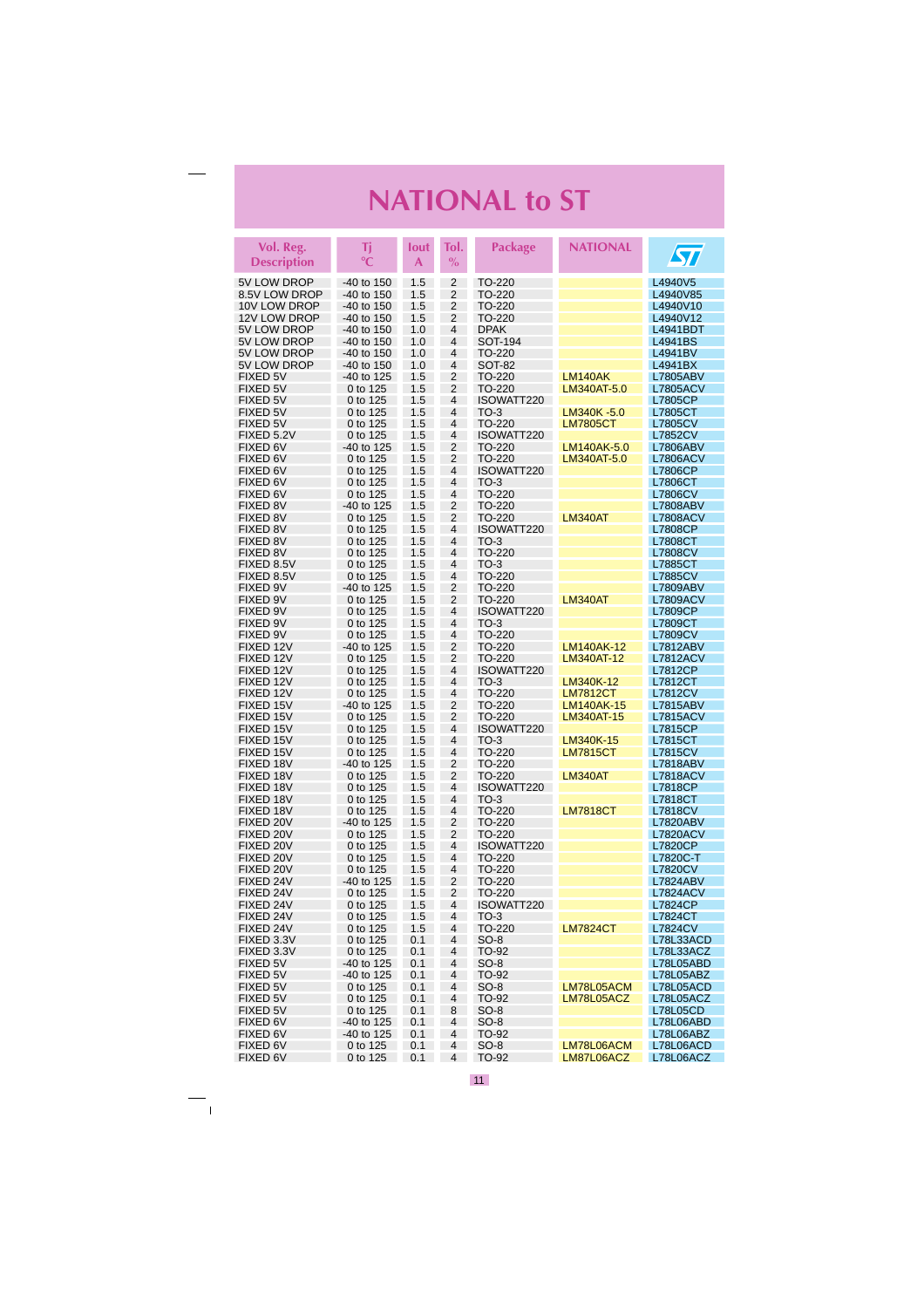| Vol. Reg.                          | Τi                       | lout       | Tol.                | <b>Package</b>             | <b>NATIONAL</b>          |                              |
|------------------------------------|--------------------------|------------|---------------------|----------------------------|--------------------------|------------------------------|
| <b>Description</b>                 | $^{\circ}{\mathbb C}$    | A          | $\frac{0}{0}$       |                            |                          | ST                           |
| FIXED 6V                           | 0 to 125                 | 0.1        | 8                   | $SO-8$                     |                          | L78L06CD                     |
| FIXED 8V                           | -40 to 125               | 0.1        | 4                   | $SO-8$                     |                          | L78L08ABD                    |
| <b>FIXED 8V</b>                    | -40 to 125               | 0.1        | 4<br>4              | TO-92                      |                          | L78L08ABZ                    |
| FIXED 8V<br><b>FIXED 8V</b>        | 0 to 125<br>0 to 125     | 0.1<br>0.1 | 4                   | $SO-8$<br>TO-92            | LM78L08ACM<br>LM78L08ACZ | L78L08ACD<br>L78L08ACZ       |
| FIXED 8V                           | 0 to 125                 | 0.1        | 8                   | $SO-8$                     |                          | L78L08CD                     |
| FIXED 9V                           | -40 to 125               | 0.1        | 4                   | $SO-8$                     |                          | L78L09ABD                    |
| FIXED 9V                           | -40 to 125               | 0.1        | 4                   | TO-92                      |                          | L78L09ABZ                    |
| FIXED 9V                           | 0 to 125                 | 0.1        | 4                   | SO-8                       | LM78L09ACM               | L78L09ACD                    |
| FIXED 9V                           | 0 to 125                 | 0.1        | 4                   | TO-92                      | LM78L09ACZ               | L78L09ACZ                    |
| FIXED 9V<br>FIXED 12V              | 0 to 125<br>-40 to 125   | 0.1<br>0.1 | 8<br>4              | $SO-8$<br>$SO-8$           |                          | <b>L78L09CD</b><br>L78L12ABD |
| FIXED 12V                          | -40 to 125               | 0.1        | 4                   | TO-92                      |                          | L78L12ABZ                    |
| FIXED 12V                          | 0 to 125                 | 0.1        | 4                   | SO-8                       | LM78L12ACM               | L78L12ACD                    |
| FIXED 12V                          | 0 to 125                 | 0.1        | 4                   | TO-92                      | LM78L12ACZ               | L78L12ACZ                    |
| FIXED 12V                          | 0 to 125                 | 0.1        | 8                   | $SO-8$                     |                          | L78L12CD                     |
| FIXED 15V                          | -40 to 125               | 0.1        | 4                   | $SO-8$                     |                          | L78L15ABD                    |
| FIXED 15V                          | -40 to 125               | 0.1        | 4<br>4              | TO-92                      |                          | L78L15ABZ                    |
| FIXED 15V<br>FIXED 15V             | 0 to 125<br>0 to 125     | 0.1<br>0.1 | $\overline{4}$      | $SO-8$<br>TO-92            | LM78L15ACM               | L78L15ACD<br>L78L15ACZ       |
| FIXED 15V                          | 0 to 125                 | 0.1        | 8                   | $SO-8$                     | LM78L15ACZ               | <b>L78L15CD</b>              |
| FIXED 18V                          | -40 to 125               | 0.1        | 4                   | $SO-8$                     |                          | L78L18ABD                    |
| FIXED 18V                          | -40 to 125               | 0.1        | 4                   | TO-92                      |                          | L78L18ABZ                    |
| FIXED 18V                          | 0 to 125                 | 0.1        | $\overline{4}$      | $SO-8$                     | LM78L18ACM               | L78L18ACD                    |
| FIXED 18V                          | 0 to 125                 | 0.1        | 4                   | TO-92                      | LM78L18ACZ               | L78L18ACZ                    |
| FIXED 18V<br>FIXED 24V             | 0 to 125<br>-40 to 125   | 0.1<br>0.1 | 8<br>4              | $SO-8$<br>$SO-8$           |                          | <b>L78L18CD</b><br>L78L24ABD |
| FIXED 24V                          | -40 to 125               | 0.1        | $\overline{4}$      | TO-92                      |                          | L78L24ABZ                    |
| FIXED 24V                          | 0 to 125                 | 0.1        | 4                   | SO-8                       | LM78L24ACM               | L78L24ACD                    |
| FIXED 24V                          | 0 to 125                 | 0.1        | 4                   | TO-92                      | LM78L24ACZ               | L78L24ACZ                    |
| FIXED 24V                          | 0 to 125                 | 0.1        | 8                   | $SO-8$                     |                          | L78L24CD                     |
| FIXED 24V                          | 0 to 125                 | 0.1        | 8                   | TO-92                      |                          | L78L24ACZ                    |
| <b>FIXED 5V</b>                    | -40 to 125               | 0.5        | 2<br>2              | <b>DPAK</b>                |                          | L78M05ABDT                   |
| <b>FIXED 5V</b><br><b>FIXED 5V</b> | -40 to 125<br>-40 to 125 | 0.5<br>0.5 | 2                   | SOT-194<br>TO-220          | LM341T-0.5               | L78M05ABS<br>L78M05ABV       |
| <b>FIXED 5V</b>                    | -40 to 125               | 0.5        | 2                   | SOT-82                     |                          | L78M05ABX                    |
| <b>FIXED 5V</b>                    | 0 to 125                 | 0.5        | 2                   | <b>DPAK</b>                |                          | L78M05ACDT                   |
| FIXED 5V                           | 0 to 125                 | 0.5        | 2                   | SOT-194                    |                          | L78M05ACS                    |
| <b>FIXED 5V</b>                    | 0 to 125                 | 0.5        | 4                   | <b>DPAK</b>                |                          | L78M05CDT                    |
| FIXED 5V<br>FIXED 5V               | 0 to 125                 | 0.5        | 4<br>4              | ISOWATT220                 |                          | <b>L78M05CP</b>              |
| FIXED 5V                           | 0 to 125<br>0 to 125     | 0.5<br>0.5 | 4                   | SOT-194<br>TO-220          | <b>L78M05CT</b>          | <b>L78M05CS</b><br>L78M05CV  |
| FIXED 5V                           | 0 to 125                 | 0.5        | 4                   | <b>SOT-82</b>              |                          | <b>L78M05CX</b>              |
| FIXED 6V                           | -40 to 125               | 0.5        | 2                   | <b>DPAK</b>                |                          | L78M06ABDT                   |
| FIXED 6V                           | -40 to 125               | 0.5        | 2                   | SOT-194                    |                          | L78M06ABS                    |
| FIXED 6V                           | -40 to 125               | 0.5        | 2                   | TO-220                     |                          | L78M06ABV                    |
| FIXED 6V<br>FIXED 6V               | 0 to 125                 | 0.5        | 2<br>4              | <b>DPAK</b><br><b>DPAK</b> |                          | L78M06ACDT                   |
| FIXED 6V                           | 0 to 125<br>0 to 125     | 0.5<br>0.5 | 4                   | ISOWATT220                 |                          | L78M06CDT<br><b>L78M06CP</b> |
| FIXED 6V                           | 0 to 125                 | 0.5        | 4                   | SOT-194                    |                          | <b>L78M06CS</b>              |
| FIXED 6V                           | 0 to 125                 | 0.5        | $\overline{4}$      | TO-220                     | LM78M06CT                | L78M06CV                     |
| FIXED 6V                           | 0 to 125                 | 0.5        | 4                   | SOT-82                     |                          | L78M06CX                     |
| <b>FIXED 8V</b>                    | -40 to 125               | 0.5        | $\overline{2}$      | <b>DPAK</b>                |                          | L78M08ABDT                   |
| FIXED 8V                           | -40 to 125<br>-40 to 125 | 0.5        | 2<br>$\overline{2}$ | SOT-194                    |                          | L78M08ABS                    |
| <b>FIXED 8V</b><br>FIXED 8V        | 0 to 125                 | 0.5<br>0.5 | 2                   | TO-220<br><b>DPAK</b>      |                          | L78M08ABV<br>L78M08ACDT      |
| FIXED 8V                           | 0 to 125                 | 0.5        | 4                   | <b>DPAK</b>                |                          | L78M08CDT                    |
| FIXED 8V                           | 0 to 125                 | 0.5        | 4                   | ISOWATT220                 |                          | L78M08CP                     |
| FIXED 8V                           | 0 to 125                 | 0.5        | 4                   | SOT-194                    |                          | <b>L78M08CS</b>              |
| FIXED 8V                           | 0 to 125                 | 0.5        | 4                   | TO-220                     | LM78M08CT                | <b>L78M08CV</b>              |
| FIXED 8V                           | 0 to 125                 | 0.5        | 4                   | SOT-82                     |                          | <b>L78M08CX</b>              |
| FIXED 9V<br>FIXED 9V               | -40 to 125<br>-40 to 125 | 0.5<br>0.5 | 2<br>2              | <b>DPAK</b><br>TO-220      | <b>LM140AK</b>           | L78M09ABDT<br>L78M09ABV      |
| FIXED 9V                           | 0 to 125                 | 0.5        | 2                   | <b>DPAK</b>                |                          | L78M09ACDT                   |
| FIXED 9V                           | 0 to 125                 | 0.5        | 4                   | <b>DPAK</b>                |                          | L78M09CDT                    |
| FIXED 9V                           | 0 to 125                 | 0.5        | 4                   | ISOWATT220                 |                          | L78M09CP                     |
| FIXED 9V                           | 0 to 125                 | 0.5        | 4                   | SOT-194                    |                          | <b>L78M09CS</b>              |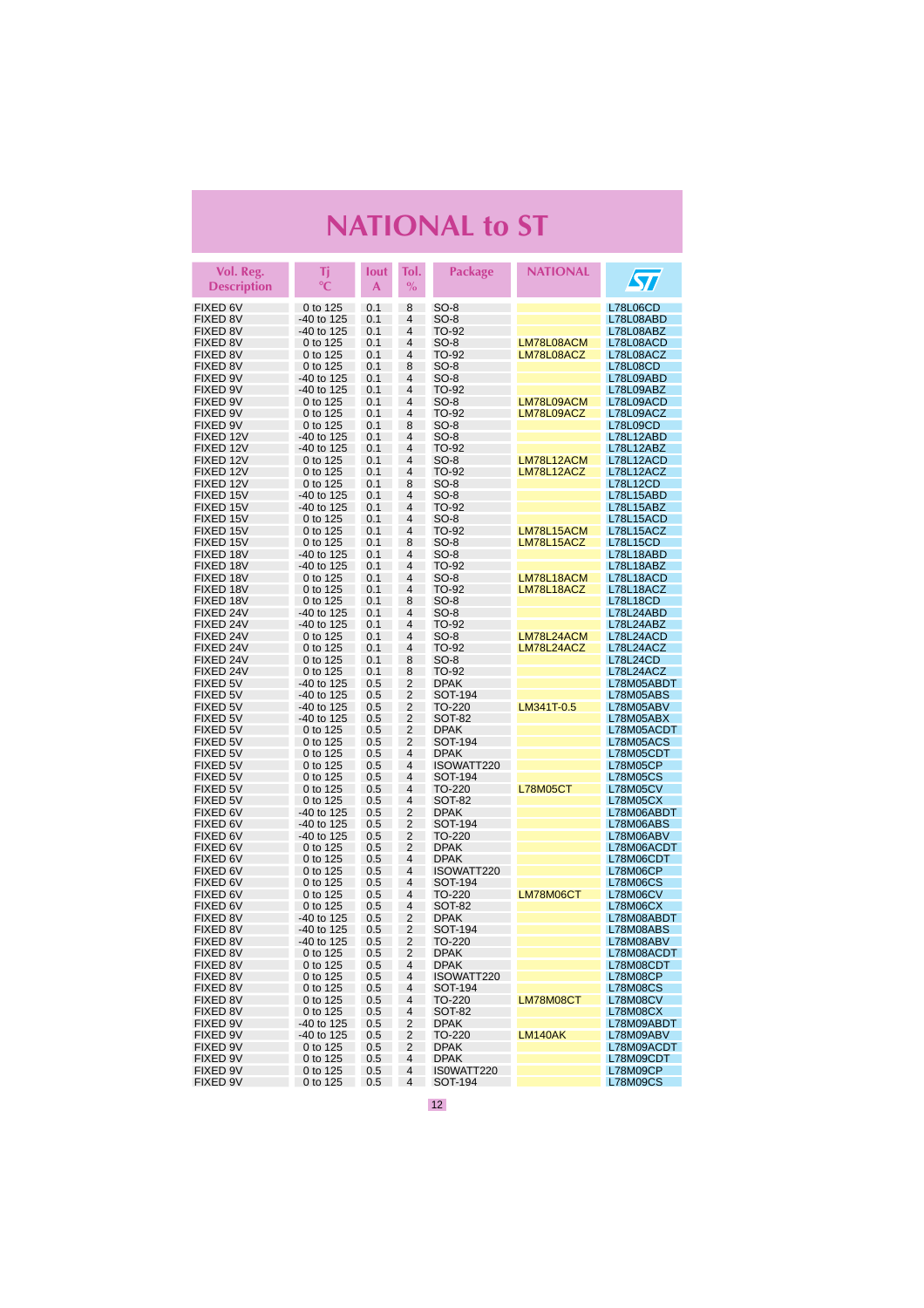| Vol. Reg.<br><b>Description</b> | Τi<br>$\rm ^{\circ}C$  | lout:<br>A | Tol.<br>$\frac{0}{0}$ | <b>Package</b>               | <b>NATIONAL</b> | $\sqrt{\pi}$                       |
|---------------------------------|------------------------|------------|-----------------------|------------------------------|-----------------|------------------------------------|
|                                 |                        |            |                       |                              |                 |                                    |
| FIXED 9V<br>FIXED 9V            | 0 to 125               | 0.5        | 4<br>4                | TO-220                       |                 | L78M09CV                           |
| FIXED 10V                       | 0 to 125<br>-40 to 125 | 0.5<br>0.5 | 2                     | SOT-82<br><b>DPAK</b>        |                 | L78M09CX<br>L78M10ABDT             |
| FIXED 10V                       | -40 to 125             | 0.5        | 2                     | TO-220                       |                 | L78M10ABV                          |
| FIXED 10V                       | 0 to 125               | 0.5        | 2                     | <b>DPAK</b>                  |                 | L78M10ACDT                         |
| FIXED 10V                       | 0 to 125               | 0.5        | 4                     | <b>DPAK</b>                  |                 | L78M10CDT                          |
| FIXED 10V                       | 0 to 125               | 0.5        | 4                     | ISOWATT220                   |                 | <b>L78M10CP</b>                    |
| FIXED 10V                       | 0 to 125               | 0.5        | 4                     | SOT-194                      |                 | <b>L78M10CS</b>                    |
| FIXED 10V                       | 0 to 125               | 0.5        | 4                     | TO-220                       | LM78M10CT       | <b>L78M10CV</b>                    |
| FIXED 10V<br>FIXED 12V          | 0 to 125<br>-40 to 125 | 0.5<br>0.5 | 4<br>2                | SOT-82<br><b>DPAK</b>        |                 | <b>L78M10CX</b><br>L78M12ABDT      |
| FIXED 12V                       | -40 to 125             | 0.5        | 2                     | SOT-194                      |                 | L78M12ABS                          |
| FIXED 12V                       | $-40$ to 125           | 0.5        | 2                     | TO-220                       | LM341T-12       | L78M12ABV                          |
| FIXED 12V                       | 0 to 125               | 0.5        | 2                     | <b>DPAK</b>                  |                 | L78M12ACDT                         |
| FIXED 12V                       | 0 to 125               | 0.5        | 4                     | <b>DPAK</b>                  |                 | L78M12CDT                          |
| FIXED 12V                       | 0 to 125               | 0.5        | 4                     | ISOWATT220                   |                 | <b>L78M12CP</b>                    |
| FIXED 12V                       | 0 to 125               | 0.5        | 4                     | SOT-194                      |                 | <b>L78M12CS</b>                    |
| FIXED 12V                       | 0 to 125               | 0.5        | 4                     | TO-220                       | LM78M12CT       | <b>L78M12CV</b>                    |
| FIXED 12V<br>FIXED 15V          | 0 to 125<br>-40 to 125 | 0.5<br>0.5 | 4<br>2                | <b>SOT-82</b><br><b>DPAK</b> |                 | L78M12CX<br>L78M15ABDT             |
| FIXED 15V                       | -40 to 125             | 0.5        | 2                     | TO-220                       | LM341T-15       | L78M15ABV                          |
| FIXED 15V                       | 0 to 125               | 0.5        | 2                     | <b>DPAK</b>                  |                 | L78M15ACDT                         |
| FIXED 15V                       | 0 to 125               | 0.5        | 4                     | <b>DPAK</b>                  |                 | L78M15CDT                          |
| FIXED 15V                       | 0 to 125               | 0.5        | 4                     | ISOWATT220                   |                 | <b>L78M15CP</b>                    |
| FIXED 15V                       | 0 to 125               | 0.5        | 4                     | SOT-194                      |                 | <b>L78M15CS</b>                    |
| FIXED 15V                       | 0 to 125               | 0.5        | 4                     | TO-220                       | LM78M15CT       | <b>L78M15CV</b>                    |
| FIXED 15V<br>FIXED 18V          | 0 to 125<br>-40 to 125 | 0.5<br>0.5 | 4<br>2                | SOT-82<br><b>DPAK</b>        |                 | <b>L78M15CX</b><br>L78M18ABDT      |
| FIXED 18V                       | -40 to 125             | 0.5        | $\overline{2}$        | TO-220                       | LM341T-18       | L78M18ABV                          |
| FIXED 18V                       | 0 to 125               | 0.5        | 2                     | <b>DPAK</b>                  |                 | L78M18ACDT                         |
| FIXED 18V                       | 0 to 125               | 0.5        | 4                     | <b>DPAK</b>                  |                 | L78M18CDT                          |
| FIXED 18V                       | 0 to 125               | 0.5        | 4                     | ISOWATT220                   |                 | <b>L78M18CP</b>                    |
| FIXED 18V                       | 0 to 125               | 0.5        | $\overline{4}$        | SOT-194                      |                 | <b>L78M18CS</b>                    |
| FIXED 18V                       | 0 to 125               | 0.5        | 4                     | TO-220                       | LM78M18CT       | <b>L78M18CV</b>                    |
| FIXED 18V<br>FIXED 20V          | 0 to 125<br>-40 to 125 | 0.5<br>0.5 | 4<br>2                | SOT-82<br><b>DPAK</b>        |                 | L78M18CX                           |
| FIXED 20V                       | -40 to 125             | 0.5        | 2                     | TO-220                       |                 | L78M20ABDT<br>L78M20ABV            |
| FIXED 20V                       | 0 to 125               | 0.5        | 2                     | <b>DPAK</b>                  |                 | L78M20ACDT                         |
| FIXED 20V                       | 0 to 125               | 0.5        | 4                     | <b>DPAK</b>                  |                 | L78M20CDT                          |
| FIXED 20V                       | 0 to 125               | 0.5        | 4                     | ISOWATT220                   |                 | <b>L78M20CP</b>                    |
| FIXED 20V                       | 0 to 125               | 0.5        | 4                     | SOT-194                      |                 | <b>L78M20CS</b>                    |
| FIXED 20V                       | 0 to 125               | 0.5        | 4                     | TO-220                       | LM78M20CT       | <b>L78M20CV</b>                    |
| FIXED 20V<br>FIXED 24V          | 0 to 125<br>-40 to 125 | 0.5<br>0.5 | 4<br>2                | <b>SOT-82</b><br><b>DPAK</b> |                 | L78M20CX<br>L78M24ABDT             |
| FIXED 24V                       | -40 to 125             | 0.5        | 2                     | TO-220                       |                 | L78M24ABV                          |
| FIXED 24V                       | 0 to 125               | 0.5        | 2                     | <b>DPAK</b>                  |                 | L78M24ACDT                         |
| FIXED 24V                       | 0 to 125               | 0.5        | 4                     | <b>DPAK</b>                  |                 | L78M24CDT                          |
| FIXED 24V                       | 0 to 125               | 0.5        | 4                     | ISOWATT220                   |                 | L78M24CP                           |
| FIXED 24V                       | 0 to 125               | 0.5        | 4                     | SOT-194                      |                 | <b>L78M24CS</b>                    |
| FIXED 24V                       | 0 to 125               | 0.5        | 4                     | TO-220                       | LM78M24CT       | <b>L78M24CV</b>                    |
| FIXED 24V                       | 0 to 125               | 0.5        | 4<br>4                | <b>SOT-82</b>                |                 | <b>L78M24CX</b>                    |
| FIXED 5V<br>FIXED 5V            | 0 to 150<br>0 to 150   | 2.0<br>2.0 | 4                     | $TO-3$<br>TO-220             |                 | <b>L78S05CT</b><br><b>L78S05CV</b> |
| FIXED 7.5V                      | 0 to 150               | 2.0        | 4                     | $TO-3$                       |                 | <b>L78S75CT</b>                    |
| FIXED 7.5V                      | 0 to 150               | 2.0        | 4                     | TO-220                       |                 | <b>L78S75CV</b>                    |
| FIXED 9V                        | 0 to 150               | 2.0        | 4                     | $TO-3$                       |                 | L78S09CT                           |
| FIXED 9V                        | 0 to 150               | 2.0        | 4                     | TO-220                       |                 | <b>L78S09CV</b>                    |
| FIXED 10V                       | 0 to 150               | 2.0        | 4                     | $TO-3$                       |                 | <b>L78S10CT</b>                    |
| FIXED 10V                       | 0 to 150               | 2.0        | 4                     | TO-220                       |                 | <b>L78S10CV</b>                    |
| FIXED 12V<br>FIXED 12V          | 0 to 150<br>0 to 150   | 2.0<br>2.0 | 4<br>4                | $TO-3$<br>TO-220             |                 | L78S12CT<br><b>L78S12CV</b>        |
| FIXED 15V                       | 0 to 150               | 2.0        | 4                     | $TO-3$                       |                 | L78S15CT                           |
| FIXED 15V                       | 0 to 150               | 2.0        | 4                     | TO-220                       |                 | <b>L78S15CV</b>                    |
| FIXED 18V                       | 0 to 150               | 2.0        | 4                     | $TO-3$                       |                 | L78S18CT                           |
| FIXED 18V                       | 0 to 150               | 2.0        | 4                     | TO-220                       |                 | <b>L78S18CV</b>                    |
| FIXED 24V                       | 0 to 150               | 2.0        | 4                     | $TO-3$                       |                 | <b>L78S24CT</b>                    |
| FIXED 24V                       | 0 to 150               | 2.0        | 4                     | TO-220                       |                 | <b>L78S24CV</b>                    |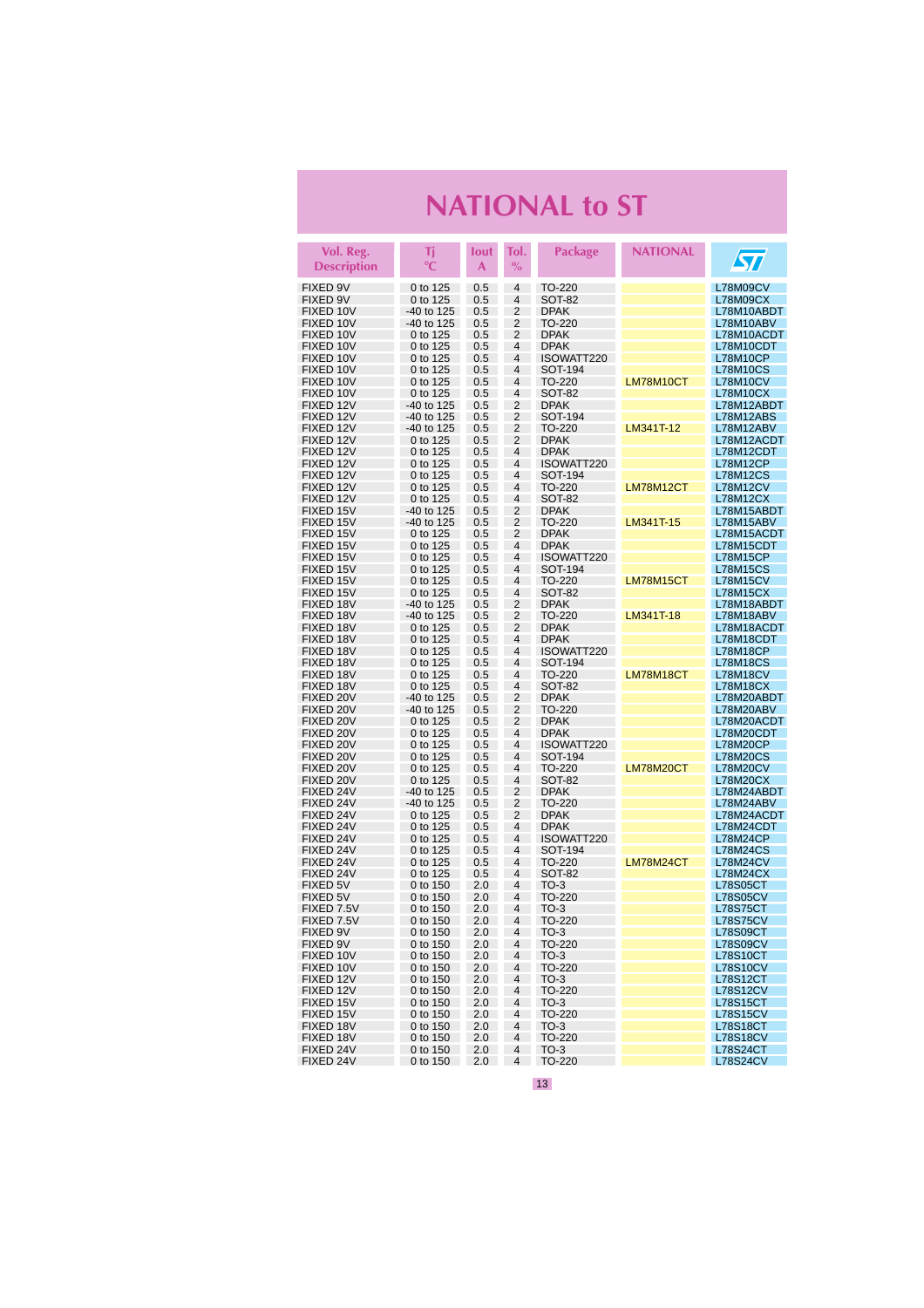| Vol. Reg.<br><b>Description</b>  | Τj<br>°C                 | lout<br>A  | Tol.<br>$\%$   | Package              | <b>NATIONAL</b>     | <b>S7</b>                    |
|----------------------------------|--------------------------|------------|----------------|----------------------|---------------------|------------------------------|
| 5V NEG. FIXED                    | 0 to 125                 | 1.5        | 2              | TO-220               | LM7905CT/LM320T-5.0 | <b>L7905ACV</b>              |
| 5V NEG. FIXED                    | 0 to 125                 | 1.5        | $\overline{4}$ | ISOWATT220           |                     | <b>L7905CP</b>               |
| 5V NEG. FIXED                    | 0 to 150                 | 1.5        | 4              | $TO-3$               | LM320K-5.0          | L7905CT                      |
| 5V NEG. FIXED                    | 0 to 125                 | 1.5        | 4              | TO-220               | <u>LM7905CT</u>     | <b>L7905CV</b>               |
| 5.2V NEG.FIXED                   | 0 to 125                 | 1.5        | 2              | TO-220               |                     | L7952ACV                     |
| 5.2V NEG.FIXED                   | 0 to 150                 | 1.5        | 4              | $TO-3$               |                     | L7952CT                      |
| 5.2V NEG.FIXED                   | 0 to 125                 | 1.5        | 4              | TO-220               |                     | <b>L7952CV</b>               |
| 6V NEG. FIXED                    | 0 to 150                 | 1.5        | 4              | $TO-3$               |                     | L7906CT                      |
| 6V NEG. FIXED                    | 0 to 125                 | 1.5        | 4              | TO-220               |                     | <b>L7906CV</b>               |
| 8V NEG. FIXED                    | 0 to 125                 | 1.5        | $\overline{2}$ | TO-220               |                     | <b>L7908ACV</b>              |
| 8V NEG. FIXED                    | 0 to 150                 | 1.5        | $\overline{4}$ | $TO-3$               |                     | <b>L7908CT</b>               |
| 8V NEG. FIXED                    | 0 to 125                 | 1.5        | 4              | TO-220               |                     | <b>L7908CV</b>               |
| 12V NEG. FIXED                   | 0 to 125                 | 1.5<br>1.5 | 2<br>4         | TO-220<br>ISOWATT220 | LM7912CT/LM320T-12  | L7912ACV<br>L7912CP          |
| 12V NEG. FIXED<br>12V NEG. FIXED | 0 to 125<br>0 to 150     | 1.5        | 4              | $TO-3$               | LM320K-12           | L7912CT                      |
| 12V NEG. FIXED                   | 0 to 125                 | 1.5        | 4              | TO-220               | LM7912CT            | <b>L7912CV</b>               |
| 15V NEG. FIXED                   | 0 to 125                 | 1.5        | 2              | TO-220               | LM7915CT/LM320T-15  | <b>L7915ACV</b>              |
| 15V NEG. FIXED                   | 0 to 150                 | 1.5        | $\overline{4}$ | $TO-3$               | LM320K-15           | L7915CT                      |
| 15V NEG. FIXED                   | 0 to 125                 | 1.5        | 4              | TO-220               | LM7915CT            | <b>L7915CV</b>               |
| 18V NEG. FIXED                   | 0 to 125                 | 1.5        | 2              | TO-220               |                     | L7918ACV                     |
| 18V NEG. FIXED                   | 0 to 150                 | 1.5        | 4              | $TO-3$               |                     | L7918CT                      |
| 18V NEG. FIXED                   | 0 to 125                 | 1.5        | 4              | TO-220               |                     | <b>L7918CV</b>               |
| 20V NEG. FIXED                   | 0 to 125                 | 1.5        | 2              | TO-220               |                     | <b>L7920ACV</b>              |
| 20V NEG. FIXED                   | 0 to 150                 | 1.5        | $\overline{4}$ | $TO-3$               |                     | L7920CT                      |
| 20V NEG. FIXED                   | 0 to 125                 | 1.5        | 4              | TO-220               |                     | <b>L7920CV</b>               |
| 22V NEG. FIXED                   | 0 to 150                 | 1.5        | $\overline{4}$ | $TO-3$               |                     | L7922CT                      |
| 22V NEG. FIXED                   | 0 to 125                 | 1.5        | 4              | TO-220               |                     | <b>L7922CV</b>               |
| 24V NEG. FIXED                   | 0 to 125                 | 1.5        | 2<br>4         | TO-220               |                     | <b>L7924ACV</b>              |
| 24V NEG. FIXED                   | 0 to 150                 | 1.5        | $\overline{4}$ | $TO-3$               |                     | L7924CT                      |
| 24V NEG. FIXED<br>5V NEG. FIXED  | 0 to 125<br>-40 to 125   | 1.5<br>0.1 | 4              | TO-220<br>$SO-8$     |                     | <b>L7924CV</b><br>L79L05ABD  |
| 5V NEG. FIXED                    | -40 to 125               | 0.1        | $\overline{4}$ | TO-92                |                     | L79L05ABZ                    |
| 5V NEG. FIXED                    | 0 to 125                 | 0.1        | 4              | $SO-8$               | LM79L05ACM          | L79L05ACD                    |
| 5V NEG. FIXED                    | 0 to 125                 | 0.1        | 4              | TO-92                | LM79L05ACZ          | L79L05ACZ                    |
| 5V NEG. FIXED                    | 0 to 125                 | 0.1        | 8              | SO-8                 |                     | <b>L79L05CD</b>              |
| 6V NEG.FIXED                     | -40 to 125               | 0.1        | $\overline{4}$ | $SO-8$               |                     | L79L06ABD                    |
| 6V NEG.FIXED                     | -40 to 125               | 0.1        | 4              | TO-92                |                     | L679L06ABZ                   |
| 6V NEG.FIXED                     | 0 to 125                 | 0.1        | 4              | SO-8                 |                     | L79L06ACD                    |
| 6V NEG.FIXED                     | 0 to 125                 | 0.1        | 4              | TO-92                |                     | L79L06ACZ                    |
| 6V NEG.FIXED                     | 0 to 125                 | 0.1        | 8              | $SO-8$               |                     | L79L06CD                     |
| 8V NEG.FIXED                     | -40 to 125               | 0.1        | 4<br>4         | $SO-8$               |                     | L79L08ABD                    |
| 8V NEG.FIXED<br>8V NEG.FIXED     | -40 to 125<br>0 to 125   | 0.1<br>0.1 | 4              | TO-92<br>$SO-8$      |                     | L79L08ABZ<br>L79L08ACD       |
| 8V NEG.FIXED                     | 0 to 125                 | 0.1        | 4              | TO-92                |                     | L79L08ACZ                    |
| 8V NEG.FIXED                     | 0 to 125                 | 0.1        | 8              | $SO-8$               |                     | <b>L79L08CD</b>              |
| 9V NEG.FIXED                     | -40 to 125               | 0.1        | 4              | SO-8                 |                     | L79L09ABD                    |
| 9V NEG.FIXED                     | -40 to 125               | 0.1        | $\overline{4}$ | TO 92                |                     | L79L09ABZ                    |
| 9V NEG.FIXED                     | 0 to 125                 | 0.1        | 4              | $SO-8$               |                     | L79L09ACD                    |
| 9V NEG.FIXED                     | 0 to 125                 | 0.1        | 4              | TO-92                |                     | L79L09ACZ                    |
| 9V NEG.FIXED                     | 0 to 125                 | 0.1        | 8              | SO-8                 |                     | <b>L79L09CD</b>              |
| 12V NEG.FIXED                    | -40 to 125               | 0.1        | 4              | $SO-8$               |                     | L79L12ABD                    |
| 12V NEG.FIXED                    | -40 to 125               | 0.1        | 4              | TO-92                |                     | L79L12ABZ                    |
| 12V NEG.FIXED                    | 0 to 125                 | 0.1        | $\overline{4}$ | $SO-8$               | LM79L12ACM          | L79L12ACD                    |
| 12V NEG.FIXED                    | 0 to 125                 | 0.1        | 4<br>8         | TO-92                | LM79L12ACZ          | L79L12ACZ<br><b>L79L12CD</b> |
| 12V NEG.FIXED                    | 0 to 125                 | 0.1<br>0.1 | 4              | $SO-8$               |                     |                              |
| 15V NEG.FIXED<br>15V NEG.FIXED   | -40 to 125<br>-40 to 125 | 0.1        | 4              | SO-8<br>TO-92        |                     | L79L15ABD<br>L79L15ABZ       |
| 15V NEG.FIXED                    | 0 to 125                 | 0.1        | 4              | $SO-8$               | LM79L15ACM          | L79L15ACD                    |
| 15V NEG.FIXED                    | 0 to 125                 | 0.1        | 4              | TO-92                | LM79L15ACZ          | L79L15ACZ                    |
| 15V NEG.FIXED                    | 0 to 125                 | 0.1        | 8              | $SO-8$               |                     | <b>L79L15CD</b>              |
| 2.5V LOW DROP                    | 0 to 125                 | 0.8        | 1              | <b>DPAK</b>          |                     | LD1117DT25                   |
| 2.5V LOW DROP                    | 0 to 125                 | 0.8        | 2              | <b>DPAK</b>          |                     | LD1117DT25C                  |
| 2.85V LOW DROP                   | 0 to 125                 | 0.8        | 1              | <b>DPAK</b>          |                     | LD1117DT285                  |
| 2.85V LOW DROP                   | 0 to 125                 | 0.8        | 2              | <b>DPAK</b>          |                     | LD1117DT285C                 |
| 3V LOW DROP                      | 0 to 125                 | 0.8        | 1              | <b>DPAK</b>          |                     | LD1117DT30                   |
| 3V LOW DROP                      | 0 to 125                 | 0.8        | 2              | <b>DPAK</b>          |                     | LD1117DT30C                  |
| 3.3V LOW DROP                    | 0 to 125                 | 0.8        | $\mathbf{1}$   | <b>DPAK</b>          |                     | LD1117DT33                   |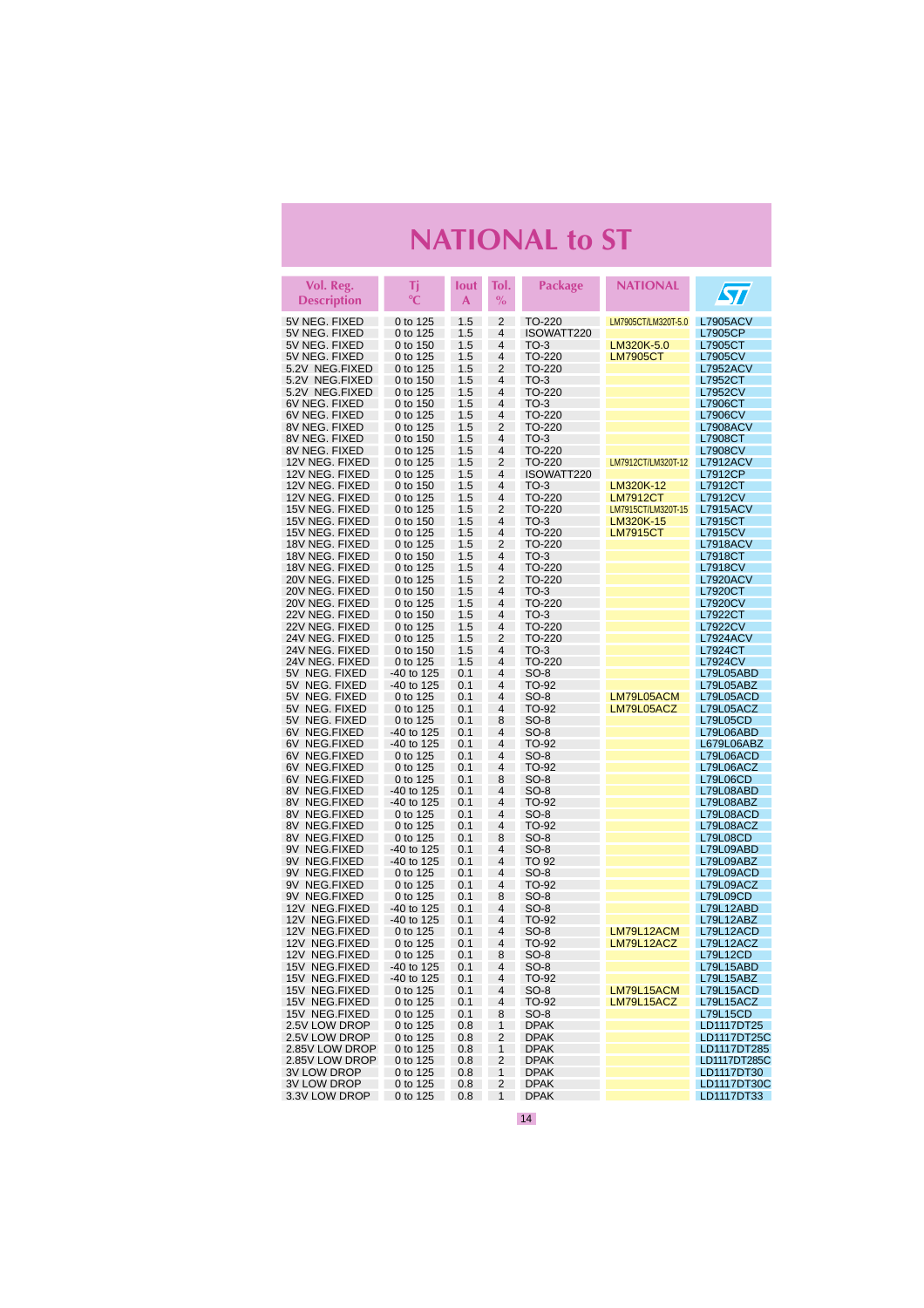| Vol. Reg.<br><b>Description</b>      | Τj<br>$^{\circ}$ C           | lout<br>A  | Tol.<br>$\frac{0}{0}$                     | Package          | <b>NATIONAL</b> | $\sqrt{\pi}$                   |
|--------------------------------------|------------------------------|------------|-------------------------------------------|------------------|-----------------|--------------------------------|
| 3.3V LOW DROP                        | 0 to 125                     | 0.8        | $\overline{2}$                            | <b>DPAK</b>      |                 | LD1117DT33C                    |
| 5V LOW DROP                          | 0 to 125                     | 0.8        | 1                                         | <b>DPAK</b>      |                 | LD1117DT50                     |
| 5V LOW DROP                          | 0 to 125                     | 0.8        | $\overline{2}$                            | <b>DPAK</b>      |                 | LD1117DT50C                    |
| 2.5V LOW DROP                        | 0 to 125                     | 0.8        | 1                                         | TO-220           |                 | LD1117V25                      |
| 2.5V LOW DROP                        | 0 to 125                     | 0.8        | $\overline{2}$                            | TO-220           |                 | LD1117V25C                     |
| 2.85V LOW DROP                       | 0 to 125                     | 0.8        | 1<br>$\overline{2}$                       | TO-220           |                 | LD1117V285                     |
| 2.85V LOW DROP<br><b>3V LOW DROP</b> | 0 to 125<br>0 to 125         | 0.8<br>0.8 | 1                                         | TO-220<br>TO-220 |                 | LD1117V285C<br>LD1117V30       |
| <b>3V LOW DROP</b>                   | 0 to 125                     | 0.8        | $\overline{2}$                            | TO-220           |                 | LD1117V30C                     |
| 3.3V LOW DROP                        | 0 to 125                     | 0.8        | 1                                         | TO-220           |                 | LD1117V33                      |
| 3.3V LOW DROP                        | 0 to 125                     | 0.8        | $\overline{2}$                            | TO-220           |                 | LD1117V33C                     |
| 5V LOW DROP                          | 0 to 125                     | 0.8        | $\overline{1}$                            | TO-220           |                 | LD1117V50                      |
| 5V LOW DROP                          | 0 to 125                     | 0.8        | $\overline{2}$                            | TO-220           |                 | LD1117V50C                     |
| 2.5V L. D./L. QUIE.                  | -40 to 125                   | 0.1        | 3                                         | $SO-8$           |                 | LK115D25                       |
| 3V L. D./L. QUIE.                    | -40 to 125                   | 0.1        | 3                                         | $SO-8$           |                 | LK115D30                       |
| 3.3V L. D./L. QUIE.                  | -40 to 125                   | 0.1        | 3                                         | $SO-8$           |                 | LK115D33                       |
| 4V L. D./L. QUIE.                    | $-40$ to 125                 | 0.1        | 3                                         | $SO-8$           |                 | LK115D40                       |
| 4.75V L. D./L. QUIE.                 | -40 to 125                   | 0.1        | 3                                         | $SO-8$           |                 | LK115D47                       |
| 4.85V L. D./L. QUIE.                 | -40 to 125                   | 0.1        | 3                                         | $SO-8$           |                 | LK115D48                       |
| 5V L. D./L. QUIE.                    | $-40$ to 125                 | 0.1        | 3                                         | $SO-8$           |                 | LK115D50                       |
| 1.2V-37V ADJ.                        | $-55$ to 150                 | 0.5        | 4                                         | TO-39            | <b>LM117H</b>   | <b>LM117H</b>                  |
| 1.2V-37V ADJ.                        | $-55$ to 150                 | 1.5        | $\overline{4}$                            | $TO-3$           | <b>LM117K</b>   | <b>LM117K</b>                  |
| <b>FIXED 5V</b>                      | -55 to 150                   | 3.0        | $\overline{4}$                            | $TO-3$           | <b>LM123K</b>   | <b>LM123K</b>                  |
| 1.2V-37V A.N.                        | $-55$ to 150                 | 1.5        | $\overline{4}$                            | TO-39            | <b>LM137H</b>   | <b>LM137H</b>                  |
| 1.2V-37V A.N.                        | -55 to 150                   | 1.5        | $\overline{4}$                            | $TO-3$           | <b>LM137K</b>   | <b>LM137K</b>                  |
| 1.2V-32V ADJ.                        | -55 to 150                   | 5.0        | $\overline{\mathbf{4}}$                   | $TO-3$           | <b>LM138K</b>   | <b>LM138K</b>                  |
| 1.2V-32V ADJ.<br>1.2V-37V ADJ.       | $-55$ to 150                 | 3.0        | $\overline{4}$<br>4                       | $TO-3$           | <b>LM150K</b>   | <b>LM150K</b>                  |
| 1.2V-37V ADJ.                        | $-25$ to 150<br>$-25$ to 150 | 0.5<br>1.5 | $\overline{4}$                            | TO-39<br>$TO-3$  |                 | <b>LM217H</b><br><b>LM217K</b> |
| 1.2V-37V ADJ.                        | $-25$ to 150                 | 0.1        | $\overline{\mathbf{4}}$                   | $SO-8$           |                 | <b>LM217LD</b>                 |
| 1.2V-37V ADJ.                        | $-25$ to 150                 | 0.1        | $\overline{4}$                            | TO-92            |                 | <b>LM217LZ</b>                 |
| 1.2V-37V ADJ.                        | $-25$ to 150                 | 1.5        | $\overline{\mathbf{4}}$                   | TO-220           | <b>LM217T</b>   | <b>LM217T</b>                  |
| FIXED 5V                             | $-25$ to 150                 | 3.0        | $\overline{\mathbf{4}}$                   | $TO-3$           |                 | <b>LM223K</b>                  |
| 1.2V-37V A. N.                       | $-25$ to 150                 | 0.5        | $\overline{4}$                            | TO-39            |                 | <b>LM237H</b>                  |
| 1.2V-37V A. N.                       | $-25$ to 150                 | 1.5        | 4                                         | $TO-3$           |                 | <b>LM237K</b>                  |
| 1.2V-37V A.N.                        | -25 to 150                   | 1.5        | $\overline{4}$                            | TO-220           |                 | <b>LM237SP</b>                 |
| 1.2V-32V ADJ                         | $-25$ to 150                 | 5.0        | $\overline{4}$                            | $TO-3$           |                 | <b>LM238K</b>                  |
| 1.2V-32V ADJ                         | $-25$ to 150                 | 3.0        | 4                                         | $TO-3$           |                 | <b>LM250K</b>                  |
| 1.2V-37V ADJ                         | 0 to 125                     | 0.5        | $\overline{\mathbf{4}}$                   | TO-39            | <b>LM317K</b>   | <b>LM317H</b>                  |
| 1.2V-37V ADJ                         | 0 to 125                     | 1.5        | $\overline{\mathbf{4}}$                   | $TO-3$           | <b>LM317K</b>   | <b>LM317K</b>                  |
| 1.2V-37V ADJ                         | 0 to 125                     | 0.1        | $\overline{4}$                            | $SO-8$           | LM317LM         | LM317LD                        |
| 1.2V-37V ADJ                         | 0 to 125                     | 0.1        | $\overline{4}$                            | <b>TO-92</b>     | LM317LZ         | LM317LZ                        |
| 1.2V-37V ADJ                         | 0 to 125                     | 0.5        | $\overline{4}$                            | <b>DPAK</b>      |                 | LM317MDT                       |
| 1.2V-37V ADJ                         | 0 to 125                     | 0.5        | $\overline{\mathbf{4}}$                   | TO-220           | <b>LM317T</b>   | LM317MT                        |
| 1.2V-37V ADJ                         | 0 to 125                     | 1.5        | $\overline{4}$<br>$\overline{\mathbf{4}}$ | TO-220           | <b>LM317T</b>   | <b>LM317T</b>                  |
| FIXED 5V<br><b>FIXED 5V</b>          | 0 to 125<br>0 to 125         | 0.5<br>3.0 | $\overline{\mathbf{4}}$                   | TO-92<br>$TO-3$  | <b>LM323K</b>   | <b>LM323H</b><br><b>LM323K</b> |
| <b>FIXED 5V</b>                      | 0 to 125                     | 1.5        | $\overline{4}$                            | TO-220           |                 | LM323T                         |
| 1.2V-37V A. N.                       | 0 to 125                     | 1.5        | $\overline{4}$                            | TO-39            |                 | <b>LM337H</b>                  |
| 1.2V-37V A.N.                        | 0 to 125                     | 1.5        | $\overline{4}$                            | $TO-3$           | <b>LM337K</b>   | <b>LM337K</b>                  |
| 1.2V-37V A.N.                        | 0 to 125                     | 1.5        | $\overline{4}$                            | TO-220           | <b>LM337T</b>   | <b>LM337SP</b>                 |
| 1.2V-32V ADJ.                        | 0 to 125                     | 5.0        | $\overline{\mathbf{4}}$                   | $TO-3$           | <b>LM338K</b>   | <b>LM338K</b>                  |
| 1.2V-32V ADJ.                        | 0 to 150                     | 3.0        | $\overline{\mathbf{4}}$                   | $TO-3$           | <b>LM350K</b>   | <b>LM350K</b>                  |
| 3-37V ADJ.                           | 0 to 125                     | 3.0        | $\overline{\mathbf{4}}$                   | SO-14            |                 | LM723ACD                       |
| 3-37V ADJ.                           | 0 to 125                     | 0.15       | 4                                         | SO-14            |                 | LM723CD                        |
| 3-37V ADJ.                           | 0 to 125                     | 0.15       | $\overline{4}$                            | TO-100           | <b>LM723CH</b>  | <b>LM723CH</b>                 |
| 3-37V ADJ.                           | 0 to 125                     | 0.15       | $\overline{4}$                            | Plastic Dil 14   | <b>LM723CN</b>  | <b>LM723CN</b>                 |
| 3-37V ADJ.                           | $-25$ to 150                 | 0.15       | $\overline{4}$                            | TO-100           | <b>LM723H</b>   | <b>LM723H</b>                  |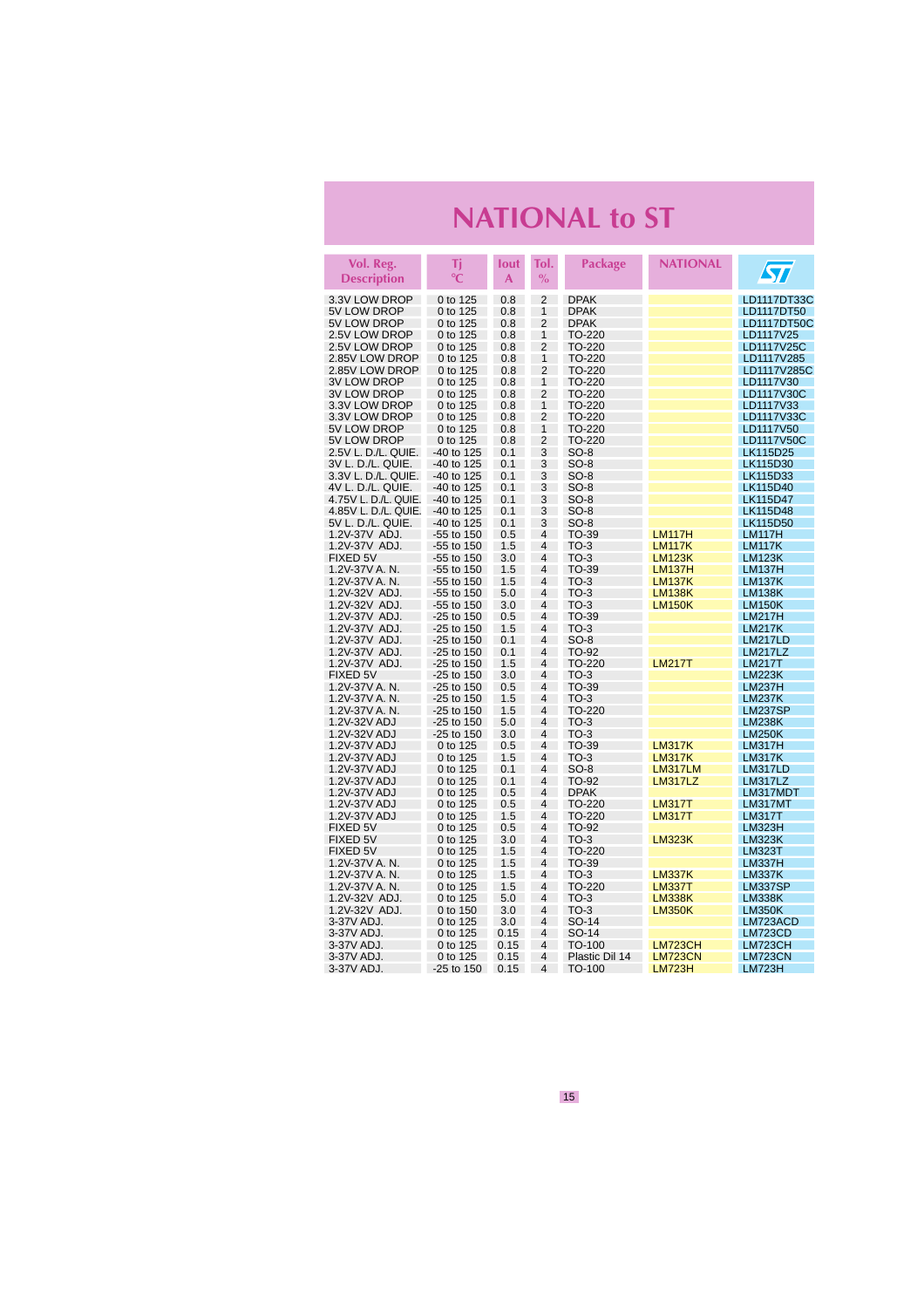<span id="page-15-0"></span>

| Vol. Reg.                   | Τj                       | lout       | Tol.                | <b>Package</b>          | <b>TEXAS</b>                         | $\sqrt{\mathbf{V}}$               |
|-----------------------------|--------------------------|------------|---------------------|-------------------------|--------------------------------------|-----------------------------------|
| <b>Description</b>          | $^{\circ}$ C             | A          | $\%$                |                         | <b>INSTRU.</b>                       |                                   |
| 5V LOW DROP                 | -40 to 150               | 1.5        | $\overline{2}$      | TO-220                  |                                      | L4940V5                           |
| 8.5V LOW DROP               | -40 to 150               | 1.5        | 2                   | TO-220                  |                                      | L4940V85                          |
| 10V LOW DROP                | -40 to 150               | 1.5        | 2                   | TO-220                  |                                      | L4940V10                          |
| 12V LOW DROP                | -40 to 150               | 1.5        | 2                   | TO-220                  |                                      | L4940V12                          |
| 5V LOW DROP                 | -40 to 150               | 1.0        | 4                   | <b>DPAK</b>             |                                      | <b>L4941BDT</b>                   |
| 5V LOW DROP                 | -40 to 150               | 1.0        | $\overline{4}$      | SOT-194                 |                                      | L4941BS                           |
| 5V LOW DROP<br>5V LOW DROP  | -40 to 150<br>-40 to 150 | 1.0<br>1.0 | 4<br>4              | TO-220<br><b>SOT-82</b> |                                      | L4941BV<br>L4941BX                |
| FIXED 5V                    | -40 to 125               | 1.5        | 2                   | TO-220                  | <b>UA7805QKC</b>                     | <b>L7805ABV</b>                   |
| FIXED 5V                    | 0 to 125                 | 1.5        | 2                   | TO-220                  | <b>UA7805CKC</b>                     | <b>L7805ACV</b>                   |
| <b>FIXED 5V</b>             | 0 to 125                 | 1.5        | 4                   | ISOWATT220              |                                      | <b>L7805CP</b>                    |
| <b>FIXED 5V</b>             | 0 to 125                 | 1.5        | 4                   | $TO-3$                  |                                      | L7805CT                           |
| <b>FIXED 5V</b>             | 0 to 125                 | 1.5        | 4                   | TO-220                  | <b>UA7805CKC</b>                     | <b>L7805CV</b>                    |
| FIXED 5.2V                  | 0 to 125                 | 1.5        | $\overline{4}$      | ISOWATT220              |                                      | <b>L7852CV</b>                    |
| FIXED 6V                    | -40 to 125               | 1.5        | 2                   | TO-220                  |                                      | <b>L7806ABV</b>                   |
| FIXED 6V                    | 0 to 125                 | 1.5        | 2                   | TO-220                  | <b>UA7806CKC</b>                     | <b>L7806ACV</b>                   |
| FIXED 6V                    | 0 to 125                 | 1.5        | 4                   | ISOWATT220              |                                      | <b>L7806CP</b>                    |
| FIXED 6V                    | 0 to 125                 | 1.5        | $\overline{4}$<br>4 | $TO-3$                  |                                      | L7806CT                           |
| FIXED 6V<br><b>FIXED 8V</b> | 0 to 125<br>-40 to 125   | 1.5<br>1.5 | 2                   | TO-220<br>TO-220        | <b>UA7806CKC</b>                     | <b>L7806CV</b><br><b>L7808ABV</b> |
| FIXED 8V                    | 0 to 125                 | 1.5        | $\overline{2}$      | TO-220                  | <b>UA7808CKC</b>                     | <b>L7808ACV</b>                   |
| FIXED 8V                    | 0 to 125                 | 1.5        | 4                   | ISOWATT220              |                                      | <b>L7808CP</b>                    |
| <b>FIXED 8V</b>             | 0 to 125                 | 1.5        | 4                   | $TO-3$                  |                                      | L7808CT                           |
| <b>FIXED 8V</b>             | 0 to 125                 | 1.5        | 4                   | <b>TO-220</b>           | <b>UA7808CKC</b>                     | <b>L7808CV</b>                    |
| FIXED 8.5V                  | 0 to 125                 | 1.5        | 4                   | $TO-3$                  |                                      | L7885CT                           |
| FIXED 8.5V                  | 0 to 125                 | 1.5        | 4                   | TO-220                  | <b>UA7885CKC</b>                     | <b>L7885CV</b>                    |
| FIXED 9V                    | -40 to 125               | 1.5        | 2                   | TO-220                  |                                      | <b>L7809ABV</b>                   |
| FIXED 9V                    | 0 to 125                 | 1.5        | 2                   | TO-220                  |                                      | <b>L7809ACV</b>                   |
| FIXED 9V                    | 0 to 125                 | 1.5        | 4                   | ISOWATT220              |                                      | L7809CP                           |
| FIXED 9V                    | 0 to 125                 | 1.5        | 4                   | $TO-3$                  |                                      | L7809CT                           |
| FIXED 9V<br>FIXED 12V       | 0 to 125                 | 1.5<br>1.5 | 4<br>2              | TO-220<br>TO-220        |                                      | <b>L7809CV</b>                    |
| FIXED 12V                   | -40 to 125<br>0 to 125   | 1.5        | 2                   | TO-220                  | <b>UA7812QKC</b><br><b>UA7812CKC</b> | <b>L7812ABV</b><br>L7812ACV       |
| FIXED 12V                   | 0 to 125                 | 1.5        | 4                   | ISOWATT220              |                                      | L7812CP                           |
| FIXED 12V                   | 0 to 125                 | 1.5        | $\overline{4}$      | $TO-3$                  |                                      | <b>L7812CT</b>                    |
| FIXED 12V                   | 0 to 125                 | 1.5        | 4                   | TO-220                  | <b>UA7812CKC</b>                     | <b>L7812CV</b>                    |
| FIXED 15V                   | -40 to 125               | 1.5        | 2                   | TO-220                  |                                      | <b>L7815ABV</b>                   |
| FIXED 15V                   | 0 to 125                 | 1.5        | 2                   | TO-220                  | <b>UA7815CKC</b>                     | <b>L7815ACV</b>                   |
| FIXED 15V                   | 0 to 125                 | 1.5        | 4                   | ISOWATT220              |                                      | <b>L7815CP</b>                    |
| FIXED 15V                   | 0 to 125                 | 1.5        | 4                   | $TO-3$                  |                                      | L7815CT                           |
| FIXED 15V                   | 0 to 125                 | 1.5        | 4                   | TO-220                  | <b>UA7815CKC</b>                     | <b>L7815CV</b>                    |
| FIXED 18V                   | -40 to 125               | 1.5        | 2                   | TO-220                  |                                      | <b>L7818ABV</b>                   |
| FIXED 18V<br>FIXED 18V      | 0 to 125<br>0 to 125     | 1.5<br>1.5 | 2<br>4              | TO-220<br>ISOWATT220    | <b>UA7818CKC</b>                     | <b>L7818ACV</b><br><b>L7818CP</b> |
| FIXED 18V                   | 0 to 125                 | 1.5        | $\overline{4}$      | $TO-3$                  |                                      | <b>L7818CT</b>                    |
| FIXED 18V                   | 0 to 125                 | 1.5        | 4                   | TO-220                  | <b>UA7818CKC</b>                     | <b>L7818CV</b>                    |
| FIXED 20V                   | -40 to 125               | 1.5        | 2                   | TO-220                  |                                      | <b>L7820ABV</b>                   |
| FIXED 20V                   | 0 to 125                 | 1.5        | $\overline{2}$      | TO-220                  |                                      | <b>L7820ACV</b>                   |
| FIXED 20V                   | 0 to 125                 | 1.5        | 4                   | ISOWATT220              |                                      | <b>L7820CP</b>                    |
| FIXED 20V                   | 0 to 125                 | 1.5        | 4                   | TO-220                  |                                      | L7820C-T                          |
| FIXED 20V                   | 0 to 125                 | 1.5        | 4                   | TO-220                  |                                      | <b>L7820CV</b>                    |
| FIXED 24V                   | -40 to 125               | 1.5        | 2                   | TO-220                  |                                      | <b>L7824ABV</b>                   |
| FIXED 24V                   | 0 to 125                 | 1.5        | 2                   | TO-220                  | <b>UA7824CKC</b>                     | <b>L7824ACV</b>                   |
| FIXED 24V<br>FIXED 24V      | 0 to 125<br>0 to 125     | 1.5<br>1.5 | 4<br>4              | ISOWATT220<br>$TO-3$    |                                      | <b>L7824CP</b><br><b>L7824CT</b>  |
| FIXED 24V                   | 0 to 125                 | 1.5        | $\overline{4}$      | TO-220                  | <b>UA7824CKC</b>                     | <b>L7824CV</b>                    |
| FIXED 3.3V                  | 0 to 125                 | 0.1        | 4                   | SO-8                    |                                      | L78L33ACD                         |
| FIXED 3.3V                  | 0 to 125                 | 0.1        | 4                   | TO-92                   |                                      | L78L33ACZ                         |
| <b>FIXED 5V</b>             | -40 to 125               | 0.1        | 4                   | $SO-8$                  | UA78L05ACD                           | L78L05ABD                         |
| <b>FIXED 5V</b>             | -40 to 125               | 0.1        | 4                   | <b>TO-92</b>            | UA78L05ACLP                          | L78L05ABZ                         |
| FIXED 5V                    | 0 to 125                 | 0.1        | 4                   | $SO-8$                  |                                      | L78L05ACD                         |
| FIXED 5V                    | 0 to 125                 | 0.1        | 4                   | TO-92                   |                                      | L78L05ACZ                         |
| FIXED 5V                    | 0 to 125                 | 0.1        | 8                   | $SO-8$                  | <b>UA78L05CD</b>                     | <b>L78L05CD</b>                   |
| FIXED 6V                    | -40 to 125               | 0.1        | 4                   | $SO-8$                  | UA78L06ACD                           | L78L06ABD                         |
| FIXED 6V                    | -40 to 125               | 0.1        | 4                   | TO-92                   | UA78L06ACLP                          | L78L06ABZ                         |
| FIXED 6V<br>FIXED 6V        | 0 to 125<br>0 to 125     | 0.1        | 4<br>4              | $SO-8$<br>TO-92         |                                      | L78L06ACD<br>L78L06ACZ            |
|                             |                          | 0.1        |                     |                         |                                      |                                   |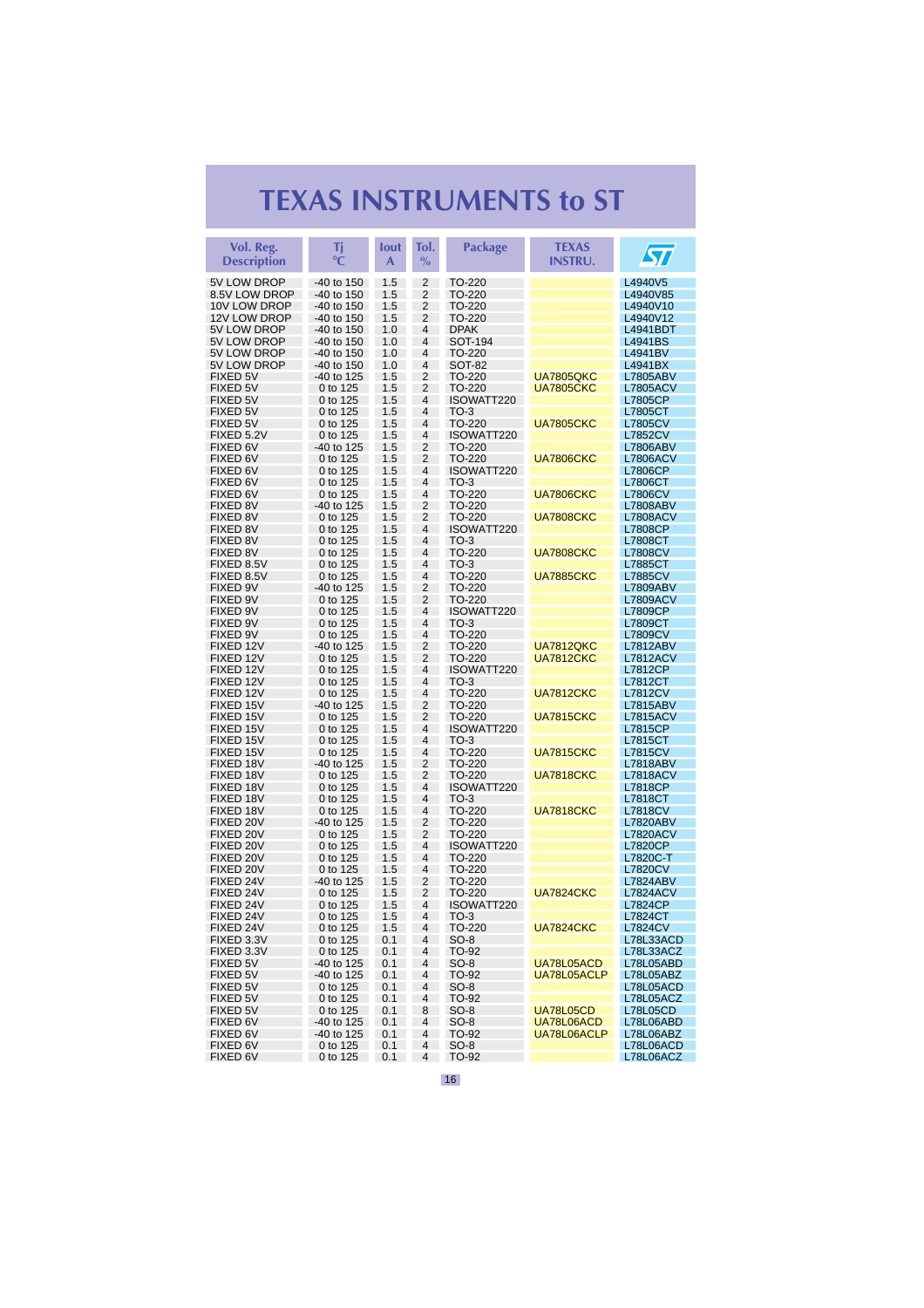| Vol. Reg.<br><b>Description</b> | Τi<br>$^{\circ}C$        | <b>lout</b><br>A | Tol.<br>$\frac{0}{0}$ | Package                | <b>TEXAS</b><br><b>INSTRU.</b> | $\boldsymbol{\varPi}$              |
|---------------------------------|--------------------------|------------------|-----------------------|------------------------|--------------------------------|------------------------------------|
| FIXED 6V                        | 0 to 125                 | 0.1              | 8                     | $SO-8$                 | <b>UA78L06CD</b>               | L78L06CD                           |
| FIXED 8V                        | -40 to 125               | 0.1              | 4                     | $SO-8$                 | UA78L08ACD                     | L78L08ABD                          |
| FIXED 8V                        | -40 to 125               | 0.1              | 4                     | TO-92                  | UA78L08ACD                     | L78L08ABZ                          |
| FIXED 8V                        | 0 to 125                 | 0.1              | 4                     | $SO-8$                 |                                | L78L08ACD                          |
| FIXED 8V                        | 0 to 125                 | 0.1              | 4                     | TO-92                  |                                | L78L08ACZ                          |
| <b>FIXED 8V</b><br>FIXED 9V     | 0 to 125<br>-40 to 125   | 0.1              | 8<br>4                | $SO-8$<br>$SO-8$       | <b>UA78L08CD</b><br>UA78L09ACD | <b>L78L08CD</b><br>L78L09ABD       |
| FIXED 9V                        | -40 to 125               | 0.1<br>0.1       | 4                     | TO-92                  | UA78L09ACLP                    | L78L09ABZ                          |
| FIXED 9V                        | 0 to 125                 | 0.1              | 4                     | $SO-8$                 |                                | L78L09ACD                          |
| FIXED 9V                        | 0 to 125                 | 0.1              | 4                     | TO-92                  |                                | L78L09ACZ                          |
| FIXED 9V                        | 0 to 125                 | 0.1              | 8                     | $SO-8$                 | UA78L09CD                      | <b>L78L09CD</b>                    |
| FIXED 12V                       | -40 to 125               | 0.1              | 4                     | $SO-8$                 | UA78L12ACD                     | L78L12ABD                          |
| FIXED 12V                       | -40 to 125               | 0.1              | 4                     | TO-92                  | UA78L12ACLP                    | L78L12ABZ                          |
| FIXED 12V<br>FIXED 12V          | 0 to 125                 | 0.1              | 4                     | $SO-8$                 |                                | L78L12ACD                          |
| FIXED 12V                       | 0 to 125<br>0 to 125     | 0.1<br>0.1       | 4<br>8                | TO-92<br>$SO-8$        | UA78L12CD                      | L78L12ACZ<br>L78L12CD              |
| FIXED 15V                       | -40 to 125               | 0.1              | 4                     | $SO-8$                 | UA78L15ACD                     | L78L15ABD                          |
| FIXED 15V                       | -40 to 125               | 0.1              | 4                     | TO-92                  | UA78L15ACLP                    | L78L15ABZ                          |
| FIXED 15V                       | 0 to 125                 | 0.1              | 4                     | $SO-8$                 |                                | L78L15ACD                          |
| FIXED 15V                       | 0 to 125                 | 0.1              | 4                     | TO-92                  |                                | L78L15ACZ                          |
| FIXED 15V                       | 0 to 125                 | 0.1              | 8                     | $SO-8$                 | <b>UA78L15CD</b>               | <b>L78L15CD</b>                    |
| FIXED 18V                       | -40 to 125               | 0.1              | 4                     | SO-8                   | UA78L18ACD                     | L78L18ABD                          |
| FIXED 18V<br>FIXED 18V          | -40 to 125               | 0.1              | 4                     | TO-92                  | UA78L18ACLP                    | L78L18ABZ                          |
| FIXED 18V                       | 0 to 125<br>0 to 125     | 0.1<br>0.1       | 4<br>4                | SO-8<br>TO-92          |                                | L78L18ACD<br>L78L18ACZ             |
| FIXED 18V                       | 0 to 125                 | 0.1              | 8                     | $SO-8$                 | <b>UA78L18CD</b>               | <b>L78L18CD</b>                    |
| FIXED 24V                       | -40 to 125               | 0.1              | 4                     | $SO-8$                 | UA78L24ACD                     | L78L24ABD                          |
| FIXED 24V                       | -40 to 125               | 0.1              | 4                     | TO-92                  | UA78L24ACLP                    | L78L24ABZ                          |
| FIXED 24V                       | 0 to 125                 | 0.1              | 4                     | $SO-8$                 |                                | L78L24ACD                          |
| FIXED 24V                       | 0 to 125                 | 0.1              | 4                     | TO-92                  |                                | L78L24ACZ                          |
| FIXED 24V                       | 0 to 125                 | 0.1              | 8                     | $SO-8$                 |                                | <b>L78L24CD</b>                    |
| FIXED 24V                       | 0 to 125                 | 0.1              | 8                     | TO-92                  | <b>UA78L24CD</b>               | L78L24ACZ                          |
| FIXED 5V<br>FIXED 5V            | -40 to 125<br>-40 to 125 | 0.5<br>0.5       | 2<br>2                | <b>DPAK</b><br>SOT-194 |                                | L78M05ABDT<br>L78M05ABS            |
| FIXED 5V                        | -40 to 125               | 0.5              | 2                     | TO-220                 |                                | L78M05ABV                          |
| FIXED 5V                        | -40 to 125               | 0.5              | 2                     | <b>SOT-82</b>          |                                | L78M05ABX                          |
| FIXED 5V                        | 0 to 125                 | 0.5              | 2                     | <b>DPAK</b>            |                                | L78M05ACDT                         |
| FIXED 5V                        | 0 to 125                 | 0.5              | 2                     | SOT-194                |                                | L78M05ACS                          |
| FIXED 5V                        | 0 to 125                 | 0.5              | 4                     | <b>DPAK</b>            |                                | L78M05CDT                          |
| <b>FIXED 5V</b>                 | 0 to 125                 | 0.5              | 4                     | ISOWATT220             |                                | <b>L78M05CP</b>                    |
| FIXED 5V<br>FIXED 5V            | 0 to 125<br>0 to 125     | 0.5<br>0.5       | 4<br>4                | SOT-194<br>TO-220      | UA78M05CKC                     | <b>L78M05CS</b><br><b>L78M05CV</b> |
| FIXED 5V                        | 0 to 125                 | 0.5              | 4                     | SOT-82                 |                                | L78M05CX                           |
| FIXED 6V                        | -40 to 125               | 0.5              | $\overline{2}$        | <b>DPAK</b>            |                                | L78M06ABDT                         |
| FIXED 6V                        | -40 to 125               | 0.5              | 2                     | SOT-194                |                                | L78M06ABS                          |
| FIXED 6V                        | -40 to 125               | 0.5              | 2                     | TO-220                 |                                | L78M06ABV                          |
| FIXED 6V                        | 0 to 125                 | 0.5              | 2                     | <b>DPAK</b>            |                                | L78M06ACDT                         |
| FIXED 6V                        | 0 to 125                 | 0.5              | 4                     | <b>DPAK</b>            |                                | L78M06CDT                          |
| FIXED 6V<br>FIXED 6V            | 0 to 125<br>0 to 125     | 0.5<br>0.5       | 4<br>4                | ISOWATT220<br>SOT-194  |                                | <b>L78M06CP</b><br><b>L78M06CS</b> |
| FIXED 6V                        | 0 to 125                 | 0.5              | 4                     | TO-220                 | UA78M06CKC                     | <b>L78M06CV</b>                    |
| FIXED 6V                        | 0 to 125                 | 0.5              | 4                     | SOT-82                 |                                | L78M06CX                           |
| FIXED 8V                        | -40 to 125               | 0.5              | 2                     | <b>DPAK</b>            |                                | L78M08ABDT                         |
| FIXED 8V                        | -40 to 125               | 0.5              | 2                     | SOT-194                |                                | L78M08ABS                          |
| FIXED 8V                        | -40 to 125               | 0.5              | 2                     | TO-220                 |                                | L78M08ABV                          |
| FIXED 8V                        | 0 to 125                 | 0.5              | 2                     | <b>DPAK</b>            |                                | L78M08ACDT                         |
| FIXED 8V                        | 0 to 125                 | 0.5              | 4                     | <b>DPAK</b>            |                                | L78M08CDT                          |
| FIXED 8V<br>FIXED 8V            | 0 to 125<br>0 to 125     | 0.5<br>0.5       | 4<br>4                | ISOWATT220<br>SOT-194  |                                | <b>L78M08CP</b><br><b>L78M08CS</b> |
| FIXED 8V                        | 0 to 125                 | 0.5              | 4                     | TO-220                 | UA78M08CKC                     | <b>L78M08CV</b>                    |
| FIXED 8V                        | 0 to 125                 | 0.5              | 4                     | <b>SOT-82</b>          |                                | L78M08CX                           |
| FIXED 9V                        | -40 to 125               | 0.5              | 2                     | <b>DPAK</b>            |                                | L78M09ABDT                         |
| FIXED 9V                        | -40 to 125               | 0.5              | 2                     | TO-220                 |                                | L78M09ABV                          |
| FIXED 9V                        | 0 to 125                 | 0.5              | 2                     | <b>DPAK</b>            |                                | L78M09ACDT                         |
| FIXED 9V                        | 0 to 125                 | 0.5              | 4                     | <b>DPAK</b>            |                                | L78M09CDT                          |
| FIXED 9V<br>FIXED 9V            | 0 to 125                 | 0.5              | 4<br>4                | IS0WATT220             |                                | L78M09CP<br><b>L78M09CS</b>        |
|                                 | 0 to 125                 | 0.5              |                       | SOT-194                |                                |                                    |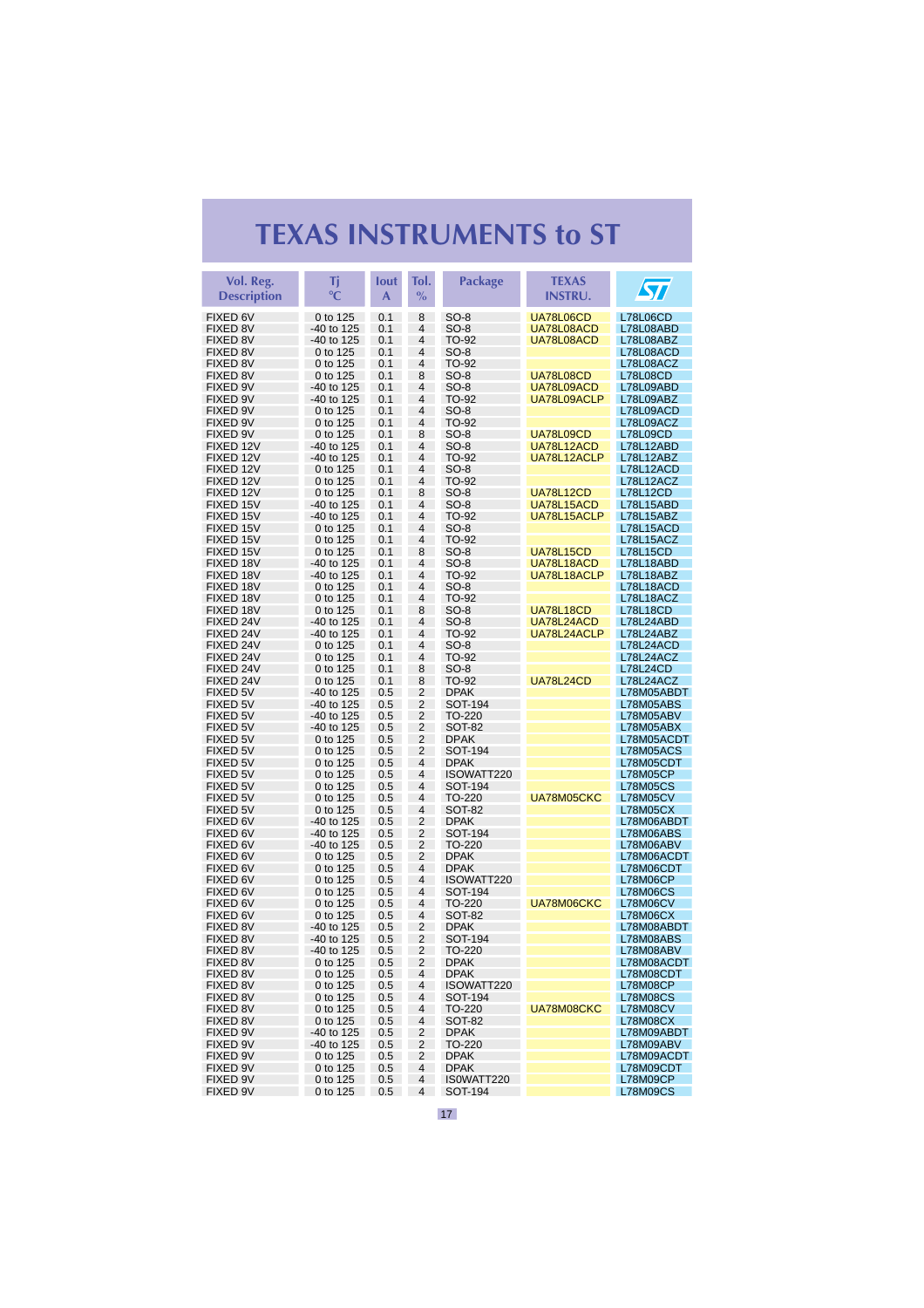| Vol. Reg.<br><b>Description</b> | Τj<br>$\rm ^{\circ}C$    | lout<br>A  | Tol.<br>$\%$        | <b>Package</b>               | <b>TEXAS</b><br><b>INSTRU.</b> | $\bm \Omega$                       |
|---------------------------------|--------------------------|------------|---------------------|------------------------------|--------------------------------|------------------------------------|
| FIXED 9V                        | 0 to 125                 | 0.5        | 4                   | TO-220                       | UA78M09CKC                     | <b>L78M09CV</b>                    |
| FIXED 9V                        | 0 to 125                 | 0.5        | 4                   | <b>SOT-82</b>                |                                | <b>L78M09CX</b>                    |
| FIXED 10V                       | -40 to 125               | 0.5        | 2                   | <b>DPAK</b>                  |                                | L78M10ABDT                         |
| FIXED 10V<br>FIXED 10V          | -40 to 125<br>0 to 125   | 0.5<br>0.5 | 2<br>2              | TO-220<br><b>DPAK</b>        |                                | L78M10ABV<br>L78M10ACDT            |
| FIXED 10V                       | 0 to 125                 | 0.5        | 4                   | <b>DPAK</b>                  |                                | L78M10CDT                          |
| FIXED 10V                       | 0 to 125                 | 0.5        | 4                   | ISOWATT220                   |                                | <b>L78M10CP</b>                    |
| FIXED 10V                       | 0 to 125                 | 0.5        | 4                   | SOT-194                      |                                | <b>L78M10CS</b>                    |
| FIXED 10V                       | 0 to 125                 | 0.5        | 4                   | TO-220                       | UA78M10CKC                     | <b>L78M10CV</b>                    |
| FIXED 10V<br>FIXED 12V          | 0 to 125<br>-40 to 125   | 0.5<br>0.5 | 4<br>2              | <b>SOT-82</b><br><b>DPAK</b> |                                | L78M10CX<br>L78M12ABDT             |
| FIXED 12V                       | -40 to 125               | 0.5        | 2                   | SOT-194                      |                                | L78M12ABS                          |
| FIXED 12V                       | -40 to 125               | 0.5        | 2                   | TO-220                       |                                | L78M12ABV                          |
| FIXED 12V                       | 0 to 125                 | 0.5        | 2                   | <b>DPAK</b>                  |                                | L78M12ACDT                         |
| FIXED 12V                       | 0 to 125                 | 0.5        | 4                   | <b>DPAK</b>                  |                                | L78M12CDT                          |
| FIXED 12V<br>FIXED 12V          | 0 to 125<br>0 to 125     | 0.5<br>0.5 | 4<br>4              | ISOWATT220<br>SOT-194        |                                | <b>L78M12CP</b><br><b>L78M12CS</b> |
| FIXED 12V                       | 0 to 125                 | 0.5        | 4                   | TO-220                       | UA78M12CKC                     | <b>L78M12CV</b>                    |
| FIXED 12V                       | 0 to 125                 | 0.5        | 4                   | SOT-82                       |                                | <b>L78M12CX</b>                    |
| FIXED 15V                       | -40 to 125               | 0.5        | 2                   | <b>DPAK</b>                  |                                | L78M15ABDT                         |
| FIXED 15V                       | -40 to 125               | 0.5        | $\overline{2}$      | TO-220                       |                                | L78M15ABV                          |
| FIXED 15V                       | 0 to 125                 | 0.5        | 2                   | <b>DPAK</b>                  |                                | L78M15ACDT                         |
| FIXED 15V<br>FIXED 15V          | 0 to 125<br>0 to 125     | 0.5<br>0.5 | 4<br>4              | <b>DPAK</b><br>ISOWATT220    |                                | L78M15CDT<br><b>L78M15CP</b>       |
| FIXED 15V                       | 0 to 125                 | 0.5        | 4                   | SOT-194                      |                                | <b>L78M15CS</b>                    |
| FIXED 15V                       | 0 to 125                 | 0.5        | 4                   | TO-220                       | UA78M15CKC                     | <b>L78M15CV</b>                    |
| FIXED 15V                       | 0 to 125                 | 0.5        | 4                   | SOT-82                       |                                | L78M15CX                           |
| FIXED 18V                       | -40 to 125               | 0.5        | 2                   | <b>DPAK</b>                  |                                | L78M18ABDT                         |
| FIXED 18V                       | -40 to 125               | 0.5        | 2                   | TO-220                       |                                | L78M18ABV                          |
| FIXED 18V<br>FIXED 18V          | 0 to 125<br>0 to 125     | 0.5<br>0.5 | 2<br>4              | <b>DPAK</b><br><b>DPAK</b>   |                                | L78M18ACDT<br>L78M18CDT            |
| FIXED 18V                       | 0 to 125                 | 0.5        | 4                   | ISOWATT220                   |                                | <b>L78M18CP</b>                    |
| FIXED 18V                       | 0 to 125                 | 0.5        | 4                   | SOT-194                      |                                | L78M18CS                           |
| FIXED 18V                       | 0 to 125                 | 0.5        | 4                   | TO-220                       | UA78M18CKC                     | L78M18CV                           |
| FIXED 18V                       | 0 to 125                 | 0.5        | 4                   | <b>SOT-82</b>                |                                | <b>L78M18CX</b>                    |
| FIXED 20V<br>FIXED 20V          | -40 to 125<br>-40 to 125 | 0.5<br>0.5 | 2<br>$\overline{2}$ | <b>DPAK</b><br>TO-220        |                                | L78M20ABDT<br>L78M20ABV            |
| FIXED 20V                       | 0 to 125                 | 0.5        | 2                   | <b>DPAK</b>                  |                                | L78M20ACDT                         |
| FIXED 20V                       | 0 to 125                 | 0.5        | 4                   | <b>DPAK</b>                  |                                | L78M20CDT                          |
| FIXED 20V                       | 0 to 125                 | 0.5        | 4                   | ISOWATT220                   |                                | <b>L78M20CP</b>                    |
| FIXED 20V                       | 0 to 125                 | 0.5        | 4                   | SOT-194                      |                                | <b>L78M20CS</b>                    |
| FIXED 20V<br>FIXED 20V          | 0 to 125<br>0 to 125     | 0.5<br>0.5 | 4<br>4              | TO-220<br><b>SOT-82</b>      | UA78M20CKC                     | <b>L78M20CV</b><br>L78M20CX        |
| FIXED 24V                       | -40 to 125               | 0.5        | 2                   | <b>DPAK</b>                  |                                | L78M24ABDT                         |
| FIXED 24V                       | -40 to 125               | 0.5        | 2                   | TO-220                       |                                | L78M24ABV                          |
| FIXED 24V                       | 0 to 125                 | 0.5        | 2                   | <b>DPAK</b>                  |                                | L78M24ACDT                         |
| FIXED 24V                       | 0 to 125                 | 0.5        | 4                   | <b>DPAK</b>                  |                                | L78M24CDT                          |
| FIXED 24V<br>FIXED 24V          | 0 to 125<br>0 to 125     | 0.5<br>0.5 | 4<br>4              | ISOWATT220<br>SOT-194        |                                | <b>L78M24CP</b><br><b>L78M24CS</b> |
| FIXED 24V                       | 0 to 125                 | 0.5        | 4                   | TO-220                       | UA78M24CKC                     | <b>L78M24CV</b>                    |
| FIXED 24V                       | 0 to 125                 | 0.5        | 4                   | SOT-82                       |                                | L78M24CX                           |
| FIXED 5V                        | 0 to 150                 | 2.0        | 4                   | $TO-3$                       |                                | <b>L78S05CT</b>                    |
| <b>FIXED 5V</b>                 | 0 to 150                 | 2.0        | 4                   | TO-220                       |                                | <b>L78S05CV</b>                    |
| FIXED 7.5V<br>FIXED 7.5V        | 0 to 150                 | 2.0<br>2.0 | 4<br>4              | $TO-3$<br>TO-220             |                                | L78S75CT<br><b>L78S75CV</b>        |
| FIXED 9V                        | 0 to 150<br>0 to 150     | 2.0        | 4                   | $TO-3$                       |                                | L78S09CT                           |
| FIXED 9V                        | 0 to 150                 | 2.0        | 4                   | TO-220                       |                                | <b>L78S09CV</b>                    |
| FIXED 10V                       | 0 to 150                 | 2.0        | 4                   | $TO-3$                       |                                | <b>L78S10CT</b>                    |
| FIXED 10V                       | 0 to 150                 | 2.0        | 4                   | TO-220                       |                                | <b>L78S10CV</b>                    |
| FIXED 12V                       | 0 to 150                 | 2.0        | 4                   | $TO-3$                       |                                | <b>L78S12CT</b>                    |
| FIXED 12V<br>FIXED 15V          | 0 to 150<br>0 to 150     | 2.0<br>2.0 | 4<br>4              | TO-220<br>$TO-3$             |                                | <b>L78S12CV</b><br><b>L78S15CT</b> |
| FIXED 15V                       | 0 to 150                 | 2.0        | 4                   | TO-220                       |                                | <b>L78S15CV</b>                    |
| FIXED 18V                       | 0 to 150                 | 2.0        | 4                   | $TO-3$                       |                                | <b>L78S18CT</b>                    |
| FIXED 18V                       | 0 to 150                 | 2.0        | 4                   | TO-220                       |                                | <b>L78S18CV</b>                    |
| FIXED 24V                       | 0 to 150                 | 2.0        | 4                   | $TO-3$                       |                                | <b>L78S24CT</b>                    |
| FIXED 24V                       | 0 to 150                 | 2.0        | 4                   | TO-220                       |                                | <b>L78S24CV</b>                    |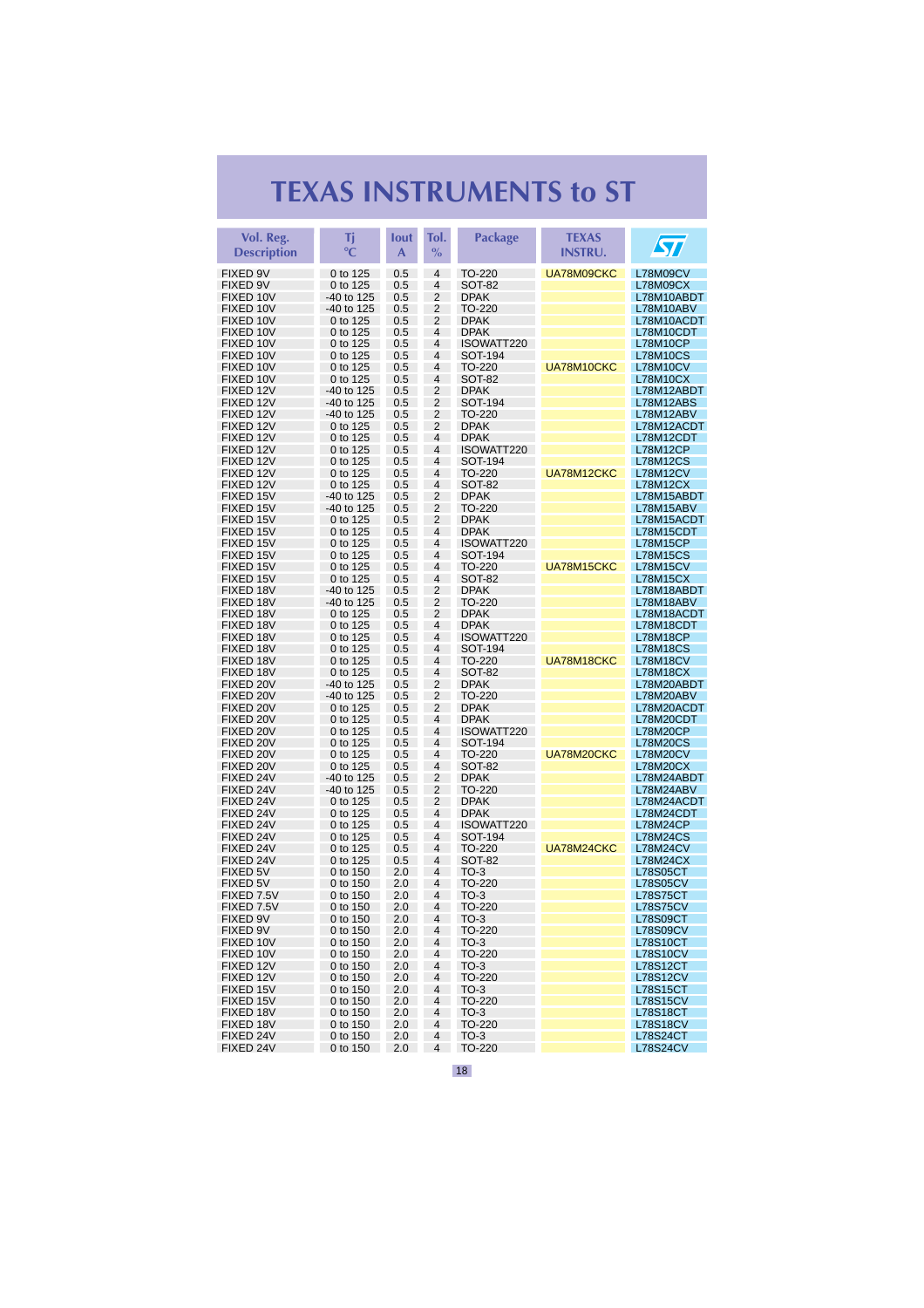| $\overline{2}$<br>5V NEG. FIXED<br>0 to 125<br>1.5<br>TO-220<br><b>L7905ACV</b><br>1.5<br>4<br>5V NEG. FIXED<br>0 to 125<br>ISOWATT220<br>L7905CP<br>1.5<br>5V NEG. FIXED<br>0 to 150<br>4<br>$TO-3$<br>L7905CT<br>1.5<br>4<br>5V NEG. FIXED<br>0 to 125<br>TO-220<br><b>L7905CV</b><br>2<br>5.2V NEG.FIXED<br>0 to 125<br>1.5<br>TO-220<br><b>L7952ACV</b><br>1.5<br>$\overline{\mathbf{4}}$<br>5.2V NEG.FIXED<br>0 to 150<br>$TO-3$<br>L7952CT<br>5.2V NEG.FIXED<br>1.5<br>$\overline{\mathbf{4}}$<br>TO-220<br><b>L7952CV</b><br>0 to 125<br>1.5<br>$\overline{4}$<br>6V NEG. FIXED<br>0 to 150<br>$TO-3$<br>L7906CT<br>6V NEG. FIXED<br>1.5<br>$\overline{\mathbf{4}}$<br>TO-220<br>0 to 125<br><b>L7906CV</b><br>1.5<br>$\overline{2}$<br>8V NEG. FIXED<br>0 to 125<br>TO-220<br><b>L7908ACV</b><br>1.5<br>8V NEG. FIXED<br>0 to 150<br>4<br>$TO-3$<br>L7908CT<br>1.5<br>4<br>TO-220<br>8V NEG. FIXED<br>0 to 125<br><b>L7908CV</b><br>12V NEG. FIXED<br>1.5<br>$\overline{2}$<br>0 to 125<br>TO-220<br>L7912ACV<br>$\overline{4}$<br>12V NEG. FIXED<br>0 to 125<br>1.5<br>ISOWATT220<br><b>L7912CP</b><br>12V NEG. FIXED<br>1.5<br>4<br>L7912CT<br>0 to 150<br>$TO-3$<br>1.5<br>4<br>12V NEG. FIXED<br>0 to 125<br>TO-220<br><b>L7912CV</b><br>15V NEG. FIXED<br>0 to 125<br>1.5<br>$\overline{2}$<br>TO-220<br><b>L7915ACV</b><br>1.5<br>4<br>15V NEG. FIXED<br>0 to 150<br>$TO-3$<br>L7915CT<br>15V NEG. FIXED<br>1.5<br>4<br><b>L7915CV</b><br>0 to 125<br>TO-220<br>1.5<br>2<br>18V NEG. FIXED<br>0 to 125<br>TO-220<br>L7918ACV<br>$\overline{\mathbf{4}}$<br>18V NEG. FIXED<br>1.5<br>$TO-3$<br><b>L7918CT</b><br>0 to 150<br>4<br>18V NEG. FIXED<br>0 to 125<br>1.5<br>TO-220<br><b>L7918CV</b><br>20V NEG. FIXED<br>1.5<br>2<br>0 to 125<br>TO-220<br><b>L7920ACV</b><br>1.5<br>4<br>20V NEG. FIXED<br>$TO-3$<br>L7920CT<br>0 to 150<br>20V NEG. FIXED<br>1.5<br>4<br>0 to 125<br>TO-220<br><b>L7920CV</b><br>22V NEG. FIXED<br>1.5<br>4<br>$TO-3$<br>0 to 150<br>L7922CT<br>1.5<br>22V NEG. FIXED<br>0 to 125<br>4<br>TO-220<br><b>L7922CV</b><br>1.5<br>$\overline{2}$<br>24V NEG. FIXED<br>0 to 125<br>TO-220<br><b>L7924ACV</b><br>$\overline{\mathbf{4}}$<br>24V NEG. FIXED<br>1.5<br>0 to 150<br>$TO-3$<br>L7924CT<br>24V NEG. FIXED<br>0 to 125<br>1.5<br>4<br>TO-220<br><b>L7924CV</b><br>$\overline{4}$<br>5V NEG. FIXED<br>-40 to 125<br>0.1<br>$SO-8$<br>L79L05ABD<br>$\overline{4}$<br>5V NEG. FIXED<br>-40 to 125<br>0.1<br>TO-92<br>L79L05ABZ<br>$\overline{4}$<br>5V NEG. FIXED<br>0 to 125<br>0.1<br>$SO-8$<br>L79L05ACD<br>5V NEG. FIXED<br>0 to 125<br>4<br>TO-92<br>L79L05ACZ<br>0.1<br>5V NEG. FIXED<br>8<br>0 to 125<br>0.1<br>$SO-8$<br><b>L79L05CD</b><br>6V NEG.FIXED<br>$\overline{4}$<br>$-40$ to 125<br>0.1<br>SO-8<br>L79L06ABD<br>$\overline{4}$<br>6V NEG.FIXED<br>$-40$ to 125<br>0.1<br>TO-92<br>L679L06ABZ<br>6V NEG.FIXED<br>0 to 125<br>0.1<br>4<br>SO-8<br>L79L06ACD<br>$\overline{4}$<br>6V NEG.FIXED<br>0 to 125<br>0.1<br>TO-92<br>L79L06ACZ<br>8<br>6V NEG.FIXED<br>0 to 125<br>0.1<br>SO-8<br>L79L06CD<br>4<br>8V NEG.FIXED<br>$-40$ to 125<br>0.1<br>SO-8<br>L79L08ABD<br>8V NEG.FIXED<br>-40 to 125<br>4<br>TO-92<br>L79L08ABZ<br>0.1<br>$\overline{4}$<br>8V NEG.FIXED<br>0 to 125<br>0.1<br>$SO-8$<br>L79L08ACD<br>8V NEG.FIXED<br>0 to 125<br>4<br>L79L08ACZ<br>0.1<br>TO-92<br>8V NEG.FIXED<br>0 to 125<br>0.1<br>8<br>$SO-8$<br><b>L79L08CD</b><br>9V NEG.FIXED<br>$-40$ to 125<br>0.1<br>4<br>SO-8<br>L79L09ABD<br>$\overline{4}$<br>9V NEG.FIXED<br>$-40$ to 125<br>0.1<br>TO 92<br>L79L09ABZ<br>4<br>9V NEG.FIXED<br>0 to 125<br>0.1<br>$SO-8$<br>L79L09ACD<br>4<br>9V NEG.FIXED<br>0.1<br>TO-92<br>L79L09ACZ<br>0 to 125<br>9V NEG.FIXED<br>0 to 125<br>8<br>$SO-8$<br>L79L09CD<br>0.1<br>4<br>12V NEG.FIXED<br>0.1<br>$SO-8$<br>L79L12ABD<br>-40 to 125<br>12V NEG.FIXED<br>4<br>L79L12ABZ<br>$-40$ to 125<br>0.1<br>TO-92<br>12V NEG.FIXED<br>4<br>SO-8<br>L79L12ACD<br>0 to 125<br>0.1<br>12V NEG.FIXED<br>4<br>TO-92<br>L79L12ACZ<br>0 to 125<br>0.1<br>12V NEG.FIXED<br>0.1<br>8<br>$SO-8$<br><b>L79L12CD</b><br>0 to 125<br>4<br>15V NEG.FIXED<br>-40 to 125<br>0.1<br>SO-8<br>L79L15ABD<br>15V NEG.FIXED<br>$-40$ to 125<br>0.1<br>4<br>TO-92<br>L79L15ABZ<br>15V NEG.FIXED<br>4<br>L79L15ACD<br>0 to 125<br>0.1<br>SO-8<br>15V NEG.FIXED<br>0 to 125<br>0.1<br>4<br>TO-92<br>L79L15ACZ<br>15V NEG.FIXED<br>0 to 125<br>$SO-8$<br><b>L79L15CD</b><br>0.1<br>8<br><b>DPAK</b><br>2.5V LOW DROP<br>0 to 125<br>0.8<br>1<br>LD1117DT25<br><b>DPAK</b><br>2.5V LOW DROP<br>0 to 125<br>0.8<br>2<br>LD1117DT25C<br>2.85V LOW DROP<br>0 to 125<br>0.8<br>1<br><b>DPAK</b><br>LD1117DT285<br>2.85V LOW DROP<br>0 to 125<br>2<br><b>DPAK</b><br>LD1117DT285C<br>0.8<br><b>3V LOW DROP</b><br>0 to 125<br><b>DPAK</b><br>LD1117DT30<br>0.8<br>1<br><b>3V LOW DROP</b><br>0 to 125<br>2<br><b>DPAK</b><br>LD1117DT30C<br>0.8<br>3.3V LOW DROP<br>0 to 125<br>0.8<br>1<br><b>DPAK</b><br>LD1117DT33 | Vol. Reg.<br><b>Description</b> | Τj<br>$\rm ^{\circ}C$ | lout<br>A | Tol.<br>$\%$ | <b>Package</b> | <b>TEXAS</b><br><b>INSTRU.</b> | $\bm{\mathcal{S}}$ |
|-------------------------------------------------------------------------------------------------------------------------------------------------------------------------------------------------------------------------------------------------------------------------------------------------------------------------------------------------------------------------------------------------------------------------------------------------------------------------------------------------------------------------------------------------------------------------------------------------------------------------------------------------------------------------------------------------------------------------------------------------------------------------------------------------------------------------------------------------------------------------------------------------------------------------------------------------------------------------------------------------------------------------------------------------------------------------------------------------------------------------------------------------------------------------------------------------------------------------------------------------------------------------------------------------------------------------------------------------------------------------------------------------------------------------------------------------------------------------------------------------------------------------------------------------------------------------------------------------------------------------------------------------------------------------------------------------------------------------------------------------------------------------------------------------------------------------------------------------------------------------------------------------------------------------------------------------------------------------------------------------------------------------------------------------------------------------------------------------------------------------------------------------------------------------------------------------------------------------------------------------------------------------------------------------------------------------------------------------------------------------------------------------------------------------------------------------------------------------------------------------------------------------------------------------------------------------------------------------------------------------------------------------------------------------------------------------------------------------------------------------------------------------------------------------------------------------------------------------------------------------------------------------------------------------------------------------------------------------------------------------------------------------------------------------------------------------------------------------------------------------------------------------------------------------------------------------------------------------------------------------------------------------------------------------------------------------------------------------------------------------------------------------------------------------------------------------------------------------------------------------------------------------------------------------------------------------------------------------------------------------------------------------------------------------------------------------------------------------------------------------------------------------------------------------------------------------------------------------------------------------------------------------------------------------------------------------------------------------------------------------------------------------------------------------------------------------------------------------------------------------------------------------------------------------------------------------------------------------------------------------------------------------------------------------------------------------------------------------------------------------------------------------------------------------------------------------------------------------------------------------------------------------------------------------------------------------------------------------------------------------------------------------------------------------------------------------------------------------------------------------------------------------------------------------------------------------------------------------------------------------------------------------------------------------------------------------------------------|---------------------------------|-----------------------|-----------|--------------|----------------|--------------------------------|--------------------|
|                                                                                                                                                                                                                                                                                                                                                                                                                                                                                                                                                                                                                                                                                                                                                                                                                                                                                                                                                                                                                                                                                                                                                                                                                                                                                                                                                                                                                                                                                                                                                                                                                                                                                                                                                                                                                                                                                                                                                                                                                                                                                                                                                                                                                                                                                                                                                                                                                                                                                                                                                                                                                                                                                                                                                                                                                                                                                                                                                                                                                                                                                                                                                                                                                                                                                                                                                                                                                                                                                                                                                                                                                                                                                                                                                                                                                                                                                                                                                                                                                                                                                                                                                                                                                                                                                                                                                                                                                                                                                                                                                                                                                                                                                                                                                                                                                                                                                                                                                                   |                                 |                       |           |              |                |                                |                    |
|                                                                                                                                                                                                                                                                                                                                                                                                                                                                                                                                                                                                                                                                                                                                                                                                                                                                                                                                                                                                                                                                                                                                                                                                                                                                                                                                                                                                                                                                                                                                                                                                                                                                                                                                                                                                                                                                                                                                                                                                                                                                                                                                                                                                                                                                                                                                                                                                                                                                                                                                                                                                                                                                                                                                                                                                                                                                                                                                                                                                                                                                                                                                                                                                                                                                                                                                                                                                                                                                                                                                                                                                                                                                                                                                                                                                                                                                                                                                                                                                                                                                                                                                                                                                                                                                                                                                                                                                                                                                                                                                                                                                                                                                                                                                                                                                                                                                                                                                                                   |                                 |                       |           |              |                |                                |                    |
|                                                                                                                                                                                                                                                                                                                                                                                                                                                                                                                                                                                                                                                                                                                                                                                                                                                                                                                                                                                                                                                                                                                                                                                                                                                                                                                                                                                                                                                                                                                                                                                                                                                                                                                                                                                                                                                                                                                                                                                                                                                                                                                                                                                                                                                                                                                                                                                                                                                                                                                                                                                                                                                                                                                                                                                                                                                                                                                                                                                                                                                                                                                                                                                                                                                                                                                                                                                                                                                                                                                                                                                                                                                                                                                                                                                                                                                                                                                                                                                                                                                                                                                                                                                                                                                                                                                                                                                                                                                                                                                                                                                                                                                                                                                                                                                                                                                                                                                                                                   |                                 |                       |           |              |                |                                |                    |
|                                                                                                                                                                                                                                                                                                                                                                                                                                                                                                                                                                                                                                                                                                                                                                                                                                                                                                                                                                                                                                                                                                                                                                                                                                                                                                                                                                                                                                                                                                                                                                                                                                                                                                                                                                                                                                                                                                                                                                                                                                                                                                                                                                                                                                                                                                                                                                                                                                                                                                                                                                                                                                                                                                                                                                                                                                                                                                                                                                                                                                                                                                                                                                                                                                                                                                                                                                                                                                                                                                                                                                                                                                                                                                                                                                                                                                                                                                                                                                                                                                                                                                                                                                                                                                                                                                                                                                                                                                                                                                                                                                                                                                                                                                                                                                                                                                                                                                                                                                   |                                 |                       |           |              |                |                                |                    |
|                                                                                                                                                                                                                                                                                                                                                                                                                                                                                                                                                                                                                                                                                                                                                                                                                                                                                                                                                                                                                                                                                                                                                                                                                                                                                                                                                                                                                                                                                                                                                                                                                                                                                                                                                                                                                                                                                                                                                                                                                                                                                                                                                                                                                                                                                                                                                                                                                                                                                                                                                                                                                                                                                                                                                                                                                                                                                                                                                                                                                                                                                                                                                                                                                                                                                                                                                                                                                                                                                                                                                                                                                                                                                                                                                                                                                                                                                                                                                                                                                                                                                                                                                                                                                                                                                                                                                                                                                                                                                                                                                                                                                                                                                                                                                                                                                                                                                                                                                                   |                                 |                       |           |              |                |                                |                    |
|                                                                                                                                                                                                                                                                                                                                                                                                                                                                                                                                                                                                                                                                                                                                                                                                                                                                                                                                                                                                                                                                                                                                                                                                                                                                                                                                                                                                                                                                                                                                                                                                                                                                                                                                                                                                                                                                                                                                                                                                                                                                                                                                                                                                                                                                                                                                                                                                                                                                                                                                                                                                                                                                                                                                                                                                                                                                                                                                                                                                                                                                                                                                                                                                                                                                                                                                                                                                                                                                                                                                                                                                                                                                                                                                                                                                                                                                                                                                                                                                                                                                                                                                                                                                                                                                                                                                                                                                                                                                                                                                                                                                                                                                                                                                                                                                                                                                                                                                                                   |                                 |                       |           |              |                |                                |                    |
|                                                                                                                                                                                                                                                                                                                                                                                                                                                                                                                                                                                                                                                                                                                                                                                                                                                                                                                                                                                                                                                                                                                                                                                                                                                                                                                                                                                                                                                                                                                                                                                                                                                                                                                                                                                                                                                                                                                                                                                                                                                                                                                                                                                                                                                                                                                                                                                                                                                                                                                                                                                                                                                                                                                                                                                                                                                                                                                                                                                                                                                                                                                                                                                                                                                                                                                                                                                                                                                                                                                                                                                                                                                                                                                                                                                                                                                                                                                                                                                                                                                                                                                                                                                                                                                                                                                                                                                                                                                                                                                                                                                                                                                                                                                                                                                                                                                                                                                                                                   |                                 |                       |           |              |                |                                |                    |
|                                                                                                                                                                                                                                                                                                                                                                                                                                                                                                                                                                                                                                                                                                                                                                                                                                                                                                                                                                                                                                                                                                                                                                                                                                                                                                                                                                                                                                                                                                                                                                                                                                                                                                                                                                                                                                                                                                                                                                                                                                                                                                                                                                                                                                                                                                                                                                                                                                                                                                                                                                                                                                                                                                                                                                                                                                                                                                                                                                                                                                                                                                                                                                                                                                                                                                                                                                                                                                                                                                                                                                                                                                                                                                                                                                                                                                                                                                                                                                                                                                                                                                                                                                                                                                                                                                                                                                                                                                                                                                                                                                                                                                                                                                                                                                                                                                                                                                                                                                   |                                 |                       |           |              |                |                                |                    |
|                                                                                                                                                                                                                                                                                                                                                                                                                                                                                                                                                                                                                                                                                                                                                                                                                                                                                                                                                                                                                                                                                                                                                                                                                                                                                                                                                                                                                                                                                                                                                                                                                                                                                                                                                                                                                                                                                                                                                                                                                                                                                                                                                                                                                                                                                                                                                                                                                                                                                                                                                                                                                                                                                                                                                                                                                                                                                                                                                                                                                                                                                                                                                                                                                                                                                                                                                                                                                                                                                                                                                                                                                                                                                                                                                                                                                                                                                                                                                                                                                                                                                                                                                                                                                                                                                                                                                                                                                                                                                                                                                                                                                                                                                                                                                                                                                                                                                                                                                                   |                                 |                       |           |              |                |                                |                    |
|                                                                                                                                                                                                                                                                                                                                                                                                                                                                                                                                                                                                                                                                                                                                                                                                                                                                                                                                                                                                                                                                                                                                                                                                                                                                                                                                                                                                                                                                                                                                                                                                                                                                                                                                                                                                                                                                                                                                                                                                                                                                                                                                                                                                                                                                                                                                                                                                                                                                                                                                                                                                                                                                                                                                                                                                                                                                                                                                                                                                                                                                                                                                                                                                                                                                                                                                                                                                                                                                                                                                                                                                                                                                                                                                                                                                                                                                                                                                                                                                                                                                                                                                                                                                                                                                                                                                                                                                                                                                                                                                                                                                                                                                                                                                                                                                                                                                                                                                                                   |                                 |                       |           |              |                |                                |                    |
|                                                                                                                                                                                                                                                                                                                                                                                                                                                                                                                                                                                                                                                                                                                                                                                                                                                                                                                                                                                                                                                                                                                                                                                                                                                                                                                                                                                                                                                                                                                                                                                                                                                                                                                                                                                                                                                                                                                                                                                                                                                                                                                                                                                                                                                                                                                                                                                                                                                                                                                                                                                                                                                                                                                                                                                                                                                                                                                                                                                                                                                                                                                                                                                                                                                                                                                                                                                                                                                                                                                                                                                                                                                                                                                                                                                                                                                                                                                                                                                                                                                                                                                                                                                                                                                                                                                                                                                                                                                                                                                                                                                                                                                                                                                                                                                                                                                                                                                                                                   |                                 |                       |           |              |                |                                |                    |
|                                                                                                                                                                                                                                                                                                                                                                                                                                                                                                                                                                                                                                                                                                                                                                                                                                                                                                                                                                                                                                                                                                                                                                                                                                                                                                                                                                                                                                                                                                                                                                                                                                                                                                                                                                                                                                                                                                                                                                                                                                                                                                                                                                                                                                                                                                                                                                                                                                                                                                                                                                                                                                                                                                                                                                                                                                                                                                                                                                                                                                                                                                                                                                                                                                                                                                                                                                                                                                                                                                                                                                                                                                                                                                                                                                                                                                                                                                                                                                                                                                                                                                                                                                                                                                                                                                                                                                                                                                                                                                                                                                                                                                                                                                                                                                                                                                                                                                                                                                   |                                 |                       |           |              |                |                                |                    |
|                                                                                                                                                                                                                                                                                                                                                                                                                                                                                                                                                                                                                                                                                                                                                                                                                                                                                                                                                                                                                                                                                                                                                                                                                                                                                                                                                                                                                                                                                                                                                                                                                                                                                                                                                                                                                                                                                                                                                                                                                                                                                                                                                                                                                                                                                                                                                                                                                                                                                                                                                                                                                                                                                                                                                                                                                                                                                                                                                                                                                                                                                                                                                                                                                                                                                                                                                                                                                                                                                                                                                                                                                                                                                                                                                                                                                                                                                                                                                                                                                                                                                                                                                                                                                                                                                                                                                                                                                                                                                                                                                                                                                                                                                                                                                                                                                                                                                                                                                                   |                                 |                       |           |              |                |                                |                    |
|                                                                                                                                                                                                                                                                                                                                                                                                                                                                                                                                                                                                                                                                                                                                                                                                                                                                                                                                                                                                                                                                                                                                                                                                                                                                                                                                                                                                                                                                                                                                                                                                                                                                                                                                                                                                                                                                                                                                                                                                                                                                                                                                                                                                                                                                                                                                                                                                                                                                                                                                                                                                                                                                                                                                                                                                                                                                                                                                                                                                                                                                                                                                                                                                                                                                                                                                                                                                                                                                                                                                                                                                                                                                                                                                                                                                                                                                                                                                                                                                                                                                                                                                                                                                                                                                                                                                                                                                                                                                                                                                                                                                                                                                                                                                                                                                                                                                                                                                                                   |                                 |                       |           |              |                |                                |                    |
|                                                                                                                                                                                                                                                                                                                                                                                                                                                                                                                                                                                                                                                                                                                                                                                                                                                                                                                                                                                                                                                                                                                                                                                                                                                                                                                                                                                                                                                                                                                                                                                                                                                                                                                                                                                                                                                                                                                                                                                                                                                                                                                                                                                                                                                                                                                                                                                                                                                                                                                                                                                                                                                                                                                                                                                                                                                                                                                                                                                                                                                                                                                                                                                                                                                                                                                                                                                                                                                                                                                                                                                                                                                                                                                                                                                                                                                                                                                                                                                                                                                                                                                                                                                                                                                                                                                                                                                                                                                                                                                                                                                                                                                                                                                                                                                                                                                                                                                                                                   |                                 |                       |           |              |                |                                |                    |
|                                                                                                                                                                                                                                                                                                                                                                                                                                                                                                                                                                                                                                                                                                                                                                                                                                                                                                                                                                                                                                                                                                                                                                                                                                                                                                                                                                                                                                                                                                                                                                                                                                                                                                                                                                                                                                                                                                                                                                                                                                                                                                                                                                                                                                                                                                                                                                                                                                                                                                                                                                                                                                                                                                                                                                                                                                                                                                                                                                                                                                                                                                                                                                                                                                                                                                                                                                                                                                                                                                                                                                                                                                                                                                                                                                                                                                                                                                                                                                                                                                                                                                                                                                                                                                                                                                                                                                                                                                                                                                                                                                                                                                                                                                                                                                                                                                                                                                                                                                   |                                 |                       |           |              |                |                                |                    |
|                                                                                                                                                                                                                                                                                                                                                                                                                                                                                                                                                                                                                                                                                                                                                                                                                                                                                                                                                                                                                                                                                                                                                                                                                                                                                                                                                                                                                                                                                                                                                                                                                                                                                                                                                                                                                                                                                                                                                                                                                                                                                                                                                                                                                                                                                                                                                                                                                                                                                                                                                                                                                                                                                                                                                                                                                                                                                                                                                                                                                                                                                                                                                                                                                                                                                                                                                                                                                                                                                                                                                                                                                                                                                                                                                                                                                                                                                                                                                                                                                                                                                                                                                                                                                                                                                                                                                                                                                                                                                                                                                                                                                                                                                                                                                                                                                                                                                                                                                                   |                                 |                       |           |              |                |                                |                    |
|                                                                                                                                                                                                                                                                                                                                                                                                                                                                                                                                                                                                                                                                                                                                                                                                                                                                                                                                                                                                                                                                                                                                                                                                                                                                                                                                                                                                                                                                                                                                                                                                                                                                                                                                                                                                                                                                                                                                                                                                                                                                                                                                                                                                                                                                                                                                                                                                                                                                                                                                                                                                                                                                                                                                                                                                                                                                                                                                                                                                                                                                                                                                                                                                                                                                                                                                                                                                                                                                                                                                                                                                                                                                                                                                                                                                                                                                                                                                                                                                                                                                                                                                                                                                                                                                                                                                                                                                                                                                                                                                                                                                                                                                                                                                                                                                                                                                                                                                                                   |                                 |                       |           |              |                |                                |                    |
|                                                                                                                                                                                                                                                                                                                                                                                                                                                                                                                                                                                                                                                                                                                                                                                                                                                                                                                                                                                                                                                                                                                                                                                                                                                                                                                                                                                                                                                                                                                                                                                                                                                                                                                                                                                                                                                                                                                                                                                                                                                                                                                                                                                                                                                                                                                                                                                                                                                                                                                                                                                                                                                                                                                                                                                                                                                                                                                                                                                                                                                                                                                                                                                                                                                                                                                                                                                                                                                                                                                                                                                                                                                                                                                                                                                                                                                                                                                                                                                                                                                                                                                                                                                                                                                                                                                                                                                                                                                                                                                                                                                                                                                                                                                                                                                                                                                                                                                                                                   |                                 |                       |           |              |                |                                |                    |
|                                                                                                                                                                                                                                                                                                                                                                                                                                                                                                                                                                                                                                                                                                                                                                                                                                                                                                                                                                                                                                                                                                                                                                                                                                                                                                                                                                                                                                                                                                                                                                                                                                                                                                                                                                                                                                                                                                                                                                                                                                                                                                                                                                                                                                                                                                                                                                                                                                                                                                                                                                                                                                                                                                                                                                                                                                                                                                                                                                                                                                                                                                                                                                                                                                                                                                                                                                                                                                                                                                                                                                                                                                                                                                                                                                                                                                                                                                                                                                                                                                                                                                                                                                                                                                                                                                                                                                                                                                                                                                                                                                                                                                                                                                                                                                                                                                                                                                                                                                   |                                 |                       |           |              |                |                                |                    |
|                                                                                                                                                                                                                                                                                                                                                                                                                                                                                                                                                                                                                                                                                                                                                                                                                                                                                                                                                                                                                                                                                                                                                                                                                                                                                                                                                                                                                                                                                                                                                                                                                                                                                                                                                                                                                                                                                                                                                                                                                                                                                                                                                                                                                                                                                                                                                                                                                                                                                                                                                                                                                                                                                                                                                                                                                                                                                                                                                                                                                                                                                                                                                                                                                                                                                                                                                                                                                                                                                                                                                                                                                                                                                                                                                                                                                                                                                                                                                                                                                                                                                                                                                                                                                                                                                                                                                                                                                                                                                                                                                                                                                                                                                                                                                                                                                                                                                                                                                                   |                                 |                       |           |              |                |                                |                    |
|                                                                                                                                                                                                                                                                                                                                                                                                                                                                                                                                                                                                                                                                                                                                                                                                                                                                                                                                                                                                                                                                                                                                                                                                                                                                                                                                                                                                                                                                                                                                                                                                                                                                                                                                                                                                                                                                                                                                                                                                                                                                                                                                                                                                                                                                                                                                                                                                                                                                                                                                                                                                                                                                                                                                                                                                                                                                                                                                                                                                                                                                                                                                                                                                                                                                                                                                                                                                                                                                                                                                                                                                                                                                                                                                                                                                                                                                                                                                                                                                                                                                                                                                                                                                                                                                                                                                                                                                                                                                                                                                                                                                                                                                                                                                                                                                                                                                                                                                                                   |                                 |                       |           |              |                |                                |                    |
|                                                                                                                                                                                                                                                                                                                                                                                                                                                                                                                                                                                                                                                                                                                                                                                                                                                                                                                                                                                                                                                                                                                                                                                                                                                                                                                                                                                                                                                                                                                                                                                                                                                                                                                                                                                                                                                                                                                                                                                                                                                                                                                                                                                                                                                                                                                                                                                                                                                                                                                                                                                                                                                                                                                                                                                                                                                                                                                                                                                                                                                                                                                                                                                                                                                                                                                                                                                                                                                                                                                                                                                                                                                                                                                                                                                                                                                                                                                                                                                                                                                                                                                                                                                                                                                                                                                                                                                                                                                                                                                                                                                                                                                                                                                                                                                                                                                                                                                                                                   |                                 |                       |           |              |                |                                |                    |
|                                                                                                                                                                                                                                                                                                                                                                                                                                                                                                                                                                                                                                                                                                                                                                                                                                                                                                                                                                                                                                                                                                                                                                                                                                                                                                                                                                                                                                                                                                                                                                                                                                                                                                                                                                                                                                                                                                                                                                                                                                                                                                                                                                                                                                                                                                                                                                                                                                                                                                                                                                                                                                                                                                                                                                                                                                                                                                                                                                                                                                                                                                                                                                                                                                                                                                                                                                                                                                                                                                                                                                                                                                                                                                                                                                                                                                                                                                                                                                                                                                                                                                                                                                                                                                                                                                                                                                                                                                                                                                                                                                                                                                                                                                                                                                                                                                                                                                                                                                   |                                 |                       |           |              |                |                                |                    |
|                                                                                                                                                                                                                                                                                                                                                                                                                                                                                                                                                                                                                                                                                                                                                                                                                                                                                                                                                                                                                                                                                                                                                                                                                                                                                                                                                                                                                                                                                                                                                                                                                                                                                                                                                                                                                                                                                                                                                                                                                                                                                                                                                                                                                                                                                                                                                                                                                                                                                                                                                                                                                                                                                                                                                                                                                                                                                                                                                                                                                                                                                                                                                                                                                                                                                                                                                                                                                                                                                                                                                                                                                                                                                                                                                                                                                                                                                                                                                                                                                                                                                                                                                                                                                                                                                                                                                                                                                                                                                                                                                                                                                                                                                                                                                                                                                                                                                                                                                                   |                                 |                       |           |              |                |                                |                    |
|                                                                                                                                                                                                                                                                                                                                                                                                                                                                                                                                                                                                                                                                                                                                                                                                                                                                                                                                                                                                                                                                                                                                                                                                                                                                                                                                                                                                                                                                                                                                                                                                                                                                                                                                                                                                                                                                                                                                                                                                                                                                                                                                                                                                                                                                                                                                                                                                                                                                                                                                                                                                                                                                                                                                                                                                                                                                                                                                                                                                                                                                                                                                                                                                                                                                                                                                                                                                                                                                                                                                                                                                                                                                                                                                                                                                                                                                                                                                                                                                                                                                                                                                                                                                                                                                                                                                                                                                                                                                                                                                                                                                                                                                                                                                                                                                                                                                                                                                                                   |                                 |                       |           |              |                |                                |                    |
|                                                                                                                                                                                                                                                                                                                                                                                                                                                                                                                                                                                                                                                                                                                                                                                                                                                                                                                                                                                                                                                                                                                                                                                                                                                                                                                                                                                                                                                                                                                                                                                                                                                                                                                                                                                                                                                                                                                                                                                                                                                                                                                                                                                                                                                                                                                                                                                                                                                                                                                                                                                                                                                                                                                                                                                                                                                                                                                                                                                                                                                                                                                                                                                                                                                                                                                                                                                                                                                                                                                                                                                                                                                                                                                                                                                                                                                                                                                                                                                                                                                                                                                                                                                                                                                                                                                                                                                                                                                                                                                                                                                                                                                                                                                                                                                                                                                                                                                                                                   |                                 |                       |           |              |                |                                |                    |
|                                                                                                                                                                                                                                                                                                                                                                                                                                                                                                                                                                                                                                                                                                                                                                                                                                                                                                                                                                                                                                                                                                                                                                                                                                                                                                                                                                                                                                                                                                                                                                                                                                                                                                                                                                                                                                                                                                                                                                                                                                                                                                                                                                                                                                                                                                                                                                                                                                                                                                                                                                                                                                                                                                                                                                                                                                                                                                                                                                                                                                                                                                                                                                                                                                                                                                                                                                                                                                                                                                                                                                                                                                                                                                                                                                                                                                                                                                                                                                                                                                                                                                                                                                                                                                                                                                                                                                                                                                                                                                                                                                                                                                                                                                                                                                                                                                                                                                                                                                   |                                 |                       |           |              |                |                                |                    |
|                                                                                                                                                                                                                                                                                                                                                                                                                                                                                                                                                                                                                                                                                                                                                                                                                                                                                                                                                                                                                                                                                                                                                                                                                                                                                                                                                                                                                                                                                                                                                                                                                                                                                                                                                                                                                                                                                                                                                                                                                                                                                                                                                                                                                                                                                                                                                                                                                                                                                                                                                                                                                                                                                                                                                                                                                                                                                                                                                                                                                                                                                                                                                                                                                                                                                                                                                                                                                                                                                                                                                                                                                                                                                                                                                                                                                                                                                                                                                                                                                                                                                                                                                                                                                                                                                                                                                                                                                                                                                                                                                                                                                                                                                                                                                                                                                                                                                                                                                                   |                                 |                       |           |              |                |                                |                    |
|                                                                                                                                                                                                                                                                                                                                                                                                                                                                                                                                                                                                                                                                                                                                                                                                                                                                                                                                                                                                                                                                                                                                                                                                                                                                                                                                                                                                                                                                                                                                                                                                                                                                                                                                                                                                                                                                                                                                                                                                                                                                                                                                                                                                                                                                                                                                                                                                                                                                                                                                                                                                                                                                                                                                                                                                                                                                                                                                                                                                                                                                                                                                                                                                                                                                                                                                                                                                                                                                                                                                                                                                                                                                                                                                                                                                                                                                                                                                                                                                                                                                                                                                                                                                                                                                                                                                                                                                                                                                                                                                                                                                                                                                                                                                                                                                                                                                                                                                                                   |                                 |                       |           |              |                |                                |                    |
|                                                                                                                                                                                                                                                                                                                                                                                                                                                                                                                                                                                                                                                                                                                                                                                                                                                                                                                                                                                                                                                                                                                                                                                                                                                                                                                                                                                                                                                                                                                                                                                                                                                                                                                                                                                                                                                                                                                                                                                                                                                                                                                                                                                                                                                                                                                                                                                                                                                                                                                                                                                                                                                                                                                                                                                                                                                                                                                                                                                                                                                                                                                                                                                                                                                                                                                                                                                                                                                                                                                                                                                                                                                                                                                                                                                                                                                                                                                                                                                                                                                                                                                                                                                                                                                                                                                                                                                                                                                                                                                                                                                                                                                                                                                                                                                                                                                                                                                                                                   |                                 |                       |           |              |                |                                |                    |
|                                                                                                                                                                                                                                                                                                                                                                                                                                                                                                                                                                                                                                                                                                                                                                                                                                                                                                                                                                                                                                                                                                                                                                                                                                                                                                                                                                                                                                                                                                                                                                                                                                                                                                                                                                                                                                                                                                                                                                                                                                                                                                                                                                                                                                                                                                                                                                                                                                                                                                                                                                                                                                                                                                                                                                                                                                                                                                                                                                                                                                                                                                                                                                                                                                                                                                                                                                                                                                                                                                                                                                                                                                                                                                                                                                                                                                                                                                                                                                                                                                                                                                                                                                                                                                                                                                                                                                                                                                                                                                                                                                                                                                                                                                                                                                                                                                                                                                                                                                   |                                 |                       |           |              |                |                                |                    |
|                                                                                                                                                                                                                                                                                                                                                                                                                                                                                                                                                                                                                                                                                                                                                                                                                                                                                                                                                                                                                                                                                                                                                                                                                                                                                                                                                                                                                                                                                                                                                                                                                                                                                                                                                                                                                                                                                                                                                                                                                                                                                                                                                                                                                                                                                                                                                                                                                                                                                                                                                                                                                                                                                                                                                                                                                                                                                                                                                                                                                                                                                                                                                                                                                                                                                                                                                                                                                                                                                                                                                                                                                                                                                                                                                                                                                                                                                                                                                                                                                                                                                                                                                                                                                                                                                                                                                                                                                                                                                                                                                                                                                                                                                                                                                                                                                                                                                                                                                                   |                                 |                       |           |              |                |                                |                    |
|                                                                                                                                                                                                                                                                                                                                                                                                                                                                                                                                                                                                                                                                                                                                                                                                                                                                                                                                                                                                                                                                                                                                                                                                                                                                                                                                                                                                                                                                                                                                                                                                                                                                                                                                                                                                                                                                                                                                                                                                                                                                                                                                                                                                                                                                                                                                                                                                                                                                                                                                                                                                                                                                                                                                                                                                                                                                                                                                                                                                                                                                                                                                                                                                                                                                                                                                                                                                                                                                                                                                                                                                                                                                                                                                                                                                                                                                                                                                                                                                                                                                                                                                                                                                                                                                                                                                                                                                                                                                                                                                                                                                                                                                                                                                                                                                                                                                                                                                                                   |                                 |                       |           |              |                |                                |                    |
|                                                                                                                                                                                                                                                                                                                                                                                                                                                                                                                                                                                                                                                                                                                                                                                                                                                                                                                                                                                                                                                                                                                                                                                                                                                                                                                                                                                                                                                                                                                                                                                                                                                                                                                                                                                                                                                                                                                                                                                                                                                                                                                                                                                                                                                                                                                                                                                                                                                                                                                                                                                                                                                                                                                                                                                                                                                                                                                                                                                                                                                                                                                                                                                                                                                                                                                                                                                                                                                                                                                                                                                                                                                                                                                                                                                                                                                                                                                                                                                                                                                                                                                                                                                                                                                                                                                                                                                                                                                                                                                                                                                                                                                                                                                                                                                                                                                                                                                                                                   |                                 |                       |           |              |                |                                |                    |
|                                                                                                                                                                                                                                                                                                                                                                                                                                                                                                                                                                                                                                                                                                                                                                                                                                                                                                                                                                                                                                                                                                                                                                                                                                                                                                                                                                                                                                                                                                                                                                                                                                                                                                                                                                                                                                                                                                                                                                                                                                                                                                                                                                                                                                                                                                                                                                                                                                                                                                                                                                                                                                                                                                                                                                                                                                                                                                                                                                                                                                                                                                                                                                                                                                                                                                                                                                                                                                                                                                                                                                                                                                                                                                                                                                                                                                                                                                                                                                                                                                                                                                                                                                                                                                                                                                                                                                                                                                                                                                                                                                                                                                                                                                                                                                                                                                                                                                                                                                   |                                 |                       |           |              |                |                                |                    |
|                                                                                                                                                                                                                                                                                                                                                                                                                                                                                                                                                                                                                                                                                                                                                                                                                                                                                                                                                                                                                                                                                                                                                                                                                                                                                                                                                                                                                                                                                                                                                                                                                                                                                                                                                                                                                                                                                                                                                                                                                                                                                                                                                                                                                                                                                                                                                                                                                                                                                                                                                                                                                                                                                                                                                                                                                                                                                                                                                                                                                                                                                                                                                                                                                                                                                                                                                                                                                                                                                                                                                                                                                                                                                                                                                                                                                                                                                                                                                                                                                                                                                                                                                                                                                                                                                                                                                                                                                                                                                                                                                                                                                                                                                                                                                                                                                                                                                                                                                                   |                                 |                       |           |              |                |                                |                    |
|                                                                                                                                                                                                                                                                                                                                                                                                                                                                                                                                                                                                                                                                                                                                                                                                                                                                                                                                                                                                                                                                                                                                                                                                                                                                                                                                                                                                                                                                                                                                                                                                                                                                                                                                                                                                                                                                                                                                                                                                                                                                                                                                                                                                                                                                                                                                                                                                                                                                                                                                                                                                                                                                                                                                                                                                                                                                                                                                                                                                                                                                                                                                                                                                                                                                                                                                                                                                                                                                                                                                                                                                                                                                                                                                                                                                                                                                                                                                                                                                                                                                                                                                                                                                                                                                                                                                                                                                                                                                                                                                                                                                                                                                                                                                                                                                                                                                                                                                                                   |                                 |                       |           |              |                |                                |                    |
|                                                                                                                                                                                                                                                                                                                                                                                                                                                                                                                                                                                                                                                                                                                                                                                                                                                                                                                                                                                                                                                                                                                                                                                                                                                                                                                                                                                                                                                                                                                                                                                                                                                                                                                                                                                                                                                                                                                                                                                                                                                                                                                                                                                                                                                                                                                                                                                                                                                                                                                                                                                                                                                                                                                                                                                                                                                                                                                                                                                                                                                                                                                                                                                                                                                                                                                                                                                                                                                                                                                                                                                                                                                                                                                                                                                                                                                                                                                                                                                                                                                                                                                                                                                                                                                                                                                                                                                                                                                                                                                                                                                                                                                                                                                                                                                                                                                                                                                                                                   |                                 |                       |           |              |                |                                |                    |
|                                                                                                                                                                                                                                                                                                                                                                                                                                                                                                                                                                                                                                                                                                                                                                                                                                                                                                                                                                                                                                                                                                                                                                                                                                                                                                                                                                                                                                                                                                                                                                                                                                                                                                                                                                                                                                                                                                                                                                                                                                                                                                                                                                                                                                                                                                                                                                                                                                                                                                                                                                                                                                                                                                                                                                                                                                                                                                                                                                                                                                                                                                                                                                                                                                                                                                                                                                                                                                                                                                                                                                                                                                                                                                                                                                                                                                                                                                                                                                                                                                                                                                                                                                                                                                                                                                                                                                                                                                                                                                                                                                                                                                                                                                                                                                                                                                                                                                                                                                   |                                 |                       |           |              |                |                                |                    |
|                                                                                                                                                                                                                                                                                                                                                                                                                                                                                                                                                                                                                                                                                                                                                                                                                                                                                                                                                                                                                                                                                                                                                                                                                                                                                                                                                                                                                                                                                                                                                                                                                                                                                                                                                                                                                                                                                                                                                                                                                                                                                                                                                                                                                                                                                                                                                                                                                                                                                                                                                                                                                                                                                                                                                                                                                                                                                                                                                                                                                                                                                                                                                                                                                                                                                                                                                                                                                                                                                                                                                                                                                                                                                                                                                                                                                                                                                                                                                                                                                                                                                                                                                                                                                                                                                                                                                                                                                                                                                                                                                                                                                                                                                                                                                                                                                                                                                                                                                                   |                                 |                       |           |              |                |                                |                    |
|                                                                                                                                                                                                                                                                                                                                                                                                                                                                                                                                                                                                                                                                                                                                                                                                                                                                                                                                                                                                                                                                                                                                                                                                                                                                                                                                                                                                                                                                                                                                                                                                                                                                                                                                                                                                                                                                                                                                                                                                                                                                                                                                                                                                                                                                                                                                                                                                                                                                                                                                                                                                                                                                                                                                                                                                                                                                                                                                                                                                                                                                                                                                                                                                                                                                                                                                                                                                                                                                                                                                                                                                                                                                                                                                                                                                                                                                                                                                                                                                                                                                                                                                                                                                                                                                                                                                                                                                                                                                                                                                                                                                                                                                                                                                                                                                                                                                                                                                                                   |                                 |                       |           |              |                |                                |                    |
|                                                                                                                                                                                                                                                                                                                                                                                                                                                                                                                                                                                                                                                                                                                                                                                                                                                                                                                                                                                                                                                                                                                                                                                                                                                                                                                                                                                                                                                                                                                                                                                                                                                                                                                                                                                                                                                                                                                                                                                                                                                                                                                                                                                                                                                                                                                                                                                                                                                                                                                                                                                                                                                                                                                                                                                                                                                                                                                                                                                                                                                                                                                                                                                                                                                                                                                                                                                                                                                                                                                                                                                                                                                                                                                                                                                                                                                                                                                                                                                                                                                                                                                                                                                                                                                                                                                                                                                                                                                                                                                                                                                                                                                                                                                                                                                                                                                                                                                                                                   |                                 |                       |           |              |                |                                |                    |
|                                                                                                                                                                                                                                                                                                                                                                                                                                                                                                                                                                                                                                                                                                                                                                                                                                                                                                                                                                                                                                                                                                                                                                                                                                                                                                                                                                                                                                                                                                                                                                                                                                                                                                                                                                                                                                                                                                                                                                                                                                                                                                                                                                                                                                                                                                                                                                                                                                                                                                                                                                                                                                                                                                                                                                                                                                                                                                                                                                                                                                                                                                                                                                                                                                                                                                                                                                                                                                                                                                                                                                                                                                                                                                                                                                                                                                                                                                                                                                                                                                                                                                                                                                                                                                                                                                                                                                                                                                                                                                                                                                                                                                                                                                                                                                                                                                                                                                                                                                   |                                 |                       |           |              |                |                                |                    |
|                                                                                                                                                                                                                                                                                                                                                                                                                                                                                                                                                                                                                                                                                                                                                                                                                                                                                                                                                                                                                                                                                                                                                                                                                                                                                                                                                                                                                                                                                                                                                                                                                                                                                                                                                                                                                                                                                                                                                                                                                                                                                                                                                                                                                                                                                                                                                                                                                                                                                                                                                                                                                                                                                                                                                                                                                                                                                                                                                                                                                                                                                                                                                                                                                                                                                                                                                                                                                                                                                                                                                                                                                                                                                                                                                                                                                                                                                                                                                                                                                                                                                                                                                                                                                                                                                                                                                                                                                                                                                                                                                                                                                                                                                                                                                                                                                                                                                                                                                                   |                                 |                       |           |              |                |                                |                    |
|                                                                                                                                                                                                                                                                                                                                                                                                                                                                                                                                                                                                                                                                                                                                                                                                                                                                                                                                                                                                                                                                                                                                                                                                                                                                                                                                                                                                                                                                                                                                                                                                                                                                                                                                                                                                                                                                                                                                                                                                                                                                                                                                                                                                                                                                                                                                                                                                                                                                                                                                                                                                                                                                                                                                                                                                                                                                                                                                                                                                                                                                                                                                                                                                                                                                                                                                                                                                                                                                                                                                                                                                                                                                                                                                                                                                                                                                                                                                                                                                                                                                                                                                                                                                                                                                                                                                                                                                                                                                                                                                                                                                                                                                                                                                                                                                                                                                                                                                                                   |                                 |                       |           |              |                |                                |                    |
|                                                                                                                                                                                                                                                                                                                                                                                                                                                                                                                                                                                                                                                                                                                                                                                                                                                                                                                                                                                                                                                                                                                                                                                                                                                                                                                                                                                                                                                                                                                                                                                                                                                                                                                                                                                                                                                                                                                                                                                                                                                                                                                                                                                                                                                                                                                                                                                                                                                                                                                                                                                                                                                                                                                                                                                                                                                                                                                                                                                                                                                                                                                                                                                                                                                                                                                                                                                                                                                                                                                                                                                                                                                                                                                                                                                                                                                                                                                                                                                                                                                                                                                                                                                                                                                                                                                                                                                                                                                                                                                                                                                                                                                                                                                                                                                                                                                                                                                                                                   |                                 |                       |           |              |                |                                |                    |
|                                                                                                                                                                                                                                                                                                                                                                                                                                                                                                                                                                                                                                                                                                                                                                                                                                                                                                                                                                                                                                                                                                                                                                                                                                                                                                                                                                                                                                                                                                                                                                                                                                                                                                                                                                                                                                                                                                                                                                                                                                                                                                                                                                                                                                                                                                                                                                                                                                                                                                                                                                                                                                                                                                                                                                                                                                                                                                                                                                                                                                                                                                                                                                                                                                                                                                                                                                                                                                                                                                                                                                                                                                                                                                                                                                                                                                                                                                                                                                                                                                                                                                                                                                                                                                                                                                                                                                                                                                                                                                                                                                                                                                                                                                                                                                                                                                                                                                                                                                   |                                 |                       |           |              |                |                                |                    |
|                                                                                                                                                                                                                                                                                                                                                                                                                                                                                                                                                                                                                                                                                                                                                                                                                                                                                                                                                                                                                                                                                                                                                                                                                                                                                                                                                                                                                                                                                                                                                                                                                                                                                                                                                                                                                                                                                                                                                                                                                                                                                                                                                                                                                                                                                                                                                                                                                                                                                                                                                                                                                                                                                                                                                                                                                                                                                                                                                                                                                                                                                                                                                                                                                                                                                                                                                                                                                                                                                                                                                                                                                                                                                                                                                                                                                                                                                                                                                                                                                                                                                                                                                                                                                                                                                                                                                                                                                                                                                                                                                                                                                                                                                                                                                                                                                                                                                                                                                                   |                                 |                       |           |              |                |                                |                    |
|                                                                                                                                                                                                                                                                                                                                                                                                                                                                                                                                                                                                                                                                                                                                                                                                                                                                                                                                                                                                                                                                                                                                                                                                                                                                                                                                                                                                                                                                                                                                                                                                                                                                                                                                                                                                                                                                                                                                                                                                                                                                                                                                                                                                                                                                                                                                                                                                                                                                                                                                                                                                                                                                                                                                                                                                                                                                                                                                                                                                                                                                                                                                                                                                                                                                                                                                                                                                                                                                                                                                                                                                                                                                                                                                                                                                                                                                                                                                                                                                                                                                                                                                                                                                                                                                                                                                                                                                                                                                                                                                                                                                                                                                                                                                                                                                                                                                                                                                                                   |                                 |                       |           |              |                |                                |                    |
|                                                                                                                                                                                                                                                                                                                                                                                                                                                                                                                                                                                                                                                                                                                                                                                                                                                                                                                                                                                                                                                                                                                                                                                                                                                                                                                                                                                                                                                                                                                                                                                                                                                                                                                                                                                                                                                                                                                                                                                                                                                                                                                                                                                                                                                                                                                                                                                                                                                                                                                                                                                                                                                                                                                                                                                                                                                                                                                                                                                                                                                                                                                                                                                                                                                                                                                                                                                                                                                                                                                                                                                                                                                                                                                                                                                                                                                                                                                                                                                                                                                                                                                                                                                                                                                                                                                                                                                                                                                                                                                                                                                                                                                                                                                                                                                                                                                                                                                                                                   |                                 |                       |           |              |                |                                |                    |
|                                                                                                                                                                                                                                                                                                                                                                                                                                                                                                                                                                                                                                                                                                                                                                                                                                                                                                                                                                                                                                                                                                                                                                                                                                                                                                                                                                                                                                                                                                                                                                                                                                                                                                                                                                                                                                                                                                                                                                                                                                                                                                                                                                                                                                                                                                                                                                                                                                                                                                                                                                                                                                                                                                                                                                                                                                                                                                                                                                                                                                                                                                                                                                                                                                                                                                                                                                                                                                                                                                                                                                                                                                                                                                                                                                                                                                                                                                                                                                                                                                                                                                                                                                                                                                                                                                                                                                                                                                                                                                                                                                                                                                                                                                                                                                                                                                                                                                                                                                   |                                 |                       |           |              |                |                                |                    |
|                                                                                                                                                                                                                                                                                                                                                                                                                                                                                                                                                                                                                                                                                                                                                                                                                                                                                                                                                                                                                                                                                                                                                                                                                                                                                                                                                                                                                                                                                                                                                                                                                                                                                                                                                                                                                                                                                                                                                                                                                                                                                                                                                                                                                                                                                                                                                                                                                                                                                                                                                                                                                                                                                                                                                                                                                                                                                                                                                                                                                                                                                                                                                                                                                                                                                                                                                                                                                                                                                                                                                                                                                                                                                                                                                                                                                                                                                                                                                                                                                                                                                                                                                                                                                                                                                                                                                                                                                                                                                                                                                                                                                                                                                                                                                                                                                                                                                                                                                                   |                                 |                       |           |              |                |                                |                    |
|                                                                                                                                                                                                                                                                                                                                                                                                                                                                                                                                                                                                                                                                                                                                                                                                                                                                                                                                                                                                                                                                                                                                                                                                                                                                                                                                                                                                                                                                                                                                                                                                                                                                                                                                                                                                                                                                                                                                                                                                                                                                                                                                                                                                                                                                                                                                                                                                                                                                                                                                                                                                                                                                                                                                                                                                                                                                                                                                                                                                                                                                                                                                                                                                                                                                                                                                                                                                                                                                                                                                                                                                                                                                                                                                                                                                                                                                                                                                                                                                                                                                                                                                                                                                                                                                                                                                                                                                                                                                                                                                                                                                                                                                                                                                                                                                                                                                                                                                                                   |                                 |                       |           |              |                |                                |                    |
|                                                                                                                                                                                                                                                                                                                                                                                                                                                                                                                                                                                                                                                                                                                                                                                                                                                                                                                                                                                                                                                                                                                                                                                                                                                                                                                                                                                                                                                                                                                                                                                                                                                                                                                                                                                                                                                                                                                                                                                                                                                                                                                                                                                                                                                                                                                                                                                                                                                                                                                                                                                                                                                                                                                                                                                                                                                                                                                                                                                                                                                                                                                                                                                                                                                                                                                                                                                                                                                                                                                                                                                                                                                                                                                                                                                                                                                                                                                                                                                                                                                                                                                                                                                                                                                                                                                                                                                                                                                                                                                                                                                                                                                                                                                                                                                                                                                                                                                                                                   |                                 |                       |           |              |                |                                |                    |
|                                                                                                                                                                                                                                                                                                                                                                                                                                                                                                                                                                                                                                                                                                                                                                                                                                                                                                                                                                                                                                                                                                                                                                                                                                                                                                                                                                                                                                                                                                                                                                                                                                                                                                                                                                                                                                                                                                                                                                                                                                                                                                                                                                                                                                                                                                                                                                                                                                                                                                                                                                                                                                                                                                                                                                                                                                                                                                                                                                                                                                                                                                                                                                                                                                                                                                                                                                                                                                                                                                                                                                                                                                                                                                                                                                                                                                                                                                                                                                                                                                                                                                                                                                                                                                                                                                                                                                                                                                                                                                                                                                                                                                                                                                                                                                                                                                                                                                                                                                   |                                 |                       |           |              |                |                                |                    |
|                                                                                                                                                                                                                                                                                                                                                                                                                                                                                                                                                                                                                                                                                                                                                                                                                                                                                                                                                                                                                                                                                                                                                                                                                                                                                                                                                                                                                                                                                                                                                                                                                                                                                                                                                                                                                                                                                                                                                                                                                                                                                                                                                                                                                                                                                                                                                                                                                                                                                                                                                                                                                                                                                                                                                                                                                                                                                                                                                                                                                                                                                                                                                                                                                                                                                                                                                                                                                                                                                                                                                                                                                                                                                                                                                                                                                                                                                                                                                                                                                                                                                                                                                                                                                                                                                                                                                                                                                                                                                                                                                                                                                                                                                                                                                                                                                                                                                                                                                                   |                                 |                       |           |              |                |                                |                    |
|                                                                                                                                                                                                                                                                                                                                                                                                                                                                                                                                                                                                                                                                                                                                                                                                                                                                                                                                                                                                                                                                                                                                                                                                                                                                                                                                                                                                                                                                                                                                                                                                                                                                                                                                                                                                                                                                                                                                                                                                                                                                                                                                                                                                                                                                                                                                                                                                                                                                                                                                                                                                                                                                                                                                                                                                                                                                                                                                                                                                                                                                                                                                                                                                                                                                                                                                                                                                                                                                                                                                                                                                                                                                                                                                                                                                                                                                                                                                                                                                                                                                                                                                                                                                                                                                                                                                                                                                                                                                                                                                                                                                                                                                                                                                                                                                                                                                                                                                                                   |                                 |                       |           |              |                |                                |                    |
|                                                                                                                                                                                                                                                                                                                                                                                                                                                                                                                                                                                                                                                                                                                                                                                                                                                                                                                                                                                                                                                                                                                                                                                                                                                                                                                                                                                                                                                                                                                                                                                                                                                                                                                                                                                                                                                                                                                                                                                                                                                                                                                                                                                                                                                                                                                                                                                                                                                                                                                                                                                                                                                                                                                                                                                                                                                                                                                                                                                                                                                                                                                                                                                                                                                                                                                                                                                                                                                                                                                                                                                                                                                                                                                                                                                                                                                                                                                                                                                                                                                                                                                                                                                                                                                                                                                                                                                                                                                                                                                                                                                                                                                                                                                                                                                                                                                                                                                                                                   |                                 |                       |           |              |                |                                |                    |
|                                                                                                                                                                                                                                                                                                                                                                                                                                                                                                                                                                                                                                                                                                                                                                                                                                                                                                                                                                                                                                                                                                                                                                                                                                                                                                                                                                                                                                                                                                                                                                                                                                                                                                                                                                                                                                                                                                                                                                                                                                                                                                                                                                                                                                                                                                                                                                                                                                                                                                                                                                                                                                                                                                                                                                                                                                                                                                                                                                                                                                                                                                                                                                                                                                                                                                                                                                                                                                                                                                                                                                                                                                                                                                                                                                                                                                                                                                                                                                                                                                                                                                                                                                                                                                                                                                                                                                                                                                                                                                                                                                                                                                                                                                                                                                                                                                                                                                                                                                   |                                 |                       |           |              |                |                                |                    |
|                                                                                                                                                                                                                                                                                                                                                                                                                                                                                                                                                                                                                                                                                                                                                                                                                                                                                                                                                                                                                                                                                                                                                                                                                                                                                                                                                                                                                                                                                                                                                                                                                                                                                                                                                                                                                                                                                                                                                                                                                                                                                                                                                                                                                                                                                                                                                                                                                                                                                                                                                                                                                                                                                                                                                                                                                                                                                                                                                                                                                                                                                                                                                                                                                                                                                                                                                                                                                                                                                                                                                                                                                                                                                                                                                                                                                                                                                                                                                                                                                                                                                                                                                                                                                                                                                                                                                                                                                                                                                                                                                                                                                                                                                                                                                                                                                                                                                                                                                                   |                                 |                       |           |              |                |                                |                    |
|                                                                                                                                                                                                                                                                                                                                                                                                                                                                                                                                                                                                                                                                                                                                                                                                                                                                                                                                                                                                                                                                                                                                                                                                                                                                                                                                                                                                                                                                                                                                                                                                                                                                                                                                                                                                                                                                                                                                                                                                                                                                                                                                                                                                                                                                                                                                                                                                                                                                                                                                                                                                                                                                                                                                                                                                                                                                                                                                                                                                                                                                                                                                                                                                                                                                                                                                                                                                                                                                                                                                                                                                                                                                                                                                                                                                                                                                                                                                                                                                                                                                                                                                                                                                                                                                                                                                                                                                                                                                                                                                                                                                                                                                                                                                                                                                                                                                                                                                                                   |                                 |                       |           |              |                |                                |                    |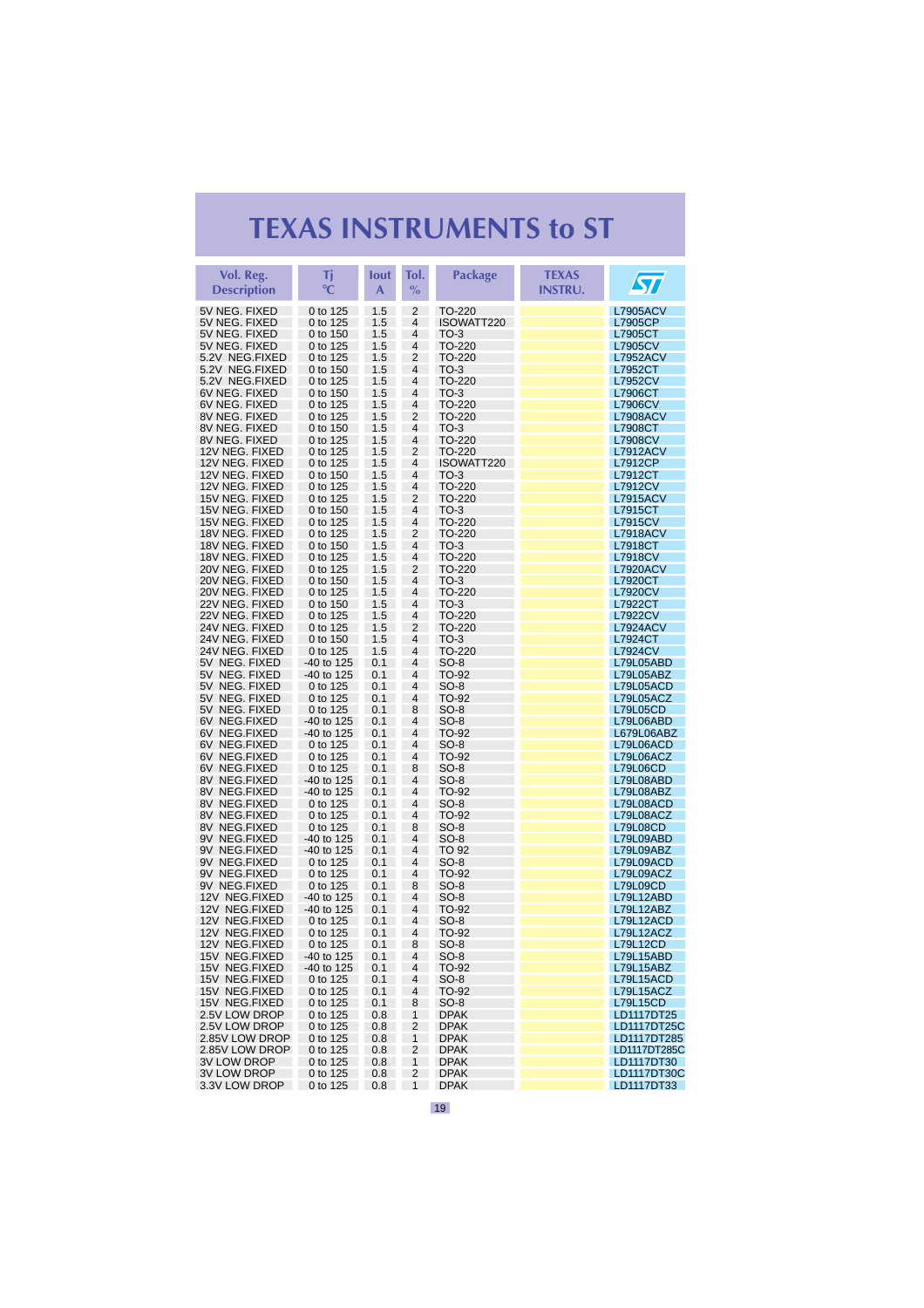| Vol. Reg.<br><b>Description</b> | Τi<br>$^{\circ}$ C         | <b>lout</b><br>A | Tol.<br>$\frac{0}{0}$        | <b>Package</b>   | <b>TEXAS</b><br><b>INSTRU.</b> | $\sqrt{\sqrt{2}}$              |
|---------------------------------|----------------------------|------------------|------------------------------|------------------|--------------------------------|--------------------------------|
| 3.3V LOW DROP                   | 0 to 125                   | 0.8              | $\overline{2}$               | <b>DPAK</b>      |                                | LD1117DT33C                    |
| 5V LOW DROP                     | 0 to 125                   | 0.8              | 1                            | <b>DPAK</b>      |                                | LD1117DT50                     |
| 5V LOW DROP                     | 0 to 125                   | 0.8              | 2                            | <b>DPAK</b>      |                                | LD1117DT50C                    |
| 2.5V LOW DROP                   | 0 to 125                   | 0.8              | 1                            | TO-220           |                                | LD1117V25                      |
| 2.5V LOW DROP                   | 0 to 125                   | 0.8              | 2                            | TO-220           |                                | LD1117V25C                     |
| 2.85V LOW DROP                  | 0 to 125                   | 0.8              | $\mathbf{1}$                 | TO-220           |                                | LD1117V285                     |
| 2.85V LOW DROP                  | 0 to 125                   | 0.8              | $\overline{2}$               | TO-220           |                                | LD1117V285C                    |
| <b>3V LOW DROP</b>              | 0 to 125                   | 0.8              | $\mathbf{1}$                 | TO-220           |                                | LD1117V30                      |
| <b>3V LOW DROP</b>              | 0 to 125                   | 0.8              | 2                            | TO-220           |                                | LD1117V30C                     |
| 3.3V LOW DROP<br>3.3V LOW DROP  | 0 to 125<br>0 to 125       | 0.8<br>0.8       | 1<br>$\overline{2}$          | TO-220<br>TO-220 |                                | LD1117V33<br>LD1117V33C        |
| 5V LOW DROP                     | 0 to 125                   | 0.8              | 1                            | TO-220           |                                | LD1117V50                      |
| 5V LOW DROP                     | 0 to 125                   | 0.8              | $\overline{2}$               | TO-220           |                                | LD1117V50C                     |
| 2.5V L. D./L. QUIE.             | -40 to 125                 | 0.1              | 3                            | $SO-8$           |                                | LK115D25                       |
| 3V L. D./L. QUIE.               | -40 to 125                 | 0.1              | 3                            | $SO-8$           |                                | LK115D30                       |
| 3.3V L. D./L. QUIE.             | -40 to 125                 | 0.1              | 3                            | $SO-8$           |                                | LK115D33                       |
| 4V L. D./L. QUIE.               | -40 to 125                 | 0.1              | 3                            | SO-8             |                                | LK115D40                       |
| 4.75V L. D./L. QUIE.            | -40 to 125                 | 0.1              | 3                            | $SO-8$           |                                | <b>LK115D47</b>                |
| 4.85V L. D./L. QUIE.            | -40 to 125                 | 0.1              | 3                            | $SO-8$           |                                | LK115D48                       |
| 5V L. D./L. QUIE.               | -40 to 125                 | 0.1              | 3                            | $SO-8$           |                                | LK115D50                       |
| 1.2V-37V ADJ.                   | -55 to 150                 | 0.5              | 4                            | TO-39            |                                | <b>LM117H</b>                  |
| 1.2V-37V ADJ.                   | -55 to 150                 | 1.5              | $\overline{\mathbf{4}}$      | TO-3             |                                | <b>LM117K</b>                  |
| FIXED 5V                        | -55 to 150                 | 3.0              | 4                            | $TO-3$           |                                | <b>LM123K</b>                  |
| 1.2V-37V A. N.                  | $-55$ to 150               | 1.5              | 4                            | TO-39            |                                | <b>LM137H</b>                  |
| 1.2V-37V A. N.                  | $-55$ to 150               | 1.5              | 4                            | $TO-3$           |                                | <b>LM137K</b>                  |
| 1.2V-32V ADJ.                   | -55 to 150                 | 5.0              | $\overline{4}$               | $TO-3$           |                                | <b>LM138K</b>                  |
| 1.2V-32V ADJ.                   | -55 to 150                 | 3.0              | $\overline{\mathbf{4}}$      | $TO-3$           |                                | <b>LM150K</b>                  |
| 1.2V-37V ADJ.                   | -25 to 150                 | 0.5              | $\overline{\mathbf{4}}$      | TO-39            |                                | <b>LM217H</b>                  |
| 1.2V-37V ADJ.                   | -25 to 150                 | 1.5              | $\overline{\mathbf{4}}$      | $TO-3$           |                                | <b>LM217K</b>                  |
| 1.2V-37V ADJ.                   | $-25$ to 150               | 0.1              | 4                            | $SO-8$           |                                | LM217LD                        |
| 1.2V-37V ADJ.                   | $-25$ to 150               | 0.1              | $\overline{4}$               | TO-92            |                                | <b>LM217LZ</b>                 |
| 1.2V-37V ADJ.                   | $-25$ to 150               | 1.5              | 4                            | TO-220           |                                | <b>LM217T</b>                  |
| FIXED 5V                        | $-25$ to 150               | 3.0              | $\overline{\mathbf{4}}$      | $TO-3$           |                                | <b>LM223K</b>                  |
| 1.2V-37V A. N.                  | -25 to 150                 | 0.5              | $\overline{\mathbf{4}}$      | TO-39            |                                | <b>LM237H</b>                  |
| 1.2V-37V A.N.                   | $-25$ to 150               | 1.5              | $\overline{\mathbf{4}}$      | $TO-3$           |                                | <b>LM237K</b>                  |
| 1.2V-37V A.N.                   | -25 to 150                 | 1.5              | $\overline{\mathbf{4}}$<br>4 | TO-220           |                                | <b>LM237SP</b>                 |
| 1.2V-32V ADJ<br>1.2V-32V ADJ    | -25 to 150<br>$-25$ to 150 | 5.0<br>3.0       | 4                            | $TO-3$<br>$TO-3$ |                                | <b>LM238K</b><br><b>LM250K</b> |
| 1.2V-37V ADJ                    | 0 to 125                   | 0.5              | 4                            | TO-39            |                                | <b>LM317H</b>                  |
| 1.2V-37V ADJ                    | 0 to 125                   | 1.5              | $\overline{4}$               | $TO-3$           |                                | <b>LM317K</b>                  |
| 1.2V-37V ADJ                    | 0 to 125                   | 0.1              | $\overline{\mathbf{4}}$      | $SO-8$           |                                | LM317LD                        |
| 1.2V-37V ADJ                    | 0 to 125                   | 0.1              | $\overline{\mathbf{4}}$      | TO-92            |                                | <b>LM317LZ</b>                 |
| 1.2V-37V ADJ                    | 0 to 125                   | 0.5              | $\overline{\mathbf{4}}$      | <b>DPAK</b>      |                                | LM317MDT                       |
| 1.2V-37V ADJ                    | 0 to 125                   | 0.5              | 4                            | TO-220           |                                | LM317MT                        |
| 1.2V-37V ADJ                    | 0 to 125                   | 1.5              | $\overline{\mathbf{4}}$      | TO-220           |                                | <b>LM317T</b>                  |
| FIXED 5V                        | 0 to 125                   | 0.5              | 4                            | TO-92            |                                | <b>LM323H</b>                  |
| <b>FIXED 5V</b>                 | 0 to 125                   | 3.0              | 4                            | $TO-3$           |                                | <b>LM323K</b>                  |
| FIXED 5V                        | 0 to 125                   | 1.5              | $\overline{4}$               | TO-220           |                                | <b>LM323T</b>                  |
| 1.2V-37V A. N.                  | 0 to 125                   | 1.5              | $\overline{4}$               | TO-39            |                                | <b>LM337H</b>                  |
| 1.2V-37V A. N.                  | 0 to 125                   | 1.5              | $\overline{\mathbf{4}}$      | $TO-3$           |                                | <b>LM337K</b>                  |
| 1.2V-37V A. N.                  | 0 to 125                   | 1.5              | 4                            | TO-220           |                                | <b>LM337SP</b>                 |
| 1.2V-32V ADJ.                   | 0 to 125                   | 5.0              | 4                            | $TO-3$           |                                | <b>LM338K</b>                  |
| 1.2V-32V ADJ.                   | 0 to 150                   | 3.0              | 4                            | $TO-3$           |                                | <b>LM350K</b>                  |
| 3-37V ADJ.                      | 0 to 125                   | 3.0              | $\overline{4}$               | SO-14            |                                | LM723ACD                       |
| 3-37V ADJ.                      | 0 to 125                   | 0.15             | 4                            | SO-14            | <b>UA723MD</b>                 | <b>LM723CD</b>                 |
| 3-37V ADJ.                      | 0 to 125                   | 0.15             | 4                            | TO-100           |                                | LM723CH                        |
| 3-37V ADJ.                      | 0 to 125                   | 0.15             | $\overline{4}$               | Plastic Dil 14   | <b>UA723MN</b>                 | <b>LM723CN</b>                 |
| 3-37V ADJ.                      | $-25$ to 150               | 0.15             | 4                            | TO-100           |                                | <b>LM723H</b>                  |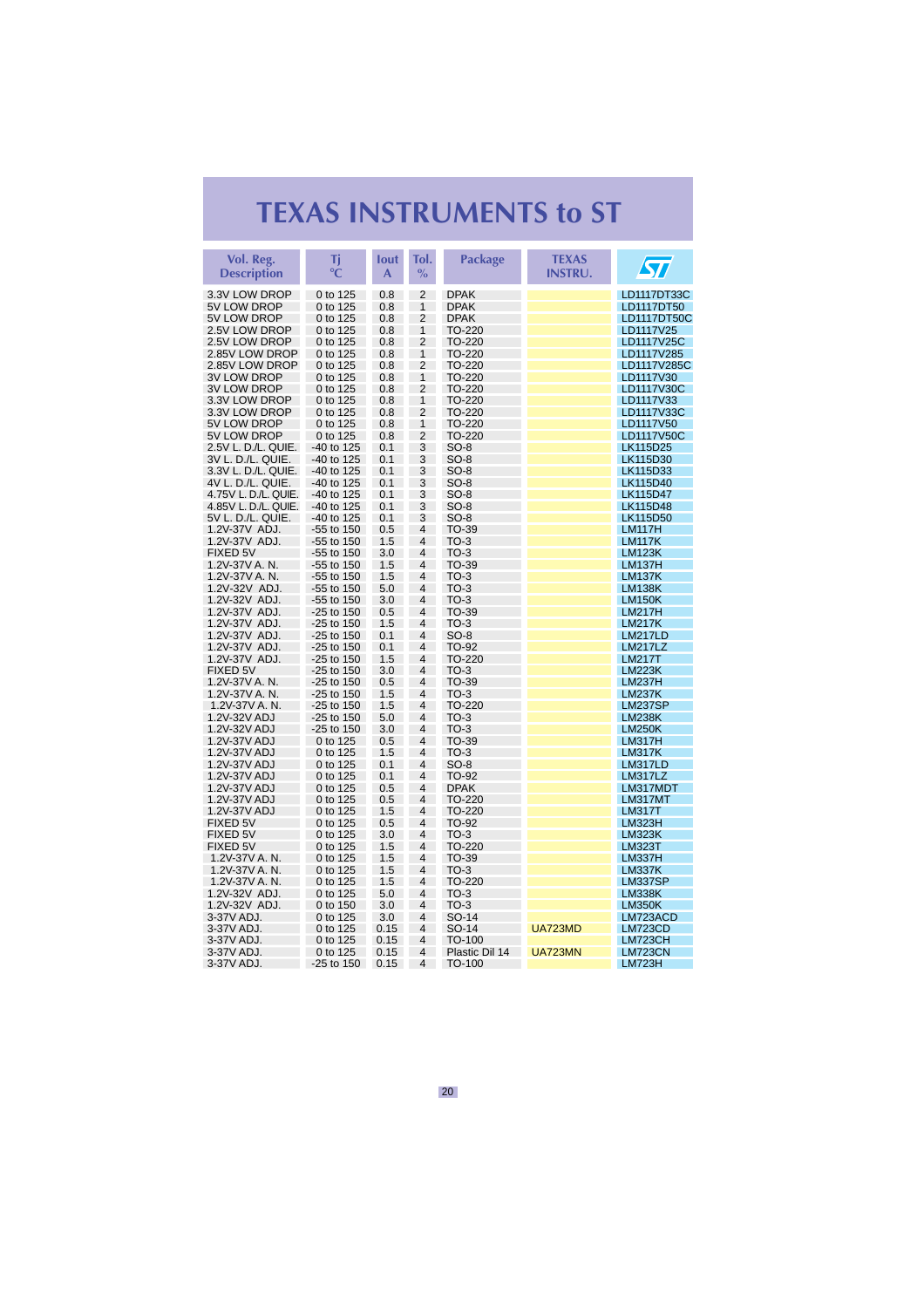<span id="page-20-0"></span>

| Vol. Reg.<br><b>Description</b> | Τj<br>$^{\circ}$ C   | lout<br>A  | Tol.<br>$\frac{0}{0}$ | <b>Package</b>       | <b>TOSHIBA</b>  | $\sqrt{\bm{\pi}}$          |
|---------------------------------|----------------------|------------|-----------------------|----------------------|-----------------|----------------------------|
| 5V LOW DROP                     | $-40$ to 150         | 1.5        | $\overline{2}$        | TO-220               |                 | L4940V5                    |
| 8.5V LOW DROP                   | -40 to 150           | 1.5        | 2                     | TO-220               |                 | L4940V85                   |
| 10V LOW DROP                    | $-40$ to 150         | 1.5        | 2                     | TO-220               |                 | L4940V10                   |
| 12V LOW DROP                    | $-40$ to 150         | 1.5        | 2                     | TO-220               |                 | L4940V12                   |
| 5V LOW DROP                     | $-40$ to 150         | 1.0        | 4                     | <b>DPAK</b>          |                 | L4941BDT                   |
| 5V LOW DROP                     | -40 to 150           | 1.0        | 4                     | SOT-194              |                 | L4941BS                    |
| 5V LOW DROP                     | $-40$ to 150         | 1.0        | 4                     | TO-220               |                 | L4941BV                    |
| 5V LOW DROP                     | $-40$ to 150         | 1.0        | 4                     | <b>SOT-82</b>        |                 | L4941BX                    |
| FIXED 5V                        | -40 to 125           | 1.5        | 2                     | TO-220               |                 | <b>L7805ABV</b>            |
| FIXED 5V                        | 0 to 125             | 1.5        | $\overline{2}$        | TO-220               |                 | <b>L7805ACV</b>            |
| FIXED 5V                        | 0 to 125             | 1.5        | $\overline{4}$        | ISOWATT220           |                 | <b>L7805CP</b>             |
| FIXED 5V                        | 0 to 125             | 1.5        | 4                     | $TO-3$               |                 | L7805CT                    |
| FIXED 5V                        | 0 to 125             | 1.5        | $\overline{4}$        | TO-220               | <b>TA7805AP</b> | <b>L7805CV</b>             |
| FIXED 5.2V                      | 0 to 125             | 1.5        | 4                     | ISOWATT220           |                 | <b>L7852CV</b>             |
| FIXED 6V                        | -40 to 125           | 1.5        | 2                     | TO-220               |                 | <b>L7806ABV</b>            |
| FIXED 6V                        | 0 to 125             | 1.5        | 2                     | TO-220               |                 | <b>L7806ACV</b>            |
| FIXED 6V                        | 0 to 125             | 1.5        | 4                     | ISOWATT220           |                 | <b>L7806CP</b>             |
| FIXED 6V                        | 0 to 125             | 1.5        | 4                     | $TO-3$               |                 | L7806CT                    |
| FIXED 6V                        | 0 to 125             | 1.5        | $\overline{4}$        | TO-220               | <b>TA7806AP</b> | <b>L7806CV</b>             |
| FIXED 8V                        | -40 to 125           | 1.5        | 2                     | TO-220               |                 | <b>L7808ABV</b>            |
| FIXED 8V                        | 0 to 125             | 1.5        | $\overline{2}$        | TO-220               |                 | <b>L7808ACV</b>            |
| FIXED 8V                        | 0 to 125             | 1.5        | $\overline{4}$        | ISOWATT220           |                 | <b>L7808CP</b>             |
| FIXED 8V                        | 0 to 125             | 1.5        | 4                     | $TO-3$               |                 | L7808CT                    |
| FIXED 8V                        | 0 to 125             | 1.5        | 4                     | TO-220               | <b>TA7808AP</b> | <b>L7808CV</b>             |
| FIXED 8.5V                      | 0 to 125             | 1.5        | 4<br>4                | $TO-3$               |                 | L7885CT                    |
| FIXED 8.5V                      | 0 to 125             | 1.5        |                       | TO-220               |                 | <b>L7885CV</b>             |
| FIXED 9V                        | -40 to 125           | 1.5        | 2                     | TO-220<br>TO-220     |                 | <b>L7809ABV</b>            |
| FIXED 9V                        | 0 to 125             | 1.5<br>1.5 | 2<br>4                |                      |                 | <b>L7809ACV</b>            |
| FIXED 9V<br>FIXED 9V            | 0 to 125             | 1.5        | 4                     | ISOWATT220<br>$TO-3$ |                 | L7809CP<br>L7809CT         |
| FIXED 9V                        | 0 to 125<br>0 to 125 | 1.5        | 4                     | TO-220               | <b>TA7809AP</b> | L7809CV                    |
| FIXED 12V                       | -40 to 125           | 1.5        | 2                     | TO-220               |                 | L7812ABV                   |
| FIXED 12V                       | 0 to 125             | 1.5        | 2                     | TO-220               |                 | <b>L7812ACV</b>            |
| FIXED 12V                       | 0 to 125             | 1.5        | 4                     | ISOWATT220           |                 | L7812CP                    |
| FIXED 12V                       | 0 to 125             | 1.5        | $\overline{4}$        | $TO-3$               |                 | <b>L7812CT</b>             |
| FIXED 12V                       | 0 to 125             | 1.5        | $\overline{4}$        | TO-220               | <b>TA7812AP</b> | <b>L7812CV</b>             |
| FIXED 15V                       | -40 to 125           | 1.5        | 2                     | TO-220               |                 | <b>L7815ABV</b>            |
| FIXED 15V                       | 0 to 125             | 1.5        | 2                     | TO-220               |                 | <b>L7815ACV</b>            |
| FIXED 15V                       | 0 to 125             | 1.5        | 4                     | ISOWATT220           |                 | <b>L7815CP</b>             |
| FIXED 15V                       | 0 to 125             | 1.5        | $\overline{4}$        | $TO-3$               |                 | L7815CT                    |
| FIXED 15V                       | 0 to 125             | 1.5        | 4                     | TO-220               | <b>TA7815AP</b> | <b>L7815CV</b>             |
| FIXED 18V                       | -40 to 125           | 1.5        | 2                     | TO-220               |                 | <b>L7818ABV</b>            |
| FIXED 18V                       | 0 to 125             | 1.5        | 2                     | TO-220               |                 | L7818ACV                   |
| FIXED 18V                       | 0 to 125             | 1.5        | 4                     | ISOWATT220           |                 | L7818CP                    |
| FIXED 18V                       | 0 to 125             | 1.5        | 4                     | $TO-3$               |                 | L7818CT                    |
| FIXED 18V                       | 0 to 125             | 1.5        | $\overline{4}$        | TO-220               | <b>TA7818AP</b> | <b>L7818CV</b>             |
| FIXED 20V                       | -40 to 125           | 1.5        | 2<br>$\overline{2}$   | TO-220               |                 | <b>L7820ABV</b>            |
| FIXED 20V<br>FIXED 20V          | 0 to 125             | 1.5<br>1.5 | 4                     | TO-220<br>ISOWATT220 |                 | <b>L7820ACV</b>            |
| FIXED 20V                       | 0 to 125             |            | 4                     | TO-220               |                 | <b>L7820CP</b><br>L7820C-T |
| FIXED 20V                       | 0 to 125<br>0 to 125 | 1.5<br>1.5 | 4                     | TO-220               | <b>TA7820AP</b> | <b>L7820CV</b>             |
| FIXED 24V                       | -40 to 125           | 1.5        | 2                     | TO-220               |                 | <b>L7824ABV</b>            |
| FIXED 24V                       | 0 to 125             | 1.5        | $\overline{2}$        | TO-220               |                 | <b>L7824ACV</b>            |
| FIXED 24V                       | 0 to 125             | 1.5        | 4                     | ISOWATT220           |                 | <b>L7824CP</b>             |
| FIXED 24V                       | 0 to 125             | 1.5        | 4                     | $TO-3$               |                 | L7824CT                    |
| FIXED 24V                       | 0 to 125             | 1.5        | 4                     | TO-220               | <b>TA7824AP</b> | <b>L7824CV</b>             |
| FIXED 3.3V                      | 0 to 125             | 0.1        | 4                     | $SO-8$               |                 | L78L33ACD                  |
| FIXED 3.3V                      | 0 to 125             | 0.1        | 4                     | TO-92                |                 | L78L33ACZ                  |
| <b>FIXED 5V</b>                 | -40 to 125           | 0.1        | 4                     | $SO-8$               |                 | L78L05ABD                  |
| FIXED 5V                        | -40 to 125           | 0.1        | 4                     | TO-92                |                 | L78L05AB                   |
| FIXED 5V                        | 0 to 125             | 0.1        | 4                     | $SO-8$               |                 | L78L05ACD                  |
| FIXED 5V                        | 0 to 125             | 0.1        | 4                     | TO-92                | <b>TA78L05S</b> | L78L05ACZ                  |
| <b>FIXED 5V</b>                 | 0 to 125             | 0.1        | 8                     | $SO-8$               |                 | <b>L78L05CD</b>            |
| FIXED 6V                        | -40 to 125           | 0.1        | 4                     | $SO-8$               |                 | L78L06ABD                  |
| FIXED 6V                        | -40 to 125           | 0.1        | 4                     | TO-92                |                 | L78L06ABZ                  |
| FIXED 6V                        | 0 to 125             | 0.1        | 4                     | $SO-8$               |                 | L78L06ACD                  |
| FIXED 6V                        | 0 to 125             | 0.1        | 4                     | TO-92                |                 | L78L06ACZ                  |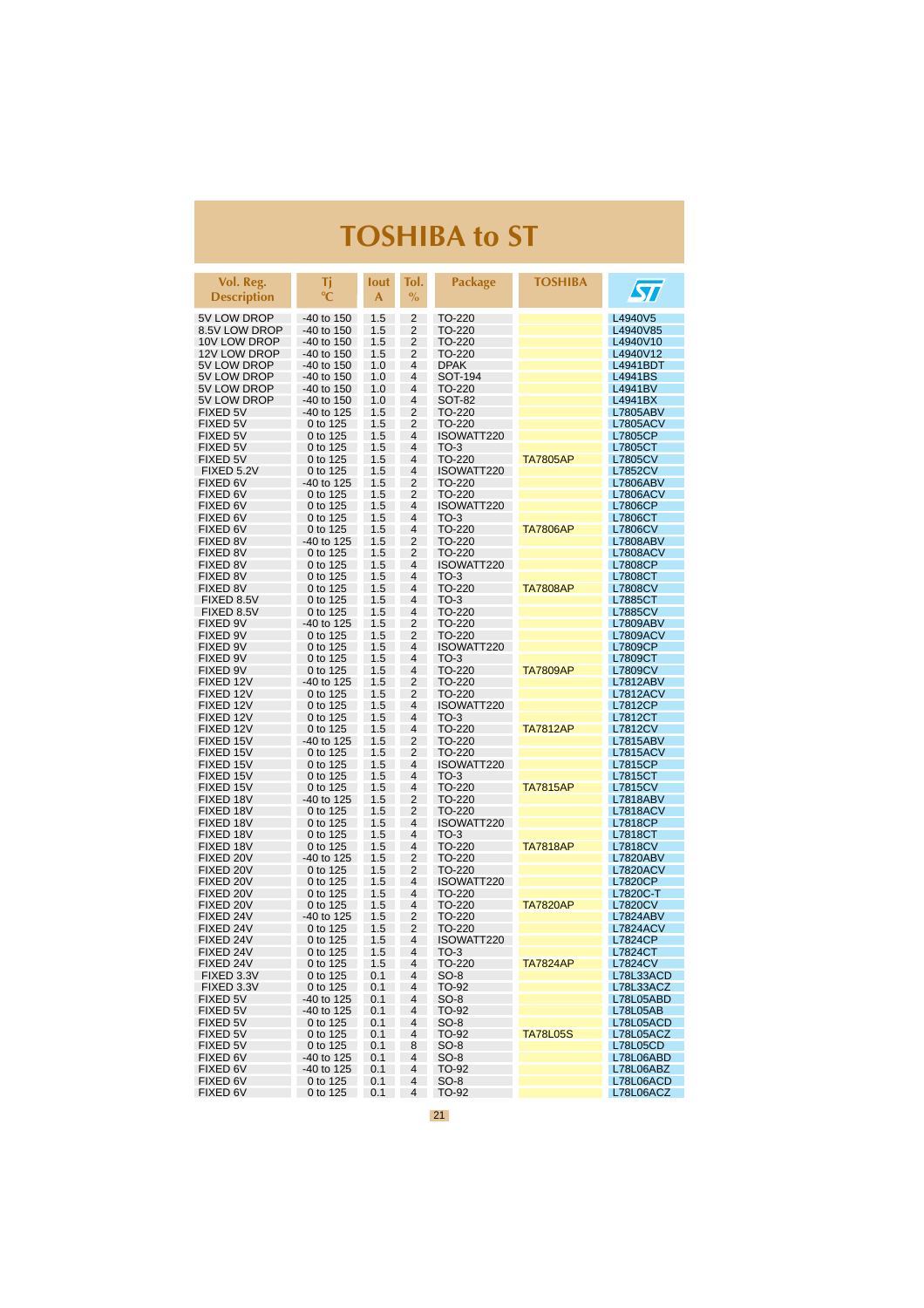| Vol. Reg.<br><b>Description</b> | Τi<br>$^{\circ}$ C       | <b>lout</b><br>A | Tol.<br>$\%$   | Package                   | <b>TOSHIBA</b>  | $\sqrt{\pi}$                       |
|---------------------------------|--------------------------|------------------|----------------|---------------------------|-----------------|------------------------------------|
| FIXED 8V                        | -40 to 125               | 0.1              | 4              | $SO-8$                    |                 | L78L08ABD                          |
| FIXED 8V                        | -40 to 125               | 0.1              | 4              | TO-92                     |                 | L78L08ABZ                          |
| FIXED 8V                        | 0 to 125                 | 0.1              | 4              | $SO-8$                    |                 | L78L08ACD                          |
| FIXED 8V                        | 0 to 125                 | 0.1              | 4              | TO-92                     |                 | L78L08ACZ                          |
| FIXED 8V                        | 0 to 125                 | 0.1              | 8              | $SO-8$                    |                 | L78L08CD                           |
| FIXED 9V                        | $-40$ to 125             | 0.1              | 4              | $SO-8$                    |                 | L78L09ABD                          |
| FIXED 9V<br>FIXED 9V            | -40 to 125<br>0 to 125   | 0.1<br>0.1       | 4<br>4         | TO-92<br>$SO-8$           |                 | L78L09ABZ<br>L78L09ACD             |
| FIXED 9V                        | 0 to 125                 | 0.1              | 4              | TO-92                     | <b>TA78L09S</b> | L78L09ACZ                          |
| FIXED 9V                        | 0 to 125                 | 0.1              | 8              | $SO-8$                    |                 | L78L09CD                           |
| FIXED 12V                       | -40 to 125               | 0.1              | 4              | SO-8                      |                 | L78L12ABD                          |
| FIXED 12V                       | -40 to 125               | 0.1              | 4              | TO-92                     | <b>TA78L12S</b> | L78L12ABZ                          |
| FIXED 12V                       | 0 to 125                 | 0.1              | 4              | $SO-8$                    |                 | L78L12ACD                          |
| FIXED 12V<br>FIXED 12V          | 0 to 125                 | 0.1<br>0.1       | 4<br>8         | TO-92                     |                 | L78L12ACZ<br>L78L12CD              |
| FIXED 15V                       | 0 to 125<br>-40 to 125   | 0.1              | 4              | $SO-8$<br>$SO-8$          |                 | L78L15ABD                          |
| FIXED 15V                       | -40 to 125               | 0.1              | 4              | TO-92                     |                 | L78L15ABZ                          |
| FIXED 15V                       | 0 to 125                 | 0.1              | 4              | $SO-8$                    |                 | L78L15ACD                          |
| FIXED 15V                       | 0 to 125                 | 0.1              | $\overline{4}$ | TO-92                     | <b>TA78L15S</b> | L78L15ACZ                          |
| FIXED 15V                       | 0 to 125                 | 0.1              | 8              | $SO-8$                    |                 | L78L15CD                           |
| FIXED 18V                       | -40 to 125               | 0.1              | 4              | $SO-8$                    |                 | L78L18ABD                          |
| FIXED 18V<br>FIXED 18V          | $-40$ to 125             | 0.1              | 4<br>4         | TO-92                     |                 | L78L18ABZ                          |
| FIXED 18V                       | 0 to 125<br>0 to 125     | 0.1<br>0.1       | 4              | $SO-8$<br>TO-92           |                 | L78L18ACD<br>L78L18ACZ             |
| FIXED 18V                       | 0 to 125                 | 0.1              | 8              | $SO-8$                    |                 | L78L18CD                           |
| FIXED 24V                       | -40 to 125               | 0.1              | 4              | $SO-8$                    |                 | L78L24ABD                          |
| FIXED 24V                       | -40 to 125               | 0.1              | 4              | TO-92                     |                 | L78L24ABZ                          |
| FIXED 24V                       | 0 to 125                 | 0.1              | 4              | $SO-8$                    |                 | L78L24ACD                          |
| FIXED 24V                       | 0 to 125                 | 0.1              | 4              | TO-92                     |                 | L78L24ACZ                          |
| FIXED 24V                       | 0 to 125                 | 0.1              | 8              | SO-8                      |                 | L78L24CD                           |
| FIXED 24V<br><b>FIXED 5V</b>    | 0 to 125<br>-40 to 125   | 0.1<br>0.5       | 8<br>2         | TO-92<br><b>DPAK</b>      |                 | L78L24ACZ<br>L78M05ABDT            |
| FIXED 5V                        | -40 to 125               | 0.5              | $\overline{2}$ | SOT-194                   |                 | L78M05ABS                          |
| FIXED 5V                        | -40 to 125               | 0.5              | 2              | TO-220                    |                 | L78M05ABV                          |
| FIXED 5V                        | -40 to 125               | 0.5              | 2              | SOT-82                    |                 | L78M05ABX                          |
| FIXED 5V                        | 0 to 125                 | 0.5              | $\overline{2}$ | <b>DPAK</b>               |                 | L78M05ACDT                         |
| FIXED 5V                        | 0 to 125                 | 0.5              | $\overline{2}$ | SOT-194                   |                 | L78M05ACS                          |
| FIXED 5V<br><b>FIXED 5V</b>     | 0 to 125                 | 0.5              | 4<br>4         | <b>DPAK</b>               |                 | L78M05CDT                          |
| FIXED 5V                        | 0 to 125<br>0 to 125     | 0.5<br>0.5       | 4              | ISOWATT220<br>SOT-194     |                 | <b>L78M05CP</b><br><b>L78M05CS</b> |
| FIXED 5V                        | 0 to 125                 | 0.5              | 4              | TO-220                    | <b>TA78M05P</b> | L78M05CV                           |
| FIXED 5V                        | 0 to 125                 | 0.5              | 4              | SOT-82                    |                 | <b>L78M05CX</b>                    |
| FIXED 6V                        | -40 to 125               | 0.5              | 2              | DPAK                      |                 | L78M06ABDT                         |
| FIXED 6V                        | -40 to 125               | 0.5              | 2              | SOT-194                   |                 | L78M06ABS                          |
| FIXED 6V                        | -40 to 125               | 0.5              | 2              | TO-220                    |                 | L78M06ABV                          |
| FIXED 6V                        | 0 to 125                 | 0.5              | 2<br>4         | <b>DPAK</b>               |                 | L78M06ACDT                         |
| FIXED 6V<br>FIXED 6V            | 0 to 125<br>0 to 125     | 0.5<br>0.5       | 4              | <b>DPAK</b><br>ISOWATT220 |                 | L78M06CDT<br>L78M06CP              |
| FIXED 6V                        | 0 to 125                 | 0.5              | 4              | SOT-194                   |                 | <b>L78M06CS</b>                    |
| FIXED 6V                        | 0 to 125                 | 0.5              | $\overline{4}$ | TO-220                    | <b>TA78M06P</b> | L78M06CV                           |
| FIXED 6V                        | 0 to 125                 | 0.5              | 4              | SOT-82                    |                 | L78M06CX                           |
| FIXED 8V                        | -40 to 125               | 0.5              | 2              | <b>DPAK</b>               |                 | L78M08ABDT                         |
| FIXED 8V                        | -40 to 125               | 0.5              | 2              | SOT-194                   |                 | L78M08ABS                          |
| FIXED 8V                        | -40 to 125               | 0.5              | 2<br>2         | TO-220<br><b>DPAK</b>     |                 | L78M08ABV                          |
| FIXED 8V<br>FIXED 8V            | 0 to 125<br>0 to 125     | 0.5<br>0.5       | 4              | <b>DPAK</b>               |                 | L78M08ACDT<br>L78M08CDT            |
| FIXED 8V                        | 0 to 125                 | 0.5              | 4              | ISOWATT220                |                 | <b>L78M08CP</b>                    |
| FIXED 8V                        | 0 to 125                 | 0.5              | 4              | SOT-194                   |                 | <b>L78M08CS</b>                    |
| FIXED 8V                        | 0 to 125                 | 0.5              | 4              | TO-220                    | <b>TA78M08P</b> | <b>L78M08CV</b>                    |
| FIXED 8V                        | 0 to 125                 | 0.5              | 4              | <b>SOT-82</b>             |                 | <b>L78M08CX</b>                    |
| FIXED 9V                        | $-40$ to 125             | 0.5              | 2              | <b>DPAK</b>               |                 | L78M09ABDT                         |
| FIXED 9V<br>FIXED 9V            | $-40$ to 125<br>0 to 125 | 0.5              | 2<br>2         | TO-220<br><b>DPAK</b>     |                 | L78M09ABV<br>L78M09ACDT            |
| FIXED 9V                        | 0 to 125                 | 0.5<br>0.5       | 4              | <b>DPAK</b>               |                 | L78M09CDT                          |
| FIXED 9V                        | 0 to 125                 | 0.5              | 4              | IS0WATT220                |                 | L78M09CP                           |
| FIXED 9V                        | 0 to 125                 | 0.5              | 4              | SOT-194                   |                 | <b>L78M09CS</b>                    |
| FIXED 9V                        | 0 to 125                 | 0.5              | 4              | TO-220                    | <b>TA78M09P</b> | <b>L78M09CV</b>                    |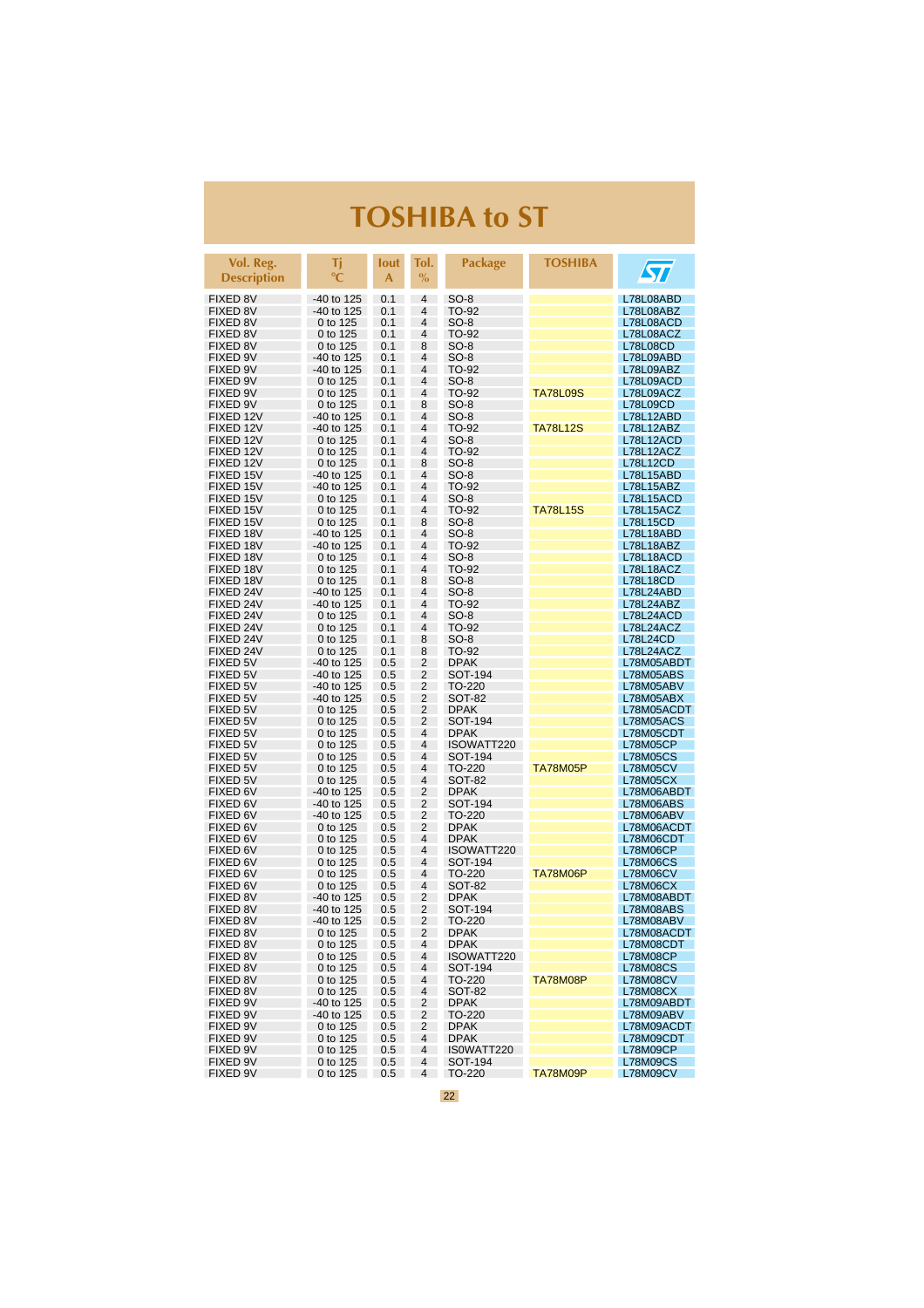| Vol. Reg.<br><b>Description</b> | Τi<br>$^{\circ}{\mathbb C}$ | <b>lout</b><br>A | Tol.<br>$\%$        | <b>Package</b>             | <b>TOSHIBA</b>  | <b>ST</b>                          |
|---------------------------------|-----------------------------|------------------|---------------------|----------------------------|-----------------|------------------------------------|
| FIXED 9V                        | 0 to 125                    | 0.5              | 4                   | <b>SOT-82</b>              |                 | L78M09C                            |
| FIXED 10V                       | -40 to 125                  | 0.5              | $\overline{2}$      | <b>DPAK</b>                |                 | L78M10ABDT                         |
| FIXED 10V<br>FIXED 10V          | -40 to 125                  | 0.5              | 2                   | TO-220                     |                 | L78M10ABV                          |
| FIXED 10V                       | 0 to 125<br>0 to 125        | 0.5<br>0.5       | 2<br>4              | <b>DPAK</b><br><b>DPAK</b> |                 | L78M10ACDT<br>L78M10CDT            |
| FIXED 10V                       | 0 to 125                    | 0.5              | 4                   | ISOWATT220                 |                 | <b>L78M10CP</b>                    |
| FIXED 10V                       | 0 to 125                    | 0.5              | 4                   | SOT-194                    |                 | <b>L78M10CS</b>                    |
| FIXED 10V                       | 0 to 125                    | 0.5              | 4                   | TO-220                     | <b>TA78M10P</b> | <b>L78M10CV</b>                    |
| FIXED 10V                       | 0 to 125                    | 0.5              | 4                   | SOT-82                     |                 | L78M10CX                           |
| FIXED 12V<br>FIXED 12V          | -40 to 125<br>-40 to 125    | 0.5<br>0.5       | 2<br>2              | <b>DPAK</b><br>SOT-194     |                 | L78M12ABDT<br>L78M12ABS            |
| FIXED 12V                       | -40 to 125                  | 0.5              | $\overline{2}$      | TO-220                     |                 | L78M12ABV                          |
| FIXED 12V                       | 0 to 125                    | 0.5              | 2                   | <b>DPAK</b>                |                 | L78M12ACDT                         |
| FIXED 12V                       | 0 to 125                    | 0.5              | $\overline{4}$      | <b>DPAK</b>                |                 | L78M12CDT                          |
| FIXED 12V                       | 0 to 125                    | 0.5              | 4                   | ISOWATT220                 |                 | <b>L78M12CP</b>                    |
| FIXED 12V                       | 0 to 125                    | 0.5              | 4                   | SOT-194                    |                 | <b>L78M12CS</b>                    |
| FIXED 12V<br>FIXED 12V          | 0 to 125<br>0 to 125        | 0.5              | $\overline{4}$<br>4 | TO-220<br><b>SOT-82</b>    | <b>TA78M12P</b> | <b>L78M12CV</b>                    |
| FIXED 15V                       | -40 to 125                  | 0.5<br>0.5       | 2                   | <b>DPAK</b>                |                 | L78M12CX<br>L78M15ABDT             |
| FIXED 15V                       | -40 to 125                  | 0.5              | 2                   | TO-220                     |                 | L78M15ABV                          |
| FIXED 15V                       | 0 to 125                    | 0.5              | 2                   | <b>DPAK</b>                |                 | L78M15ACDT                         |
| FIXED 15V                       | 0 to 125                    | 0.5              | 4                   | <b>DPAK</b>                |                 | L78M15CDT                          |
| FIXED 15V                       | 0 to 125                    | 0.5              | 4                   | ISOWATT220                 |                 | <b>L78M15CP</b>                    |
| FIXED 15V                       | 0 to 125                    | 0.5              | 4                   | SOT-194                    |                 | <b>L78M15CS</b>                    |
| FIXED 15V<br>FIXED 15V          | 0 to 125<br>0 to 125        | 0.5<br>0.5       | $\overline{4}$<br>4 | TO-220<br><b>SOT-82</b>    | <b>TA78M15P</b> | <b>L78M15CV</b><br><b>L78M15CX</b> |
| FIXED 18V                       | -40 to 125                  | 0.5              | 2                   | <b>DPAK</b>                |                 | L78M18ABDT                         |
| FIXED 18V                       | -40 to 125                  | 0.5              | 2                   | TO-220                     |                 | L78M18ABV                          |
| FIXED 18V                       | 0 to 125                    | 0.5              | $\overline{2}$      | <b>DPAK</b>                |                 | L78M18ACDT                         |
| FIXED 18V                       | 0 to 125                    | 0.5              | 4                   | <b>DPAK</b>                |                 | L78M18CDT                          |
| FIXED 18V                       | 0 to 125                    | 0.5              | 4                   | ISOWATT220                 |                 | <b>L78M18CP</b>                    |
| FIXED 18V                       | 0 to 125                    | 0.5              | 4<br>4              | SOT-194                    |                 | <b>L78M18CS</b>                    |
| FIXED 18V<br>FIXED 18V          | 0 to 125<br>0 to 125        | 0.5<br>0.5       | 4                   | TO-220<br>SOT-82           | <b>TA78M18P</b> | <b>L78M18CV</b><br><b>L78M18CX</b> |
| FIXED 20V                       | -40 to 125                  | 0.5              | 2                   | <b>DPAK</b>                |                 | L78M20ABDT                         |
| FIXED 20V                       | -40 to 125                  | 0.5              | 2                   | TO-220                     |                 | L78M20ABV                          |
| FIXED 20V                       | 0 to 125                    | 0.5              | 2                   | <b>DPAK</b>                |                 | L78M20ACDT                         |
| FIXED 20V                       | 0 to 125                    | 0.5              | 4                   | <b>DPAK</b>                |                 | L78M20CDT                          |
| FIXED 20V<br>FIXED 20V          | 0 to 125                    | 0.5              | 4<br>4              | ISOWATT220<br>SOT-194      |                 | <b>L78M20CP</b><br><b>L78M20CS</b> |
| FIXED 20V                       | 0 to 125<br>0 to 125        | 0.5<br>0.5       | 4                   | TO-220                     | <b>TA78M20P</b> | <b>L78M20CV</b>                    |
| FIXED 20V                       | 0 to 125                    | 0.5              | $\overline{4}$      | SOT-82                     |                 | L78M20CX                           |
| FIXED 24V                       | -40 to 125                  | 0.5              | 2                   | <b>DPAK</b>                |                 | L78M24ABDT                         |
| FIXED 24V                       | -40 to 125                  | 0.5              | 2                   | TO-220                     |                 | L78M24ABV                          |
| FIXED 24V                       | 0 to 125                    | 0.5              | 2                   | <b>DPAK</b>                |                 | L78M24ACDT                         |
| FIXED 24V                       | 0 to 125                    | 0.5              | $\overline{4}$<br>4 | <b>DPAK</b>                |                 | L78M24CDT                          |
| FIXED 24V<br>FIXED 24V          | 0 to 125<br>0 to 125        | 0.5<br>0.5       | 4                   | ISOWATT220<br>SOT-194      |                 | <b>L78M24CP</b><br><b>L78M24CS</b> |
| FIXED 24V                       | 0 to 125                    | 0.5              | 4                   | TO-220                     | <b>TA78M24P</b> | <b>L78M24CV</b>                    |
| FIXED 24V                       | 0 to 125                    | 0.5              | $\overline{4}$      | SOT-82                     |                 | L78M24CX                           |
| <b>FIXED 5V</b>                 | 0 to 150                    | 2.0              | 4                   | $TO-3$                     |                 | L78S05CT                           |
| FIXED 5V                        | 0 to 150                    | 2.0              | 4                   | TO-220                     | <b>TA7805S</b>  | <b>L78S05CV</b>                    |
| FIXED 7.5V                      | 0 to 150                    | 2.0              | 4                   | $TO-3$                     |                 | <b>L78S75CT</b>                    |
| FIXED 7.5V<br>FIXED 9V          | 0 to 150<br>0 to 150        | 2.0<br>2.0       | 4<br>4              | TO-220<br>$TO-3$           |                 | <b>L78S75CV</b><br>L78S09CT        |
| FIXED 9V                        | 0 to 150                    | 2.0              | 4                   | TO-220                     | <b>TA7809S</b>  | L78S09CV                           |
| FIXED 10V                       | 0 to 150                    | 2.0              | 4                   | $TO-3$                     |                 | <b>L78S10CT</b>                    |
| FIXED 10V                       | 0 to 150                    | 2.0              | 4                   | TO-220                     | <b>TA7810S</b>  | <b>L78S10CV</b>                    |
| FIXED 12V                       | 0 to 150                    | 2.0              | 4                   | $TO-3$                     |                 | L78S12CT                           |
| FIXED 12V                       | 0 to 150                    | 2.0              | $\overline{4}$      | TO-220                     | <b>TA7812S</b>  | <b>L78S12CV</b>                    |
| FIXED 15V<br>FIXED 15V          | 0 to 150<br>0 to 150        | 2.0<br>2.0       | 4<br>$\overline{4}$ | $TO-3$<br>TO-220           | <b>TA7815S</b>  | <b>L78S15CT</b><br><b>L78S15CV</b> |
| FIXED 18V                       | 0 to 150                    | 2.0              | $\overline{4}$      | $TO-3$                     |                 | <b>L78S18CT</b>                    |
| FIXED 18V                       | 0 to 150                    | 2.0              | 4                   | TO-220                     | <b>TA7818S</b>  | <b>L78S18CV</b>                    |
| FIXED 24V                       | 0 to 150                    | 2.0              | 4                   | $TO-3$                     |                 | <b>L78S24CT</b>                    |
| FIXED 24V                       | 0 to 150                    | 2.0              | 4                   | TO-220                     | <b>TA7824S</b>  | <b>L78S24CV</b>                    |
| 5V NEG. FIXED                   | 0 to 125                    | 1.5              | 2                   | TO-220                     |                 | <b>L7905ACV</b>                    |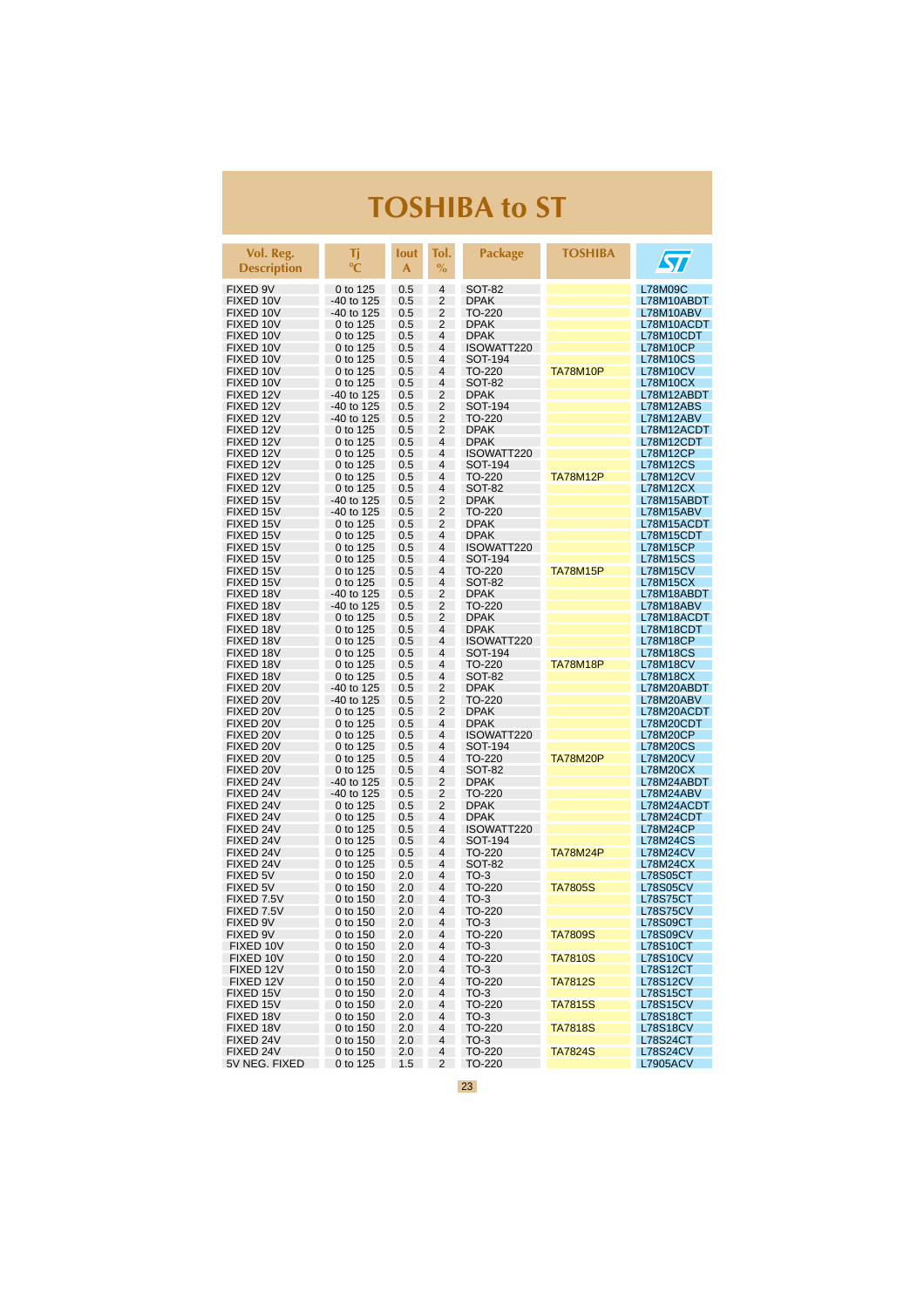| Vol. Reg.<br><b>Description</b>  | Τj<br>$^{\circ}$ C       | lout<br>A  | Tol.<br>$\%$                     | Package          | TOSHIBA          | $\bm{\varpi}$              |
|----------------------------------|--------------------------|------------|----------------------------------|------------------|------------------|----------------------------|
| 5V NEG. FIXED                    | 0 to 125                 | 1.5        | $\overline{4}$                   | ISOWATT220       |                  | L7905CP                    |
| 5V NEG. FIXED                    | 0 to 150                 | 1.5        | 4                                | $TO-3$           |                  | L7905CT                    |
| 5V NEG. FIXED                    | 0 to 125                 | 1.5        | 4                                | TO-220           | <b>TA79005P</b>  | <b>L7905CV</b>             |
| 5.2V NEG.FIXED                   | 0 to 125                 | 1.5        | 2                                | TO-220           |                  | <b>L7952ACV</b>            |
| 5.2V NEG.FIXED                   | 0 to 150                 | 1.5        | 4                                | $TO-3$           |                  | L7952CT                    |
| 5.2V NEG.FIXED                   | 0 to 125                 | 1.5        | 4                                | TO-220           |                  | <b>L7952CV</b>             |
| 6V NEG. FIXED                    | 0 to 150                 | 1.5        | 4                                | $TO-3$           |                  | L7906CT                    |
| 6V NEG. FIXED                    | 0 to 125                 | 1.5        | 4                                | TO-220           | <b>TA79006P</b>  | <b>L7906CV</b>             |
| 8V NEG. FIXED<br>8V NEG. FIXED   | 0 to 125                 | 1.5<br>1.5 | 2<br>4                           | TO-220<br>$TO-3$ |                  | <b>L7908ACV</b><br>L7908CT |
| 8V NEG. FIXED                    | 0 to 150<br>0 to 125     | 1.5        | 4                                | TO-220           | <b>TA79008P</b>  | <b>L7908CV</b>             |
| 12V NEG. FIXED                   | 0 to 125                 | 1.5        | 2                                | TO-220           |                  | L7912ACV                   |
| 12V NEG. FIXED                   | 0 to 125                 | 1.5        | 4                                | ISOWATT220       |                  | L7912CP                    |
| 12V NEG. FIXED                   | 0 to 150                 | 1.5        | $\overline{4}$                   | $TO-3$           |                  | L7912CT                    |
| 12V NEG. FIXED                   | 0 to 125                 | 1.5        | 4                                | TO-220           | <b>TA79012P</b>  | <b>L7912CV</b>             |
| 15V NEG. FIXED                   | 0 to 125                 | 1.5        | 2                                | TO-220           |                  | <b>L7915ACV</b>            |
| 15V NEG. FIXED                   | 0 to 150                 | 1.5        | 4                                | $TO-3$           |                  | L7915CT                    |
| 15V NEG. FIXED                   | 0 to 125                 | 1.5        | $\overline{4}$                   | TO-220           | <b>TA79015P</b>  | <b>L7915CV</b>             |
| 18V NEG. FIXED                   | 0 to 125                 | 1.5        | 2                                | TO-220           |                  | L7918ACV                   |
| 18V NEG. FIXED<br>18V NEG. FIXED | 0 to 150<br>0 to 125     | 1.5<br>1.5 | $\overline{4}$<br>$\overline{4}$ | $TO-3$<br>TO-220 | <b>TA79018P</b>  | L7918CT<br><b>L7918CV</b>  |
| 20V NEG. FIXED                   | 0 to 125                 | 1.5        | 2                                | TO-220           |                  | <b>L7920ACV</b>            |
| 20V NEG. FIXED                   | 0 to 150                 | 1.5        | 4                                | $TO-3$           |                  | L7920CT                    |
| 20V NEG. FIXED                   | 0 to 125                 | 1.5        | 4                                | TO-220           | <b>TA79020P</b>  | <b>L7920CV</b>             |
| 22V NEG. FIXED                   | 0 to 150                 | 1.5        | $\overline{4}$                   | $TO-3$           |                  | L7922CT                    |
| 22V NEG. FIXED                   | 0 to 125                 | 1.5        | $\overline{4}$                   | TO-220           |                  | <b>L7922CV</b>             |
| 24V NEG. FIXED                   | 0 to 125                 | 1.5        | 2                                | TO-220           |                  | L7924ACV                   |
| 24V NEG. FIXED                   | 0 to 150                 | 1.5        | 4                                | $TO-3$           |                  | L7924CT                    |
| 24V NEG. FIXED                   | 0 to 125                 | 1.5        | 4                                | TO-220           | <b>TA79024P</b>  | <b>L7924CV</b>             |
| 5V NEG. FIXED<br>5V NEG. FIXED   | -40 to 125<br>-40 to 125 | 0.1<br>0.1 | 4<br>4                           | $SO-8$<br>TO-92  | <b>TA79L005P</b> | L79L05ABD<br>L79L05ABZ     |
| 5V NEG. FIXED                    | 0 to 125                 | 0.1        | 4                                | $SO-8$           |                  | L79L05ACD                  |
| 5V NEG. FIXED                    | 0 to 125                 | 0.1        | 4                                | TO-92            | <b>TA79L005P</b> | L79L05ACZ                  |
| 5V NEG. FIXED                    | 0 to 125                 | 0.1        | 8                                | $SO-8$           |                  | L79L05CD                   |
| 6V NEG.FIXED                     | -40 to 125               | 0.1        | 4                                | $SO-8$           |                  | L79L06ABD                  |
| NEG.FIXED<br>6V.                 | -40 to 125               | 0.1        | 4                                | TO-92            | <b>TA79L006P</b> | L679L06ABZ                 |
| 6V NEG.FIXED                     | 0 to 125                 | 0.1        | 4                                | $SO-8$           |                  | L79L06ACD                  |
| 6V NEG.FIXED<br>6V NEG.FIXED     | 0 to 125<br>0 to 125     | 0.1<br>0.1 | 4<br>8                           | TO-92<br>$SO-8$  | <b>TA79L006P</b> | L79L06ACZ<br>L79L06CD      |
| NEG.FIXED<br>8V.                 | -40 to 125               | 0.1        | 4                                | $SO-8$           |                  | L79L08ABD                  |
| 8V NEG.FIXED                     | -40 to 125               | 0.1        | 4                                | TO-92            | <b>TA79L008P</b> | L79L08ABZ                  |
| 8V.<br>NEG.FIXED                 | 0 to 125                 | 0.1        | 4                                | $SO-8$           |                  | L79L08ACD                  |
| 8V NEG.FIXED                     | 0 to 125                 | 0.1        | 4                                | TO-92            | <b>TA79L008P</b> | L79L08ACZ                  |
| 8V.<br>NEG.FIXED                 | 0 to 125                 | 0.1        | 8                                | $SO-8$           |                  | <b>L79L08CD</b>            |
| 9V NEG.FIXED                     | -40 to 125               | 0.1        | 4                                | SO-8             |                  | L79L09ABD                  |
| 9V<br>NEG.FIXED                  | -40 to 125               | 0.1        | 4                                | TO 92            | <b>TA79L009P</b> | L79L09ABZ                  |
| 9V NEG.FIXED                     | 0 to 125                 | 0.1        | 4                                | $SO-8$           |                  | L79L09ACD                  |
| 9V NEG.FIXED<br>9V NEG.FIXED     | 0 to 125<br>0 to 125     | 0.1<br>0.1 | 4<br>8                           | TO-92<br>$SO-8$  | <b>TA79L009P</b> | L79L09ACZ<br>L79L09CD      |
| 12V NEG.FIXED                    | -40 to 125               | 0.1        | 4                                | $SO-8$           |                  | L79L12ABD                  |
| 12V NEG.FIXED                    | -40 to 125               | 0.1        | 4                                | TO-92            | <b>TA79L012P</b> | L79L12ABZ                  |
| 12V NEG.FIXED                    | 0 to 125                 | 0.1        | 4                                | $SO-8$           |                  | L79L12ACD                  |
| 12V NEG.FIXED                    | 0 to 125                 | 0.1        | 4                                | TO-92            | <b>TA79L012P</b> | L79L12ACZ                  |
| 12V NEG.FIXED                    | 0 to 125                 | 0.1        | 8                                | $SO-8$           |                  | L79L12CD                   |
| 15V NEG.FIXED                    | -40 to 125               | 0.1        | 4                                | $SO-8$           |                  | L79L15ABD                  |
| 15V NEG.FIXED                    | $-40$ to 125             | 0.1        | 4                                | TO-92            | <b>TA79L015P</b> | L79L15ABZ                  |
| 15V NEG.FIXED                    | 0 to 125                 | 0.1        | 4                                | $SO-8$           | <b>TA79L015P</b> | L79L15ACD<br>L79L15ACZ     |
| 15V NEG.FIXED<br>15V NEG.FIXED   | 0 to 125<br>0 to 125     | 0.1<br>0.1 | 4<br>8                           | TO-92<br>$SO-8$  |                  | <b>L79L15CD</b>            |
| 2.5V LOW DROP                    | 0 to 125                 | 0.8        | 1                                | <b>DPAK</b>      |                  | LD1117DT25                 |
| 2.5V LOW DROP                    | 0 to 125                 | 0.8        | 2                                | <b>DPAK</b>      |                  | LD1117DT25C                |
| 2.85V LOW DROP                   | 0 to 125                 | 0.8        | 1                                | <b>DPAK</b>      |                  | LD1117DT285                |
| 2.85V LOW DROP                   | 0 to 125                 | 0.8        | 2                                | <b>DPAK</b>      |                  | LD1117DT285C               |
| <b>3V LOW DROP</b>               | 0 to 125                 | 0.8        | 1                                | <b>DPAK</b>      |                  | LD1117DT30                 |
| <b>3V LOW DROP</b>               | 0 to 125                 | 0.8        | 2                                | <b>DPAK</b>      |                  | LD1117DT30C                |
| 3.3V LOW DROP                    | 0 to 125                 | 0.8        | 1                                | <b>DPAK</b>      |                  | LD1117DT33                 |
| 3.3V LOW DROP                    | 0 to 125                 | 0.8        | 2                                | <b>DPAK</b>      |                  | LD1117DT33C                |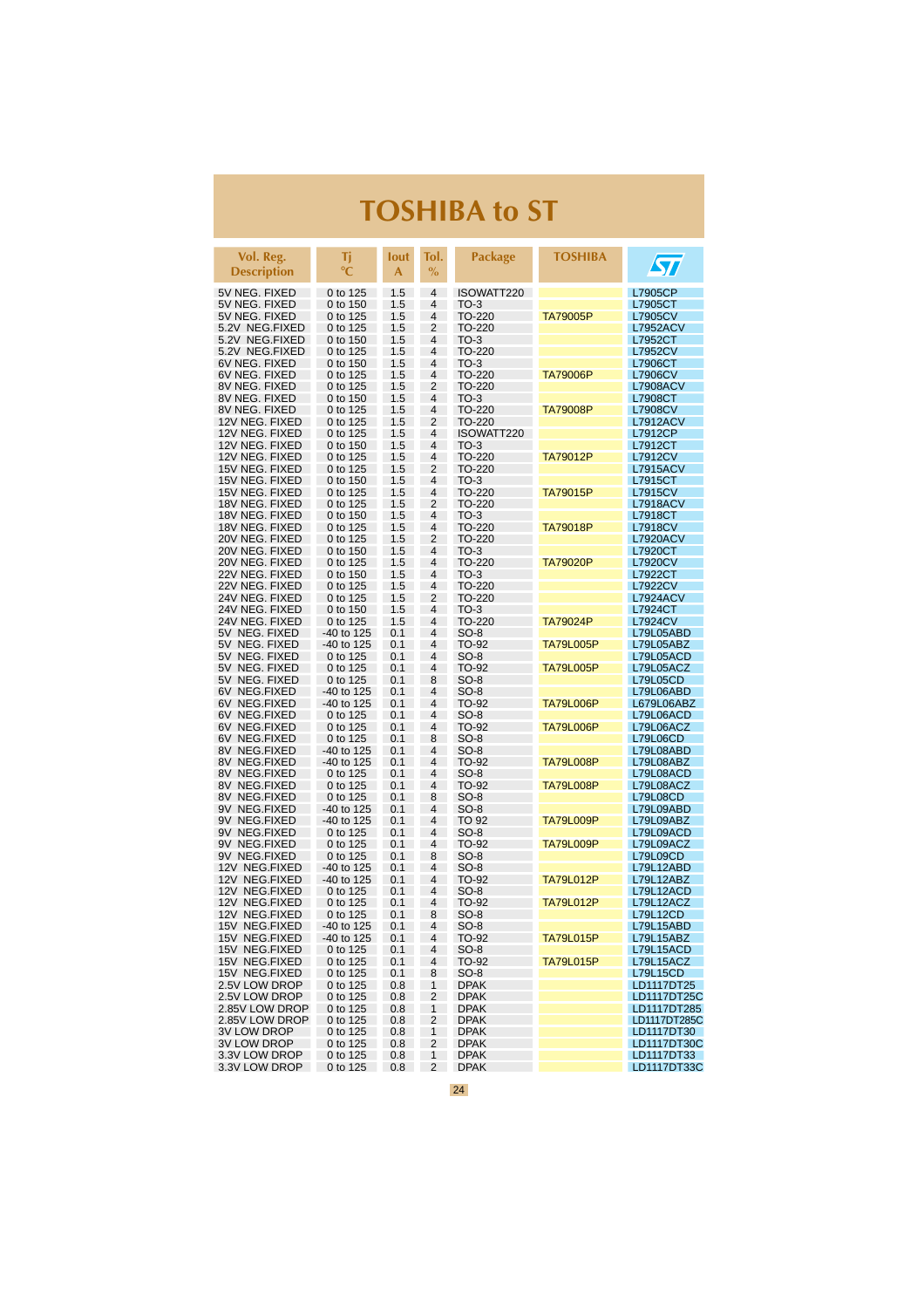| Vol. Reg.<br><b>Description</b>            | Τj<br>$\rm ^{\circ}C$        | <b>lout</b><br>A | Tol.<br>$\frac{0}{0}$            | <b>Package</b>   | <b>TOSHIBA</b> | $\sqrt{\pi}$                   |
|--------------------------------------------|------------------------------|------------------|----------------------------------|------------------|----------------|--------------------------------|
| 5V LOW DROP                                | 0 to 125                     | 0.8              | 1                                | <b>DPAK</b>      |                | LD1117DT50                     |
| 5V LOW DROP                                | 0 to 125                     | 0.8              | $\overline{2}$                   | <b>DPAK</b>      |                | LD1117DT50C                    |
| 2.5V LOW DROP                              | 0 to 125                     | 0.8              | 1                                | TO-220           |                | LD1117V25                      |
| 2.5V LOW DROP<br>2.85V LOW DROP            | 0 to 125<br>0 to 125         | 0.8<br>0.8       | 2<br>1                           | TO-220<br>TO-220 |                | LD1117V25C<br>LD1117V285       |
| 2.85V LOW DROP                             | 0 to 125                     | 0.8              | $\overline{2}$                   | TO-220           |                | LD1117V285C                    |
| <b>3V LOW DROP</b>                         | 0 to 125                     | 0.8              | 1                                | TO-220           |                | LD1117V30                      |
| 3V LOW DROP                                | 0 to 125                     | 0.8              | 2                                | TO-220           |                | LD1117V30C                     |
| 3.3V LOW DROP                              | 0 to 125                     | 0.8              | 1                                | TO-220           |                | LD1117V33                      |
| 3.3V LOW DROP                              | 0 to 125                     | 0.8              | 2                                | TO-220           |                | LD1117V33C                     |
| 5V LOW DROP                                | 0 to 125                     | 0.8              | 1                                | TO-220           |                | LD1117V50                      |
| 5V LOW DROP                                | 0 to 125                     | 0.8              | $\overline{2}$                   | TO-220           |                | LD1117V50C                     |
| 2.5V L.D. /L.QUIE.                         | -40 to 125                   | 0.1              | 3                                | $SO-8$           |                | LK115D25                       |
| 3V L.D. /L.QUIE.                           | -40 to 125                   | 0.1              | 3                                | SO-8             |                | LK115D30                       |
| 3.3V L.D. /L.QUIE.                         | -40 to 125                   | 0.1              | 3                                | SO-8             |                | LK115D33                       |
| 4V L.D. /L.QUIE.                           | -40 to 125                   | 0.1              | 3                                | SO-8             |                | LK115D40                       |
| 4.75V L.D. /L.QUIE.<br>4.85V L.D. /L.QUIE. | $-40$ to 125<br>-40 to 125   | 0.1<br>0.1       | 3<br>3                           | $SO-8$<br>SO-8   |                | LK115D47<br>LK115D48           |
| 5V L.D. /L.QUIE.                           | -40 to 125                   | 0.1              | 3                                | $SO-8$           |                | LK115D50                       |
| 1.2V-37V ADJ.                              | -55 to 150                   | 0.5              | 4                                | TO-39            |                | <b>LM117H</b>                  |
| 1.2V-37V ADJ.                              | -55 to 150                   | 1.5              | $\overline{4}$                   | $TO-3$           |                | <b>LM117K</b>                  |
| <b>FIXED 5V</b>                            | $-55$ to 150                 | 3.0              | 4                                | $TO-3$           |                | <b>LM123K</b>                  |
| 1.2V-37V A. N.                             | $-55$ to 150                 | 1.5              | 4                                | TO-39            |                | <b>LM137H</b>                  |
| 1.2V-37V A. N.                             | -55 to 150                   | 1.5              | $\overline{4}$                   | $TO-3$           |                | <b>LM137K</b>                  |
| 1.2V-32V ADJ.                              | -55 to 150                   | 5.0              | 4                                | $TO-3$           |                | <b>LM138K</b>                  |
| 1.2V-32V ADJ.                              | $-55$ to 150                 | 3.0              | 4                                | $TO-3$           |                | <b>LM150K</b>                  |
| 1.2V-37V ADJ.                              | $-25$ to 150                 | 0.5              | 4                                | TO-39            |                | <b>LM217H</b>                  |
| 1.2V-37V ADJ.                              | $-25$ to $150$               | 1.5              | 4                                | $TO-3$           |                | <b>LM217K</b>                  |
| 1.2V-37V ADJ.                              | $-25$ to 150                 | 0.1              | 4                                | $SO-8$           |                | LM217LD                        |
| 1.2V-37V ADJ.                              | $-25$ to 150                 | 0.1              | 4                                | TO-92            |                | <b>LM217LZ</b>                 |
| 1.2V-37V ADJ.<br><b>FIXED 5V</b>           | $-25$ to 150<br>$-25$ to 150 | 1.5<br>3.0       | $\overline{4}$<br>$\overline{4}$ | TO-220<br>$TO-3$ |                | <b>LM217T</b><br><b>LM223K</b> |
| 1.2V-37V A. N.                             | $-25$ to 150                 | 0.5              | $\overline{4}$                   | TO-39            |                | <b>LM237H</b>                  |
| 1.2V-37V A. N.                             | $-25$ to 150                 | 1.5              | $\overline{4}$                   | $TO-3$           |                | <b>LM237K</b>                  |
| 1.2V-37V A.N.                              | $-25$ to 150                 | 1.5              | 4                                | TO-220           |                | <b>LM237SP</b>                 |
| 1.2V-32V ADJ                               | $-25$ to 150                 | 5.0              | $\overline{4}$                   | $TO-3$           |                | <b>LM238K</b>                  |
| 1.2V-32V ADJ                               | $-25$ to 150                 | 3.0              | $\overline{4}$                   | $TO-3$           |                | <b>LM250K</b>                  |
| 1.2V-37V ADJ                               | 0 to 125                     | 0.5              | $\overline{4}$                   | TO-39            |                | <b>LM317H</b>                  |
| 1.2V-37V ADJ                               | 0 to 125                     | 1.5              | $\overline{4}$                   | $TO-3$           |                | <b>LM317K</b>                  |
| 1.2V-37V ADJ                               | 0 to 125                     | 0.1              | $\overline{4}$                   | $SO-8$           |                | LM317LD                        |
| 1.2V-37V ADJ                               | 0 to 125                     | 0.1              | $\overline{4}$                   | TO-92            |                | <b>LM317LZ</b>                 |
| 1.2V-37V ADJ                               | 0 to 125                     | 0.5              | $\overline{4}$                   | <b>DPAK</b>      |                | LM317MDT                       |
| 1.2V-37V ADJ                               | 0 to 125                     | 0.5              | 4                                | TO-220           |                | LM317MT                        |
| 1.2V-37V ADJ                               | 0 to 125<br>0 to 125         | 1.5              | 4<br>$\overline{4}$              | TO-220           |                | <b>LM317T</b>                  |
| <b>FIXED 5V</b><br><b>FIXED 5V</b>         |                              | 0.5<br>3.0       | 4                                | TO-92<br>$TO-3$  |                | <b>LM323H</b><br><b>LM323K</b> |
| <b>FIXED 5V</b>                            | 0 to 125<br>0 to 125         | 1.5              | 4                                | TO-220           |                | <b>LM323T</b>                  |
| 1.2V-37V A. N.                             | 0 to 125                     | 1.5              | 4                                | TO-39            |                | <b>LM337H</b>                  |
| 1.2V-37V A. N.                             | 0 to 125                     | 1.5              | $\overline{4}$                   | $TO-3$           |                | <b>LM337K</b>                  |
| 1.2V-37V A. N.                             | 0 to 125                     | 1.5              | 4                                | TO-220           |                | LM337SP                        |
| 1.2V-32V ADJ.                              | 0 to 125                     | 5.0              | 4                                | $TO-3$           |                | <b>LM338K</b>                  |
| 1.2V-32V ADJ.                              | 0 to 150                     | 3.0              | $\overline{4}$                   | $TO-3$           |                | <b>LM350K</b>                  |
| 3-37V ADJ.                                 | 0 to 125                     | 3.0              | $\overline{4}$                   | SO-14            |                | LM723ACD                       |
| 3-37V ADJ.                                 | 0 to 125                     | 0.15             | $\overline{4}$                   | SO-14            |                | <b>LM723CD</b>                 |
| 3-37V ADJ.                                 | 0 to 125                     | 0.15             | $\overline{4}$                   | TO-100           |                | <b>LM723CH</b>                 |
| 3-37V ADJ.                                 | 0 to 125                     | 0.15             | $\overline{4}$                   | Plastic Dil 14   |                | <b>LM723CN</b>                 |
| 3-37V ADJ.                                 | $-25$ to 150                 | 0.15             | $\overline{\mathbf{4}}$          | TO-100           |                | <b>LM723H</b>                  |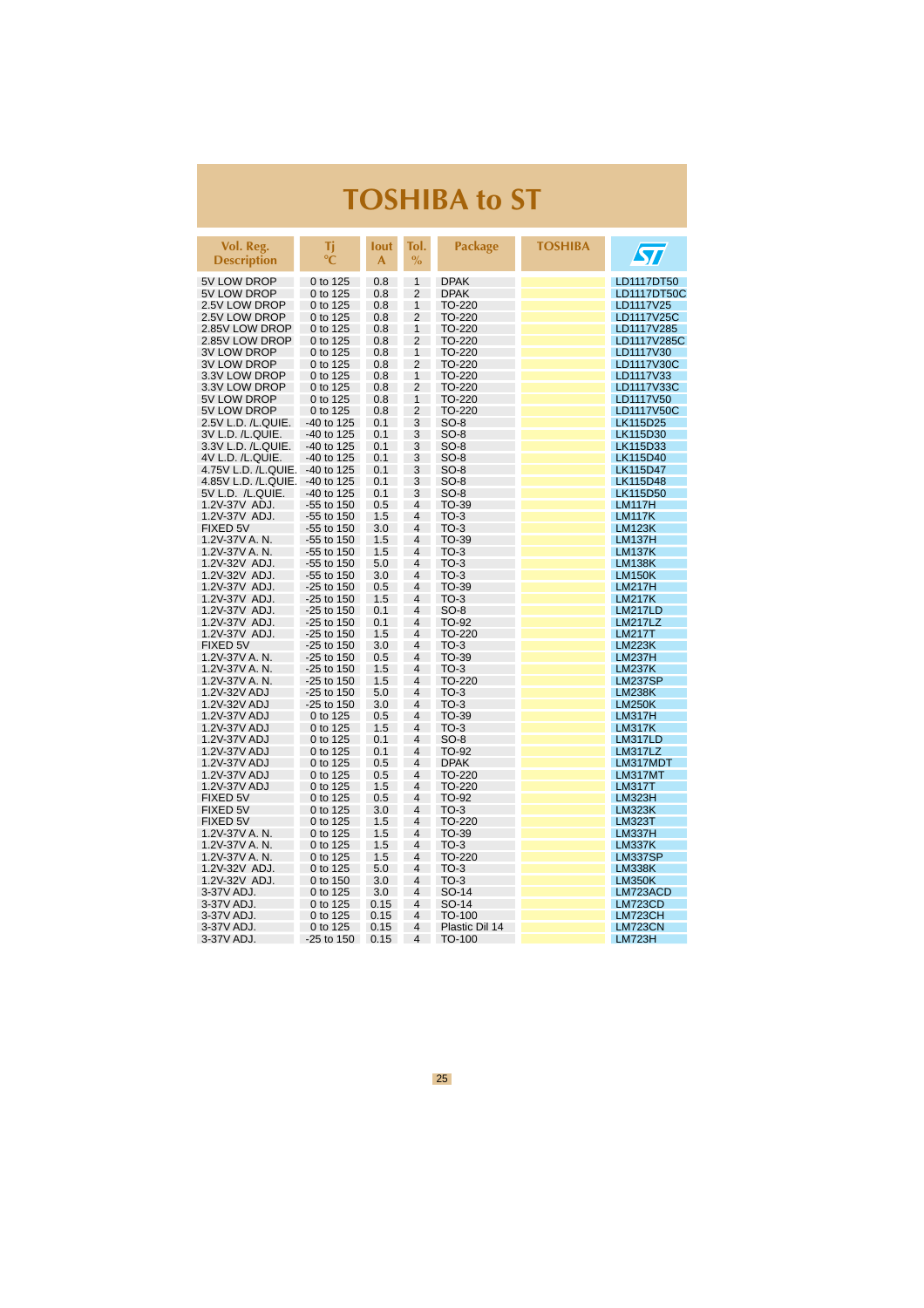<span id="page-25-0"></span>

| Vol. Reg.<br><b>Description</b> | Τj<br>$^{\circ}{\mathbb C}$ | lout<br>A  | Tol.<br>$\%$        | Package              | SAMSUNG                       | $\bm{\mathcal{S}}$                |
|---------------------------------|-----------------------------|------------|---------------------|----------------------|-------------------------------|-----------------------------------|
| 5V LOW DROP                     | -40 to 150                  | 1.5        | $\overline{2}$      | TO-220               |                               | L4940V5                           |
| 8.5V LOW DROP                   | -40 to 150                  | 1.5        | 2                   | TO-220               |                               | L4940V85                          |
| 10V LOW DROP                    | -40 to 150                  | 1.5        | $\overline{2}$      | TO-220               |                               | L4940V10                          |
| 12V LOW DROP                    | -40 to 150                  | 1.5        | 2                   | TO-220               |                               | L4940V12                          |
| 5V LOW DROP                     | -40 to 150                  | 1.0        | $\overline{4}$      | <b>DPAK</b>          |                               | L4941BDT                          |
| 5V LOW DROP                     | -40 to 150                  | 1.0        | 4                   | SOT-194              |                               | L4941BS                           |
| 5V LOW DROP                     | -40 to 150                  | 1.0        | 4                   | TO-220               |                               | L4941BV                           |
| 5V LOW DROP                     | -40 to 150                  | 1.0        | 4                   | <b>SOT-82</b>        |                               | L4941BX                           |
| FIXED 5V                        | -40 to 125                  | 1.5        | 2                   | TO-220               | LM140AK                       | <b>L7805ABV</b>                   |
| <b>FIXED 5V</b>                 | 0 to 125                    | 1.5        | 2                   | TO-220               | LM340AT-5.0                   | <b>L7805ACV</b>                   |
| <b>FIXED 5V</b>                 | 0 to 125                    | 1.5        | $\overline{4}$<br>4 | ISOWATT220<br>$TO-3$ |                               | L7805CP                           |
| FIXED 5V<br>FIXED 5V            | 0 to 125<br>0 to 125        | 1.5<br>1.5 | $\overline{4}$      | TO-220               | LM340K-5.0<br><b>LM7805CT</b> | L7805CT<br><b>L7805CV</b>         |
| FIXED 5.2V                      | 0 to 125                    | 1.5        | 4                   | ISOWATT220           |                               | <b>L7852CV</b>                    |
| FIXED 6V                        | -40 to 125                  | 1.5        | 2                   | TO-220               | LM140AK-5.0                   | L7806ABV                          |
| FIXED 6V                        | 0 to 125                    | 1.5        | $\overline{2}$      | TO-220               | LM340AT-5.0                   | <b>L7806ACV</b>                   |
| FIXED 6V                        | 0 to 125                    | 1.5        | 4                   | ISOWATT220           |                               | <b>L7806CP</b>                    |
| FIXED 6V                        | 0 to 125                    | 1.5        | 4                   | $TO-3$               |                               | L7806CT                           |
| FIXED 6V                        | 0 to 125                    | 1.5        | $\overline{4}$      | TO-220               |                               | <b>L7806CV</b>                    |
| FIXED 8V                        | -40 to 125                  | 1.5        | 2                   | TO-220               |                               | <b>L7808ABV</b>                   |
| FIXED 8V                        | 0 to 125                    | 1.5        | $\overline{2}$      | TO-220               | LM340AT                       | <b>L7808ACV</b>                   |
| <b>FIXED 8V</b>                 | 0 to 125                    | 1.5        | 4                   | ISOWATT220           |                               | <b>L7808CP</b>                    |
| <b>FIXED 8V</b>                 | 0 to 125                    | 1.5        | 4                   | $TO-3$               |                               | L7808CT                           |
| <b>FIXED 8V</b>                 | 0 to 125                    | 1.5        | $\overline{4}$      | TO-220               |                               | <b>L7808CV</b>                    |
| FIXED 8.5V                      | 0 to 125                    | 1.5        | $\overline{4}$      | $TO-3$               |                               | <b>L7885CT</b>                    |
| FIXED 8.5V                      | 0 to 125                    | 1.5        | $\overline{4}$      | TO-220               |                               | <b>L7885CV</b>                    |
| FIXED 9V                        | -40 to 125                  | 1.5        | $\overline{2}$      | TO-220               |                               | <b>L7809ABV</b>                   |
| FIXED 9V<br>FIXED 9V            | 0 to 125<br>0 to 125        | 1.5        | $\overline{2}$<br>4 | TO-220<br>ISOWATT220 | LM340AT                       | <b>L7809ACV</b>                   |
| FIXED 9V                        | 0 to 125                    | 1.5<br>1.5 | 4                   | $TO-3$               |                               | L7809CP<br>L7809CT                |
| FIXED 9V                        | 0 to 125                    | 1.5        | $\overline{4}$      | TO-220               |                               | <b>L7809CV</b>                    |
| FIXED 12V                       | -40 to 125                  | 1.5        | $\overline{2}$      | TO-220               | <b>LM140AK-12</b>             | <b>L7812ABV</b>                   |
| FIXED 12V                       | 0 to 125                    | 1.5        | $\overline{2}$      | TO-220               | LM340AT-12                    | <b>L7812ACV</b>                   |
| FIXED 12V                       | 0 to 125                    | 1.5        | $\overline{4}$      | ISOWATT220           |                               | <b>L7812CP</b>                    |
| FIXED 12V                       | 0 to 125                    | 1.5        | 4                   | $TO-3$               | LM340K-12                     | L7812CT                           |
| FIXED 12V                       | 0 to 125                    | 1.5        | 4                   | TO-220               | <b>LM7812CT</b>               | <b>L7812CV</b>                    |
| FIXED 15V                       | -40 to 125                  | 1.5        | 2                   | TO-220               | LM140AK-15                    | L7815ABV                          |
| FIXED 15V                       | 0 to 125                    | 1.5        | 2                   | TO-220               | LM340AT-15                    | <b>L7815ACV</b>                   |
| FIXED 15V                       | 0 to 125                    | 1.5        | 4                   | ISOWATT220           |                               | L7815CP                           |
| FIXED 15V                       | 0 to 125                    | 1.5        | $\overline{4}$      | $TO-3$               | LM340K-15                     | L7815CT                           |
| FIXED 15V                       | 0 to 125                    | 1.5        | 4                   | TO-220               | <b>LM7815CT</b>               | <b>L7815CV</b>                    |
| FIXED 18V                       | -40 to 125                  | 1.5<br>1.5 | 2<br>$\overline{2}$ | TO-220               |                               | L7818ABV                          |
| FIXED 18V<br>FIXED 18V          | 0 to 125<br>0 to 125        | 1.5        | 4                   | TO-220<br>ISOWATT220 | <b>LM340AT</b>                | <b>L7818ACV</b><br><b>L7818CP</b> |
| FIXED 18V                       | 0 to 125                    | 1.5        | 4                   | $TO-3$               |                               | L7818CT                           |
| FIXED 18V                       | 0 to 125                    | 1.5        | 4                   | TO-220               | <b>LM7818CT</b>               | <b>L7818CV</b>                    |
| FIXED 20V                       | -40 to 125                  | 1.5        | 2                   | TO-220               |                               | <b>L7820ABV</b>                   |
| FIXED 20V                       | 0 to 125                    | 1.5        | $\overline{2}$      | TO-220               |                               | <b>L7820ACV</b>                   |
| FIXED 20V                       | 0 to 125                    | 1.5        | $\overline{4}$      | ISOWATT220           |                               | <b>L7820CP</b>                    |
| FIXED 20V                       | 0 to 125                    | 1.5        | 4                   | TO-220               |                               | L7820C-T                          |
| FIXED 20V                       | 0 to 125                    | 1.5        | $\overline{4}$      | TO-220               |                               | <b>L7820CV</b>                    |
| FIXED 24V                       | -40 to 125                  | 1.5        | $\overline{2}$      | TO-220               |                               | <b>L7824ABV</b>                   |
| FIXED 24V                       | 0 to 125                    | 1.5        | 2                   | TO-220               |                               | <b>L7824ACV</b>                   |
| FIXED 24V                       | 0 to 125                    | 1.5        | 4                   | ISOWATT220           |                               | L7824CP                           |
| FIXED 24V                       | 0 to 125                    | 1.5        | $\overline{4}$      | $TO-3$               |                               | L7824CT                           |
| FIXED 24V<br>FIXED 3.3V         | 0 to 125                    | 1.5<br>0.1 | 4<br>$\overline{4}$ | TO-220<br>$SO-8$     | <b>LM7824CT</b>               | <b>L7824CV</b><br>L78L33ACD       |
| FIXED 3.3V                      | 0 to 125<br>0 to 125        | 0.1        | 4                   | TO-92                |                               | L78L33ACZ                         |
| <b>FIXED 5V</b>                 | -40 to 125                  | 0.1        | 4                   | $SO-8$               |                               | L78L05ABD                         |
| FIXED 5V                        | -40 to 125                  | 0.1        | 4                   | TO-92                |                               | L78L05ABZ                         |
| FIXED 5V                        | 0 to 125                    | 0.1        | 4                   | $SO-8$               | LM78L05ACM                    | L78L05ACD                         |
| FIXED 5V                        | 0 to 125                    | 0.1        | 4                   | TO-92                | LM78L05ACZ                    | L78L05ACZ                         |
| FIXED 5V                        | 0 to 125                    | 0.1        | 8                   | $SO-8$               |                               | <b>L78L05CD</b>                   |
| FIXED 6V                        | -40 to 125                  | 0.1        | 4                   | $SO-8$               |                               | L78L06ABD                         |
| FIXED 6V                        | -40 to 125                  | 0.1        | 4                   | TO-92                |                               | L78L06ABZ                         |
| FIXED 6V                        | 0 to 125                    | 0.1        | 4                   | $SO-8$               | LM78L06ACM                    | L78L06ACD                         |
| FIXED 6V                        | 0 to 125                    | 0.1        | 4                   | TO-92                | LM87L06ACZ                    | L78L06ACZ                         |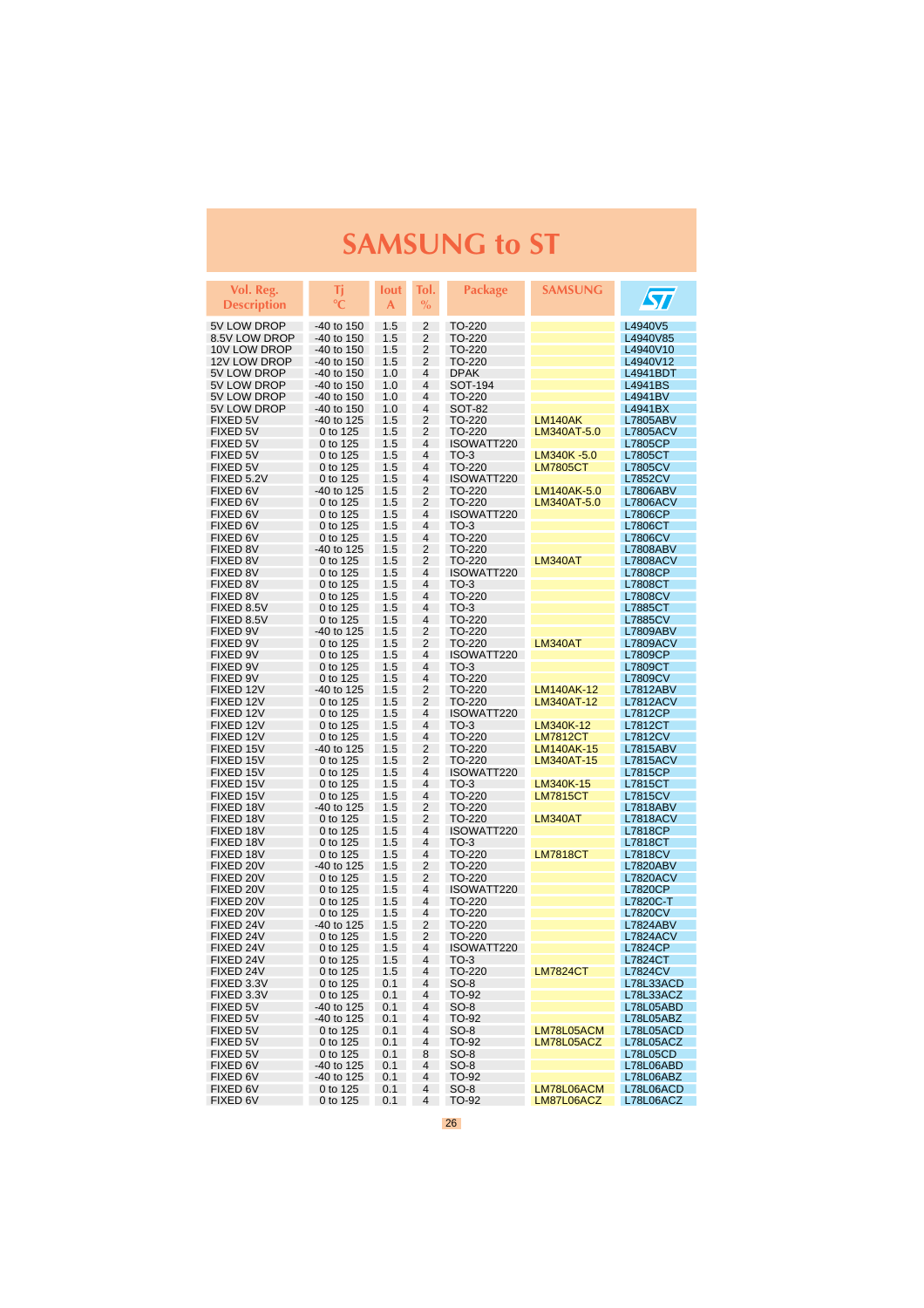| $\bm{\varpi}$<br>$^{\circ}{\rm C}$<br>$\frac{0}{0}$<br><b>Description</b><br>A<br>FIXED 6V<br>0 to 125<br>0.1<br>8<br>$SO-8$<br><b>L78L06CD</b><br>FIXED 8V<br>-40 to 125<br>0.1<br>4<br>SO-8<br>L78L08ABD<br>FIXED 8V<br>-40 to 125<br>0.1<br>4<br>TO-92<br>L78L08ABZ<br>4<br>FIXED 8V<br>0 to 125<br>0.1<br>$SO-8$<br>LM78L08ACM<br>L78L08ACD<br>FIXED 8V<br>TO-92<br>0 to 125<br>0.1<br>4<br>LM78L08ACZ<br>L78L08ACZ<br>FIXED 8V<br>8<br>$SO-8$<br>0 to 125<br>0.1<br><b>L78L08CD</b><br>FIXED 9V<br>4<br>$SO-8$<br>-40 to 125<br>0.1<br>L78L09ABD<br>FIXED 9V<br>4<br>-40 to 125<br>0.1<br>TO-92<br>L78L09ABZ<br>FIXED 9V<br>LM78L09ACM<br>0 to 125<br>0.1<br>4<br>$SO-8$<br>L78L09ACD<br>FIXED 9V<br>4<br>0 to 125<br>0.1<br>TO-92<br>LM78L09ACZ<br>L78L09ACZ<br>FIXED 9V<br>8<br>$SO-8$<br>0 to 125<br>0.1<br>L78L09CD<br>FIXED 12V<br>-40 to 125<br>$\overline{4}$<br>$SO-8$<br>0.1<br>L78L12ABD<br>FIXED 12V<br>-40 to 125<br>4<br>TO-92<br>L78L12ABZ<br>0.1<br>FIXED 12V<br>$\overline{4}$<br>LM78L12ACM<br>0 to 125<br>0.1<br>$SO-8$<br>L78L12ACD<br>FIXED 12V<br>4<br>TO-92<br>L78L12ACZ<br>0 to 125<br>0.1<br>LM78L12ACZ<br>FIXED 12V<br>8<br>0 to 125<br>0.1<br>$SO-8$<br>L78L12CD<br>FIXED 15V<br>-40 to 125<br>0.1<br>4<br>SO-8<br>L78L15ABD<br>FIXED 15V<br>4<br>-40 to 125<br>0.1<br>TO-92<br>L78L15ABZ<br>FIXED 15V<br>4<br>$SO-8$<br>L78L15ACD<br>0 to 125<br>0.1<br>FIXED 15V<br>0.1<br>4<br>TO-92<br>LM78L15ACM<br>L78L15ACZ<br>0 to 125<br>FIXED 15V<br>0 to 125<br>0.1<br>8<br>$SO-8$<br>LM78L15ACZ<br><b>L78L15CD</b><br>FIXED 18V<br>-40 to 125<br>0.1<br>4<br>SO-8<br>L78L18ABD<br>FIXED 18V<br>4<br>L78L18ABZ<br>-40 to 125<br>0.1<br>TO-92<br>LM78L18ACM<br>FIXED 18V<br>4<br>SO-8<br>L78L18ACD<br>0 to 125<br>0.1<br>FIXED 18V<br>4<br>0 to 125<br>0.1<br>TO-92<br>LM78L18ACZ<br>L78L18ACZ<br>8<br>FIXED 18V<br>0 to 125<br>0.1<br>$SO-8$<br>L78L18CD<br>FIXED 24V<br>4<br>-40 to 125<br>0.1<br>$SO-8$<br>L78L24ABD<br>FIXED 24V<br>-40 to 125<br>0.1<br>4<br>TO-92<br>L78L24ABZ<br>$\overline{4}$<br>LM78L24ACM<br>FIXED 24V<br>0 to 125<br>0.1<br>$SO-8$<br>L78L24ACD<br>FIXED 24V<br>0 to 125<br>0.1<br>4<br>TO-92<br>LM78L24ACZ<br>L78L24ACZ<br>8<br>FIXED 24V<br>0 to 125<br>0.1<br>$SO-8$<br>L78L24CD<br>FIXED 24V<br>L78L24ACZ<br>0 to 125<br>0.1<br>8<br>TO-92<br>FIXED 5V<br>2<br><b>DPAK</b><br>-40 to 125<br>0.5<br>L78M05ABDT<br>FIXED 5V<br>0.5<br>2<br>SOT-194<br>-40 to 125<br>L78M05ABS<br>FIXED 5V<br>2<br>LM341T-0.5<br>-40 to 125<br>0.5<br>TO-220<br>L78M05ABV<br>FIXED 5V<br>2<br>-40 to 125<br>0.5<br>SOT-82<br>L78M05ABX<br>2<br>FIXED 5V<br>0 to 125<br>0.5<br><b>DPAK</b><br>L78M05ACDT<br>$\overline{2}$<br>FIXED 5V<br>0 to 125<br>0.5<br>SOT-194<br>L78M05ACS<br>FIXED 5V<br>$\overline{4}$<br>0 to 125<br>0.5<br><b>DPAK</b><br>L78M05CDT<br>FIXED 5V<br>4<br><b>L78M05CP</b><br>0 to 125<br>0.5<br>ISOWATT220<br>FIXED 5V<br>$\overline{4}$<br>0 to 125<br>0.5<br>SOT-194<br><b>L78M05CS</b><br>FIXED 5V<br>0.5<br>4<br>TO-220<br><b>L78M05CV</b><br>0 to 125<br><b>L78M05CT</b><br>FIXED 5V<br>$\overline{4}$<br>0 to 125<br>0.5<br>SOT-82<br>L78M05CX<br>FIXED 6V<br>2<br>-40 to 125<br>0.5<br><b>DPAK</b><br>L78M06ABDT<br>2<br>SOT-194<br>FIXED 6V<br>-40 to 125<br>0.5<br>L78M06ABS<br>$\overline{2}$<br>FIXED 6V<br>-40 to 125<br>0.5<br>TO-220<br>L78M06ABV<br>2<br>FIXED 6V<br>0.5<br><b>DPAK</b><br>L78M06ACDT<br>0 to 125<br>FIXED 6V<br>0 to 125<br>0.5<br>4<br><b>DPAK</b><br>L78M06CDT<br>FIXED 6V<br>0.5<br>4<br>ISOWATT220<br><b>L78M06CP</b><br>0 to 125<br>FIXED 6V<br>4<br>0 to 125<br>0.5<br>SOT-194<br><b>L78M06CS</b><br>FIXED 6V<br>4<br>TO-220<br>LM78M06CT<br>0 to 125<br>0.5<br>L78M06CV<br>4<br>FIXED 6V<br>0 to 125<br>0.5<br><b>SOT-82</b><br><b>L78M06CX</b><br>2<br><b>FIXED 8V</b><br>-40 to 125<br>0.5<br><b>DPAK</b><br>L78M08ABDT<br>2<br>FIXED 8V<br>-40 to 125<br>0.5<br>SOT-194<br>L78M08ABS<br><b>FIXED 8V</b><br>-40 to 125<br>0.5<br>2<br>TO-220<br>L78M08ABV<br>0 to 125<br>0.5<br>2<br><b>DPAK</b><br><b>FIXED 8V</b><br>L/8M08ACDT<br>FIXED 8V<br>0 to 125<br>0.5<br>4<br><b>DPAK</b><br>L78M08CDT<br>FIXED 8V<br>0 to 125<br>0.5<br>4<br>ISOWATT220<br>L78M08CP<br>FIXED 8V<br><b>L78M08CS</b><br>0 to 125<br>0.5<br>4<br>SOT-194<br>FIXED 8V<br>0 to 125<br>0.5<br>4<br>TO-220<br>LM78M08CT<br><b>L78M08CV</b><br>FIXED 8V<br><b>SOT-82</b><br>0 to 125<br>0.5<br>4<br>L78M08CX<br>FIXED 9V<br>-40 to 125<br>2<br><b>DPAK</b><br>0.5<br>L78M09ABDT<br>FIXED 9V<br>LM140AK<br>-40 to 125<br>0.5<br>2<br>TO-220<br>L78M09ABV<br>2<br><b>DPAK</b><br>FIXED 9V<br>0 to 125<br>0.5<br>L78M09ACDT<br>FIXED 9V<br>0 to 125<br>0.5<br>4<br><b>DPAK</b><br>L78M09CDT<br>FIXED 9V<br>4<br><b>L78M09CP</b><br>0 to 125<br>0.5<br>IS0WATT220 |           |          |      |      |         |                |                 |
|------------------------------------------------------------------------------------------------------------------------------------------------------------------------------------------------------------------------------------------------------------------------------------------------------------------------------------------------------------------------------------------------------------------------------------------------------------------------------------------------------------------------------------------------------------------------------------------------------------------------------------------------------------------------------------------------------------------------------------------------------------------------------------------------------------------------------------------------------------------------------------------------------------------------------------------------------------------------------------------------------------------------------------------------------------------------------------------------------------------------------------------------------------------------------------------------------------------------------------------------------------------------------------------------------------------------------------------------------------------------------------------------------------------------------------------------------------------------------------------------------------------------------------------------------------------------------------------------------------------------------------------------------------------------------------------------------------------------------------------------------------------------------------------------------------------------------------------------------------------------------------------------------------------------------------------------------------------------------------------------------------------------------------------------------------------------------------------------------------------------------------------------------------------------------------------------------------------------------------------------------------------------------------------------------------------------------------------------------------------------------------------------------------------------------------------------------------------------------------------------------------------------------------------------------------------------------------------------------------------------------------------------------------------------------------------------------------------------------------------------------------------------------------------------------------------------------------------------------------------------------------------------------------------------------------------------------------------------------------------------------------------------------------------------------------------------------------------------------------------------------------------------------------------------------------------------------------------------------------------------------------------------------------------------------------------------------------------------------------------------------------------------------------------------------------------------------------------------------------------------------------------------------------------------------------------------------------------------------------------------------------------------------------------------------------------------------------------------------------------------------------------------------------------------------------------------------------------------------------------------------------------------------------------------------------------------------------------------------------------------------------------------------------------------------------------------------------------------------------------------------------------------------------------------------------------------------------------------------------------------------------------------------------------------------------------------------------------------------------------------------------------------------------------------------------------------------------------------------------------------------------------------------------------------------------------------------------------------------------------------------------------------------------------------------------------------------------------------------------------|-----------|----------|------|------|---------|----------------|-----------------|
|                                                                                                                                                                                                                                                                                                                                                                                                                                                                                                                                                                                                                                                                                                                                                                                                                                                                                                                                                                                                                                                                                                                                                                                                                                                                                                                                                                                                                                                                                                                                                                                                                                                                                                                                                                                                                                                                                                                                                                                                                                                                                                                                                                                                                                                                                                                                                                                                                                                                                                                                                                                                                                                                                                                                                                                                                                                                                                                                                                                                                                                                                                                                                                                                                                                                                                                                                                                                                                                                                                                                                                                                                                                                                                                                                                                                                                                                                                                                                                                                                                                                                                                                                                                                                                                                                                                                                                                                                                                                                                                                                                                                                                                                                                                                          | Vol. Reg. | Τi       | lout | Tol. | Package | <b>SAMSUNG</b> |                 |
|                                                                                                                                                                                                                                                                                                                                                                                                                                                                                                                                                                                                                                                                                                                                                                                                                                                                                                                                                                                                                                                                                                                                                                                                                                                                                                                                                                                                                                                                                                                                                                                                                                                                                                                                                                                                                                                                                                                                                                                                                                                                                                                                                                                                                                                                                                                                                                                                                                                                                                                                                                                                                                                                                                                                                                                                                                                                                                                                                                                                                                                                                                                                                                                                                                                                                                                                                                                                                                                                                                                                                                                                                                                                                                                                                                                                                                                                                                                                                                                                                                                                                                                                                                                                                                                                                                                                                                                                                                                                                                                                                                                                                                                                                                                                          |           |          |      |      |         |                |                 |
|                                                                                                                                                                                                                                                                                                                                                                                                                                                                                                                                                                                                                                                                                                                                                                                                                                                                                                                                                                                                                                                                                                                                                                                                                                                                                                                                                                                                                                                                                                                                                                                                                                                                                                                                                                                                                                                                                                                                                                                                                                                                                                                                                                                                                                                                                                                                                                                                                                                                                                                                                                                                                                                                                                                                                                                                                                                                                                                                                                                                                                                                                                                                                                                                                                                                                                                                                                                                                                                                                                                                                                                                                                                                                                                                                                                                                                                                                                                                                                                                                                                                                                                                                                                                                                                                                                                                                                                                                                                                                                                                                                                                                                                                                                                                          |           |          |      |      |         |                |                 |
|                                                                                                                                                                                                                                                                                                                                                                                                                                                                                                                                                                                                                                                                                                                                                                                                                                                                                                                                                                                                                                                                                                                                                                                                                                                                                                                                                                                                                                                                                                                                                                                                                                                                                                                                                                                                                                                                                                                                                                                                                                                                                                                                                                                                                                                                                                                                                                                                                                                                                                                                                                                                                                                                                                                                                                                                                                                                                                                                                                                                                                                                                                                                                                                                                                                                                                                                                                                                                                                                                                                                                                                                                                                                                                                                                                                                                                                                                                                                                                                                                                                                                                                                                                                                                                                                                                                                                                                                                                                                                                                                                                                                                                                                                                                                          |           |          |      |      |         |                |                 |
|                                                                                                                                                                                                                                                                                                                                                                                                                                                                                                                                                                                                                                                                                                                                                                                                                                                                                                                                                                                                                                                                                                                                                                                                                                                                                                                                                                                                                                                                                                                                                                                                                                                                                                                                                                                                                                                                                                                                                                                                                                                                                                                                                                                                                                                                                                                                                                                                                                                                                                                                                                                                                                                                                                                                                                                                                                                                                                                                                                                                                                                                                                                                                                                                                                                                                                                                                                                                                                                                                                                                                                                                                                                                                                                                                                                                                                                                                                                                                                                                                                                                                                                                                                                                                                                                                                                                                                                                                                                                                                                                                                                                                                                                                                                                          |           |          |      |      |         |                |                 |
|                                                                                                                                                                                                                                                                                                                                                                                                                                                                                                                                                                                                                                                                                                                                                                                                                                                                                                                                                                                                                                                                                                                                                                                                                                                                                                                                                                                                                                                                                                                                                                                                                                                                                                                                                                                                                                                                                                                                                                                                                                                                                                                                                                                                                                                                                                                                                                                                                                                                                                                                                                                                                                                                                                                                                                                                                                                                                                                                                                                                                                                                                                                                                                                                                                                                                                                                                                                                                                                                                                                                                                                                                                                                                                                                                                                                                                                                                                                                                                                                                                                                                                                                                                                                                                                                                                                                                                                                                                                                                                                                                                                                                                                                                                                                          |           |          |      |      |         |                |                 |
|                                                                                                                                                                                                                                                                                                                                                                                                                                                                                                                                                                                                                                                                                                                                                                                                                                                                                                                                                                                                                                                                                                                                                                                                                                                                                                                                                                                                                                                                                                                                                                                                                                                                                                                                                                                                                                                                                                                                                                                                                                                                                                                                                                                                                                                                                                                                                                                                                                                                                                                                                                                                                                                                                                                                                                                                                                                                                                                                                                                                                                                                                                                                                                                                                                                                                                                                                                                                                                                                                                                                                                                                                                                                                                                                                                                                                                                                                                                                                                                                                                                                                                                                                                                                                                                                                                                                                                                                                                                                                                                                                                                                                                                                                                                                          |           |          |      |      |         |                |                 |
|                                                                                                                                                                                                                                                                                                                                                                                                                                                                                                                                                                                                                                                                                                                                                                                                                                                                                                                                                                                                                                                                                                                                                                                                                                                                                                                                                                                                                                                                                                                                                                                                                                                                                                                                                                                                                                                                                                                                                                                                                                                                                                                                                                                                                                                                                                                                                                                                                                                                                                                                                                                                                                                                                                                                                                                                                                                                                                                                                                                                                                                                                                                                                                                                                                                                                                                                                                                                                                                                                                                                                                                                                                                                                                                                                                                                                                                                                                                                                                                                                                                                                                                                                                                                                                                                                                                                                                                                                                                                                                                                                                                                                                                                                                                                          |           |          |      |      |         |                |                 |
|                                                                                                                                                                                                                                                                                                                                                                                                                                                                                                                                                                                                                                                                                                                                                                                                                                                                                                                                                                                                                                                                                                                                                                                                                                                                                                                                                                                                                                                                                                                                                                                                                                                                                                                                                                                                                                                                                                                                                                                                                                                                                                                                                                                                                                                                                                                                                                                                                                                                                                                                                                                                                                                                                                                                                                                                                                                                                                                                                                                                                                                                                                                                                                                                                                                                                                                                                                                                                                                                                                                                                                                                                                                                                                                                                                                                                                                                                                                                                                                                                                                                                                                                                                                                                                                                                                                                                                                                                                                                                                                                                                                                                                                                                                                                          |           |          |      |      |         |                |                 |
|                                                                                                                                                                                                                                                                                                                                                                                                                                                                                                                                                                                                                                                                                                                                                                                                                                                                                                                                                                                                                                                                                                                                                                                                                                                                                                                                                                                                                                                                                                                                                                                                                                                                                                                                                                                                                                                                                                                                                                                                                                                                                                                                                                                                                                                                                                                                                                                                                                                                                                                                                                                                                                                                                                                                                                                                                                                                                                                                                                                                                                                                                                                                                                                                                                                                                                                                                                                                                                                                                                                                                                                                                                                                                                                                                                                                                                                                                                                                                                                                                                                                                                                                                                                                                                                                                                                                                                                                                                                                                                                                                                                                                                                                                                                                          |           |          |      |      |         |                |                 |
|                                                                                                                                                                                                                                                                                                                                                                                                                                                                                                                                                                                                                                                                                                                                                                                                                                                                                                                                                                                                                                                                                                                                                                                                                                                                                                                                                                                                                                                                                                                                                                                                                                                                                                                                                                                                                                                                                                                                                                                                                                                                                                                                                                                                                                                                                                                                                                                                                                                                                                                                                                                                                                                                                                                                                                                                                                                                                                                                                                                                                                                                                                                                                                                                                                                                                                                                                                                                                                                                                                                                                                                                                                                                                                                                                                                                                                                                                                                                                                                                                                                                                                                                                                                                                                                                                                                                                                                                                                                                                                                                                                                                                                                                                                                                          |           |          |      |      |         |                |                 |
|                                                                                                                                                                                                                                                                                                                                                                                                                                                                                                                                                                                                                                                                                                                                                                                                                                                                                                                                                                                                                                                                                                                                                                                                                                                                                                                                                                                                                                                                                                                                                                                                                                                                                                                                                                                                                                                                                                                                                                                                                                                                                                                                                                                                                                                                                                                                                                                                                                                                                                                                                                                                                                                                                                                                                                                                                                                                                                                                                                                                                                                                                                                                                                                                                                                                                                                                                                                                                                                                                                                                                                                                                                                                                                                                                                                                                                                                                                                                                                                                                                                                                                                                                                                                                                                                                                                                                                                                                                                                                                                                                                                                                                                                                                                                          |           |          |      |      |         |                |                 |
|                                                                                                                                                                                                                                                                                                                                                                                                                                                                                                                                                                                                                                                                                                                                                                                                                                                                                                                                                                                                                                                                                                                                                                                                                                                                                                                                                                                                                                                                                                                                                                                                                                                                                                                                                                                                                                                                                                                                                                                                                                                                                                                                                                                                                                                                                                                                                                                                                                                                                                                                                                                                                                                                                                                                                                                                                                                                                                                                                                                                                                                                                                                                                                                                                                                                                                                                                                                                                                                                                                                                                                                                                                                                                                                                                                                                                                                                                                                                                                                                                                                                                                                                                                                                                                                                                                                                                                                                                                                                                                                                                                                                                                                                                                                                          |           |          |      |      |         |                |                 |
|                                                                                                                                                                                                                                                                                                                                                                                                                                                                                                                                                                                                                                                                                                                                                                                                                                                                                                                                                                                                                                                                                                                                                                                                                                                                                                                                                                                                                                                                                                                                                                                                                                                                                                                                                                                                                                                                                                                                                                                                                                                                                                                                                                                                                                                                                                                                                                                                                                                                                                                                                                                                                                                                                                                                                                                                                                                                                                                                                                                                                                                                                                                                                                                                                                                                                                                                                                                                                                                                                                                                                                                                                                                                                                                                                                                                                                                                                                                                                                                                                                                                                                                                                                                                                                                                                                                                                                                                                                                                                                                                                                                                                                                                                                                                          |           |          |      |      |         |                |                 |
|                                                                                                                                                                                                                                                                                                                                                                                                                                                                                                                                                                                                                                                                                                                                                                                                                                                                                                                                                                                                                                                                                                                                                                                                                                                                                                                                                                                                                                                                                                                                                                                                                                                                                                                                                                                                                                                                                                                                                                                                                                                                                                                                                                                                                                                                                                                                                                                                                                                                                                                                                                                                                                                                                                                                                                                                                                                                                                                                                                                                                                                                                                                                                                                                                                                                                                                                                                                                                                                                                                                                                                                                                                                                                                                                                                                                                                                                                                                                                                                                                                                                                                                                                                                                                                                                                                                                                                                                                                                                                                                                                                                                                                                                                                                                          |           |          |      |      |         |                |                 |
|                                                                                                                                                                                                                                                                                                                                                                                                                                                                                                                                                                                                                                                                                                                                                                                                                                                                                                                                                                                                                                                                                                                                                                                                                                                                                                                                                                                                                                                                                                                                                                                                                                                                                                                                                                                                                                                                                                                                                                                                                                                                                                                                                                                                                                                                                                                                                                                                                                                                                                                                                                                                                                                                                                                                                                                                                                                                                                                                                                                                                                                                                                                                                                                                                                                                                                                                                                                                                                                                                                                                                                                                                                                                                                                                                                                                                                                                                                                                                                                                                                                                                                                                                                                                                                                                                                                                                                                                                                                                                                                                                                                                                                                                                                                                          |           |          |      |      |         |                |                 |
|                                                                                                                                                                                                                                                                                                                                                                                                                                                                                                                                                                                                                                                                                                                                                                                                                                                                                                                                                                                                                                                                                                                                                                                                                                                                                                                                                                                                                                                                                                                                                                                                                                                                                                                                                                                                                                                                                                                                                                                                                                                                                                                                                                                                                                                                                                                                                                                                                                                                                                                                                                                                                                                                                                                                                                                                                                                                                                                                                                                                                                                                                                                                                                                                                                                                                                                                                                                                                                                                                                                                                                                                                                                                                                                                                                                                                                                                                                                                                                                                                                                                                                                                                                                                                                                                                                                                                                                                                                                                                                                                                                                                                                                                                                                                          |           |          |      |      |         |                |                 |
|                                                                                                                                                                                                                                                                                                                                                                                                                                                                                                                                                                                                                                                                                                                                                                                                                                                                                                                                                                                                                                                                                                                                                                                                                                                                                                                                                                                                                                                                                                                                                                                                                                                                                                                                                                                                                                                                                                                                                                                                                                                                                                                                                                                                                                                                                                                                                                                                                                                                                                                                                                                                                                                                                                                                                                                                                                                                                                                                                                                                                                                                                                                                                                                                                                                                                                                                                                                                                                                                                                                                                                                                                                                                                                                                                                                                                                                                                                                                                                                                                                                                                                                                                                                                                                                                                                                                                                                                                                                                                                                                                                                                                                                                                                                                          |           |          |      |      |         |                |                 |
|                                                                                                                                                                                                                                                                                                                                                                                                                                                                                                                                                                                                                                                                                                                                                                                                                                                                                                                                                                                                                                                                                                                                                                                                                                                                                                                                                                                                                                                                                                                                                                                                                                                                                                                                                                                                                                                                                                                                                                                                                                                                                                                                                                                                                                                                                                                                                                                                                                                                                                                                                                                                                                                                                                                                                                                                                                                                                                                                                                                                                                                                                                                                                                                                                                                                                                                                                                                                                                                                                                                                                                                                                                                                                                                                                                                                                                                                                                                                                                                                                                                                                                                                                                                                                                                                                                                                                                                                                                                                                                                                                                                                                                                                                                                                          |           |          |      |      |         |                |                 |
|                                                                                                                                                                                                                                                                                                                                                                                                                                                                                                                                                                                                                                                                                                                                                                                                                                                                                                                                                                                                                                                                                                                                                                                                                                                                                                                                                                                                                                                                                                                                                                                                                                                                                                                                                                                                                                                                                                                                                                                                                                                                                                                                                                                                                                                                                                                                                                                                                                                                                                                                                                                                                                                                                                                                                                                                                                                                                                                                                                                                                                                                                                                                                                                                                                                                                                                                                                                                                                                                                                                                                                                                                                                                                                                                                                                                                                                                                                                                                                                                                                                                                                                                                                                                                                                                                                                                                                                                                                                                                                                                                                                                                                                                                                                                          |           |          |      |      |         |                |                 |
|                                                                                                                                                                                                                                                                                                                                                                                                                                                                                                                                                                                                                                                                                                                                                                                                                                                                                                                                                                                                                                                                                                                                                                                                                                                                                                                                                                                                                                                                                                                                                                                                                                                                                                                                                                                                                                                                                                                                                                                                                                                                                                                                                                                                                                                                                                                                                                                                                                                                                                                                                                                                                                                                                                                                                                                                                                                                                                                                                                                                                                                                                                                                                                                                                                                                                                                                                                                                                                                                                                                                                                                                                                                                                                                                                                                                                                                                                                                                                                                                                                                                                                                                                                                                                                                                                                                                                                                                                                                                                                                                                                                                                                                                                                                                          |           |          |      |      |         |                |                 |
|                                                                                                                                                                                                                                                                                                                                                                                                                                                                                                                                                                                                                                                                                                                                                                                                                                                                                                                                                                                                                                                                                                                                                                                                                                                                                                                                                                                                                                                                                                                                                                                                                                                                                                                                                                                                                                                                                                                                                                                                                                                                                                                                                                                                                                                                                                                                                                                                                                                                                                                                                                                                                                                                                                                                                                                                                                                                                                                                                                                                                                                                                                                                                                                                                                                                                                                                                                                                                                                                                                                                                                                                                                                                                                                                                                                                                                                                                                                                                                                                                                                                                                                                                                                                                                                                                                                                                                                                                                                                                                                                                                                                                                                                                                                                          |           |          |      |      |         |                |                 |
|                                                                                                                                                                                                                                                                                                                                                                                                                                                                                                                                                                                                                                                                                                                                                                                                                                                                                                                                                                                                                                                                                                                                                                                                                                                                                                                                                                                                                                                                                                                                                                                                                                                                                                                                                                                                                                                                                                                                                                                                                                                                                                                                                                                                                                                                                                                                                                                                                                                                                                                                                                                                                                                                                                                                                                                                                                                                                                                                                                                                                                                                                                                                                                                                                                                                                                                                                                                                                                                                                                                                                                                                                                                                                                                                                                                                                                                                                                                                                                                                                                                                                                                                                                                                                                                                                                                                                                                                                                                                                                                                                                                                                                                                                                                                          |           |          |      |      |         |                |                 |
|                                                                                                                                                                                                                                                                                                                                                                                                                                                                                                                                                                                                                                                                                                                                                                                                                                                                                                                                                                                                                                                                                                                                                                                                                                                                                                                                                                                                                                                                                                                                                                                                                                                                                                                                                                                                                                                                                                                                                                                                                                                                                                                                                                                                                                                                                                                                                                                                                                                                                                                                                                                                                                                                                                                                                                                                                                                                                                                                                                                                                                                                                                                                                                                                                                                                                                                                                                                                                                                                                                                                                                                                                                                                                                                                                                                                                                                                                                                                                                                                                                                                                                                                                                                                                                                                                                                                                                                                                                                                                                                                                                                                                                                                                                                                          |           |          |      |      |         |                |                 |
|                                                                                                                                                                                                                                                                                                                                                                                                                                                                                                                                                                                                                                                                                                                                                                                                                                                                                                                                                                                                                                                                                                                                                                                                                                                                                                                                                                                                                                                                                                                                                                                                                                                                                                                                                                                                                                                                                                                                                                                                                                                                                                                                                                                                                                                                                                                                                                                                                                                                                                                                                                                                                                                                                                                                                                                                                                                                                                                                                                                                                                                                                                                                                                                                                                                                                                                                                                                                                                                                                                                                                                                                                                                                                                                                                                                                                                                                                                                                                                                                                                                                                                                                                                                                                                                                                                                                                                                                                                                                                                                                                                                                                                                                                                                                          |           |          |      |      |         |                |                 |
|                                                                                                                                                                                                                                                                                                                                                                                                                                                                                                                                                                                                                                                                                                                                                                                                                                                                                                                                                                                                                                                                                                                                                                                                                                                                                                                                                                                                                                                                                                                                                                                                                                                                                                                                                                                                                                                                                                                                                                                                                                                                                                                                                                                                                                                                                                                                                                                                                                                                                                                                                                                                                                                                                                                                                                                                                                                                                                                                                                                                                                                                                                                                                                                                                                                                                                                                                                                                                                                                                                                                                                                                                                                                                                                                                                                                                                                                                                                                                                                                                                                                                                                                                                                                                                                                                                                                                                                                                                                                                                                                                                                                                                                                                                                                          |           |          |      |      |         |                |                 |
|                                                                                                                                                                                                                                                                                                                                                                                                                                                                                                                                                                                                                                                                                                                                                                                                                                                                                                                                                                                                                                                                                                                                                                                                                                                                                                                                                                                                                                                                                                                                                                                                                                                                                                                                                                                                                                                                                                                                                                                                                                                                                                                                                                                                                                                                                                                                                                                                                                                                                                                                                                                                                                                                                                                                                                                                                                                                                                                                                                                                                                                                                                                                                                                                                                                                                                                                                                                                                                                                                                                                                                                                                                                                                                                                                                                                                                                                                                                                                                                                                                                                                                                                                                                                                                                                                                                                                                                                                                                                                                                                                                                                                                                                                                                                          |           |          |      |      |         |                |                 |
|                                                                                                                                                                                                                                                                                                                                                                                                                                                                                                                                                                                                                                                                                                                                                                                                                                                                                                                                                                                                                                                                                                                                                                                                                                                                                                                                                                                                                                                                                                                                                                                                                                                                                                                                                                                                                                                                                                                                                                                                                                                                                                                                                                                                                                                                                                                                                                                                                                                                                                                                                                                                                                                                                                                                                                                                                                                                                                                                                                                                                                                                                                                                                                                                                                                                                                                                                                                                                                                                                                                                                                                                                                                                                                                                                                                                                                                                                                                                                                                                                                                                                                                                                                                                                                                                                                                                                                                                                                                                                                                                                                                                                                                                                                                                          |           |          |      |      |         |                |                 |
|                                                                                                                                                                                                                                                                                                                                                                                                                                                                                                                                                                                                                                                                                                                                                                                                                                                                                                                                                                                                                                                                                                                                                                                                                                                                                                                                                                                                                                                                                                                                                                                                                                                                                                                                                                                                                                                                                                                                                                                                                                                                                                                                                                                                                                                                                                                                                                                                                                                                                                                                                                                                                                                                                                                                                                                                                                                                                                                                                                                                                                                                                                                                                                                                                                                                                                                                                                                                                                                                                                                                                                                                                                                                                                                                                                                                                                                                                                                                                                                                                                                                                                                                                                                                                                                                                                                                                                                                                                                                                                                                                                                                                                                                                                                                          |           |          |      |      |         |                |                 |
|                                                                                                                                                                                                                                                                                                                                                                                                                                                                                                                                                                                                                                                                                                                                                                                                                                                                                                                                                                                                                                                                                                                                                                                                                                                                                                                                                                                                                                                                                                                                                                                                                                                                                                                                                                                                                                                                                                                                                                                                                                                                                                                                                                                                                                                                                                                                                                                                                                                                                                                                                                                                                                                                                                                                                                                                                                                                                                                                                                                                                                                                                                                                                                                                                                                                                                                                                                                                                                                                                                                                                                                                                                                                                                                                                                                                                                                                                                                                                                                                                                                                                                                                                                                                                                                                                                                                                                                                                                                                                                                                                                                                                                                                                                                                          |           |          |      |      |         |                |                 |
|                                                                                                                                                                                                                                                                                                                                                                                                                                                                                                                                                                                                                                                                                                                                                                                                                                                                                                                                                                                                                                                                                                                                                                                                                                                                                                                                                                                                                                                                                                                                                                                                                                                                                                                                                                                                                                                                                                                                                                                                                                                                                                                                                                                                                                                                                                                                                                                                                                                                                                                                                                                                                                                                                                                                                                                                                                                                                                                                                                                                                                                                                                                                                                                                                                                                                                                                                                                                                                                                                                                                                                                                                                                                                                                                                                                                                                                                                                                                                                                                                                                                                                                                                                                                                                                                                                                                                                                                                                                                                                                                                                                                                                                                                                                                          |           |          |      |      |         |                |                 |
|                                                                                                                                                                                                                                                                                                                                                                                                                                                                                                                                                                                                                                                                                                                                                                                                                                                                                                                                                                                                                                                                                                                                                                                                                                                                                                                                                                                                                                                                                                                                                                                                                                                                                                                                                                                                                                                                                                                                                                                                                                                                                                                                                                                                                                                                                                                                                                                                                                                                                                                                                                                                                                                                                                                                                                                                                                                                                                                                                                                                                                                                                                                                                                                                                                                                                                                                                                                                                                                                                                                                                                                                                                                                                                                                                                                                                                                                                                                                                                                                                                                                                                                                                                                                                                                                                                                                                                                                                                                                                                                                                                                                                                                                                                                                          |           |          |      |      |         |                |                 |
|                                                                                                                                                                                                                                                                                                                                                                                                                                                                                                                                                                                                                                                                                                                                                                                                                                                                                                                                                                                                                                                                                                                                                                                                                                                                                                                                                                                                                                                                                                                                                                                                                                                                                                                                                                                                                                                                                                                                                                                                                                                                                                                                                                                                                                                                                                                                                                                                                                                                                                                                                                                                                                                                                                                                                                                                                                                                                                                                                                                                                                                                                                                                                                                                                                                                                                                                                                                                                                                                                                                                                                                                                                                                                                                                                                                                                                                                                                                                                                                                                                                                                                                                                                                                                                                                                                                                                                                                                                                                                                                                                                                                                                                                                                                                          |           |          |      |      |         |                |                 |
|                                                                                                                                                                                                                                                                                                                                                                                                                                                                                                                                                                                                                                                                                                                                                                                                                                                                                                                                                                                                                                                                                                                                                                                                                                                                                                                                                                                                                                                                                                                                                                                                                                                                                                                                                                                                                                                                                                                                                                                                                                                                                                                                                                                                                                                                                                                                                                                                                                                                                                                                                                                                                                                                                                                                                                                                                                                                                                                                                                                                                                                                                                                                                                                                                                                                                                                                                                                                                                                                                                                                                                                                                                                                                                                                                                                                                                                                                                                                                                                                                                                                                                                                                                                                                                                                                                                                                                                                                                                                                                                                                                                                                                                                                                                                          |           |          |      |      |         |                |                 |
|                                                                                                                                                                                                                                                                                                                                                                                                                                                                                                                                                                                                                                                                                                                                                                                                                                                                                                                                                                                                                                                                                                                                                                                                                                                                                                                                                                                                                                                                                                                                                                                                                                                                                                                                                                                                                                                                                                                                                                                                                                                                                                                                                                                                                                                                                                                                                                                                                                                                                                                                                                                                                                                                                                                                                                                                                                                                                                                                                                                                                                                                                                                                                                                                                                                                                                                                                                                                                                                                                                                                                                                                                                                                                                                                                                                                                                                                                                                                                                                                                                                                                                                                                                                                                                                                                                                                                                                                                                                                                                                                                                                                                                                                                                                                          |           |          |      |      |         |                |                 |
|                                                                                                                                                                                                                                                                                                                                                                                                                                                                                                                                                                                                                                                                                                                                                                                                                                                                                                                                                                                                                                                                                                                                                                                                                                                                                                                                                                                                                                                                                                                                                                                                                                                                                                                                                                                                                                                                                                                                                                                                                                                                                                                                                                                                                                                                                                                                                                                                                                                                                                                                                                                                                                                                                                                                                                                                                                                                                                                                                                                                                                                                                                                                                                                                                                                                                                                                                                                                                                                                                                                                                                                                                                                                                                                                                                                                                                                                                                                                                                                                                                                                                                                                                                                                                                                                                                                                                                                                                                                                                                                                                                                                                                                                                                                                          |           |          |      |      |         |                |                 |
|                                                                                                                                                                                                                                                                                                                                                                                                                                                                                                                                                                                                                                                                                                                                                                                                                                                                                                                                                                                                                                                                                                                                                                                                                                                                                                                                                                                                                                                                                                                                                                                                                                                                                                                                                                                                                                                                                                                                                                                                                                                                                                                                                                                                                                                                                                                                                                                                                                                                                                                                                                                                                                                                                                                                                                                                                                                                                                                                                                                                                                                                                                                                                                                                                                                                                                                                                                                                                                                                                                                                                                                                                                                                                                                                                                                                                                                                                                                                                                                                                                                                                                                                                                                                                                                                                                                                                                                                                                                                                                                                                                                                                                                                                                                                          |           |          |      |      |         |                |                 |
|                                                                                                                                                                                                                                                                                                                                                                                                                                                                                                                                                                                                                                                                                                                                                                                                                                                                                                                                                                                                                                                                                                                                                                                                                                                                                                                                                                                                                                                                                                                                                                                                                                                                                                                                                                                                                                                                                                                                                                                                                                                                                                                                                                                                                                                                                                                                                                                                                                                                                                                                                                                                                                                                                                                                                                                                                                                                                                                                                                                                                                                                                                                                                                                                                                                                                                                                                                                                                                                                                                                                                                                                                                                                                                                                                                                                                                                                                                                                                                                                                                                                                                                                                                                                                                                                                                                                                                                                                                                                                                                                                                                                                                                                                                                                          |           |          |      |      |         |                |                 |
|                                                                                                                                                                                                                                                                                                                                                                                                                                                                                                                                                                                                                                                                                                                                                                                                                                                                                                                                                                                                                                                                                                                                                                                                                                                                                                                                                                                                                                                                                                                                                                                                                                                                                                                                                                                                                                                                                                                                                                                                                                                                                                                                                                                                                                                                                                                                                                                                                                                                                                                                                                                                                                                                                                                                                                                                                                                                                                                                                                                                                                                                                                                                                                                                                                                                                                                                                                                                                                                                                                                                                                                                                                                                                                                                                                                                                                                                                                                                                                                                                                                                                                                                                                                                                                                                                                                                                                                                                                                                                                                                                                                                                                                                                                                                          |           |          |      |      |         |                |                 |
|                                                                                                                                                                                                                                                                                                                                                                                                                                                                                                                                                                                                                                                                                                                                                                                                                                                                                                                                                                                                                                                                                                                                                                                                                                                                                                                                                                                                                                                                                                                                                                                                                                                                                                                                                                                                                                                                                                                                                                                                                                                                                                                                                                                                                                                                                                                                                                                                                                                                                                                                                                                                                                                                                                                                                                                                                                                                                                                                                                                                                                                                                                                                                                                                                                                                                                                                                                                                                                                                                                                                                                                                                                                                                                                                                                                                                                                                                                                                                                                                                                                                                                                                                                                                                                                                                                                                                                                                                                                                                                                                                                                                                                                                                                                                          |           |          |      |      |         |                |                 |
|                                                                                                                                                                                                                                                                                                                                                                                                                                                                                                                                                                                                                                                                                                                                                                                                                                                                                                                                                                                                                                                                                                                                                                                                                                                                                                                                                                                                                                                                                                                                                                                                                                                                                                                                                                                                                                                                                                                                                                                                                                                                                                                                                                                                                                                                                                                                                                                                                                                                                                                                                                                                                                                                                                                                                                                                                                                                                                                                                                                                                                                                                                                                                                                                                                                                                                                                                                                                                                                                                                                                                                                                                                                                                                                                                                                                                                                                                                                                                                                                                                                                                                                                                                                                                                                                                                                                                                                                                                                                                                                                                                                                                                                                                                                                          |           |          |      |      |         |                |                 |
|                                                                                                                                                                                                                                                                                                                                                                                                                                                                                                                                                                                                                                                                                                                                                                                                                                                                                                                                                                                                                                                                                                                                                                                                                                                                                                                                                                                                                                                                                                                                                                                                                                                                                                                                                                                                                                                                                                                                                                                                                                                                                                                                                                                                                                                                                                                                                                                                                                                                                                                                                                                                                                                                                                                                                                                                                                                                                                                                                                                                                                                                                                                                                                                                                                                                                                                                                                                                                                                                                                                                                                                                                                                                                                                                                                                                                                                                                                                                                                                                                                                                                                                                                                                                                                                                                                                                                                                                                                                                                                                                                                                                                                                                                                                                          |           |          |      |      |         |                |                 |
|                                                                                                                                                                                                                                                                                                                                                                                                                                                                                                                                                                                                                                                                                                                                                                                                                                                                                                                                                                                                                                                                                                                                                                                                                                                                                                                                                                                                                                                                                                                                                                                                                                                                                                                                                                                                                                                                                                                                                                                                                                                                                                                                                                                                                                                                                                                                                                                                                                                                                                                                                                                                                                                                                                                                                                                                                                                                                                                                                                                                                                                                                                                                                                                                                                                                                                                                                                                                                                                                                                                                                                                                                                                                                                                                                                                                                                                                                                                                                                                                                                                                                                                                                                                                                                                                                                                                                                                                                                                                                                                                                                                                                                                                                                                                          |           |          |      |      |         |                |                 |
|                                                                                                                                                                                                                                                                                                                                                                                                                                                                                                                                                                                                                                                                                                                                                                                                                                                                                                                                                                                                                                                                                                                                                                                                                                                                                                                                                                                                                                                                                                                                                                                                                                                                                                                                                                                                                                                                                                                                                                                                                                                                                                                                                                                                                                                                                                                                                                                                                                                                                                                                                                                                                                                                                                                                                                                                                                                                                                                                                                                                                                                                                                                                                                                                                                                                                                                                                                                                                                                                                                                                                                                                                                                                                                                                                                                                                                                                                                                                                                                                                                                                                                                                                                                                                                                                                                                                                                                                                                                                                                                                                                                                                                                                                                                                          |           |          |      |      |         |                |                 |
|                                                                                                                                                                                                                                                                                                                                                                                                                                                                                                                                                                                                                                                                                                                                                                                                                                                                                                                                                                                                                                                                                                                                                                                                                                                                                                                                                                                                                                                                                                                                                                                                                                                                                                                                                                                                                                                                                                                                                                                                                                                                                                                                                                                                                                                                                                                                                                                                                                                                                                                                                                                                                                                                                                                                                                                                                                                                                                                                                                                                                                                                                                                                                                                                                                                                                                                                                                                                                                                                                                                                                                                                                                                                                                                                                                                                                                                                                                                                                                                                                                                                                                                                                                                                                                                                                                                                                                                                                                                                                                                                                                                                                                                                                                                                          |           |          |      |      |         |                |                 |
|                                                                                                                                                                                                                                                                                                                                                                                                                                                                                                                                                                                                                                                                                                                                                                                                                                                                                                                                                                                                                                                                                                                                                                                                                                                                                                                                                                                                                                                                                                                                                                                                                                                                                                                                                                                                                                                                                                                                                                                                                                                                                                                                                                                                                                                                                                                                                                                                                                                                                                                                                                                                                                                                                                                                                                                                                                                                                                                                                                                                                                                                                                                                                                                                                                                                                                                                                                                                                                                                                                                                                                                                                                                                                                                                                                                                                                                                                                                                                                                                                                                                                                                                                                                                                                                                                                                                                                                                                                                                                                                                                                                                                                                                                                                                          |           |          |      |      |         |                |                 |
|                                                                                                                                                                                                                                                                                                                                                                                                                                                                                                                                                                                                                                                                                                                                                                                                                                                                                                                                                                                                                                                                                                                                                                                                                                                                                                                                                                                                                                                                                                                                                                                                                                                                                                                                                                                                                                                                                                                                                                                                                                                                                                                                                                                                                                                                                                                                                                                                                                                                                                                                                                                                                                                                                                                                                                                                                                                                                                                                                                                                                                                                                                                                                                                                                                                                                                                                                                                                                                                                                                                                                                                                                                                                                                                                                                                                                                                                                                                                                                                                                                                                                                                                                                                                                                                                                                                                                                                                                                                                                                                                                                                                                                                                                                                                          |           |          |      |      |         |                |                 |
|                                                                                                                                                                                                                                                                                                                                                                                                                                                                                                                                                                                                                                                                                                                                                                                                                                                                                                                                                                                                                                                                                                                                                                                                                                                                                                                                                                                                                                                                                                                                                                                                                                                                                                                                                                                                                                                                                                                                                                                                                                                                                                                                                                                                                                                                                                                                                                                                                                                                                                                                                                                                                                                                                                                                                                                                                                                                                                                                                                                                                                                                                                                                                                                                                                                                                                                                                                                                                                                                                                                                                                                                                                                                                                                                                                                                                                                                                                                                                                                                                                                                                                                                                                                                                                                                                                                                                                                                                                                                                                                                                                                                                                                                                                                                          |           |          |      |      |         |                |                 |
|                                                                                                                                                                                                                                                                                                                                                                                                                                                                                                                                                                                                                                                                                                                                                                                                                                                                                                                                                                                                                                                                                                                                                                                                                                                                                                                                                                                                                                                                                                                                                                                                                                                                                                                                                                                                                                                                                                                                                                                                                                                                                                                                                                                                                                                                                                                                                                                                                                                                                                                                                                                                                                                                                                                                                                                                                                                                                                                                                                                                                                                                                                                                                                                                                                                                                                                                                                                                                                                                                                                                                                                                                                                                                                                                                                                                                                                                                                                                                                                                                                                                                                                                                                                                                                                                                                                                                                                                                                                                                                                                                                                                                                                                                                                                          |           |          |      |      |         |                |                 |
|                                                                                                                                                                                                                                                                                                                                                                                                                                                                                                                                                                                                                                                                                                                                                                                                                                                                                                                                                                                                                                                                                                                                                                                                                                                                                                                                                                                                                                                                                                                                                                                                                                                                                                                                                                                                                                                                                                                                                                                                                                                                                                                                                                                                                                                                                                                                                                                                                                                                                                                                                                                                                                                                                                                                                                                                                                                                                                                                                                                                                                                                                                                                                                                                                                                                                                                                                                                                                                                                                                                                                                                                                                                                                                                                                                                                                                                                                                                                                                                                                                                                                                                                                                                                                                                                                                                                                                                                                                                                                                                                                                                                                                                                                                                                          |           |          |      |      |         |                |                 |
|                                                                                                                                                                                                                                                                                                                                                                                                                                                                                                                                                                                                                                                                                                                                                                                                                                                                                                                                                                                                                                                                                                                                                                                                                                                                                                                                                                                                                                                                                                                                                                                                                                                                                                                                                                                                                                                                                                                                                                                                                                                                                                                                                                                                                                                                                                                                                                                                                                                                                                                                                                                                                                                                                                                                                                                                                                                                                                                                                                                                                                                                                                                                                                                                                                                                                                                                                                                                                                                                                                                                                                                                                                                                                                                                                                                                                                                                                                                                                                                                                                                                                                                                                                                                                                                                                                                                                                                                                                                                                                                                                                                                                                                                                                                                          |           |          |      |      |         |                |                 |
|                                                                                                                                                                                                                                                                                                                                                                                                                                                                                                                                                                                                                                                                                                                                                                                                                                                                                                                                                                                                                                                                                                                                                                                                                                                                                                                                                                                                                                                                                                                                                                                                                                                                                                                                                                                                                                                                                                                                                                                                                                                                                                                                                                                                                                                                                                                                                                                                                                                                                                                                                                                                                                                                                                                                                                                                                                                                                                                                                                                                                                                                                                                                                                                                                                                                                                                                                                                                                                                                                                                                                                                                                                                                                                                                                                                                                                                                                                                                                                                                                                                                                                                                                                                                                                                                                                                                                                                                                                                                                                                                                                                                                                                                                                                                          |           |          |      |      |         |                |                 |
|                                                                                                                                                                                                                                                                                                                                                                                                                                                                                                                                                                                                                                                                                                                                                                                                                                                                                                                                                                                                                                                                                                                                                                                                                                                                                                                                                                                                                                                                                                                                                                                                                                                                                                                                                                                                                                                                                                                                                                                                                                                                                                                                                                                                                                                                                                                                                                                                                                                                                                                                                                                                                                                                                                                                                                                                                                                                                                                                                                                                                                                                                                                                                                                                                                                                                                                                                                                                                                                                                                                                                                                                                                                                                                                                                                                                                                                                                                                                                                                                                                                                                                                                                                                                                                                                                                                                                                                                                                                                                                                                                                                                                                                                                                                                          |           |          |      |      |         |                |                 |
|                                                                                                                                                                                                                                                                                                                                                                                                                                                                                                                                                                                                                                                                                                                                                                                                                                                                                                                                                                                                                                                                                                                                                                                                                                                                                                                                                                                                                                                                                                                                                                                                                                                                                                                                                                                                                                                                                                                                                                                                                                                                                                                                                                                                                                                                                                                                                                                                                                                                                                                                                                                                                                                                                                                                                                                                                                                                                                                                                                                                                                                                                                                                                                                                                                                                                                                                                                                                                                                                                                                                                                                                                                                                                                                                                                                                                                                                                                                                                                                                                                                                                                                                                                                                                                                                                                                                                                                                                                                                                                                                                                                                                                                                                                                                          |           |          |      |      |         |                |                 |
|                                                                                                                                                                                                                                                                                                                                                                                                                                                                                                                                                                                                                                                                                                                                                                                                                                                                                                                                                                                                                                                                                                                                                                                                                                                                                                                                                                                                                                                                                                                                                                                                                                                                                                                                                                                                                                                                                                                                                                                                                                                                                                                                                                                                                                                                                                                                                                                                                                                                                                                                                                                                                                                                                                                                                                                                                                                                                                                                                                                                                                                                                                                                                                                                                                                                                                                                                                                                                                                                                                                                                                                                                                                                                                                                                                                                                                                                                                                                                                                                                                                                                                                                                                                                                                                                                                                                                                                                                                                                                                                                                                                                                                                                                                                                          |           |          |      |      |         |                |                 |
|                                                                                                                                                                                                                                                                                                                                                                                                                                                                                                                                                                                                                                                                                                                                                                                                                                                                                                                                                                                                                                                                                                                                                                                                                                                                                                                                                                                                                                                                                                                                                                                                                                                                                                                                                                                                                                                                                                                                                                                                                                                                                                                                                                                                                                                                                                                                                                                                                                                                                                                                                                                                                                                                                                                                                                                                                                                                                                                                                                                                                                                                                                                                                                                                                                                                                                                                                                                                                                                                                                                                                                                                                                                                                                                                                                                                                                                                                                                                                                                                                                                                                                                                                                                                                                                                                                                                                                                                                                                                                                                                                                                                                                                                                                                                          |           |          |      |      |         |                |                 |
|                                                                                                                                                                                                                                                                                                                                                                                                                                                                                                                                                                                                                                                                                                                                                                                                                                                                                                                                                                                                                                                                                                                                                                                                                                                                                                                                                                                                                                                                                                                                                                                                                                                                                                                                                                                                                                                                                                                                                                                                                                                                                                                                                                                                                                                                                                                                                                                                                                                                                                                                                                                                                                                                                                                                                                                                                                                                                                                                                                                                                                                                                                                                                                                                                                                                                                                                                                                                                                                                                                                                                                                                                                                                                                                                                                                                                                                                                                                                                                                                                                                                                                                                                                                                                                                                                                                                                                                                                                                                                                                                                                                                                                                                                                                                          |           |          |      |      |         |                |                 |
|                                                                                                                                                                                                                                                                                                                                                                                                                                                                                                                                                                                                                                                                                                                                                                                                                                                                                                                                                                                                                                                                                                                                                                                                                                                                                                                                                                                                                                                                                                                                                                                                                                                                                                                                                                                                                                                                                                                                                                                                                                                                                                                                                                                                                                                                                                                                                                                                                                                                                                                                                                                                                                                                                                                                                                                                                                                                                                                                                                                                                                                                                                                                                                                                                                                                                                                                                                                                                                                                                                                                                                                                                                                                                                                                                                                                                                                                                                                                                                                                                                                                                                                                                                                                                                                                                                                                                                                                                                                                                                                                                                                                                                                                                                                                          |           |          |      |      |         |                |                 |
|                                                                                                                                                                                                                                                                                                                                                                                                                                                                                                                                                                                                                                                                                                                                                                                                                                                                                                                                                                                                                                                                                                                                                                                                                                                                                                                                                                                                                                                                                                                                                                                                                                                                                                                                                                                                                                                                                                                                                                                                                                                                                                                                                                                                                                                                                                                                                                                                                                                                                                                                                                                                                                                                                                                                                                                                                                                                                                                                                                                                                                                                                                                                                                                                                                                                                                                                                                                                                                                                                                                                                                                                                                                                                                                                                                                                                                                                                                                                                                                                                                                                                                                                                                                                                                                                                                                                                                                                                                                                                                                                                                                                                                                                                                                                          |           |          |      |      |         |                |                 |
|                                                                                                                                                                                                                                                                                                                                                                                                                                                                                                                                                                                                                                                                                                                                                                                                                                                                                                                                                                                                                                                                                                                                                                                                                                                                                                                                                                                                                                                                                                                                                                                                                                                                                                                                                                                                                                                                                                                                                                                                                                                                                                                                                                                                                                                                                                                                                                                                                                                                                                                                                                                                                                                                                                                                                                                                                                                                                                                                                                                                                                                                                                                                                                                                                                                                                                                                                                                                                                                                                                                                                                                                                                                                                                                                                                                                                                                                                                                                                                                                                                                                                                                                                                                                                                                                                                                                                                                                                                                                                                                                                                                                                                                                                                                                          |           |          |      |      |         |                |                 |
|                                                                                                                                                                                                                                                                                                                                                                                                                                                                                                                                                                                                                                                                                                                                                                                                                                                                                                                                                                                                                                                                                                                                                                                                                                                                                                                                                                                                                                                                                                                                                                                                                                                                                                                                                                                                                                                                                                                                                                                                                                                                                                                                                                                                                                                                                                                                                                                                                                                                                                                                                                                                                                                                                                                                                                                                                                                                                                                                                                                                                                                                                                                                                                                                                                                                                                                                                                                                                                                                                                                                                                                                                                                                                                                                                                                                                                                                                                                                                                                                                                                                                                                                                                                                                                                                                                                                                                                                                                                                                                                                                                                                                                                                                                                                          | FIXED 9V  | 0 to 125 | 0.5  | 4    | SOT-194 |                | <b>L78M09CS</b> |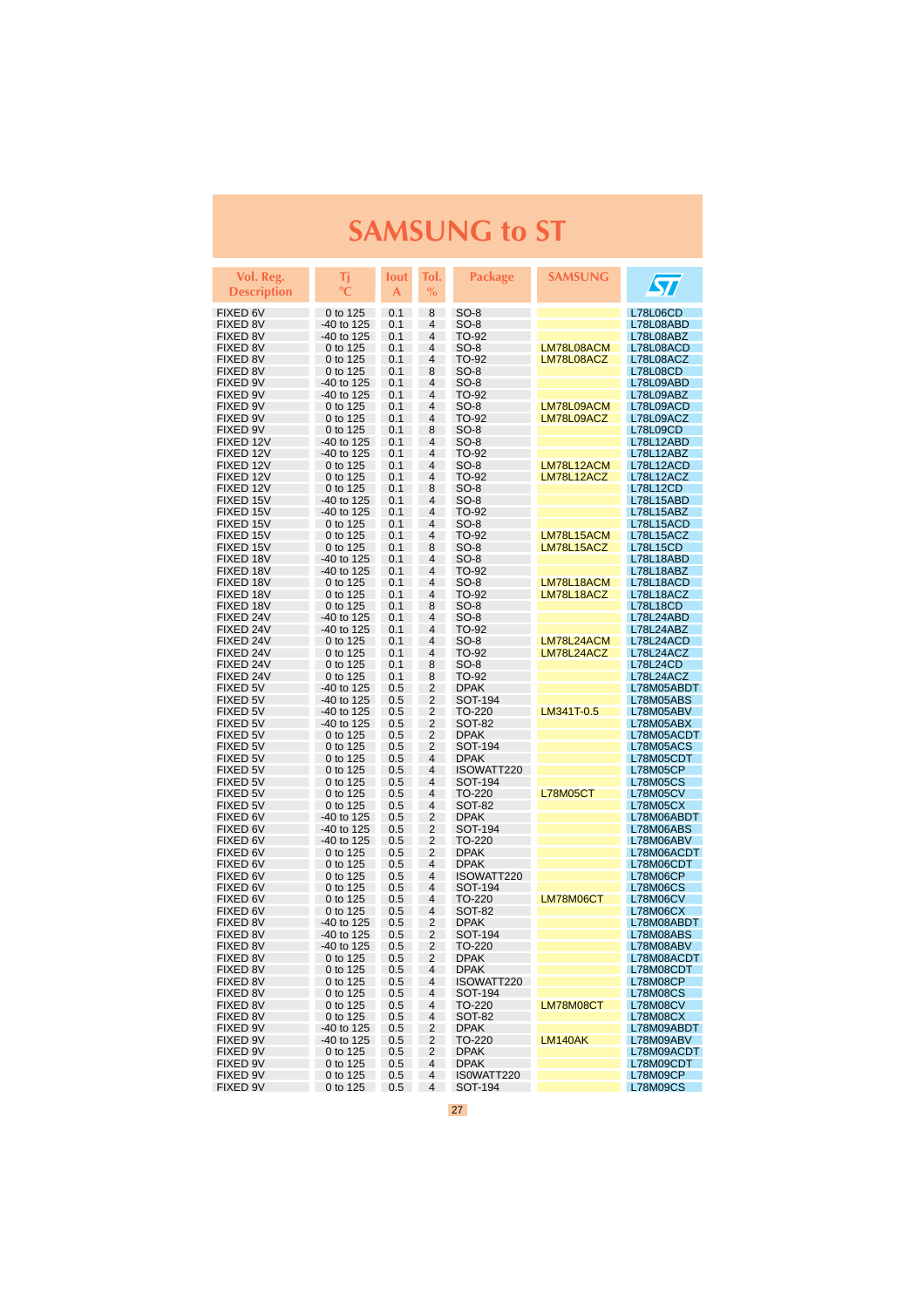| Vol. Reg.<br><b>Description</b> | Τi<br>$^{\circ}{\rm C}$  | <b>lout</b><br>A | Tol.<br>$\%$        | <b>Package</b>          | <b>SAMSUNG</b> | $\bm{\mathcal{S}}$                 |
|---------------------------------|--------------------------|------------------|---------------------|-------------------------|----------------|------------------------------------|
| FIXED 9V                        | 0 to 125                 | 0.5              | 4                   | TO-220                  |                | <b>L78M09CV</b>                    |
| FIXED 9V                        | 0 to 125                 | 0.5              | 4                   | SOT-82                  |                | <b>L78M09CX</b>                    |
| FIXED 10V                       | -40 to 125               | 0.5              | $\overline{2}$      | <b>DPAK</b>             |                | L78M10ABDT                         |
| FIXED 10V                       | -40 to 125               | 0.5              | $\overline{2}$      | TO-220                  |                | L78M10ABV                          |
| FIXED 10V                       | 0 to 125                 | 0.5              | 2                   | <b>DPAK</b>             |                | L78M10ACDT                         |
| FIXED 10V                       | 0 to 125                 | 0.5              | 4                   | <b>DPAK</b>             |                | L78M10CDT                          |
| FIXED 10V                       | 0 to 125                 | 0.5              | 4                   | ISOWATT220              |                | <b>L78M10CP</b>                    |
| FIXED 10V                       | 0 to 125                 | 0.5              | 4                   | SOT-194                 |                | <b>L78M10CS</b>                    |
| FIXED 10V                       | 0 to 125                 | 0.5              | 4                   | TO-220                  | LM78M10CT      | <b>L78M10CV</b>                    |
| FIXED 10V                       | 0 to 125                 | 0.5              | 4                   | <b>SOT-82</b>           |                | <b>L78M10CX</b>                    |
| FIXED 12V<br>FIXED 12V          | -40 to 125<br>-40 to 125 | 0.5<br>0.5       | 2<br>2              | <b>DPAK</b><br>SOT-194  |                | L78M12ABDT<br>L78M12ABS            |
| FIXED 12V                       | -40 to 125               | 0.5              | 2                   | TO-220                  | LM341T-12      | L78M12ABV                          |
| FIXED 12V                       | 0 to 125                 | 0.5              | 2                   | <b>DPAK</b>             |                | L78M12ACDT                         |
| FIXED 12V                       | 0 to 125                 | 0.5              | 4                   | <b>DPAK</b>             |                | L78M12CDT                          |
| FIXED 12V                       | 0 to 125                 | 0.5              | 4                   | ISOWATT220              |                | <b>L78M12CP</b>                    |
| FIXED 12V                       | 0 to 125                 | 0.5              | 4                   | SOT-194                 |                | <b>L78M12CS</b>                    |
| FIXED 12V                       | 0 to 125                 | 0.5              | 4                   | TO-220                  | LM78M12CT      | <b>L78M12CV</b>                    |
| FIXED 12V                       | 0 to 125                 | 0.5              | 4                   | <b>SOT-82</b>           |                | L78M12CX                           |
| FIXED 15V                       | -40 to 125               | 0.5              | 2                   | <b>DPAK</b>             |                | L78M15ABDT                         |
| FIXED 15V                       | -40 to 125               | 0.5              | 2                   | TO-220                  | LM341T-15      | L78M15ABV                          |
| FIXED 15V                       | 0 to 125                 | 0.5              | 2                   | <b>DPAK</b>             |                | L78M15ACDT                         |
| FIXED 15V                       | 0 to 125                 | 0.5              | 4                   | <b>DPAK</b>             |                | L78M15CDT                          |
| FIXED 15V                       | 0 to 125                 | 0.5              | $\overline{4}$      | ISOWATT220              |                | <b>L78M15CP</b>                    |
| FIXED 15V                       | 0 to 125                 | 0.5              | 4                   | SOT-194                 |                | <b>L78M15CS</b>                    |
| FIXED 15V                       | 0 to 125                 | 0.5              | 4                   | TO-220<br><b>SOT-82</b> | LM78M15CT      | <b>L78M15CV</b>                    |
| FIXED 15V<br>FIXED 18V          | 0 to 125<br>-40 to 125   | 0.5<br>0.5       | 4<br>2              | <b>DPAK</b>             |                | <b>L78M15CX</b><br>L78M18ABDT      |
| FIXED 18V                       | -40 to 125               | 0.5              | 2                   | TO-220                  | LM341T-18      | L78M18ABV                          |
| FIXED 18V                       | 0 to 125                 | 0.5              | $\overline{2}$      | <b>DPAK</b>             |                | L78M18ACDT                         |
| FIXED 18V                       | 0 to 125                 | 0.5              | 4                   | <b>DPAK</b>             |                | L78M18CDT                          |
| FIXED 18V                       | 0 to 125                 | 0.5              | 4                   | ISOWATT220              |                | <b>L78M18CP</b>                    |
| FIXED 18V                       | 0 to 125                 | 0.5              | 4                   | SOT-194                 |                | <b>L78M18CS</b>                    |
| FIXED 18V                       | 0 to 125                 | 0.5              | 4                   | TO-220                  | LM78M18CT      | <b>L78M18CV</b>                    |
| FIXED 18V                       | 0 to 125                 | 0.5              | 4                   | <b>SOT-82</b>           |                | L78M18CX                           |
| FIXED 20V                       | -40 to 125               | 0.5              | 2                   | <b>DPAK</b>             |                | L78M20ABDT                         |
| FIXED 20V                       | -40 to 125               | 0.5              | 2                   | TO-220                  |                | L78M20ABV                          |
| FIXED 20V                       | 0 to 125                 | 0.5              | 2                   | <b>DPAK</b>             |                | L78M20ACDT                         |
| FIXED 20V                       | 0 to 125                 | 0.5              | 4                   | <b>DPAK</b>             |                | L78M20CDT                          |
| FIXED 20V                       | 0 to 125                 | 0.5              | 4<br>4              | ISOWATT220              |                | <b>L78M20CP</b>                    |
| FIXED 20V<br>FIXED 20V          | 0 to 125<br>0 to 125     | 0.5<br>0.5       | 4                   | SOT-194<br>TO-220       | LM78M20CT      | <b>L78M20CS</b><br><b>L78M20CV</b> |
| FIXED 20V                       | 0 to 125                 | 0.5              | 4                   | <b>SOT-82</b>           |                | <b>L78M20CX</b>                    |
| FIXED 24V                       | -40 to 125               | 0.5              | $\overline{2}$      | <b>DPAK</b>             |                | L78M24ABDT                         |
| FIXED 24V                       | -40 to 125               | 0.5              | $\overline{2}$      | TO-220                  |                | L78M24ABV                          |
| FIXED 24V                       | 0 to 125                 | 0.5              | $\overline{2}$      | <b>DPAK</b>             |                | L78M24ACDT                         |
| FIXED 24V                       | 0 to 125                 | 0.5              | 4                   | <b>DPAK</b>             |                | L78M24CDT                          |
| FIXED 24V                       | 0 to 125                 | 0.5              | 4                   | ISOWATT220              |                | <b>L78M24CP</b>                    |
| FIXED 24V                       | 0 to 125                 | 0.5              | 4                   | SOT-194                 |                | <b>L78M24CS</b>                    |
| FIXED 24V                       | 0 to 125                 | 0.5              | 4                   | TO-220                  | LM78M24CT      | <b>L78M24CV</b>                    |
| FIXED 24V                       | 0 to 125                 | 0.5              | $\overline{4}$      | <b>SOT-82</b>           |                | L78M24CX                           |
| FIXED 5V                        | 0 to 150                 | 2.0              | 4                   | $TO-3$                  |                | <b>L78S05CT</b>                    |
| <b>FIXED 5V</b>                 | 0 to 150                 | 2.0              | $\overline{4}$      | TO-220                  |                | <b>L78S05CV</b>                    |
| FIXED 7.5V<br>FIXED 7.5V        | 0 to 150<br>0 to 150     | 2.0<br>2.0       | 4<br>$\overline{4}$ | $TO-3$<br>TO-220        |                | <b>L78S75CT</b><br><b>L78S75CV</b> |
| FIXED 9V                        | 0 to 150                 | 2.0              | 4                   | $TO-3$                  |                | L78S09CT                           |
| FIXED 9V                        | 0 to 150                 | 2.0              | 4                   | TO-220                  |                | <b>L78S09CV</b>                    |
| FIXED 10V                       | 0 to 150                 | 2.0              | 4                   | $TO-3$                  |                | <b>L78S10CT</b>                    |
| FIXED 10V                       | 0 to 150                 | 2.0              | 4                   | TO-220                  |                | <b>L78S10CV</b>                    |
| FIXED 12V                       | 0 to 150                 | 2.0              | 4                   | $TO-3$                  |                | <b>L78S12CT</b>                    |
| FIXED 12V                       | 0 to 150                 | 2.0              | 4                   | TO-220                  |                | <b>L78S12CV</b>                    |
| FIXED 15V                       | 0 to 150                 | 2.0              | 4                   | $TO-3$                  |                | <b>L78S15CT</b>                    |
| FIXED 15V                       | 0 to 150                 | 2.0              | 4                   | TO-220                  |                | <b>L78S15CV</b>                    |
| FIXED 18V                       | 0 to 150                 | 2.0              | 4                   | $TO-3$                  |                | L78S18CT                           |
| FIXED 18V                       | 0 to 150                 | 2.0              | 4                   | TO-220                  |                | <b>L78S18CV</b>                    |
| FIXED 24V                       | 0 to 150                 | 2.0              | 4                   | $TO-3$                  |                | <b>L78S24CT</b>                    |
| FIXED 24V                       | 0 to 150                 | 2.0              | 4                   | TO-220                  |                | <b>L78S24CV</b>                    |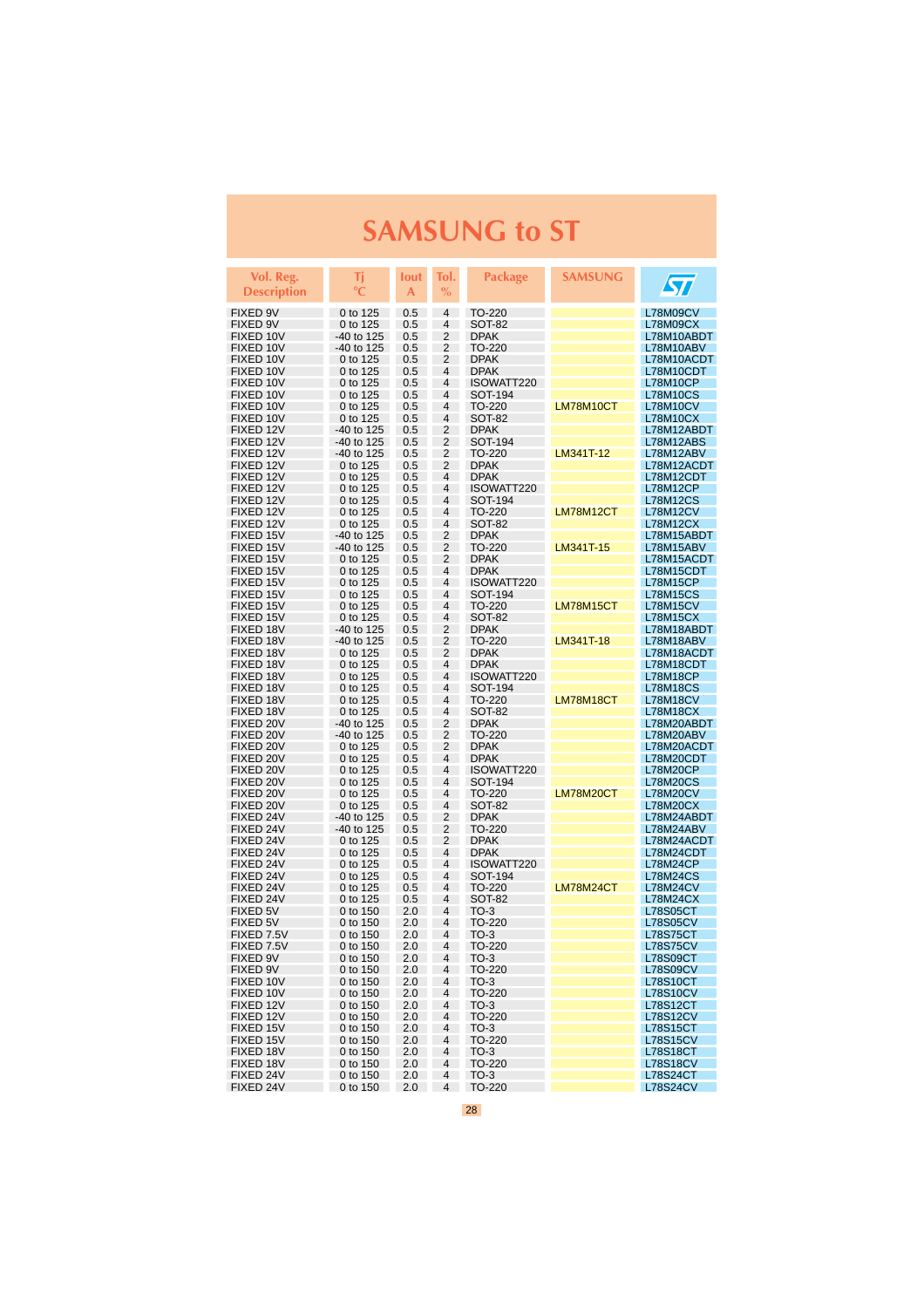| Vol. Reg.<br>Description        | Τi<br>°C               | lout<br>A  | Tol.<br>$\frac{0}{0}$ | <b>Package</b>   | <b>SAMSUNG</b>      | $\bm{\mathcal{S}}$           |
|---------------------------------|------------------------|------------|-----------------------|------------------|---------------------|------------------------------|
| 5V NEG. FIXED                   | 0 to 125               | 1.5        | $\overline{2}$        | TO-220           | LM7905CT/LM320T-5.0 | <b>L7905ACV</b>              |
| 5V NEG. FIXED                   | 0 to 125               | 1.5        | 4                     | ISOWATT220       |                     | L7905CP                      |
| 5V NEG. FIXED                   | 0 to 150               | 1.5        | 4                     | $TO-3$           | LM320K-5.0          | L7905CT                      |
| 5V NEG. FIXED                   | 0 to 125               | 1.5        | 4                     | TO-220           | <b>LM7905CT</b>     | <b>L7905CV</b>               |
| 5.2V NEG.FIXED                  | 0 to 125               | 1.5        | 2                     | TO-220           |                     | <b>L7952ACV</b>              |
| 5.2V NEG.FIXED                  | 0 to 150               | 1.5        | 4                     | $TO-3$           |                     | L7952CT                      |
| 5.2V NEG.FIXED                  | 0 to 125               | 1.5        | 4                     | TO-220           |                     | <b>L7952CV</b>               |
| 6V NEG. FIXED                   | 0 to 150               | 1.5        | 4                     | $TO-3$           |                     | L7906CT                      |
| 6V NEG. FIXED                   | 0 to 125               | 1.5        | 4                     | TO-220           |                     | <b>L7906CV</b>               |
| 8V NEG. FIXED                   | 0 to 125               | 1.5        | 2                     | TO-220           |                     | <b>L7908ACV</b>              |
| 8V NEG. FIXED                   | 0 to 150               | 1.5        | 4                     | $TO-3$           |                     | L7908CT                      |
| 8V NEG. FIXED                   | 0 to 125               | 1.5        | 4                     | TO-220           |                     | <b>L7908CV</b>               |
| 12V NEG. FIXED                  | 0 to 125               | 1.5        | 2                     | TO-220           | LM7912CT/LM320T-12  | <b>L7912ACV</b>              |
| 12V NEG. FIXED                  | 0 to 125               | 1.5        | 4                     | ISOWATT220       |                     | L7912CP                      |
| 12V NEG. FIXED                  | 0 to 150               | 1.5        | 4                     | $TO-3$           | LM320K-12           | L7912CT                      |
| 12V NEG. FIXED                  | 0 to 125               | 1.5        | 4                     | TO-220           | LM7912CT            | <b>L7912CV</b>               |
| 15V NEG. FIXED                  | 0 to 125               | 1.5        | 2                     | TO-220           | LM7915CT/LM320T-15  | <b>L7915ACV</b>              |
| 15V NEG. FIXED                  | 0 to 150               | 1.5        | 4                     | $TO-3$           | LM320K-15           | L7915CT                      |
| 15V NEG. FIXED                  | 0 to 125               | 1.5        | 4                     | TO-220           | <u>LM7915CT</u>     | <b>L7915CV</b>               |
| 18V NEG. FIXED                  | 0 to 125               | 1.5        | 2                     | TO-220           |                     | <b>L7918ACV</b>              |
| 18V NEG. FIXED                  | 0 to 150               | 1.5        | 4                     | $TO-3$           |                     | L7918CT                      |
| 18V NEG. FIXED                  | 0 to 125               | 1.5        | $\overline{4}$        | TO-220           |                     | <b>L7918CV</b>               |
| 20V NEG. FIXED                  | 0 to 125               | 1.5        | 2                     | TO-220           |                     | <b>L7920ACV</b>              |
| 20V NEG. FIXED                  | 0 to 150               | 1.5        | 4                     | $TO-3$           |                     | L7920CT                      |
| 20V NEG. FIXED                  | 0 to 125               | 1.5        | 4                     | TO-220           |                     | <b>L7920CV</b>               |
| 22V NEG. FIXED                  | 0 to 150               | 1.5        | 4                     | $TO-3$           |                     | L7922CT                      |
| 22V NEG. FIXED                  | 0 to 125               | 1.5        | 4                     | TO-220           |                     | <b>L7922CV</b>               |
| 24V NEG. FIXED                  | 0 to 125               | 1.5        | 2                     | TO-220           |                     | <b>L7924ACV</b>              |
| 24V NEG. FIXED                  | 0 to 150               | 1.5        | 4                     | $TO-3$           |                     | L7924CT                      |
| 24V NEG. FIXED<br>5V NEG. FIXED | 0 to 125<br>-40 to 125 | 1.5<br>0.1 | 4<br>4                | TO-220<br>$SO-8$ |                     | <b>L7924CV</b><br>L79L05ABD  |
| 5V NEG. FIXED                   | -40 to 125             | 0.1        | 4                     | TO-92            |                     | L79L05ABZ                    |
| 5V NEG. FIXED                   | 0 to 125               | 0.1        | 4                     | $SO-8$           | LM79L05ACM          | L79L05ACD                    |
| 5V NEG. FIXED                   | 0 to 125               | 0.1        | 4                     | TO-92            | LM79L05ACZ          | L79L05ACZ                    |
| 5V NEG. FIXED                   | 0 to 125               | 0.1        | 8                     | $SO-8$           |                     | <b>L79L05CD</b>              |
| 6V NEG.FIXED                    | -40 to 125             | 0.1        | 4                     | $SO-8$           |                     | L79L06ABD                    |
| 6V NEG.FIXED                    | -40 to 125             | 0.1        | 4                     | TO-92            |                     | L679L06ABZ                   |
| 6V NEG.FIXED                    | 0 to 125               | 0.1        | 4                     | $SO-8$           |                     | L79L06ACD                    |
| 6V NEG.FIXED                    | 0 to 125               | 0.1        | 4                     | TO-92            |                     | L79L06ACZ                    |
| 6V NEG.FIXED                    | 0 to 125               | 0.1        | 8                     | $SO-8$           |                     | L79L06CD                     |
| 8V NEG.FIXED                    | -40 to 125             | 0.1        | 4                     | SO-8             |                     | L79L08ABD                    |
| 8V NEG.FIXED                    | -40 to 125             | 0.1        | 4                     | TO-92            |                     | L79L08ABZ                    |
| 8V NEG.FIXED                    | 0 to 125               | 0.1        | 4<br>4                | $SO-8$           |                     | L79L08ACD                    |
| 8V NEG.FIXED<br>8V NEG.FIXED    | 0 to 125<br>0 to 125   | 0.1<br>0.1 | 8                     | TO-92<br>$SO-8$  |                     | L79L08ACZ<br><b>L79L08CD</b> |
| 9V NEG.FIXED                    | -40 to 125             | 0.1        | $\overline{4}$        | $SO-8$           |                     | L79L09ABD                    |
| 9V NEG.FIXED                    | -40 to 125             | 0.1        | 4                     | TO 92            |                     | L79L09ABZ                    |
| 9V NEG.FIXED                    | 0 to 125               | 0.1        | 4                     | $SO-8$           |                     | L79L09ACD                    |
| 9V NEG.FIXED                    | 0 to 125               | 0.1        | 4                     | TO-92            |                     | L79L09ACZ                    |
| 9V NEG.FIXED                    | 0 to 125               | 0.1        | 8                     | $SO-8$           |                     | L79L09CD                     |
| 12V NEG.FIXED                   | -40 to 125             | 0.1        | 4                     | $SO-8$           |                     | L79L12ABD                    |
| 12V NEG.FIXED                   | -40 to 125             | 0.1        | $\overline{4}$        | TO-92            |                     | L79L12ABZ                    |
| 12V NEG.FIXED                   | 0 to 125               | 0.1        | 4                     | $SO-8$           | LM79L12ACM          | L79L12ACD                    |
| 12V NEG.FIXED                   | 0 to 125               | 0.1        | 4                     | TO-92            | LM79L12ACZ          | L79L12ACZ                    |
| 12V NEG.FIXED                   | 0 to 125               | 0.1        | 8                     | SO-8             |                     | L79L12CD                     |
| 15V NEG.FIXED                   | -40 to 125             | 0.1        | 4                     | $SO-8$           |                     | L79L15ABD                    |
| 15V NEG.FIXED                   | -40 to 125             | 0.1        | 4                     | TO-92            |                     | L79L15ABZ                    |
| 15V NEG.FIXED                   | 0 to 125               | 0.1        | 4                     | $SO-8$           | LM79L15ACM          | L79L15ACD<br>L79L15ACZ       |
| 15V NEG.FIXED<br>15V NEG.FIXED  | 0 to 125<br>0 to 125   | 0.1<br>0.1 | 4<br>8                | TO-92<br>$SO-8$  | LM79L15ACZ          | <b>L79L15CD</b>              |
| 2.5V LOW DROP                   | 0 to 125               | 0.8        | 1                     | <b>DPAK</b>      |                     | LD1117DT25                   |
| 2.5V LOW DROP                   | 0 to 125               | 0.8        | 2                     | <b>DPAK</b>      |                     | LD1117DT25C                  |
| 2.85V LOW DROP                  | 0 to 125               | 0.8        | 1                     | <b>DPAK</b>      |                     | LD1117DT285                  |
| 2.85V LOW DROP                  | 0 to 125               | 0.8        | 2                     | <b>DPAK</b>      |                     | LD1117DT285C                 |
| <b>3V LOW DROP</b>              | 0 to 125               | 0.8        | 1                     | <b>DPAK</b>      |                     | LD1117DT30                   |
| <b>3V LOW DROP</b>              | 0 to 125               | 0.8        | 2                     | <b>DPAK</b>      |                     | LD1117DT30C                  |
| 3.3V LOW DROP                   | 0 to 125               | 0.8        | 1                     | <b>DPAK</b>      |                     | LD1117DT33                   |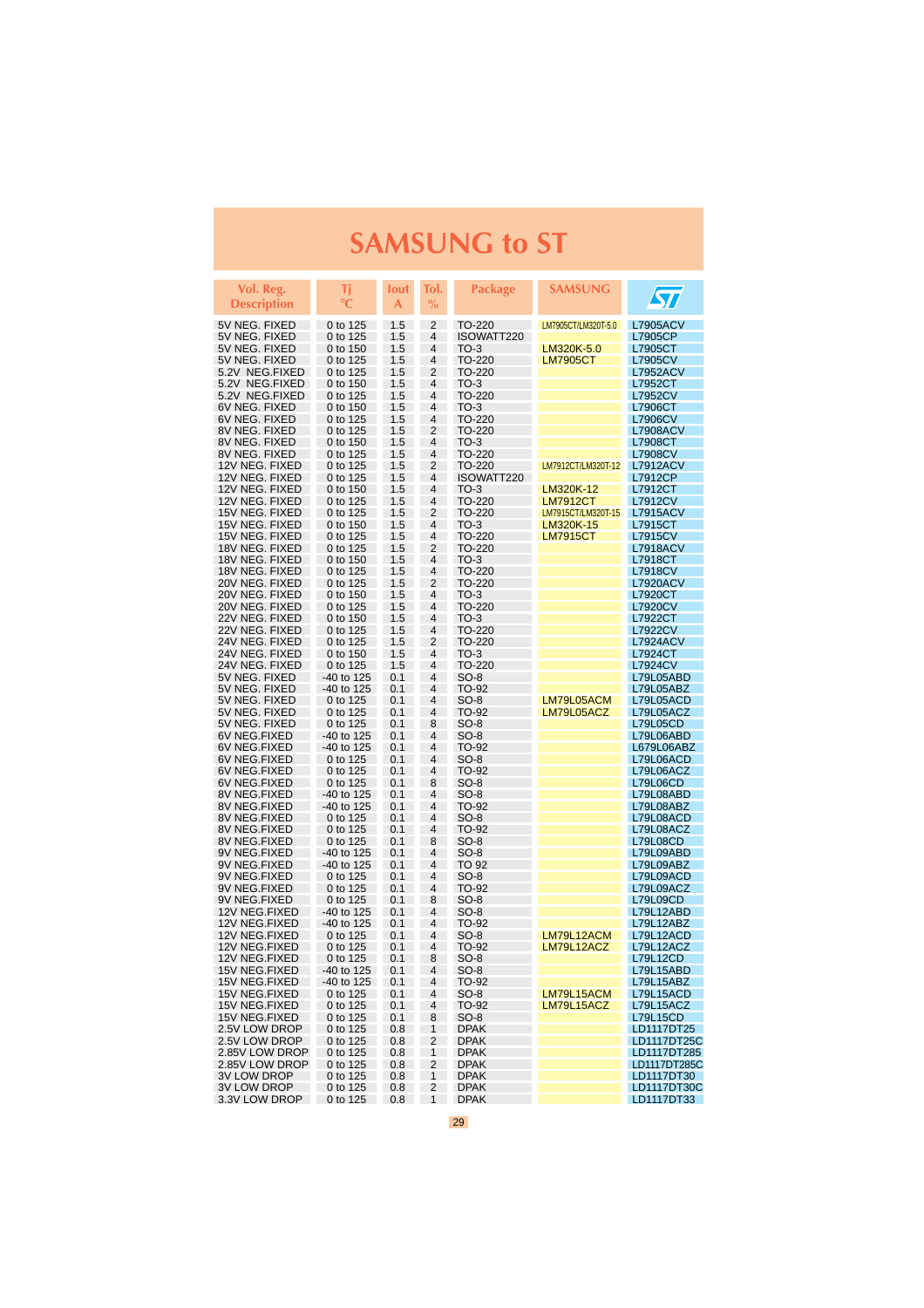| Vol. Reg.<br><b>Description</b>  | Τj<br>$\circ$ C            | Iout<br>A   | Tol.<br>$\%$        | <b>Package</b>   | <b>SAMSUNG</b>                 | $\sqrt{\pi}$                   |
|----------------------------------|----------------------------|-------------|---------------------|------------------|--------------------------------|--------------------------------|
| 3.3V LOW DROP                    | 0 to 125                   | 0.8         | $\overline{2}$      | <b>DPAK</b>      |                                | LD1117DT33C                    |
| 5V LOW DROP                      | 0 to 125                   | 0.8         | 1                   | <b>DPAK</b>      |                                | LD1117DT50                     |
| 5V LOW DROP                      | 0 to 125                   | 0.8         | 2                   | <b>DPAK</b>      |                                | LD1117DT50C                    |
| 2.5V LOW DROP                    | 0 to 125                   | 0.8         | 1                   | TO-220           |                                | LD1117V25                      |
| 2.5V LOW DROP                    | 0 to 125                   | 0.8         | 2                   | TO-220           |                                | LD1117V25C                     |
| 2.85V LOW DROP<br>2.85V LOW DROP | 0 to 125<br>0 to 125       | 0.8<br>0.8  | 1<br>$\overline{2}$ | TO-220<br>TO-220 |                                | LD1117V285<br>LD1117V285C      |
| <b>3V LOW DROP</b>               | 0 to 125                   | 0.8         | 1                   | TO-220           |                                | LD1117V30                      |
| 3V LOW DROP                      | 0 to 125                   | 0.8         | $\overline{2}$      | TO-220           |                                | LD1117V30C                     |
| 3.3V LOW DROP                    | 0 to 125                   | 0.8         | 1                   | TO-220           |                                | LD1117V33                      |
| 3.3V LOW DROP                    | 0 to 125                   | 0.8         | $\overline{2}$      | TO-220           |                                | LD1117V33C                     |
| 5V LOW DROP                      | 0 to 125                   | 0.8         | $\overline{1}$      | TO-220           |                                | LD1117V50                      |
| 5V LOW DROP                      | 0 to 125                   | 0.8         | 2                   | TO-220           |                                | LD1117V50C                     |
| 2.5V L. D./L. QUIE.              | -40 to 125                 | 0.1         | 3                   | $SO-8$           |                                | LK115D25                       |
| 3V L. D./L. QUIE.                | -40 to 125                 | 0.1         | 3                   | SO-8             |                                | LK115D30                       |
| 3.3V L. D./L. QUIE.              | -40 to 125                 | 0.1         | 3                   | SO-8             |                                | LK115D33                       |
| 4V L. D./L. QUIE.                | -40 to 125                 | 0.1         | 3                   | SO-8             |                                | LK115D40                       |
| 4.75V L. D./L. QUIE.             | -40 to 125                 | 0.1         | 3                   | SO-8             |                                | LK115D47                       |
| 4.85V L. D./L. QUIE.             | -40 to 125                 | 0.1         | 3                   | $SO-8$           |                                | LK115D48                       |
| 5V L. D./L. QUIE.                | -40 to 125                 | 0.1         | 3                   | $SO-8$           |                                | LK115D50                       |
| 1.2V-37V ADJ.                    | -55 to 150                 | 0.5<br>1.5  | 4<br>4              | TO-39<br>$TO-3$  | <b>LM117H</b><br><b>LM117K</b> | <b>LM117H</b>                  |
| 1.2V-37V ADJ.<br>FIXED 5V        | -55 to 150<br>$-55$ to 150 | 3.0         | 4                   | $TO-3$           | <b>LM123K</b>                  | <b>LM117K</b><br><b>LM123K</b> |
| 1.2V-37V A.N.                    | $-55$ to 150               | 1.5         | 4                   | TO-39            | <b>LM137H</b>                  | <b>LM137H</b>                  |
| 1.2V-37V A. N.                   | -55 to 150                 | 1.5         | 4                   | $TO-3$           | <b>LM137K</b>                  | <b>LM137K</b>                  |
| 1.2V-32V ADJ.                    | $-55$ to $150$             | 5.0         | 4                   | $TO-3$           | <b>LM138K</b>                  | <b>LM138K</b>                  |
| 1.2V-32V ADJ.                    | -55 to 150                 | 3.0         | 4                   | $TO-3$           | <b>LM150K</b>                  | <b>LM150K</b>                  |
| 1.2V-37V ADJ.                    | $-25$ to 150               | 0.5         | $\overline{4}$      | TO-39            |                                | <b>LM217H</b>                  |
| 1.2V-37V ADJ.                    | $-25$ to 150               | 1.5         | 4                   | $TO-3$           |                                | <b>LM217K</b>                  |
| 1.2V-37V ADJ.                    | $-25$ to 150               | 0.1         | 4                   | $SO-8$           |                                | <b>LM217LD</b>                 |
| 1.2V-37V ADJ.                    | $-25$ to 150               | 0.1         | 4                   | TO-92            |                                | <b>LM217LZ</b>                 |
| 1.2V-37V ADJ.                    | $-25$ to 150               | 1.5         | 4                   | TO-220           | <b>LM217T</b>                  | <b>LM217T</b>                  |
| <b>FIXED 5V</b>                  | $-25$ to 150               | 3.0         | 4                   | $TO-3$           |                                | <b>LM223K</b>                  |
| 1.2V-37V A. N.                   | $-25$ to 150               | 0.5         | 4                   | TO-39            |                                | <b>LM237H</b>                  |
| 1.2V-37V A. N.                   | $-25$ to 150               | 1.5         | 4                   | $TO-3$           |                                | <b>LM237K</b>                  |
| 1.2V-37V A. N.                   | $-25$ to 150               | 1.5         | $\overline{4}$      | TO-220           |                                | <b>LM237SP</b>                 |
| 1.2V-32V ADJ                     | -25 to 150                 | 5.0         | 4<br>4              | $TO-3$<br>$TO-3$ |                                | <b>LM238K</b>                  |
| 1.2V-32V ADJ<br>1.2V-37V ADJ     | $-25$ to 150<br>0 to 125   | 3.0<br>0.5  | 4                   | TO-39            | <b>LM317K</b>                  | <b>LM250K</b><br><b>LM317H</b> |
| 1.2V-37V ADJ                     | 0 to 125                   | 1.5         | 4                   | $TO-3$           | <b>LM317K</b>                  | <b>LM317K</b>                  |
| 1.2V-37V ADJ                     | 0 to 125                   | 0.1         | 4                   | $SO-8$           | LM317LM                        | LM317LD                        |
| 1.2V-37V ADJ                     | 0 to 125                   | 0.1         | 4                   | TO-92            | <b>LM317LZ</b>                 | <b>LM317LZ</b>                 |
| 1.2V-37V ADJ                     | 0 to 125                   | 0.5         | 4                   | <b>DPAK</b>      |                                | LM317MDT                       |
| 1.2V-37V ADJ                     | 0 to 125                   | 0.5         | 4                   | TO-220           | <b>LM317T</b>                  | LM317MT                        |
| 1.2V-37V ADJ                     | 0 to 125                   | 1.5         | 4                   | TO-220           | <b>LM317T</b>                  | <b>LM317T</b>                  |
| FIXED 5V                         | 0 to 125                   | 0.5         | 4                   | TO-92            |                                | <b>LM323H</b>                  |
| FIXED 5V                         | 0 to 125                   | 3.0         | 4                   | $TO-3$           | <b>LM323K</b>                  | <b>LM323K</b>                  |
| <b>FIXED 5V</b>                  | 0 to 125                   | 1.5         | 4                   | TO-220           |                                | <b>LM323T</b>                  |
| 1.2V-37V A. N.                   | 0 to 125                   | 1.5         | 4                   | TO-39            |                                | <b>LM337H</b>                  |
| 1.2V-37V A.N.                    | 0 to 125                   | 1.5         | 4                   | $TO-3$           | <b>LM337K</b>                  | <b>LM337K</b>                  |
| 1.2V-37V A.N.                    | 0 to 125                   | 1.5         | $\overline{4}$      | TO-220           | <b>LM337T</b>                  | <b>LM337SP</b>                 |
| 1.2V-32V ADJ.                    | 0 to 125                   | 5.0         | 4                   | $TO-3$           | <b>LM338K</b>                  | <b>LM338K</b>                  |
| 1.2V-32V ADJ.                    | 0 to 150                   | 3.0         | $\overline{4}$<br>4 | $TO-3$           | <b>LM350K</b>                  | <b>LM350K</b>                  |
| 3-37V ADJ.<br>3-37V ADJ.         | 0 to 125<br>0 to 125       | 3.0<br>0.15 | 4                   | SO-14<br>SO-14   |                                | LM723ACD<br>LM723CD            |
| 3-37V ADJ.                       | 0 to 125                   | 0.15        | 4                   | TO-100           | LM723CH                        | <b>LM723CH</b>                 |
| 3-37V ADJ.                       | 0 to 125                   | 0.15        | 4                   | Plastic Dil 14   | <b>LM723CN</b>                 | <b>LM723CN</b>                 |
| 3-37V ADJ.                       | -25 to 150                 | 0.15        | 4                   | TO-100           | <b>LM723H</b>                  | <b>LM723H</b>                  |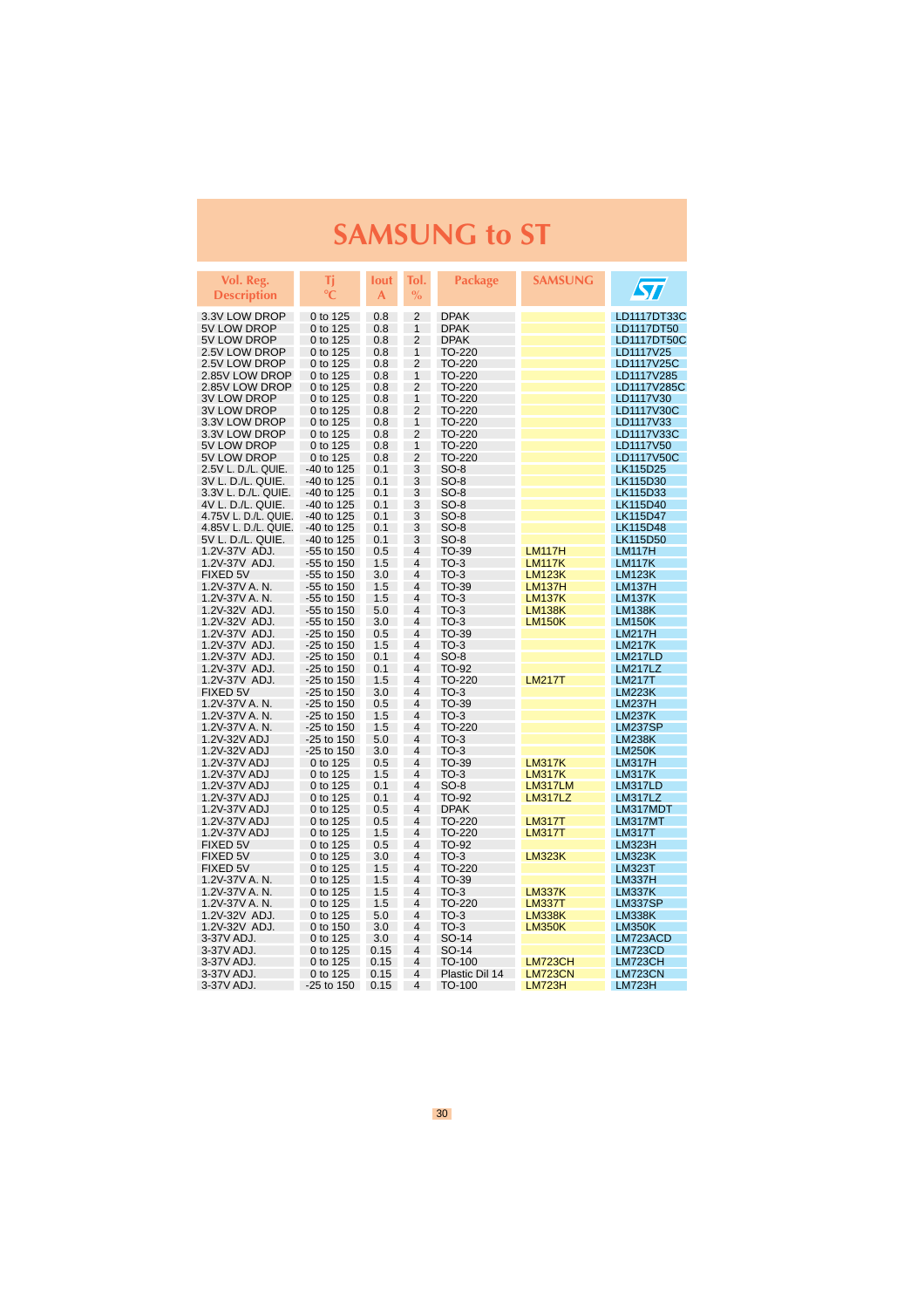## **LINEAR TECHNOLOGY to ST**

<span id="page-30-0"></span>

| Vol. Reg.<br><b>Description</b>           | Τi<br>$^{\circ}C$        | lout<br>A  | Tol.<br>$\%$                              | Package                    | <b>LINEAR</b><br>TECH.         | $\sqrt{\sqrt{2}}$               |
|-------------------------------------------|--------------------------|------------|-------------------------------------------|----------------------------|--------------------------------|---------------------------------|
|                                           |                          |            |                                           |                            |                                |                                 |
| 2.5V LOW DROP                             | 0 to 125                 | 0.8        | $\mathbf{1}$                              | <b>DPAK</b>                |                                | LD1117DT25                      |
| 2.5V LOW DROP                             | 0 to 125                 | 0.8        | 2                                         | <b>DPAK</b>                |                                | LD1117DT25C                     |
| 2.85V LOW DROP                            | 0 to 125                 | 0.8        | $\mathbf{1}$                              | <b>DPAK</b>                | LT1117CM-2.85                  | LD1117DT285                     |
| 2.85V LOW DROP<br><b>3V LOW DROP</b>      | 0 to 125                 | 0.8<br>0.8 | $\overline{2}$<br>1                       | <b>DPAK</b><br><b>DPAK</b> | LT1117CM-2.85                  | LD1117DT285C<br>LD1117DT30      |
| 3V LOW DROP                               | 0 to 125<br>0 to 125     | 0.8        | 2                                         | <b>DPAK</b>                |                                | LD1117DT30C                     |
| 3.3V LOW DROP                             | 0 to 125                 | 0.8        | 1                                         | <b>DPAK</b>                | LT1117CM-3.3                   | LD1117DT33                      |
| 3.3V LOW DROP                             | 0 to 125                 | 0.8        | $\overline{2}$                            | <b>DPAK</b>                | LT1117CM3.3                    | LD1117DT33C                     |
| 5V LOW DROP                               | 0 to 125                 | 0.8        | $\mathbf{1}$                              | <b>DPAK</b>                | <b>LT1117CM-5</b>              | LD1117DT50                      |
| 5V LOW DROP                               | 0 to 125                 | 0.8        | $\overline{2}$                            | <b>DPAK</b>                | LT1117CM-5                     | LD1117DT50C                     |
| 2.5V LOW DROP                             | 0 to 125                 | 0.8        | 1                                         | TO-220                     |                                | LD1117V25                       |
| 2.5V LOW DROP                             | 0 to 125                 | 0.8        | $\overline{2}$                            | TO-220                     |                                | LD1117V25C                      |
| 2.85V LOW DROP                            | 0 to 125                 | 0.8        | 1                                         | TO-220                     |                                | LD1117V285                      |
| 2.85V LOW DROP                            | 0 to 125                 | 0.8        | $\overline{2}$                            | TO-220                     |                                | LD1117V285C                     |
| 3V LOW DROP<br>3V LOW DROP                | 0 to 125<br>0 to 125     | 0.8<br>0.8 | $\mathbf{1}$<br>2                         | TO-220<br>TO-220           |                                | LD1117V30<br>LD1117V30C         |
| 3.3V LOW DROP                             | 0 to 125                 | 0.8        | $\mathbf{1}$                              | TO-220                     |                                | LD1117V33                       |
| 3.3V LOW DROP                             | 0 to 125                 | 0.8        | $\overline{2}$                            | TO-220                     |                                | LD1117V33C                      |
| 5V LOW DROP                               | 0 to 125                 | 0.8        | 1                                         | TO-220                     |                                | LD1117V50                       |
| 5V LOW DROP                               | 0 to 125                 | 0.8        | $\overline{2}$                            | TO-220                     |                                | LD1117V50C                      |
| 2.5V L. D./L. QUIE.                       | -40 to 125               | 0.1        | 3                                         | $SO-8$                     |                                | LK115D25                        |
| 3V L. D./L. QUIE.                         | -40 to 125               | 0.1        | 3                                         | $SO-8$                     |                                | LK115D30                        |
| 3.3V L. D./L. QUIE.                       | -40 to 125               | 0.1        | 3                                         | SO-8                       |                                | LK115D33                        |
| 4V L. D./L. QUIE.                         | -40 to 125               | 0.1        | 3                                         | $SO-8$                     |                                | LK115D40                        |
| 4.75V L. D./L. QUIE.                      | -40 to 125               | 0.1        | 3                                         | SO-8                       |                                | LK115D47                        |
| 4.85V L. D./L. QUIE.<br>5V L. D./L. QUIE. | -40 to 125<br>-40 to 125 | 0.1<br>0.1 | 3<br>3                                    | $SO-8$<br>$SO-8$           |                                | LK115D48<br>LK115D50            |
| 1.2V-37V ADJ.                             | -55 to 150               | 0.5        | 4                                         | TO-39                      | <b>LM117H</b>                  | <b>LM117H</b>                   |
| 1.2V-37V ADJ.                             | -55 to 150               | 1.5        | $\overline{\mathbf{4}}$                   | $TO-3$                     | <b>LM117K</b>                  | <b>LM117K</b>                   |
| <b>FIXED 5V</b>                           | -55 to 150               | 3.0        | 4                                         | $TO-3$                     | <b>LM123K</b>                  | <b>LM123K</b>                   |
| 1.2V-37V A. N.                            | -55 to 150               | 1.5        | $\overline{\mathbf{4}}$                   | TO-39                      | <b>LM137H</b>                  | <b>LM137H</b>                   |
| 1.2V-37V A. N.                            | -55 to 150               | 1.5        | $\overline{4}$                            | $TO-3$                     | <b>LM137K</b>                  | <b>LM137K</b>                   |
| 1.2V-32V ADJ.                             | -55 to 150               | 5.0        | $\overline{\mathbf{4}}$                   | $TO-3$                     | <b>LM138K</b>                  | <b>LM138K</b>                   |
| 1.2V-32V ADJ.                             | -55 to 150               | 3.0        | $\overline{4}$                            | $TO-3$                     | <b>LM150K</b>                  | <b>LM150K</b>                   |
| 1.2V-37V ADJ.                             | -25 to 150               | 0.5        | 4<br>4                                    | TO-39<br>$TO-3$            |                                | <b>LM217H</b>                   |
| 1.2V-37V ADJ.<br>1.2V-37V ADJ.            | -25 to 150<br>-25 to 150 | 1.5<br>0.1 | 4                                         | $SO-8$                     |                                | <b>LM217K</b><br><b>LM217LD</b> |
| 1.2V-37V ADJ.                             | -25 to 150               | 0.1        | 4                                         | TO-92                      |                                | <b>LM217LZ</b>                  |
| 1.2V-37V ADJ.                             | $-25$ to 150             | 1.5        | $\overline{\mathbf{4}}$                   | TO-220                     |                                | <b>LM217T</b>                   |
| <b>FIXED 5V</b>                           | $-25$ to 150             | 3.0        | $\overline{\mathbf{4}}$                   | $TO-3$                     |                                | <b>LM223K</b>                   |
| 1.2V-37V A. N.                            | $-25$ to 150             | 0.5        | 4                                         | TO-39                      |                                | <b>LM237H</b>                   |
| 1.2V-37V A. N.                            | -25 to 150               | 1.5        | $\overline{4}$                            | $TO-3$                     |                                | <b>LM237K</b>                   |
| 1.2V-37V A. N.                            | -25 to 150               | 1.5        | $\overline{4}$                            | TO-220                     |                                | <b>LM237SP</b>                  |
| 1.2V-32V ADJ                              | -25 to 150               | 5.0        | $\overline{4}$                            | $TO-3$                     |                                | <b>LM238K</b>                   |
| 1.2V-32V ADJ<br>1.2V-37V ADJ              | -25 to 150<br>0 to 125   | 3.0        | $\overline{4}$<br>$\overline{\mathbf{4}}$ | $TO-3$<br>TO-39            | <b>LM317H</b>                  | <b>LM250K</b><br><b>LM317H</b>  |
| 1.2V-37V ADJ                              | 0 to 125                 | 0.5<br>1.5 | $\overline{\mathbf{4}}$                   | $TO-3$                     | <b>LM317K</b>                  | <b>LM317K</b>                   |
| 1.2V-37V ADJ                              | 0 to 125                 | 0.1        | 4                                         | $SO-8$                     |                                | LM317LD                         |
| 1.2V-37V ADJ                              | 0 to 125                 | 0.1        | 4                                         | TO-92                      |                                | LM317LZ                         |
| 1.2V-37V ADJ                              | 0 to 125                 | 0.5        | 4                                         | <b>DPAK</b>                |                                | LM317MDT                        |
| 1.2V-37V ADJ                              | 0 to 125                 | 0.5        | $\overline{4}$                            | TO-220                     |                                | LM317MT                         |
| 1.2V-37V ADJ                              | 0 to 125                 | 1.5        | $\overline{\mathbf{4}}$                   | TO-220                     | <b>LM317T</b>                  | <b>LM317T</b>                   |
| FIXED 5V                                  | 0 to 125                 | 0.5        | $\overline{4}$                            | TO-92                      |                                | <b>LM323H</b>                   |
| <b>FIXED 5V</b>                           | 0 to 125                 | 3.0        | $\overline{4}$                            | $TO-3$                     | <b>LM323K</b>                  | <b>LM323K</b>                   |
| FIXED 5V                                  | 0 to 125                 | 1.5        | 4                                         | TO-220                     | <b>LM323T</b>                  | <b>LM323T</b>                   |
| 1.2V-37V ADJ.NEG.<br>1.2V-37V ADJ.NEG.    | 0 to 125<br>0 to 125     | 1.5<br>1.5 | 4<br>4                                    | TO-39<br>$TO-3$            | <b>LM337H</b><br><b>LM337K</b> | <b>LM337H</b><br><b>LM337K</b>  |
| 1.2V-37V ADJ.NEG.                         | 0 to 125                 | 1.5        | 4                                         | TO-220                     | <b>LM337T</b>                  | LM337SP                         |
| 1.2V-32V ADJ.                             | 0 to 125                 | 5.0        | $\overline{\mathbf{4}}$                   | TO-3                       | <b>LM338K</b>                  | <b>LM338K</b>                   |
| 1.2V-32V ADJ.                             | 0 to 150                 | 3.0        | $\overline{4}$                            | $TO-3$                     | <b>LM350K</b>                  | <b>LM350K</b>                   |
| 3-37V ADJ.                                | 0 to 125                 | 3.0        | $\overline{\mathbf{4}}$                   | SO-14                      |                                | LM723ACD                        |
| 3-37V ADJ.                                | 0 to 125                 | 0.15       | $\overline{\mathbf{4}}$                   | SO-14                      |                                | <b>LM723CD</b>                  |
| 3-37V ADJ.                                | 0 to 125                 | 0.15       | $\overline{4}$                            | TO-100                     |                                | <b>LM723CH</b>                  |
| 3-37V ADJ.                                | 0 to 125                 | 0.15       | $\overline{\mathbf{4}}$                   | Plastic Dil 14             |                                | <b>LM723CN</b>                  |
| 3-37V ADJ.                                | -25 to 150               | 0.15       | 4                                         | TO-100                     |                                | <b>LM723H</b>                   |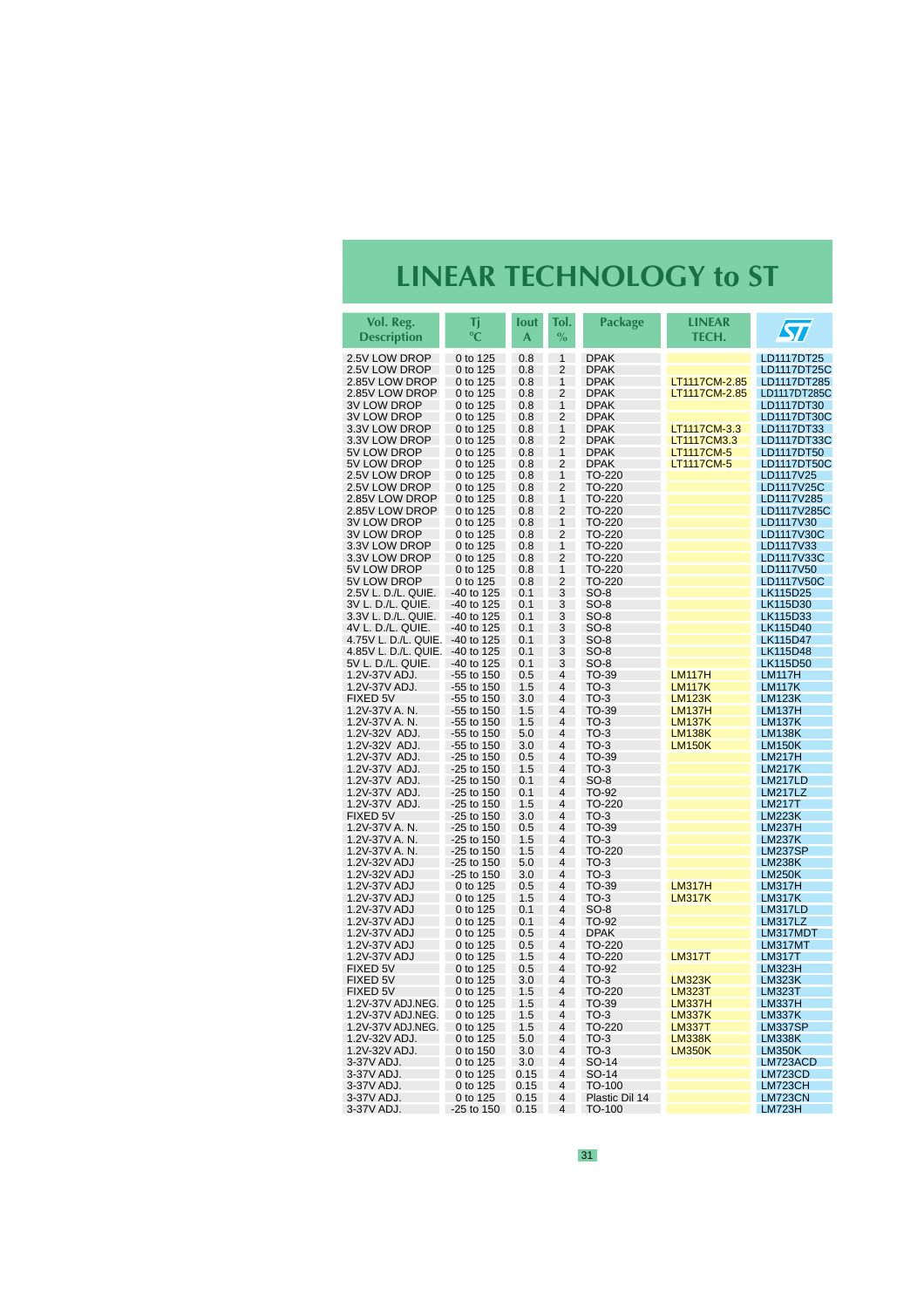#### **TOKO to ST**

<span id="page-31-0"></span>

| Vol. Reg.<br><b>Description</b> | Τi<br>$\rm ^{\circ}C$ | <b>lout</b><br>A | Tol.<br>$\%$ | <b>Package</b> | <b>TOKO</b>    |                 |
|---------------------------------|-----------------------|------------------|--------------|----------------|----------------|-----------------|
| 2.5V L.D./L. QUIE.              | $-40$ to 125          | 0.1              | 3            | $SO-8$         | <b>TK11525</b> | LK115D25        |
| 3V L.D./L. QUIE.                | $-40$ to 125          | 0.1              | 3            | $SO-8$         | TK11530        | LK115D30        |
| 3.3V L.D./L. QUIE.              | $-40$ to 125          | 0.1              | 3            | $SO-8$         |                | LK115D33        |
| 4V L.D./L. QUIE.                | -40 to 125            | 0.1              | 3            | $SO-8$         |                | LK115D40        |
| 4.75V L.D./L. QUIE.             | $-40$ to 125          | 0.1              | 3            | $SO-8$         | <b>TK11547</b> | <b>LK115D47</b> |
| 4.85V L.D./L. QUIE.             | -40 to 125            | 0.1              | 3            | $SO-8$         |                | LK115D48        |
| 5V L.D./L. QUIE.                | $-40$ to 125          | 0 <sub>1</sub>   | 3            | $SO-8$         | <b>TK11550</b> | LK115D50        |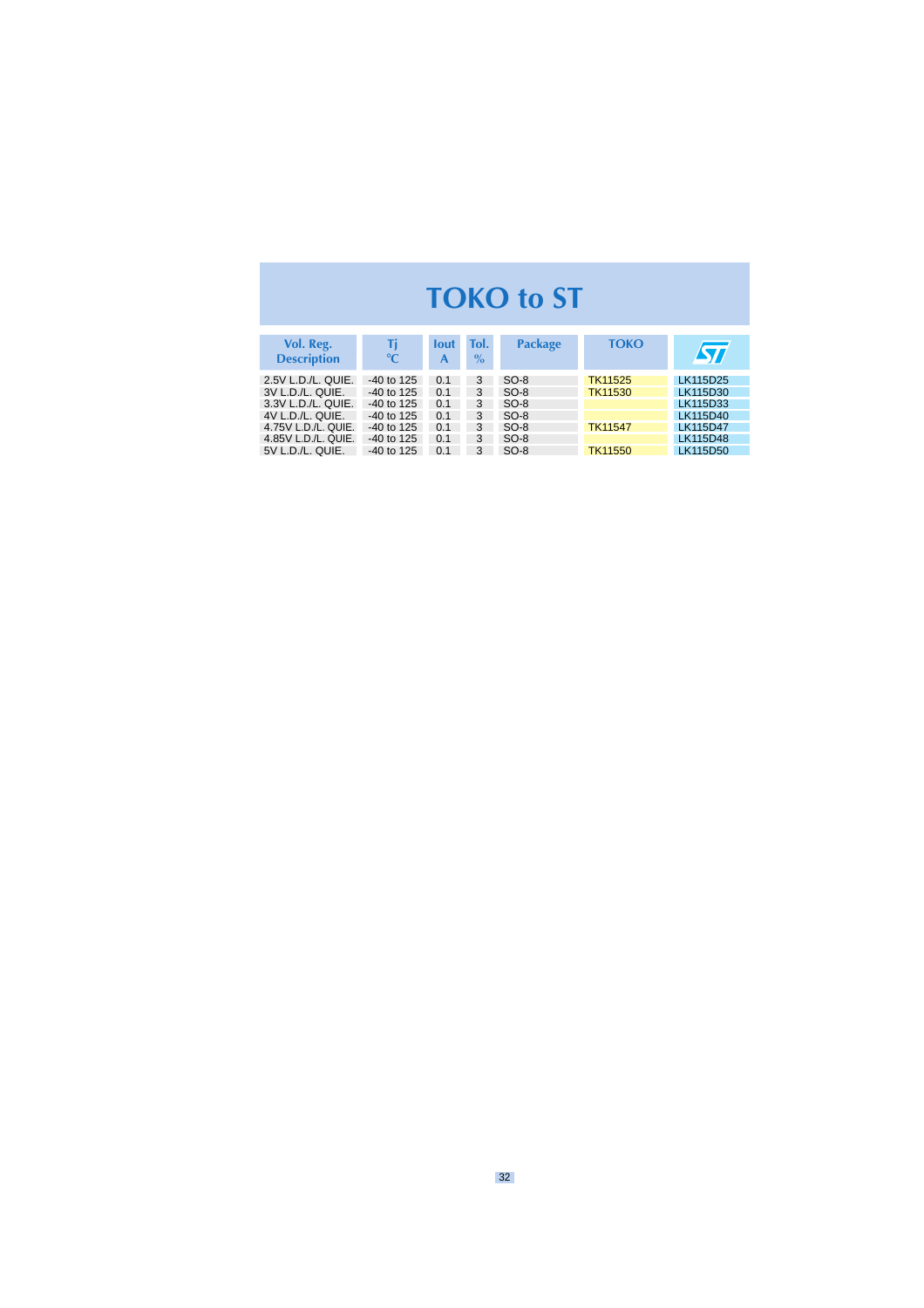# **VOLTAGE REGULATORS VOLTAGE REGULATORS**

#### **New Devices**

| <b>Type</b>       | <b>Description</b>     | <b>Packages</b>                            |
|-------------------|------------------------|--------------------------------------------|
| LE00AB/C          | <b>VERY LOW DROP</b>   | SO-8, TO-92                                |
| L4931             | <b>VERY LOW DROP</b>   | TO-220, SO-8, PPAK, DPAK                   |
| LF00AB/C          | <b>VERY LOW DROP</b>   | PENTAWATT, ISOWATT220<br>PPAK, DPAK, TO-92 |
| <b>KF00</b>       | <b>VERY LOW DROP</b>   | SO-8, DPAK                                 |
| LPR <sub>30</sub> | LOW DROP DRIVE         | <b>DIP-8, SO-8</b>                         |
| <b>ST662A</b>     | <b>DC-DC CONVERTER</b> | <b>DIP-8, SO-8</b>                         |
| ST755             | <b>DC-DC CONVERTER</b> | <b>DIP-8, SO-8</b>                         |
| MC34063           | <b>DC-DC CONVERTER</b> | <b>DIP-8, SO-8</b>                         |

#### **Package Range**